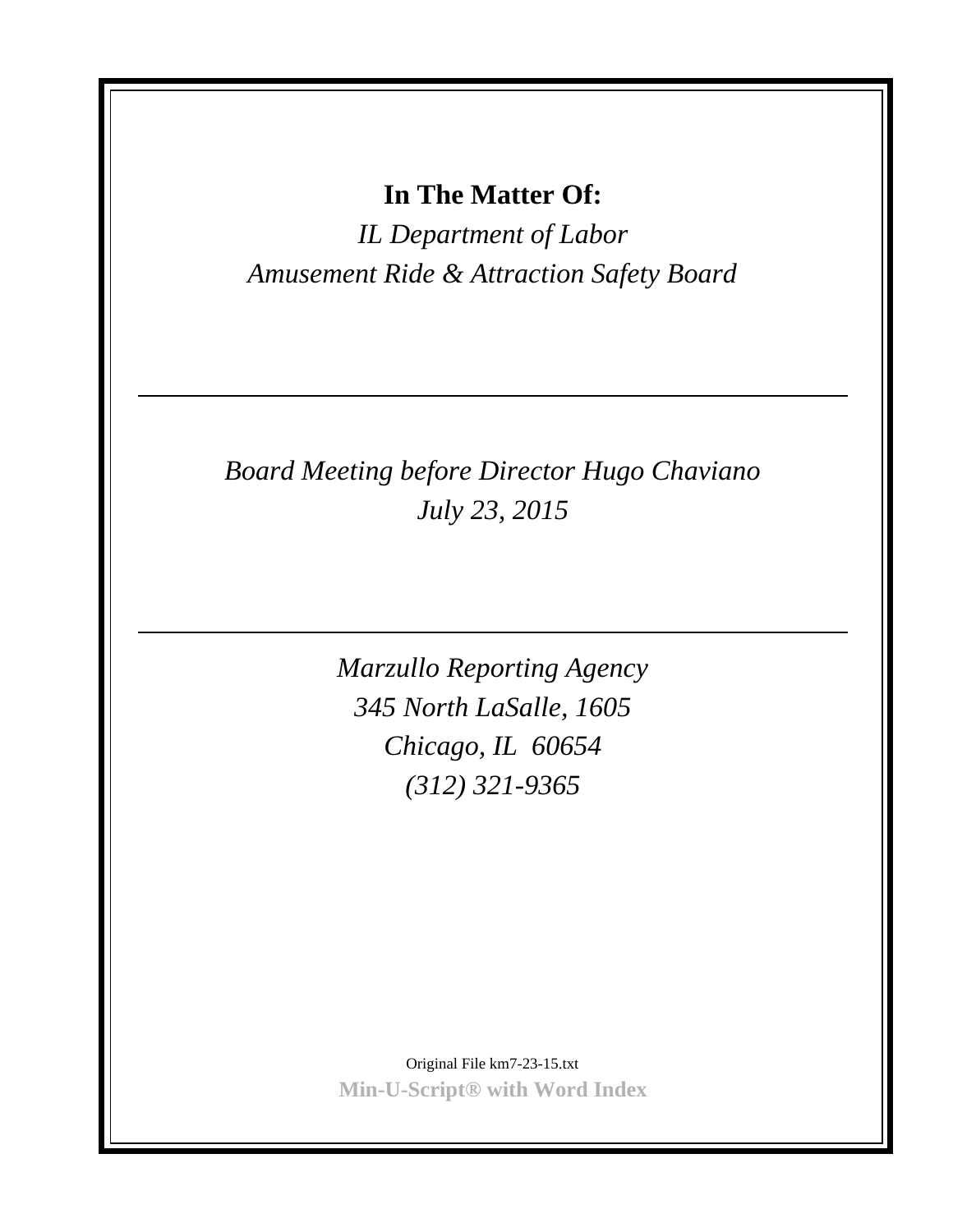**2 ILLINOIS DEPARTMENT OF LABOR 4 AMUSEMENT RIDE & ATTRACTION SAFETY BOARD** BOARD MEETING 15 THURSDAY **17 JULY 23, 2015 20 OFFICES OF DEPARTMENT OF LABOR 21 160 NORTH LASALLE STREET** C-1300 **23 CHICAGO, ILLINOIS**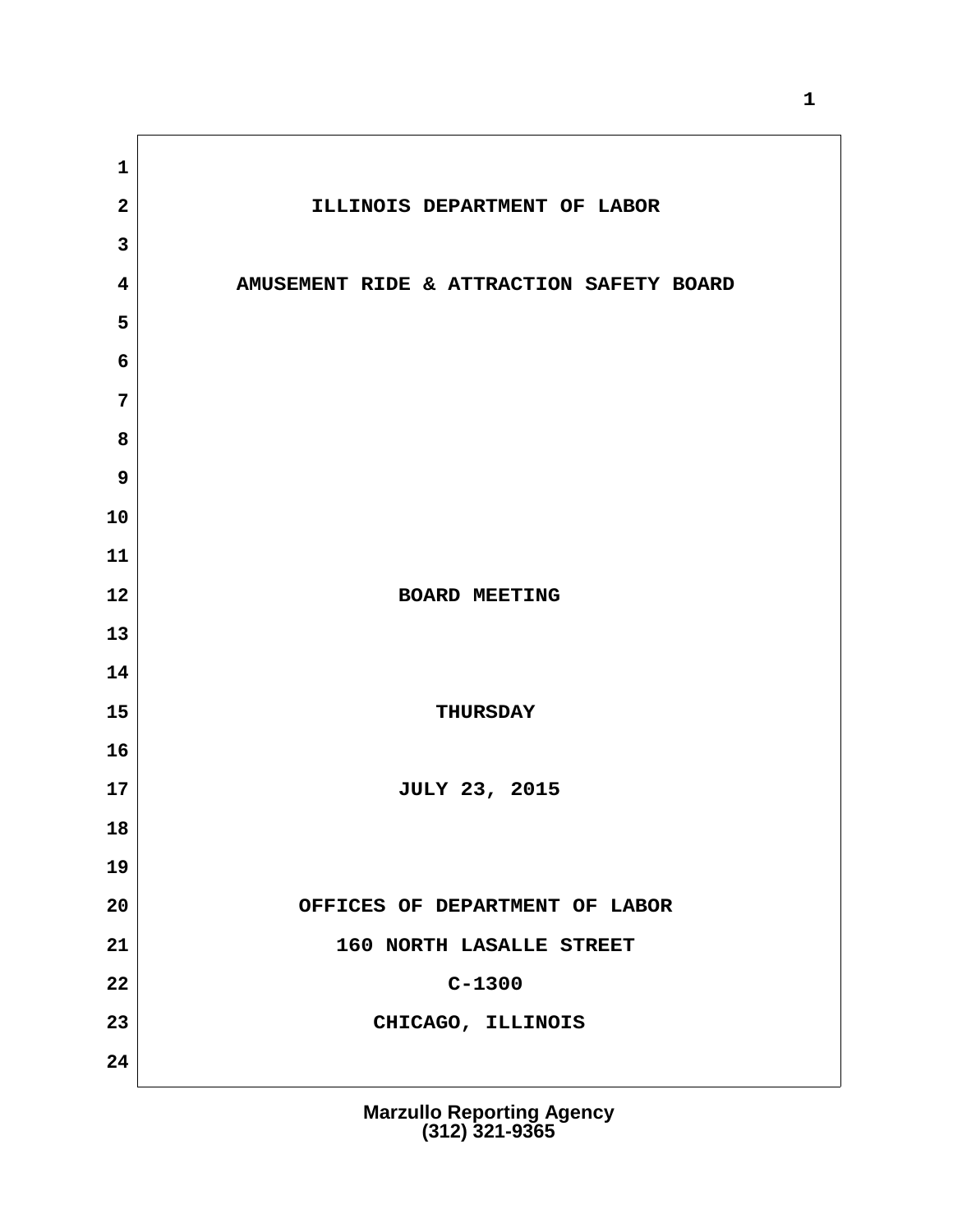**1 BOARD MEMBERS PRESENT: 2 MR. HUGO CHAVIANO, Director 3 MR. DANIEL KIRSCHNER, Chairman 4 MS. PATRICIA SULLIVAN, Member/Chairperson 5 MR. ANGELO MAZZENGA, Member-(via telephone) 6 MR. DAN SCHWABE, Member 7 MR. WILLIAM WAYNE SPARKS, Member 8 MR. MARVIN PERZEE, Member 9 ALSO PRESENT: 10 MS. ANNICE M. KELLY, Board Legal Counsel 11 MR. RYAN CULTON, Division Manager 12 MR. DAN MUMPHER, Chief of Staff 13 MS. ANNA HUI, Assistant Director 14 MR. ADAM SCHUSTER, Assistant to the Director 15 MS. JILL MAZIRM, Assistant Division Manager 16 MR. CHRIS WIENEKE, Legislative Liaison 17 18 19 20 21 22 23 24**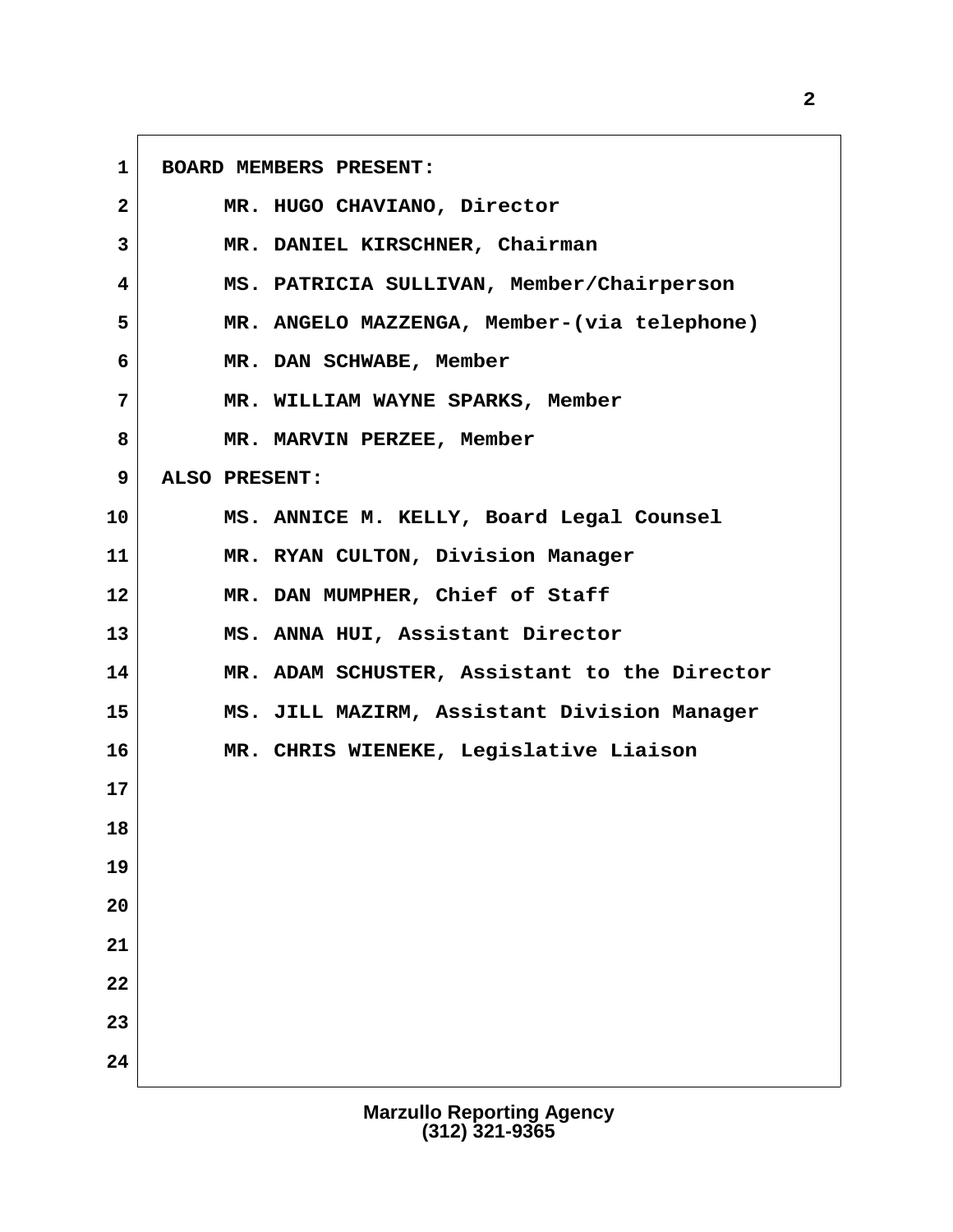**1 CHAIRMAN KIRSCHNER: This is the July 23rd 2 meeting. Thank you, everyone, for joining us. 3 We do have some new faces to go around and 4 discuss. I think what I would like to do first 5 and foremost is welcome and thank our new 6 director. Welcome. Do you want to introduce 7 yourself?**

 **8 DIRECTOR CHAVIANO: Sure. Well, listen, 9 first of all, thanks to all of you, number one, 10 welcome to our new board members, strong 11 welcome to those that are remaining on the 12 board and thank you for your continued 13 commitment to this board and the work that the 14 board has been doing up to this point.**

**15 I also want to extend the very warm 16 welcome and thanks to the members of the public 17 that are here, because that's really an 18 important part, I believe, for this advisory 19 board as I kind of undertake my new role as 20 director of this department and seek your input 21 and guidance with respect to the issues that 22 are pertinent to the amusement and carnival 23 ride, you know, division.**

**24 My name is Hugo Chaviano. I joined as**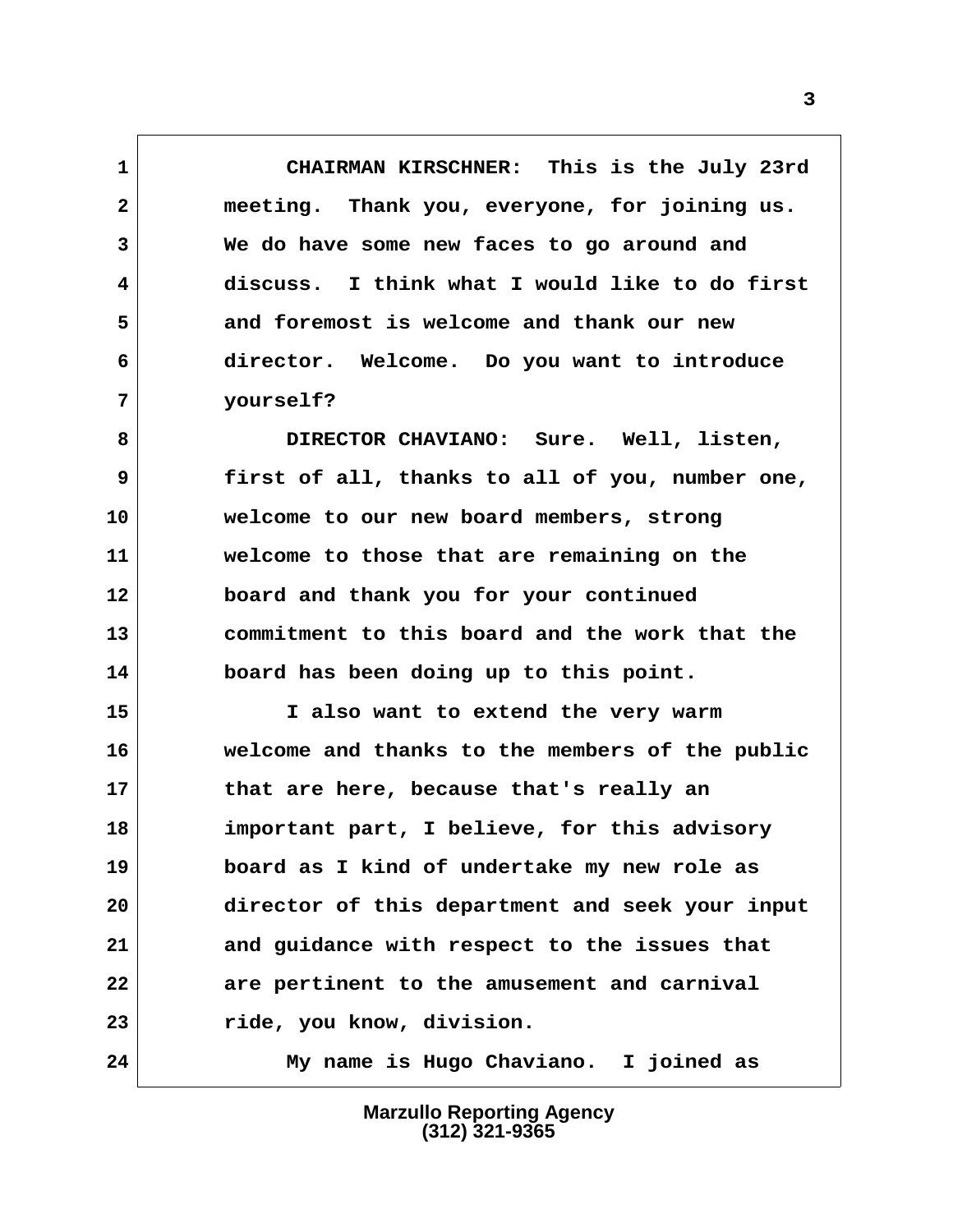**1 Director of the Illinois Labor Department on 2 January 28th of this year. I was confirmed by 3 the senate in March, and really this is my 4 first gig as a government official. 5 (Laughter.) 6 MEMBER SULLIVAN: Yay. 7 DIRECTOR CHAVIANO: I'm not a politician. 8 I have never been involved in government. I 9 was a practicing attorney for the past 35 10 years. As a matter of fact, Dan and I have 11 been on the opposite side of the fence in 12 litigation -- 13 MR. KIRSCHNER: You won. 14 DIRECTOR CHAVIANO: -- trying cases 15 together. 16 MEMBER SULLIVAN: That's why he's 17 director. 18 DIRECTOR CHAVIANO: And, you know, I have 19 done this, I have made this commitment to 20 public service because I believe in the need 21 for Illinois to return to its greatness. I 22 think that I'm part of an administration which 23 is committed to seeing that happen, and, I, you 24 know, very much would like to do what I can to**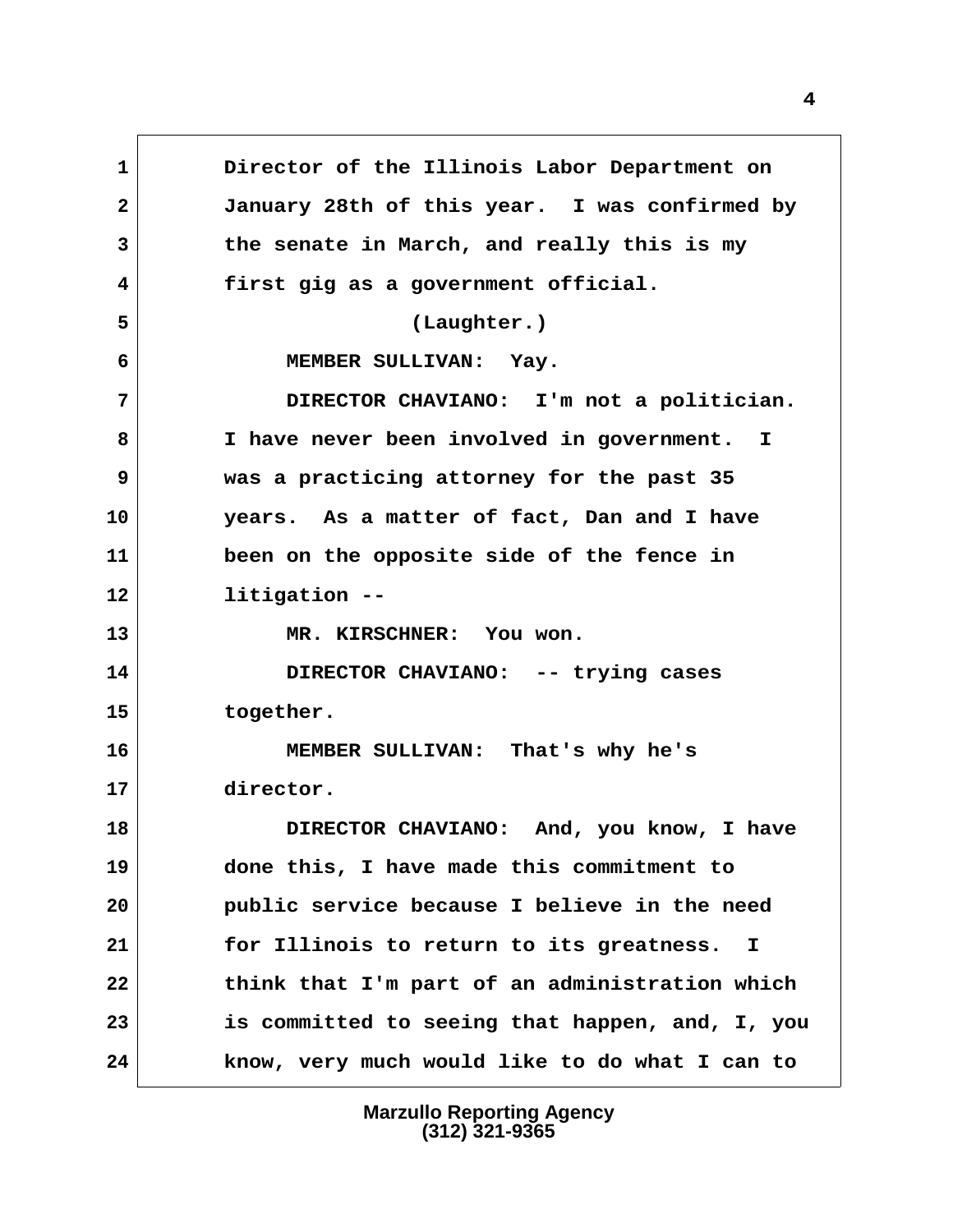**1 be part of that process.**

 **2 So without any further adieu, if we can 3 maybe get going with the proceedings.**

 **4 CHAIRMAN KIRSCHNER: What I would like to 5 do is just some brief introductions around the 6 table so the Director knows who we all are and 7 we meet our new member.**

 **8 I'm Dan Kirschner, the Chair.**

 **9 MS. KELLY: I'm Annice Kelly, the general 10 counsel for the Department of Labor.**

**11 MEMBER SULLIVAN: I'm Patty Sullivan from 12 Eli Bridge Company, and I'm a public member.**

**13 MEMBER SPARKS: Bill Sparks, board member, 14 with American Banner Amusements.**

**15 MEMBER SCHWABE: Dan Schwabe. I'm an 16 operator member from Six Flags Great America.**

**17 MEMBER PERZEE: I'm Marvin Perzee from 18 Iroquois County associated with the fair**

**19 industry.**

**20 MR. CULTON: Ryan Culton. I'm the 21 division manager.**

**22 CHAIRMAN KIRSCHNER: And on the phone. 23 Angelo.**

**24 MEMBER MAZZENGA: Angelo Mazzenga, public**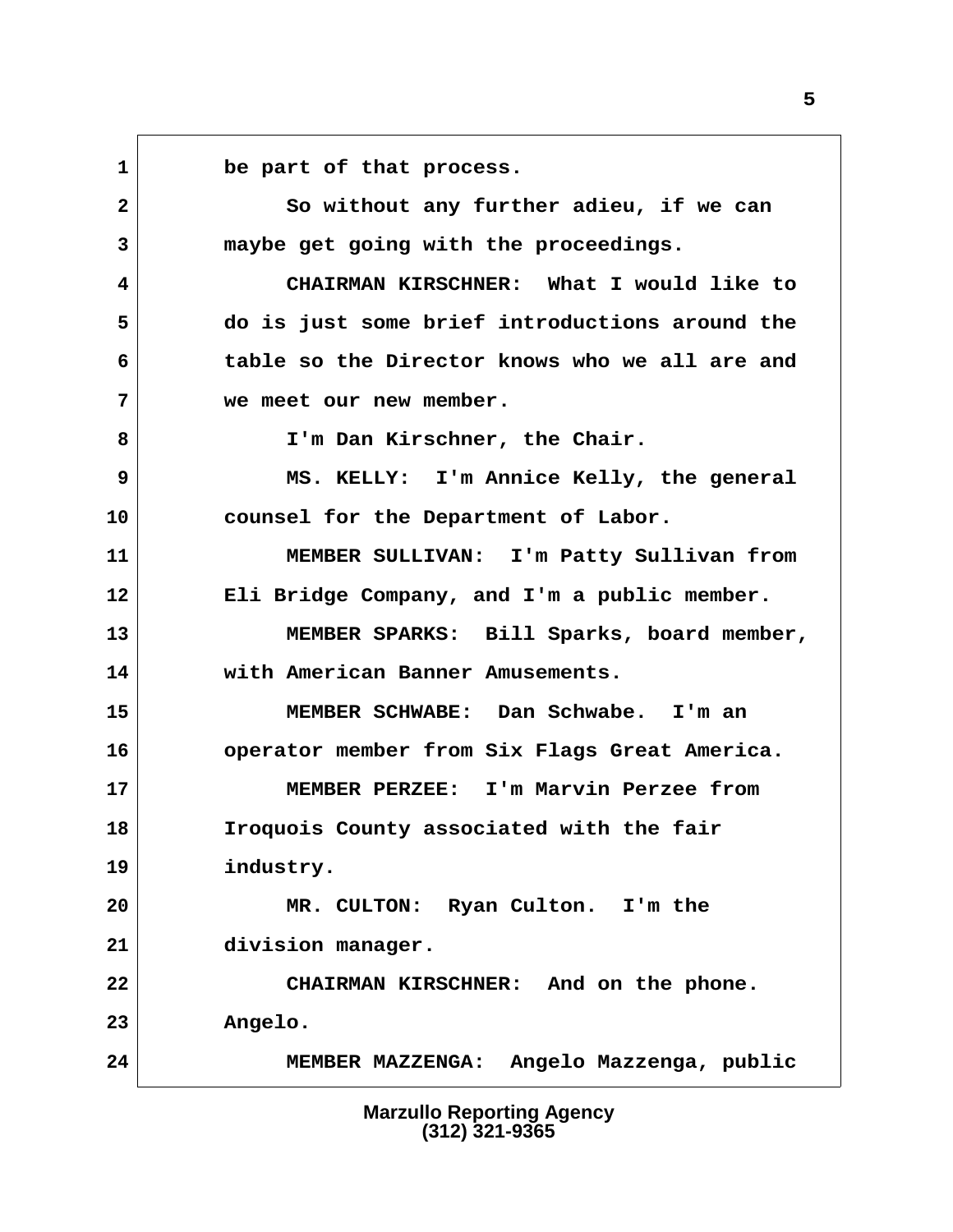**1 member, the engineer member. 2 CHAIRMAN KIRSCHNER: And do we have Linda 3 on the phone today? Did she not make it? 4 MR. CULTON: We tried. 5 DIRECTOR CHAVIANO: And if I may, Angelo, 6 I wanted to thank you. I understand that you 7 have had some major flight issues this morning. 8 I have also flown on Spirit and had a similar 9 experience. So, you know, thank you for making 10 this extra effort and joining us by phone. 11 MEMBER MAZZENGA: Well, you are welcome. 12 I'm very sorry I missed it. I will do better 13 next time(Laughter.) Fly United. 14 (Laughter.) 15 CHAIRMAN KIRSCHNER: The next matter on 16 the agenda is the approval of the agenda. All 17 the board members had an opportunity to review 18 the agenda. Do we have a motion to approve it? 19 MEMBER SPARKS: I will make a motion. 20 CHAIRMAN KIRSCHNER: Second? 21 MEMBER SULLIVAN: Second. 22 CHAIRMAN KIRSCHNER: All in favor? 23 24 (WHEREUPON, there was a chorus**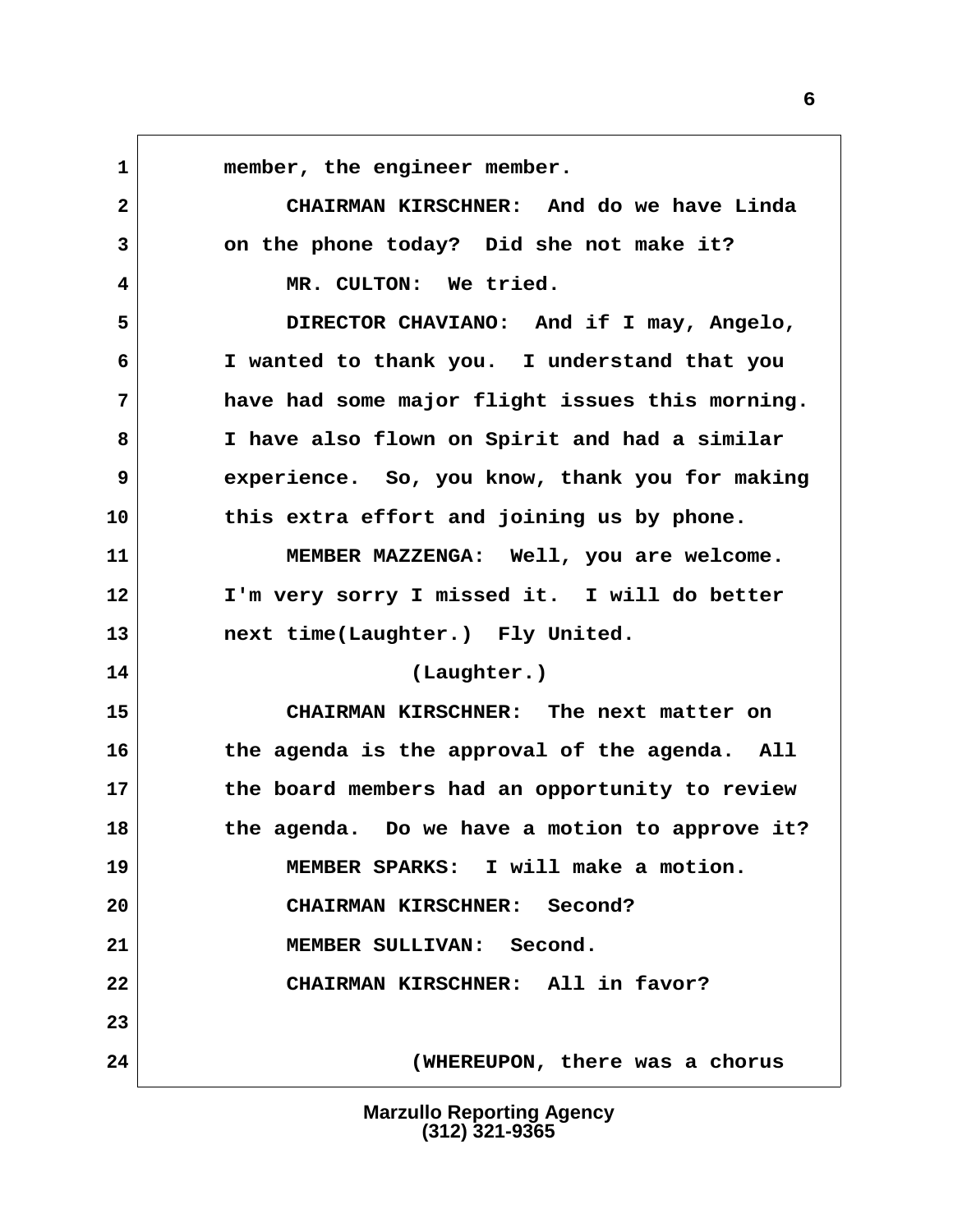1 of ayes. )  **2 CHAIRMAN KIRSCHNER: Any opposition? 3 (No response.) 4 CHAIRMAN KIRSCHNER: Motion carries. The 5 agenda is approved. 6 The second matter on the agenda, approval 7 of the minutes. In your case packet are the 8 minutes, if you want to take a minute to read 9 through those. 10 MEMBER SULLIVAN: I move to accept the 11 minutes as printed. 12 MEMBER SPARKS: I second. 13 CHAIRMAN KIRSCHNER: All in favor? 14 (WHEREUPON, there was a chorus 15 of ayes.) 16 CHAIRMAN KIRSCHNER: Any opposition? 17 (No response.) 18 MEMBER SULLIVAN: I don't think we ever 19 had such short minutes. 20 CHAIRMAN KIRSCHNER: Next, new business. 21 First matter is nomination of chair. Under the 22 CARSA Act, the chair of the board is nominated 23 and voted on by the board. There is no 24 provision for term limits or how long, when to**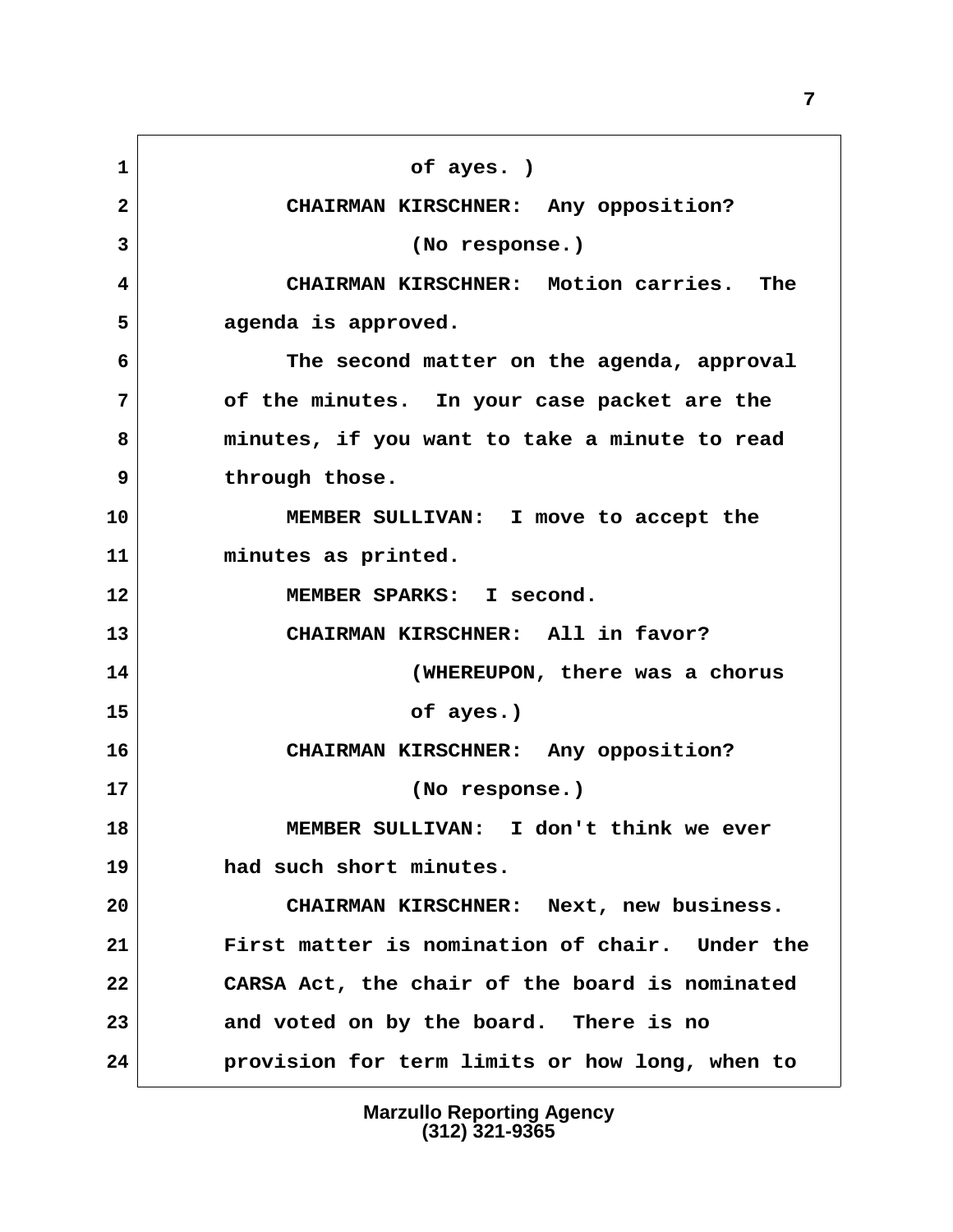**1 have those votes. Now seems as good as any** 2 time to bring the issue up again.  **3 Any issues in terms of anyone who wants to 4 make any nominations? 5 MEMBER SPARKS: I would like to nominate 6 Patty Raine. 7 MEMBER SULLIVAN: Sullivan. I haven't 8 been Raine for a long time. No more Raine 9 days, just remember that. 10 MEMBER SPARKS: Patty Sullivan. 11 CHAIRMAN KIRSCHNER: Any other 12 nominations? 13 (No response.) 14 CHAIRMAN KIRSCHNER: I will nominate 15 myself. I have enjoyed serving. I would be 16 happy to continue serving. 17 Any second for either nomination? 18 (No response.) 19 CHAIRMAN KIRSCHNER: Hearing no seconds, 20 what does Roberts say in terms of no seconds? 21 MEMBER PERZEE: You don't need a second, 22 do you, for a nomination? 23 MEMBER SULLIVAN: Yes. 24 MEMBER PERZEE: You do? I would second**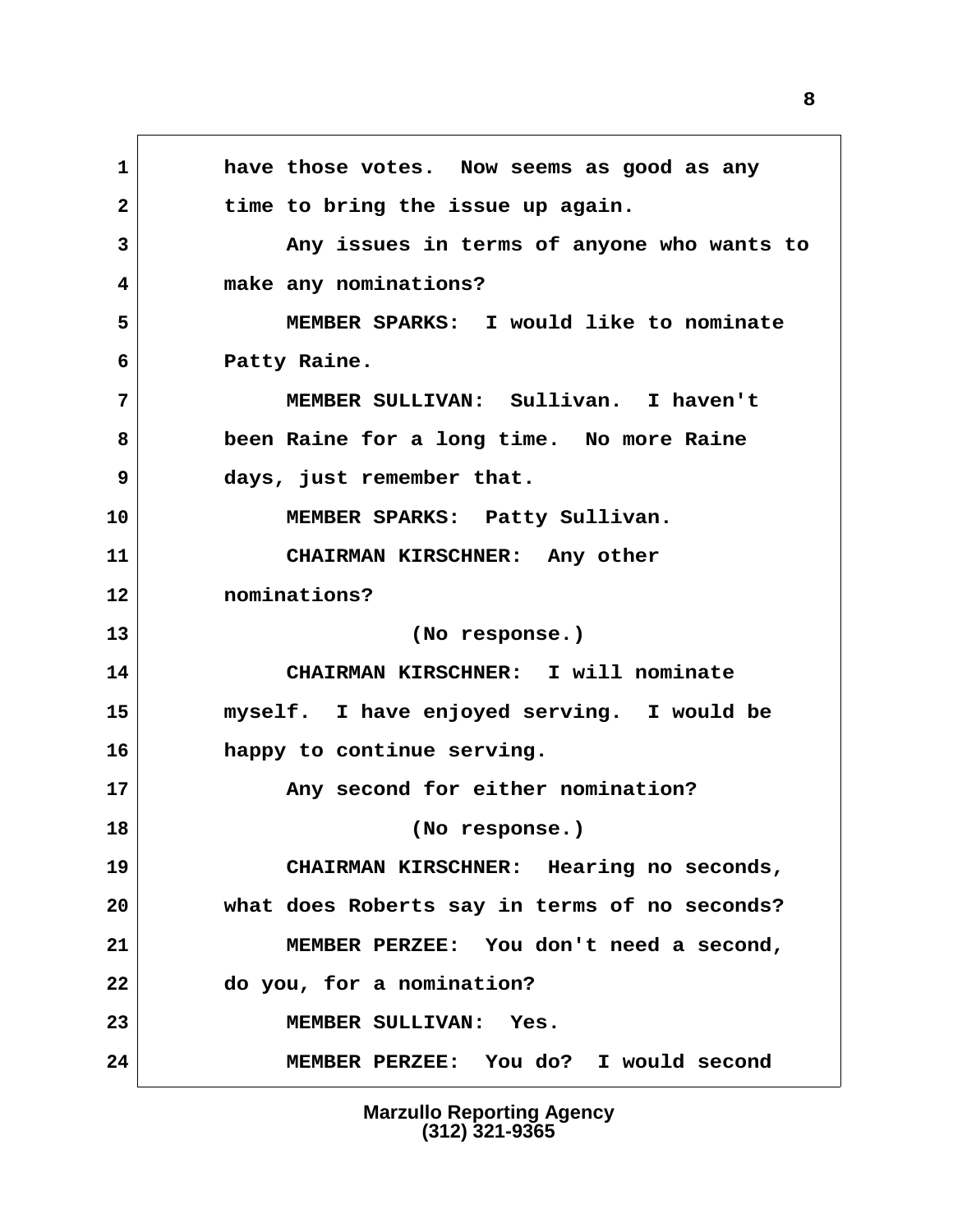**1 Patty's nomination. 2 DIRECTOR CHAVIANO: Do we need a second? 3 I would second Dan's nomination. 4 CHAIRMAN KIRSCHNER: Thank you very much. 5 And in terms of Roberts, in terms of 6 having a vote where we would need a majority of 7 a majority to approve, we have seven present 8 and two nominations. How is that going to pan 9 out? 10 MS. KELLY: You need a majority of the 11 quorum. 12 CHAIRMAN KIRSCHNER: Majority of the 13 quorum, okay. 14 DIRECTOR CHAVIANO: Do we have a quorum? 15 MS. KELLY: We have -- a quorum is five, 16 and so you need at least three. 17 DIRECTOR CHAVIANO: To carry the vote? 18 MS. KELLY: To carry the vote. And so 19 anything more than three would carry the vote. 20 DIRECTOR CHAVIANO: Okay. 21 MEMBER SULLIVAN: Out of seven? Out of 22 seven? 23 MS. KELLY: Well, the quorum is five. 24 MEMBER SULLIVAN: Okay.**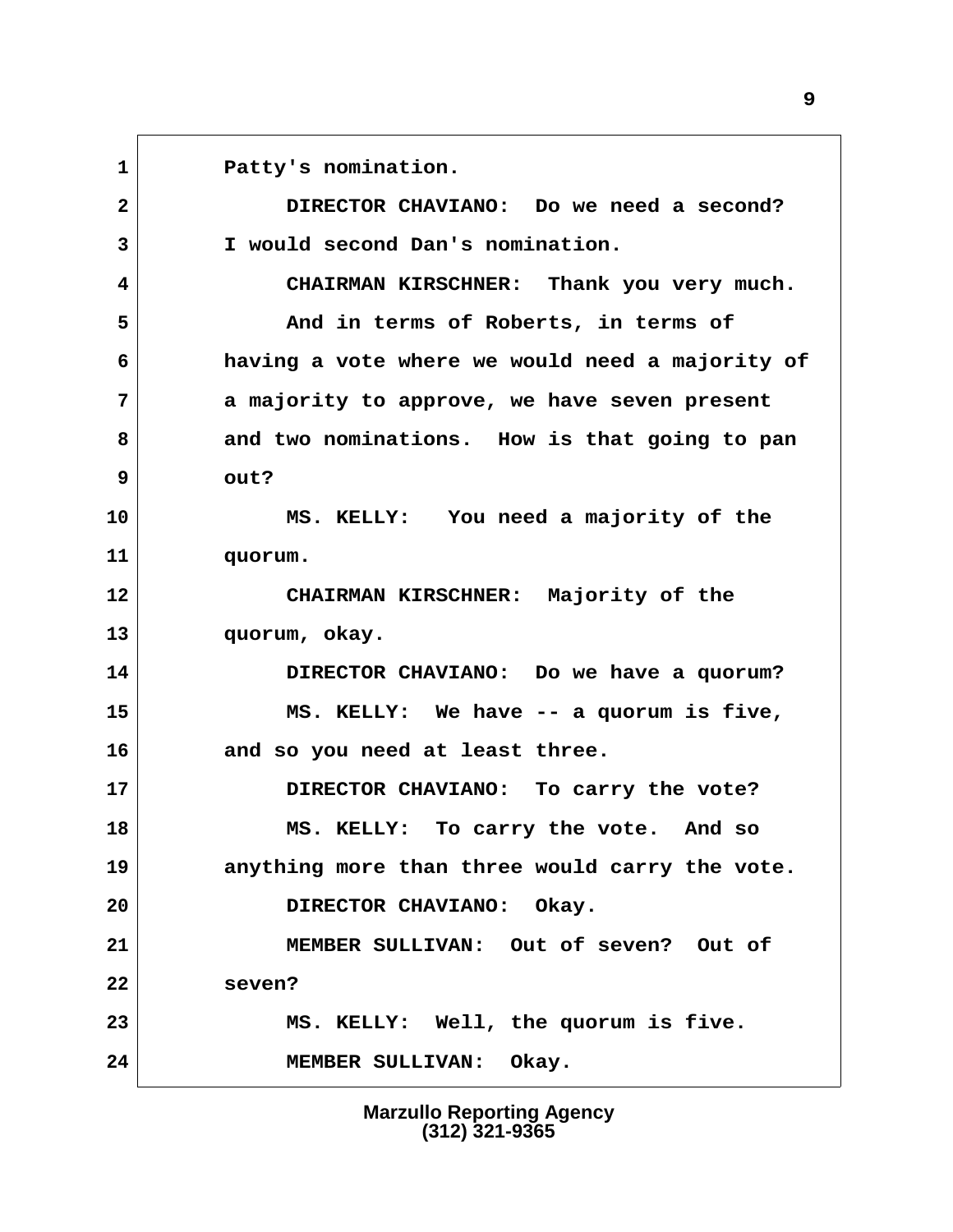**1 MS. KELLY: So you need a majority of, at 2 least, a minimum, a majority of the quorum, 3 which is three. In case people abstain is what 4 I'm saying. 5 MEMBER SULLIVAN: Okay. I see. 6 MS. KELLY: So obviously a majority of the 7 vote carries the day. All right. 8 CHAIRMAN KIRSCHNER: Got you. Okay. Do 9 we present one? 10 DIRECTOR CHAVIANO: I guess discussion. I 11 mean, I don't know Patty, and I don't know why 12 she's not here. 13 MEMBER SULLIVAN: I'm here. 14 CHAIRMAN KIRSCHNER: You mean Linda. 15 DIRECTOR CHAVIANO: Oh, you are Patty? 16 MEMBER SULLIVAN: Yes. 17 DIRECTOR CHAVIANO: Oh, I'm sorry. I 18 thought it was somebody who was nominated that 19 was not here. Okay. So, no. My question was 20 going to be, are we sure Patty wants to serve 21 as chair. So, no. Okay. Got it. Bam. All 22 right. Sorry. 23 MEMBER SULLIVAN: I would be honored. 24 DIRECTOR CHAVIANO: Just trying to get**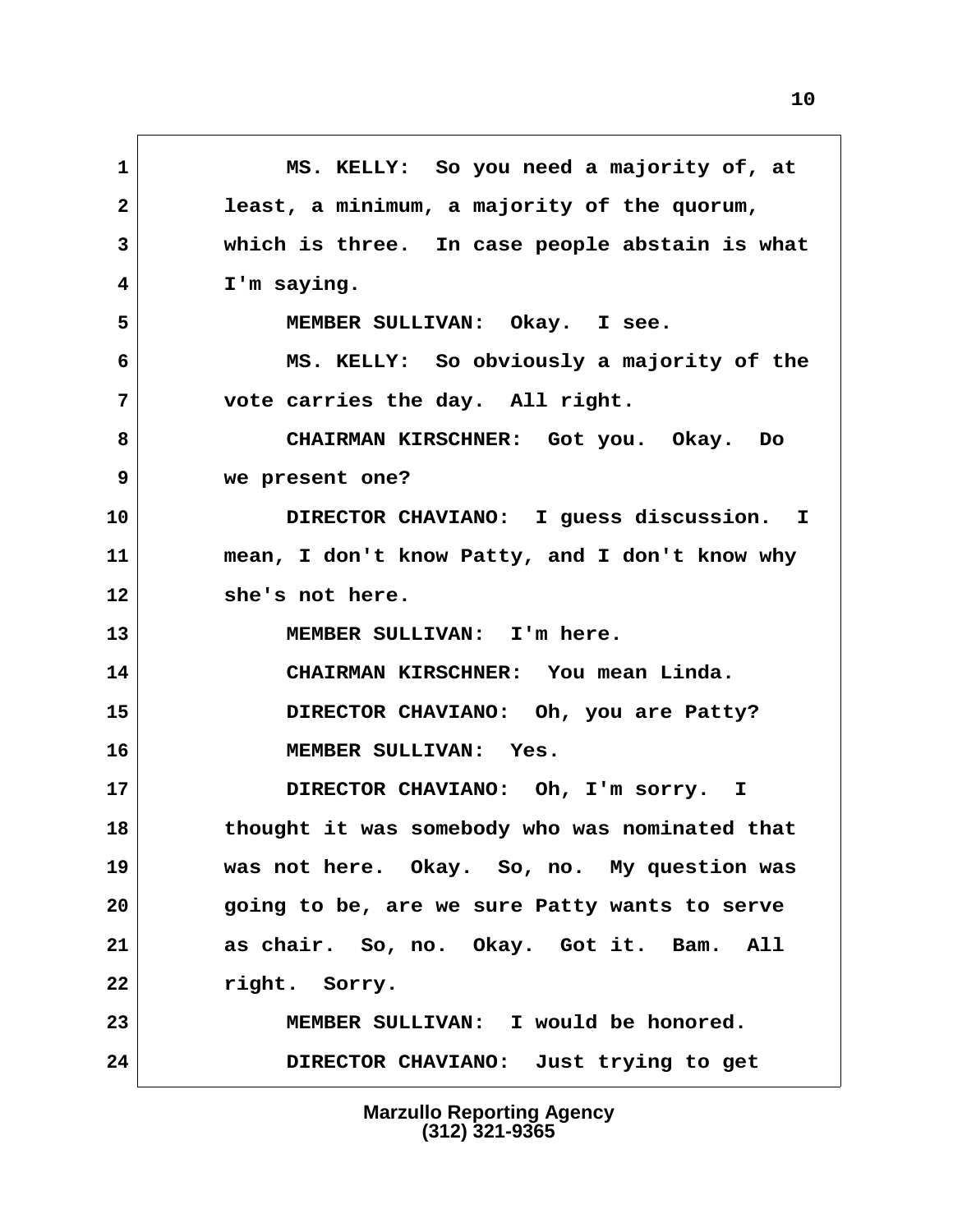**1 acquainted with the names and the faces. 2 Perfect. Okay. Very good. All right. So now 3 we proceed to -- 4 CHAIRMAN KIRSCHNER: In terms of, is it by 5 ballot, or do we put one name up and vote on 6 each name at a time? 7 MS. KELLY: I think you open it up for 8 discussion possibly, unless you want to go 9 straight to a vote. 10 CHAIRMAN KIRSCHNER: Is there any 11 discussion you would like to have? 12 DIRECTOR CHAVIANO: Well, and I don't know 13 if this is appropriate under these 14 circumstances, but is there any statement that 15 either one of the candidates would like to make 16 with respect to, you know, chairing the board? 17 MEMBER SULLIVAN: I think if you want to 18 go first, since you are the current chair. 19 DIRECTOR CHAVIANO: Yeah. So if you would 20 like to make. I mean, it's an optional thing, 21 but I don't know if anybody, you know, if you 22 guys would like to make a statement or just go 23 to a vote. 24 CHAIRMAN KIRSCHNER: I think we can go to**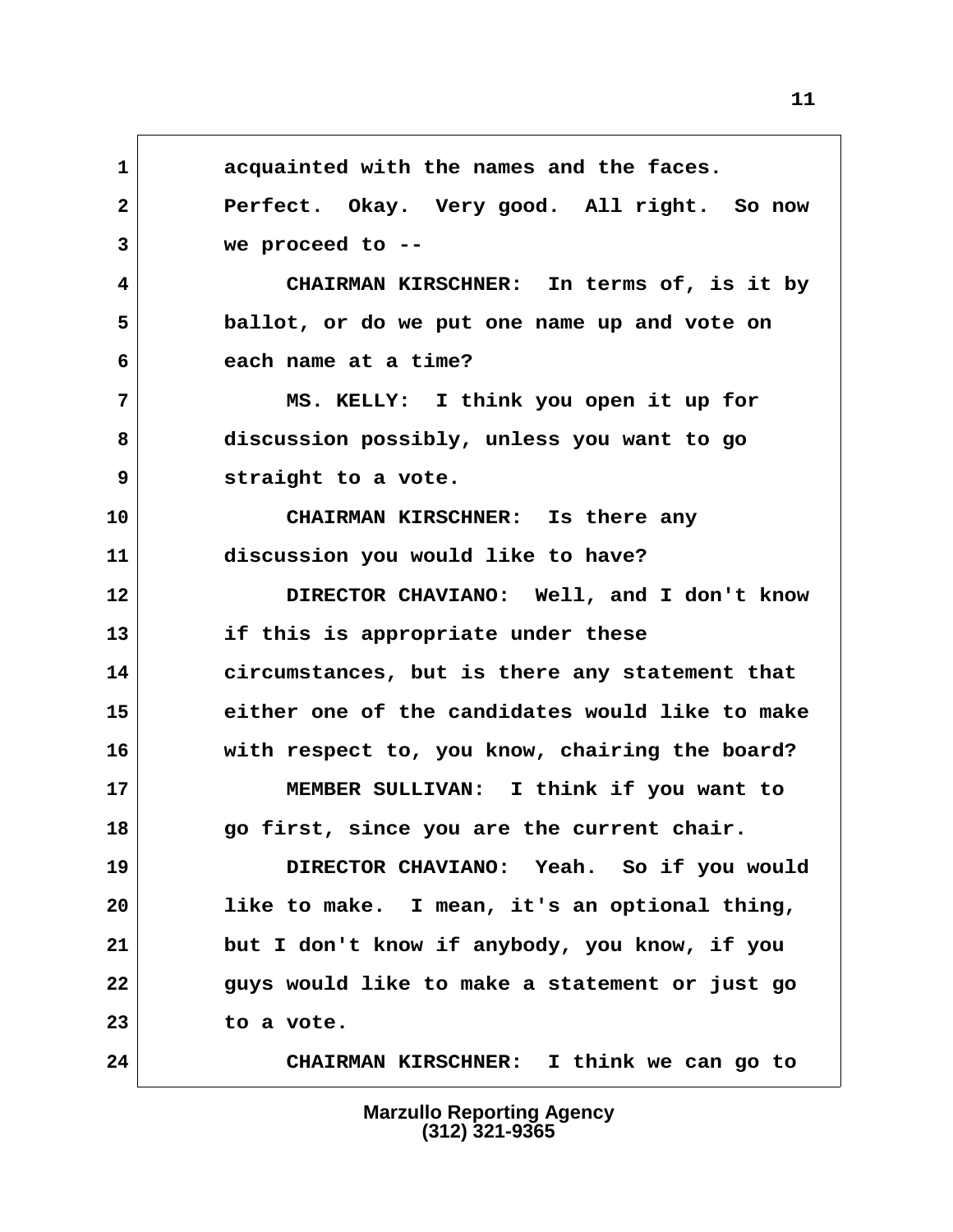1 vote.

| $\mathbf{2}$ | MEMBER SULLIVAN: That's fine with me.           |
|--------------|-------------------------------------------------|
| 3            | MR. JOHNSON: Do we have a right to speak?       |
| 4            | CHAIRMAN KIRSCHNER: No. There is a              |
| 5            | provision on the agenda for public comments --  |
| 6            | DIRECTOR CHAVIANO: At the end.                  |
| 7            | CHAIRMAN KIRSCHNER: -- at the end.              |
| 8            | MR. JOHNSON: Can you wait to vote on this       |
| 9            | for the public to speak about the two           |
| 10           | candidates?                                     |
| 11           | DIRECTOR CHAVIANO: I believe when it            |
| 12           | comes to the operations of the board, that is a |
| 13           | board function. It's not something that is      |
| 14           | opened up in that context. I mean, the public   |
| 15           | can observe and then make comments, but I don't |
| 16           | believe that they partake, but our general      |
| 17           | counsel can guide us on that.                   |
| 18           | MS. KELLY: Right. I believe that on             |
| 19           | matters of who should be the chair, I don't     |
| 20           | know that that's a subject for public comment,  |
| 21           | and so I think in order -- there has to be a    |
| 22           | chair to run this meeting. So at a minimum I    |
| 23           | think that either Dan has to remain the chair,  |
| 24           | but                                             |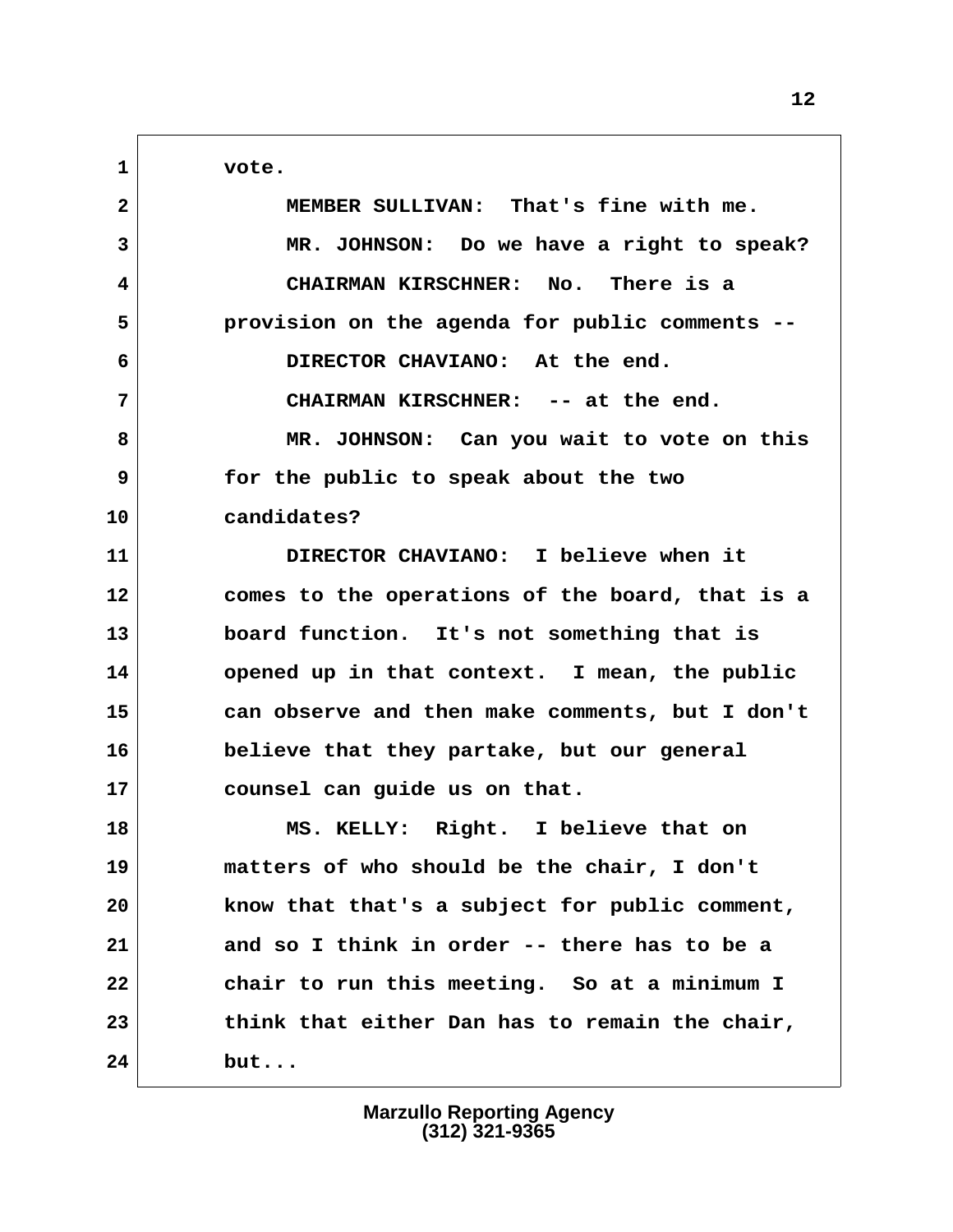**1 DIRECTOR CHAVIANO: No. There is a vote** 2 that is going to take place. 3 MS. KELLY: Okay.  **4 DIRECTOR CHAVIANO: So there is a vote. 5 MS. KELLY: Well, I think the vote has 6 been called for. So I think the vote is 7 appropriate. 8 DIRECTOR CHAVIANO: Exactly. But in 9 response to the gentleman's question, and I was 10 looking to you for reaffirmation of this, my 11 understanding is that there is no -- you know, 12 the proceedings of the board with respect to 13 the election of a chair is not something that 14 the public weighs in. It is a board decision, 15 it is a nomination that is made by board 16 members and is voted upon by board members 17 only. 18 MS. KELLY: I believe that's correct. 19 DIRECTOR CHAVIANO: Right. So all right. 20 So with that said, I guess, Dan, you are 21 chairing the meeting. So I guess you call for 22 the vote for each one of the candidates. 23 CHAIRMAN KIRSCHNER: Sure. 24 All those in favor of Dan Kirschner as**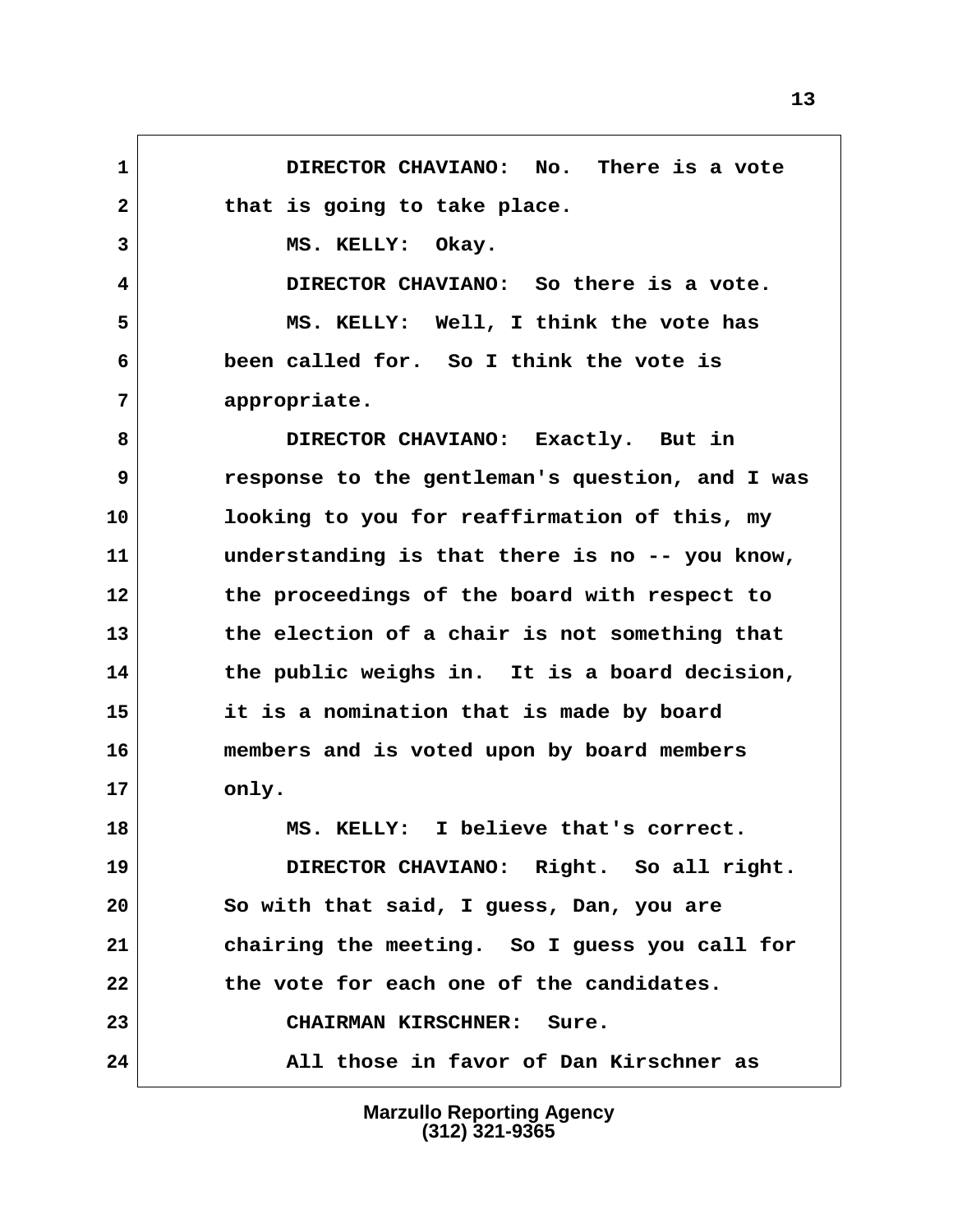**1 chair, say aye. 2 aye. 3 All those in favor of Patty as chair say 4 aye. 5 MEMBER SULLIVAN: Aye. 6 MEMBER SPARKS: Aye. 7 MEMBER SCHWABE: Aye.** 8 MEMBER PERZEE: Aye.  **9 CHAIRMAN KIRSCHNER: Angelo, do you vote 10 one way or the other? 11 MEMBER MAZZENGA: Dan, I think I would 12 like to remain neutral. I think you are a 13 great leader. 14 CHAIRMAN KIRSCHNER: You don't have to 15 explain anything. 16 MEMBER MAZZENGA: I think you are a great 17 leader of the meetings and you keep it on task. 18 I think Patty has extraordinary knowledge of 19 the subject matter. I would prefer you be the 20 chair, but I think Patty deserves a special 21 place on the board. So I'm going to have to 22 abstain if I can, if that's possible. 23 CHAIRMAN KIRSCHNER: Anything you want is 24 possible.**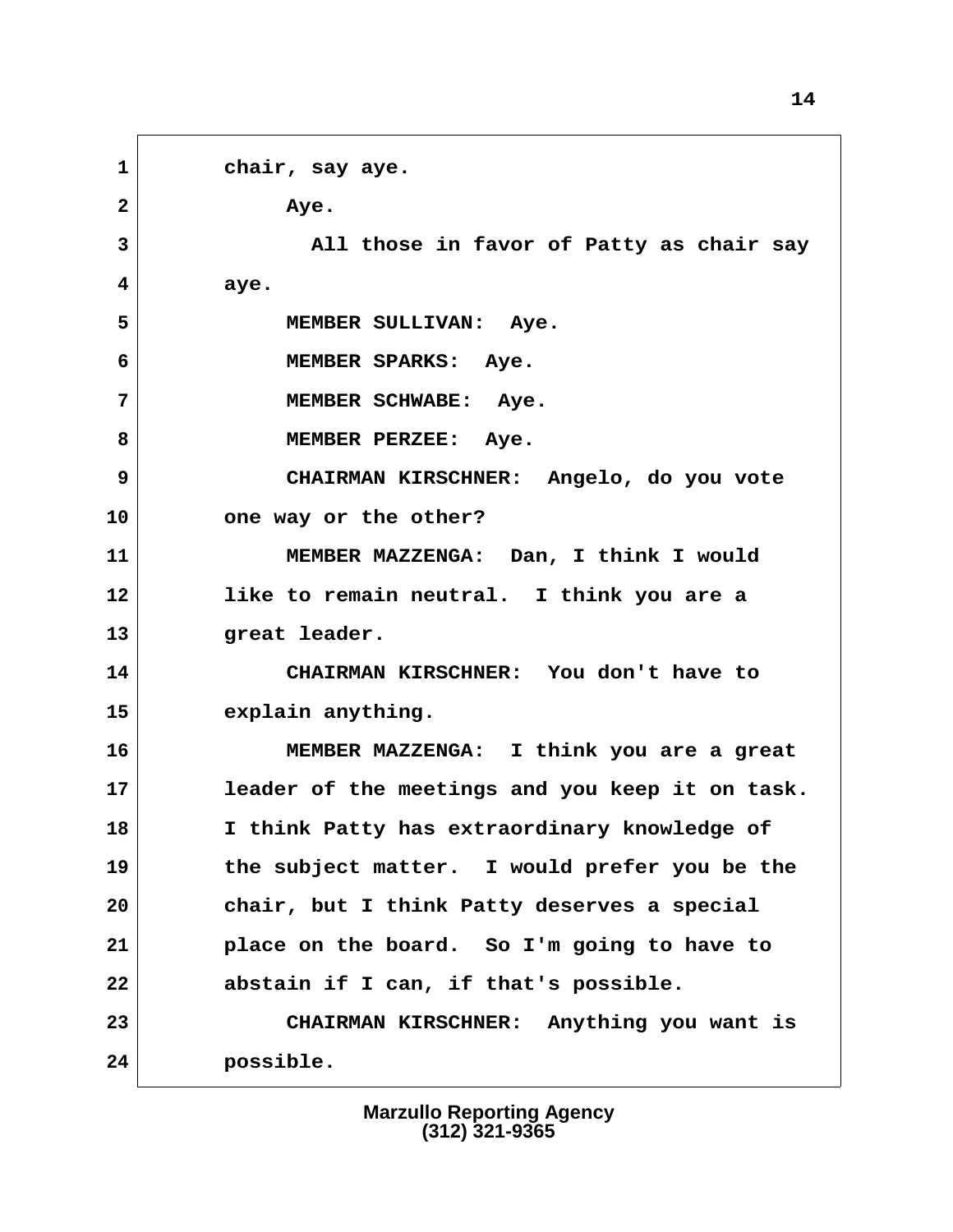**1 DIRECTOR CHAVIANO: Okay. So, Angelo, so 2 are you abstaining or are you voting? 3 MEMBER MAZZENGA: Well, okay. For 4 reasons -- I'm going to vote to maintain Dan. 5 Yeah, I'm going to vote for Dan. 6 DIRECTOR CHAVIANO: Okay. So right now we 7 have three? Four. Okay. I would vote to 8 support Dan, but obviously that's not going to 9 carry the vote. So with that said, Patty, so 10 you are the new chair. 11 CHAIRMAN KIRSCHNER: Congratulations.** 12 DIRECTOR CHAVIANO: Okay. **13 Congratulations. 14 MEMBER SULLIVAN: Hand bump. 15 CHAIRMAN KIRSCHNER: I turn over the 16 meeting. 17 CHAIRPERSON SULLIVAN: First then I would 18 like to thank you for your service. I know it 19 takes a lot of time and energy to be here and 20 be up on what's being done, and I think we all 21 appreciate all the time and energy you have 22 spent. 23 MR. KIRSCHNER: Thank you very much. I 24 know you will be a wonderful chair. I have**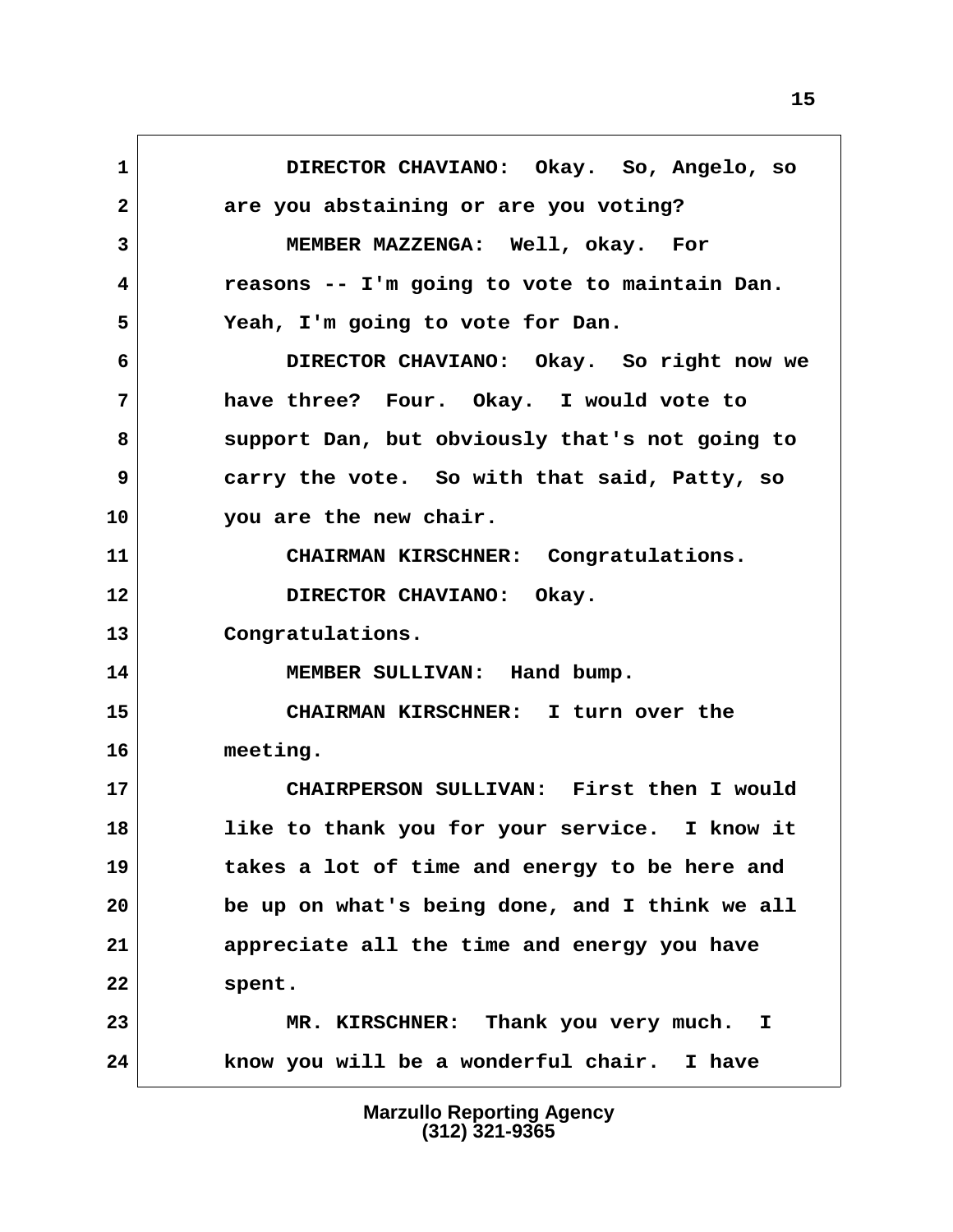**1 enjoyed working with you.**

 **2 DIRECTOR CHAVIANO: All right. So I guess 3 at this point you continue with the agenda. 4 CHAIRPERSON SULLIVAN: Okay. Then the 5 next thing is rider safety language, and in**

 **6 your packets there is a handout, and I didn't 7 get all the comments back from other people in 8 the industry before I had to get this sent in 9 to make the agenda so there are a couple of 10 places where we would probably want to make 11 changes in terms of, for instance, A, under, "A 12 rider may not --" Or under 5, I'm sorry, "An 13 operator of an amusement park ride," and change 14 that to amusement park, carnival or FEC, and 15 everywhere else where it says an amusement 16 park, change it, add in carnival and FEC, and 17 that just got by me.**

**18 So I would suggest those changes, but I 19 would like to start out with this to propose, 20 and I think if we had -- Have you all had a 21 chance to read it over and think about it? 22 MEMBER PERZEE: Not really. 23 CHAIRPERSON SULLIVAN: No? Yes? 24 (No response.)**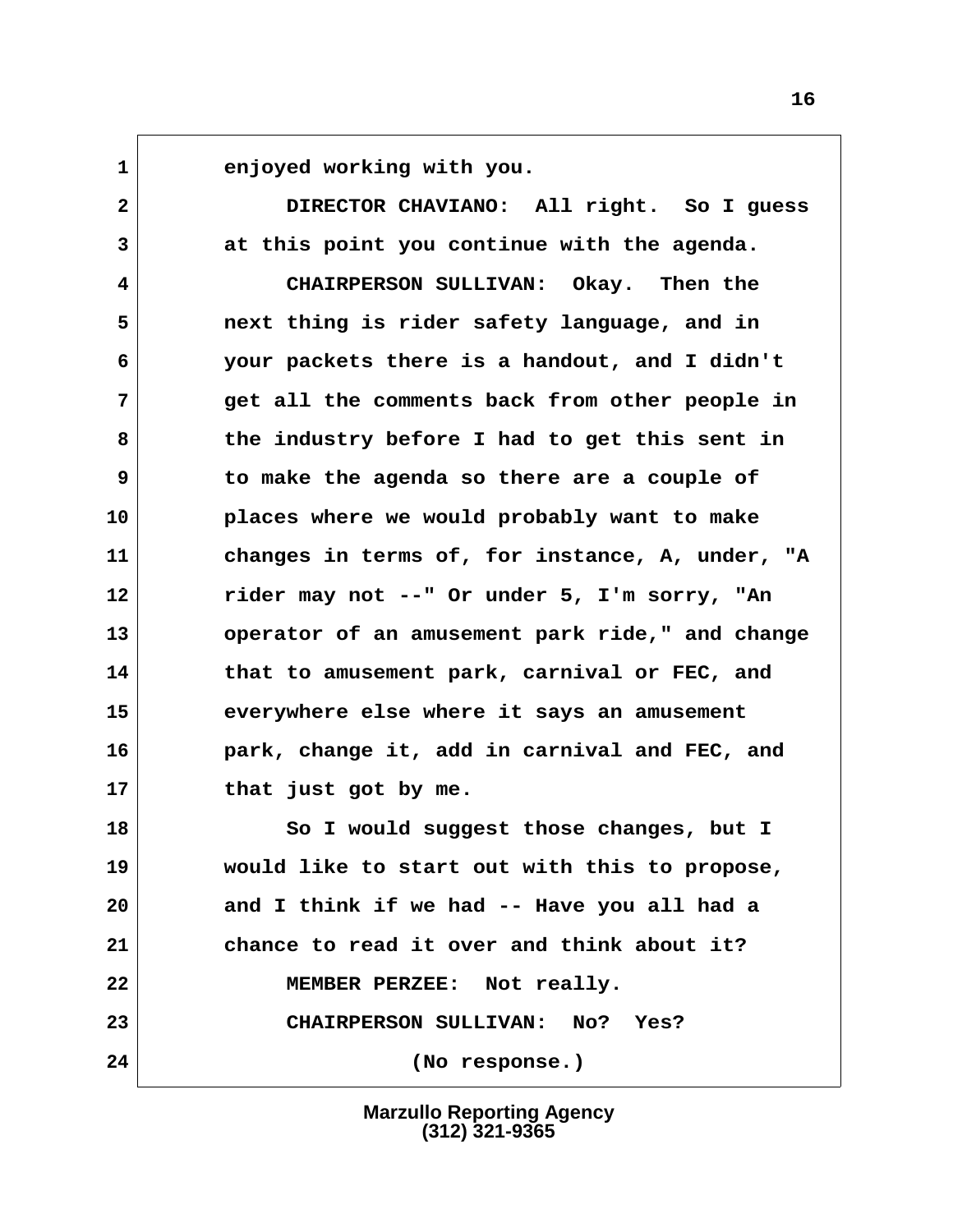**1 CHAIRPERSON SULLIVAN: Well, then would we 2 like to have, in case there are any other 3 changes, would we like to have a subcommittee 4 then? Maybe three people to -- maybe one from 5 the public and two from the board, since we 6 can't have three board members talking 7 together. 8 MS. KELLY: Correct. That's a meeting. 9 CHAIRPERSON SULLIVAN: Right. So two from 10 the board. Does anybody else want to 11 volunteer? 12 MR. KIRSCHNER: I'll pose an objection. I 13 don't think there is a provision in CARSA or in 14 their rights for non-committee members, 15 non-board members to serve on board committees. 16 CHAIRPERSON SULLIVAN: We have had 17 non-board members before. 18 MR. KIRSCHNER: I'm trying to think if 19 Ryan counts as a non-board member. He's a 20 member of the Department. 21 DIRECTOR CHAVIANO: Speak up, Dan, so I 22 can hear. 23 MR. KIRSCHNER: Ryan is a member of the 24 Department. I don't think he counts as a**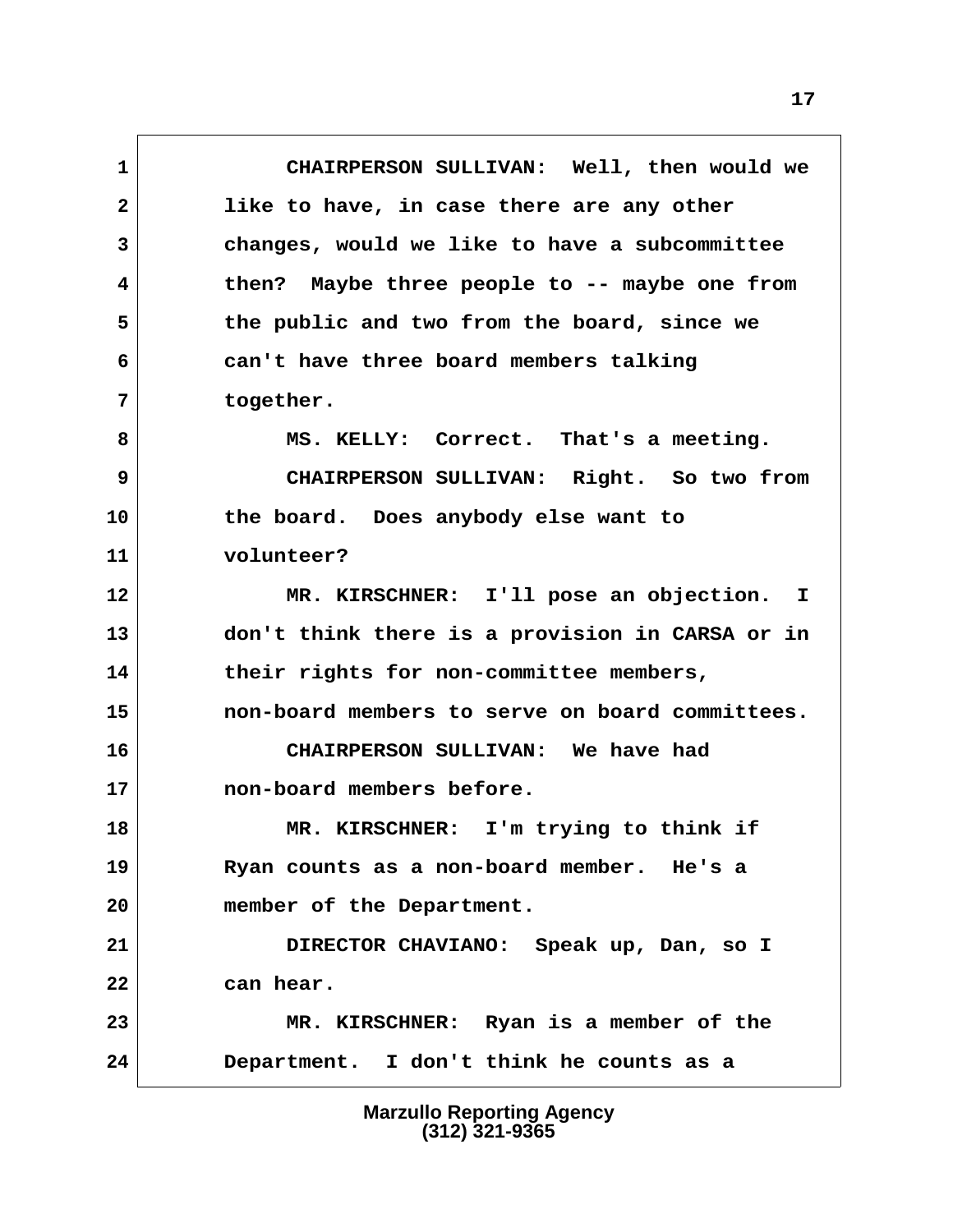**1 non-board member for that purpose. 2 CHAIRPERSON SULLIVAN: He is a non-board 3 member. I mean, I appreciate that he is with 4 the Department, the Department of Labor, but he 5 is not a board member, and the whole idea is to 6 get, I think three is a good number for a 7 committee, and is there any provision against 8 having a non-board member on a committee who 9 just proposes something to the board? 10 MR. KIRSCHNER: Annice. 11 MS. KELLY: I'm looking at the exact 12 statute. 13 DIRECTOR CHAVIANO: And just so that I 14 understand, Patty, what you are saying is that 15 you would like a member of the public at 16 large -- 17 CHAIRPERSON SULLIVAN: Uh-huh. 18 DIRECTOR CHAVIANO: -- to be part of a 19 committee that is going to make a 20 recommendation to the board? 21 CHAIRPERSON SULLIVAN: To the board. 22 DIRECTOR CHAVIANO: On this particular 23 issue? 24 CHAIRPERSON SULLIVAN: Yes.**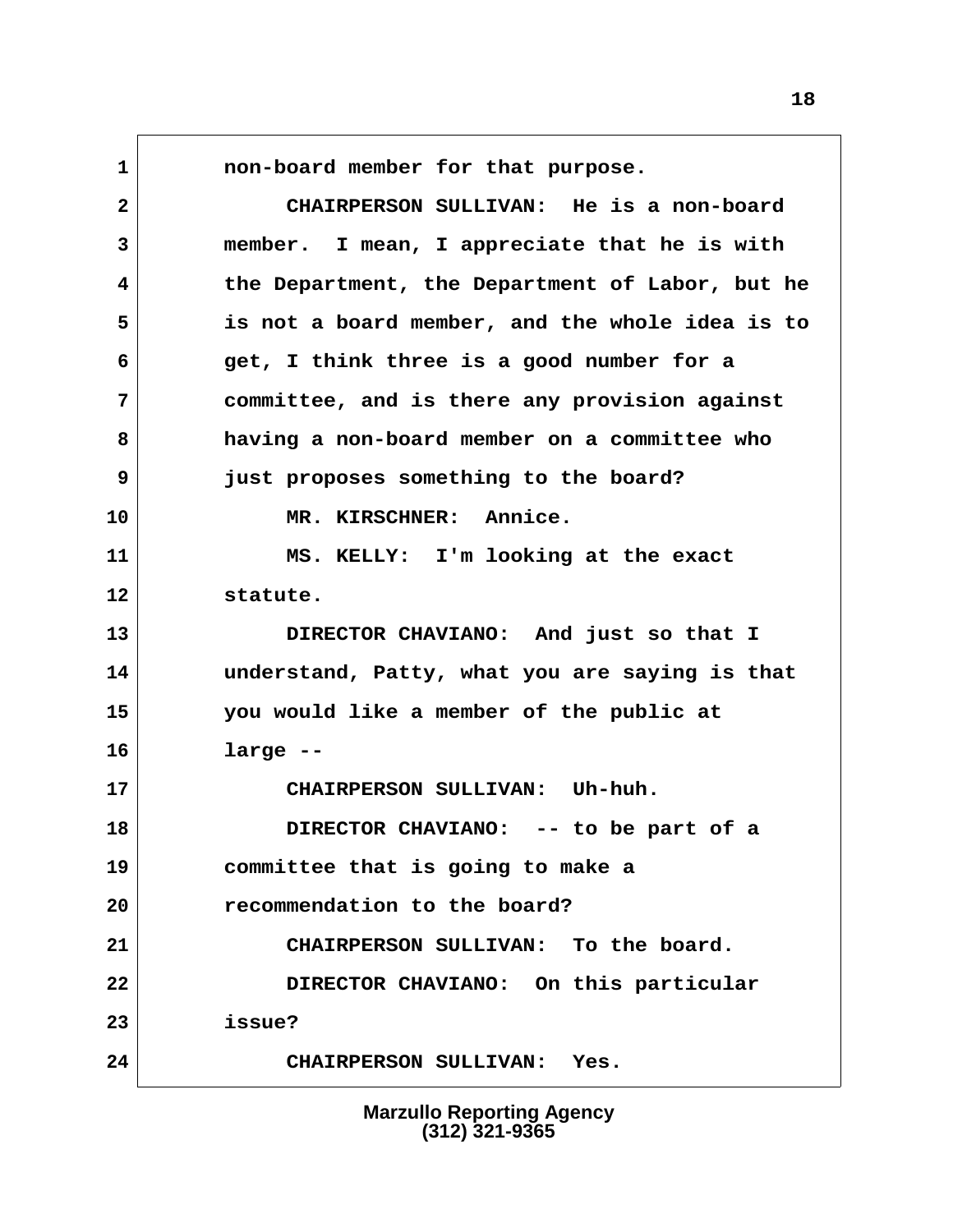**1 DIRECTOR CHAVIANO: Okay. Just so I 2 understand. 3 MS. KELLY: Well, I would like to have the 4 opportunity to look into that issue. So if we 5 could -- 6 CHAIRPERSON SULLIVAN: Okay. 7 MS. KELLY: -- table that issue and maybe 8 I could get back to the board at a later date, 9 but soon. 10 CHAIRPERSON SULLIVAN: Okay. 11 MS. KELLY: Because I think that's a gray 12 area question potentially. 13 CHAIRPERSON SULLIVAN: Okay. Because we 14 have had other like guests at our committee 15 meetings who have been involved in the area 16 that we have been discussing, so... 17 MS. KELLY: Well, I think the potential 18 exists for them to maybe, you know, act as a 19 consultant, but I don't think -- you know, an 20 official seat on a subcommittee I think is a 21 questionable kind of area. 22 CHAIRPERSON SULLIVAN: So we should have 23 two people on a subcommittee? 24 DIRECTOR CHAVIANO: And I'm just -- again,**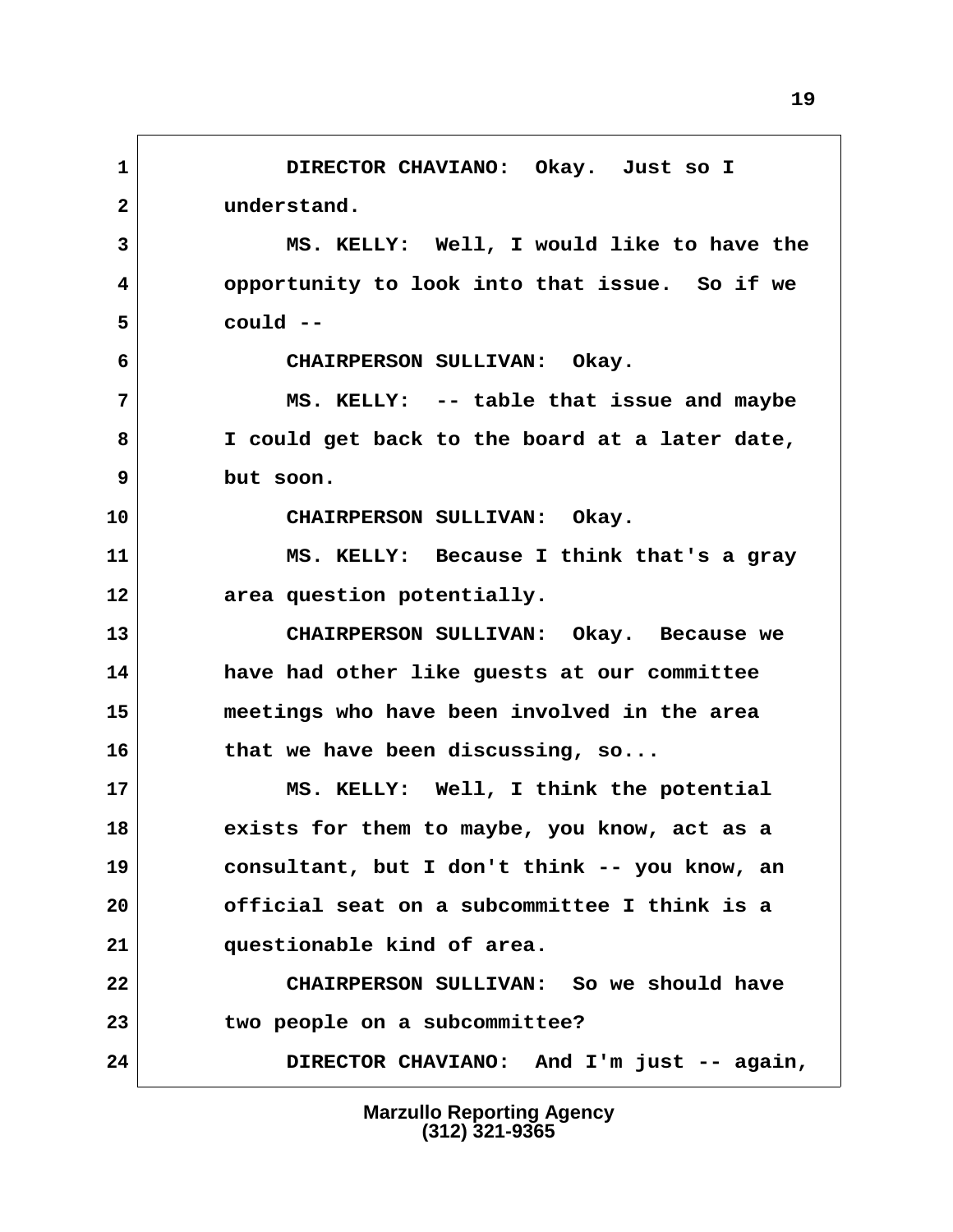**1 I have to be guided by my general counsel. 2 CHAIRPERSON SULLIVAN: Uh-huh. 3 DIRECTOR CHAVIANO: In my experience with 4 boards, not this board, but is that typically 5 subcommittees of a board are formed by a core 6 group of that board that either have a special 7 interest on the subject or have a special 8 expertise on the subject that they are going to 9 be working on, and so I have never in my 10 experience seen that a subcommittee goes 11 outside of its body to seek out somebody that 12 otherwise is not formally part of the board. 13 That's my experience, but I would defer, 14 you know, for a formal guidance from the 15 general counsel. 16 MS. KELLY: And I would second what the 17 director just said. I have experience with 18 subcommittees seeking guidance from non-board 19 members, but I'm unfamiliar with any non-board 20 member officially sitting on a subcommittee, 21 which is why I would like, you know, the 22 opportunity to review that issue. 23 CHAIRPERSON SULLIVAN: Okay. 24 MS. KELLY: Because in my experience I'm**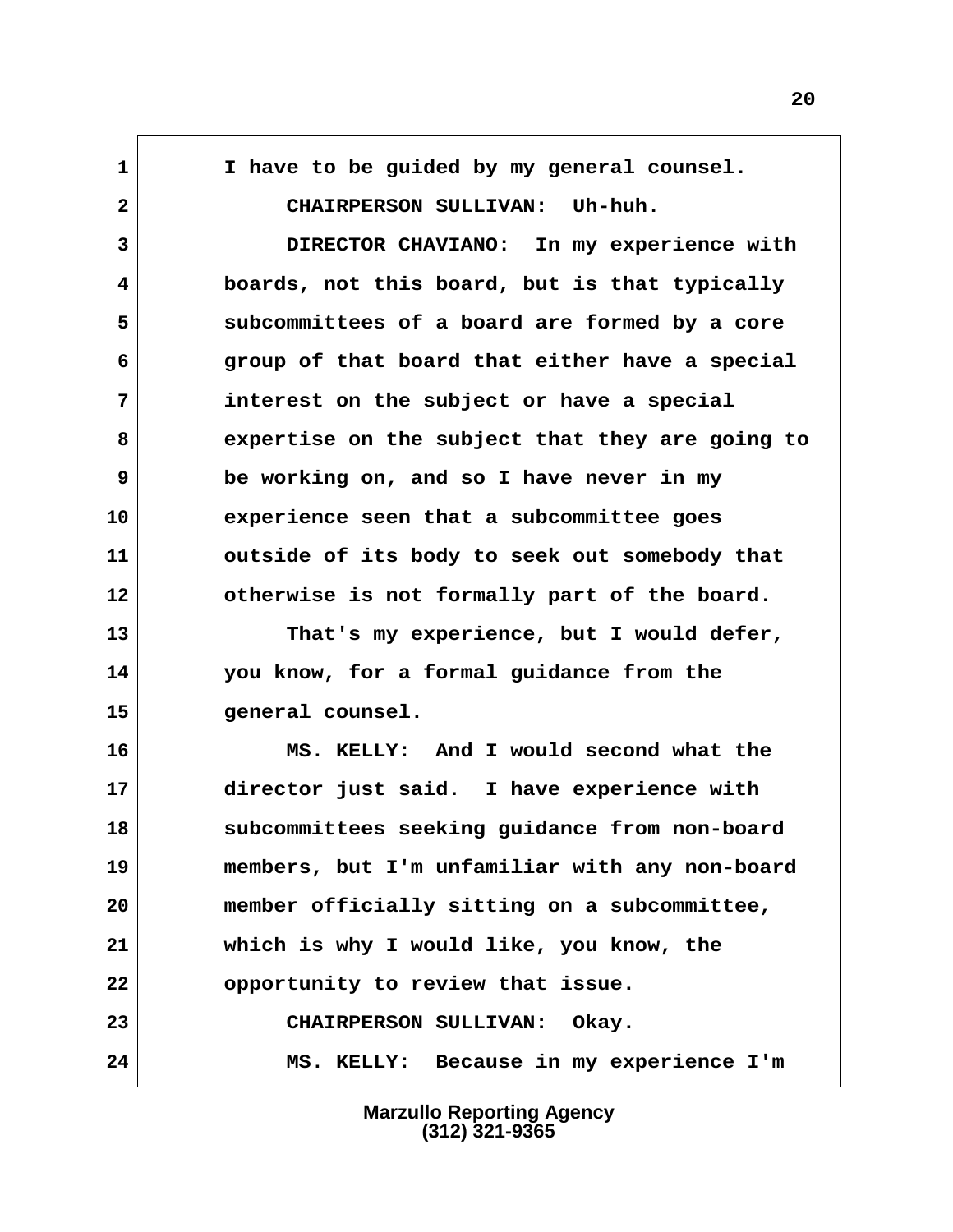1 **1** unfamiliar with that.  **2 CHAIRPERSON SULLIVAN: Well, we don't want 3 to do anything that's not right. 4 DIRECTOR CHAVIANO: No. No. No. Of 5 course. And I don't think that that is 6 anybody's -- you know, and obviously we are all 7 working here towards a common goal and as a 8 community of interested people. I would think 9 it would be appropriate, for example, if the 10 committee, subcommittee rather, you know, got 11 to the point that it would want input from the 12 public for it to have its own meeting where it 13 invites the public to hear -- 14 CHAIRPERSON SULLIVAN: Okay. 15 DIRECTOR CHAVIANO: -- feedback, and then 16 take that and work with that feedback. 17 CHAIRPERSON SULLIVAN: Okay. 18 DIRECTOR CHAVIANO: So that's where I 19 would see that engagement. 20 CHAIRPERSON SULLIVAN: Okay. 21 DIRECTOR CHAVIANO: But again -- 22 CHAIRPERSON SULLIVAN: That would be fine. 23 DIRECTOR CHAVIANO: Yeah, so... 24 CHAIRPERSON SULLIVAN: That would be fine.**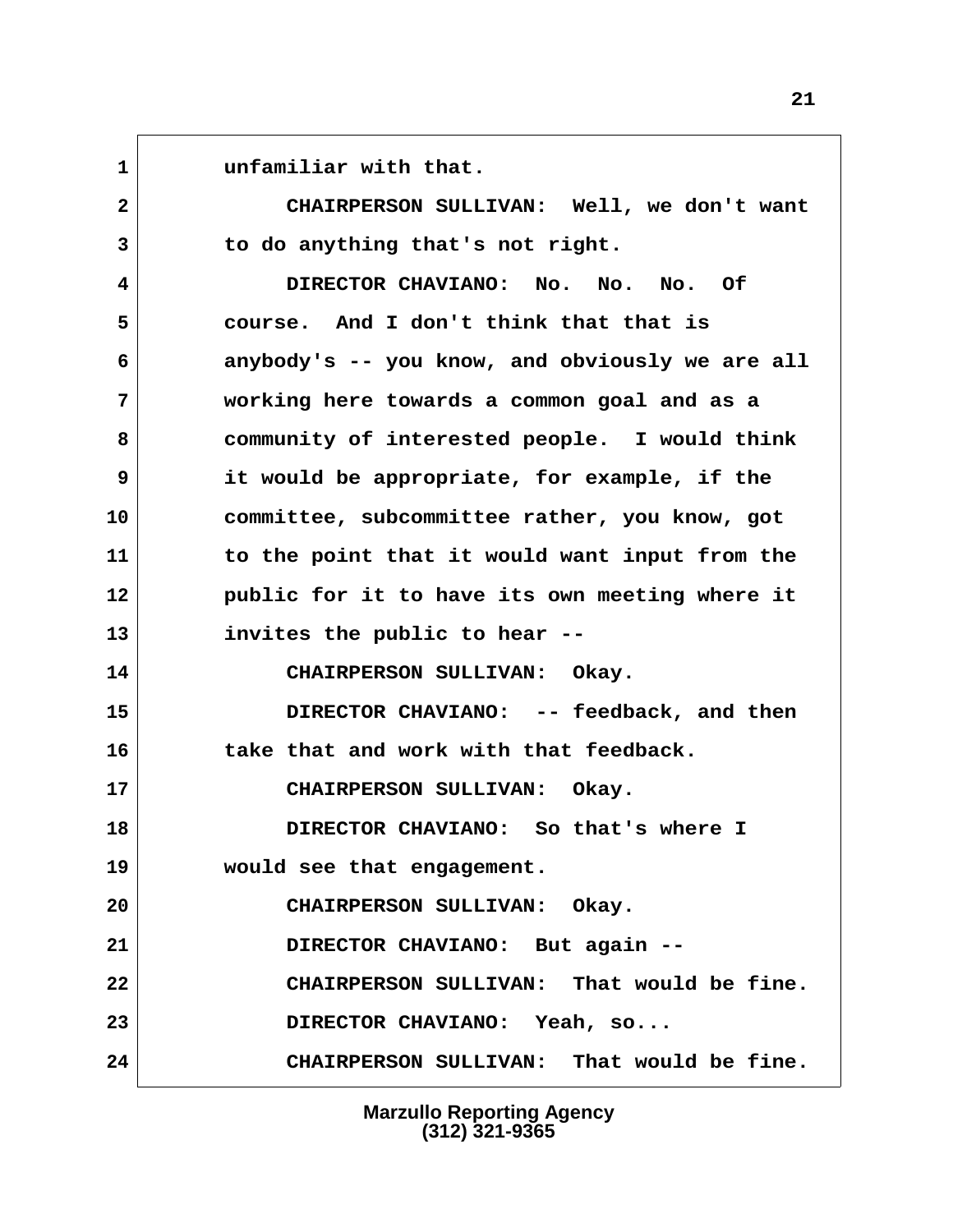**1 DIRECTOR CHAVIANO: So that's a way that I 2 think from a structural standpoint it would be, 3 it would play out. 4 CHAIRPERSON SULLIVAN: Okay. 5 MR. KNIGHT: If the opportunity arises, I 6 would be happy to volunteer my services. 7 CHAIRPERSON SULLIVAN: Okay. 8 MR. KIRSCHNER: I just again object to any 9 comments from the audience, as we are not in 10 the audience comment section yet. 11 DIRECTOR CHAVIANO: If I may, and just, 12 you know, just so we don't -- I want to assure 13 the group that has taken the time to be part of 14 this meeting, you know, the public part, that, 15 you know, you will definitely have an 16 opportunity to partake, to give comments at the 17 end. 18 So if there are special items that, you 19 know, we are talking about during the course of 20 the meeting, we just ask, you know, make a 21 little note, and there will be plenty of time, 22 we will be able to come back to it. So 23 don't -- you know, we are not going to keep 24 anybody from, you know, from speaking, because**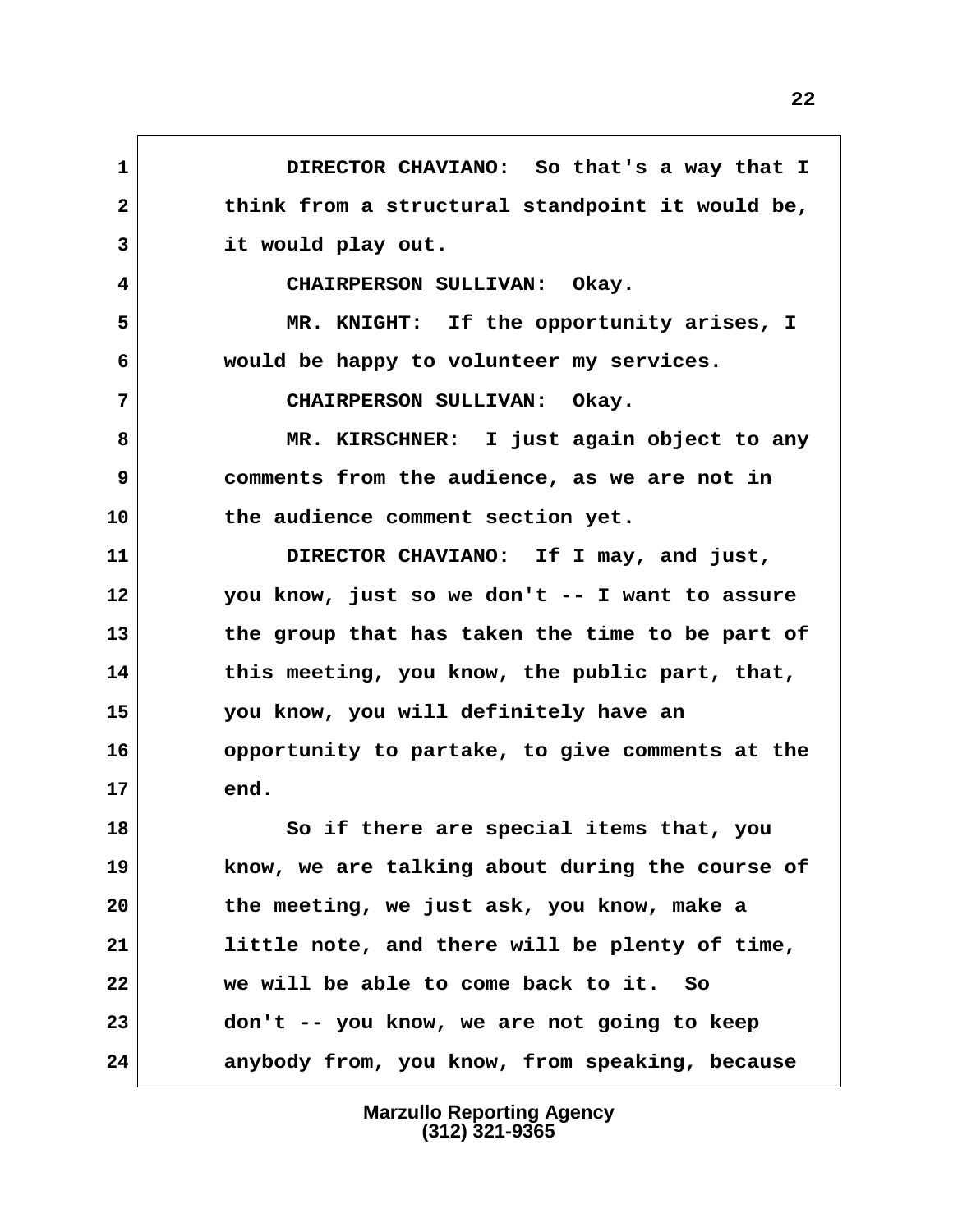**1 I in particular want, you know, this kind of 2 engagement. So thank you for your comments, 3 sir, and your offer. Okay. 4 CHAIRPERSON SULLIVAN: Okay. Well, we 5 will wait to hear from you, Annice, and then we 6 will designate the committee members then. Is 7 that -- 8 MS. KELLY: That's fine. Thank you. 9 Thank you. 10 CHAIRPERSON SULLIVAN: Sure. Just for the 11 board's, the board's sake, to explain this a 12 little bit, this is kind of mirrored. I 13 submitted a different rider responsibility 14 section in the fall, but there were some issues 15 with that one that I heard from several people. 16 So I looked elsewhere, and this is taken from 17 the Idaho -- No. 18 MR. JOHNSON: Utah. 19 CHAIRPERSON SULLIVAN: Utah. Thank you. 20 The Utah law. And this doesn't have anything 21 in it that says that anybody is criminally or 22 civilly liable for anything. It just -- 23 hopefully it will put up one more opportunity 24 to inform the public of the rules and that they**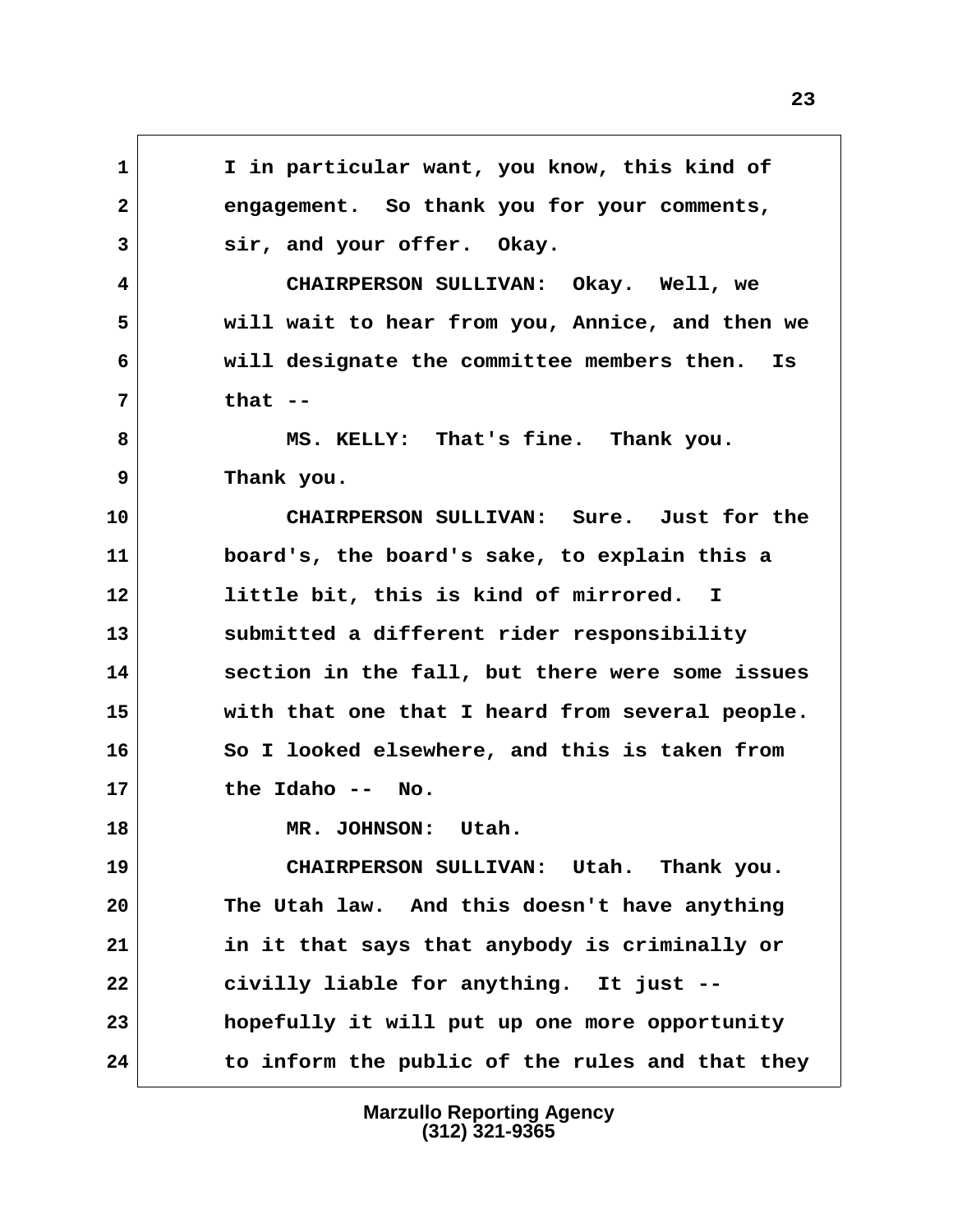**1 are responsible to follow the rules, besides 2 all the signage that is already there and the 3 operators giving verbal directions, and just 4 trying to make the public more aware that they 5 need to follow the rules.**

 **6 It's not, it doesn't take any privileges 7 away from anyone unless they are under the 8 influence, and then they can be expelled, but 9 other than that -- from the ride.**

**10 The next thing is the rider -- or the 11 anti-waiver clause.**

**12 MR. KIRSCHNER: That's a provision that's 13 going to -- hand it over to the Department. 14 Inasmuch as we are an advisory board, we do not 15 promulgate rules. Rather, it is for the 16 Department to promulgate rules and come back to 17 us. It's a suggestion. It is something done 18 in almost all consumer safety statutes in the 19 State of Illinois, which is basically a 20 provision that prohibits the waiver of the 21 rights contained within the statute intended to 22 protect the public.**

**23 CHAIRPERSON SULLIVAN: We are not asking 24 for any waivers of rides in this.**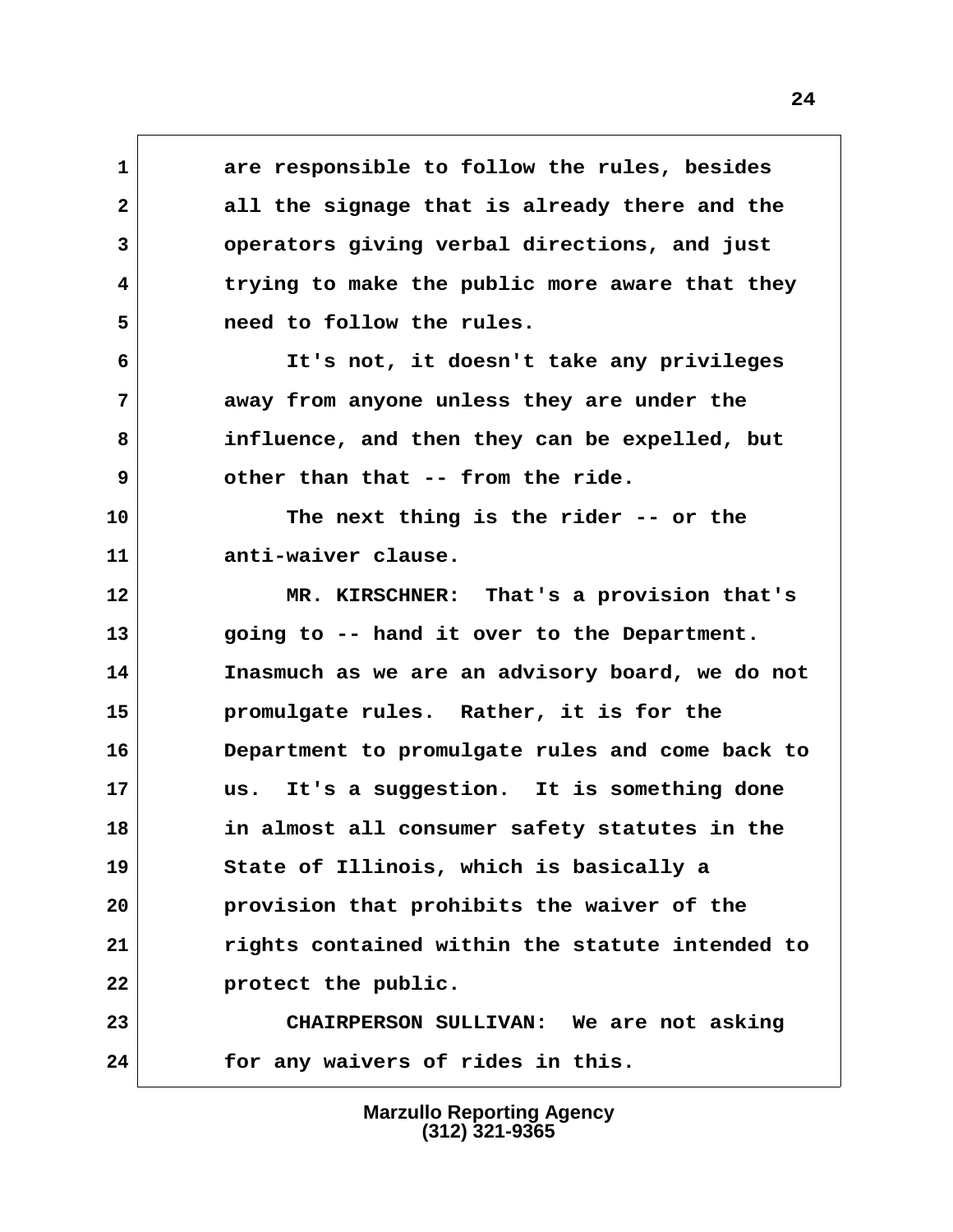**1 MR. KIRSCHNER: We are on the next agenda 2 item. It has nothing to do with your proposal. 3 CHAIRPERSON SULLIVAN: Okay. 4 MR. KIRSCHNER: Yeah. Basically you find 5 in a lot of consumer protection statutes where 6 there are provisions written by the legislature 7 to protect the consumer. It prohibits entities 8 from contracting away those safety measures. 9 So you can't enter a contract saying, we don't 10 have to abide by CARSA, we don't have to abide 11 by the 6,000 regs. 12 You find it in not just consumer 13 protection statutes. You find it in virtually 14 every statute directed at industries such as 15 the health club statute, there is a dating 16 services act statute. You find it in franchise 17 statutes. Many different statutes have various 18 forms of anti-waiver clauses. 19 So at this point there is none in CARSA or 20 our regs. So I just present this to the 21 Department for your consideration. 22 DIRECTOR CHAVIANO: Okay. 23 CHAIRPERSON SULLIVAN: Well, there are 24 already, just to comment on that, there are**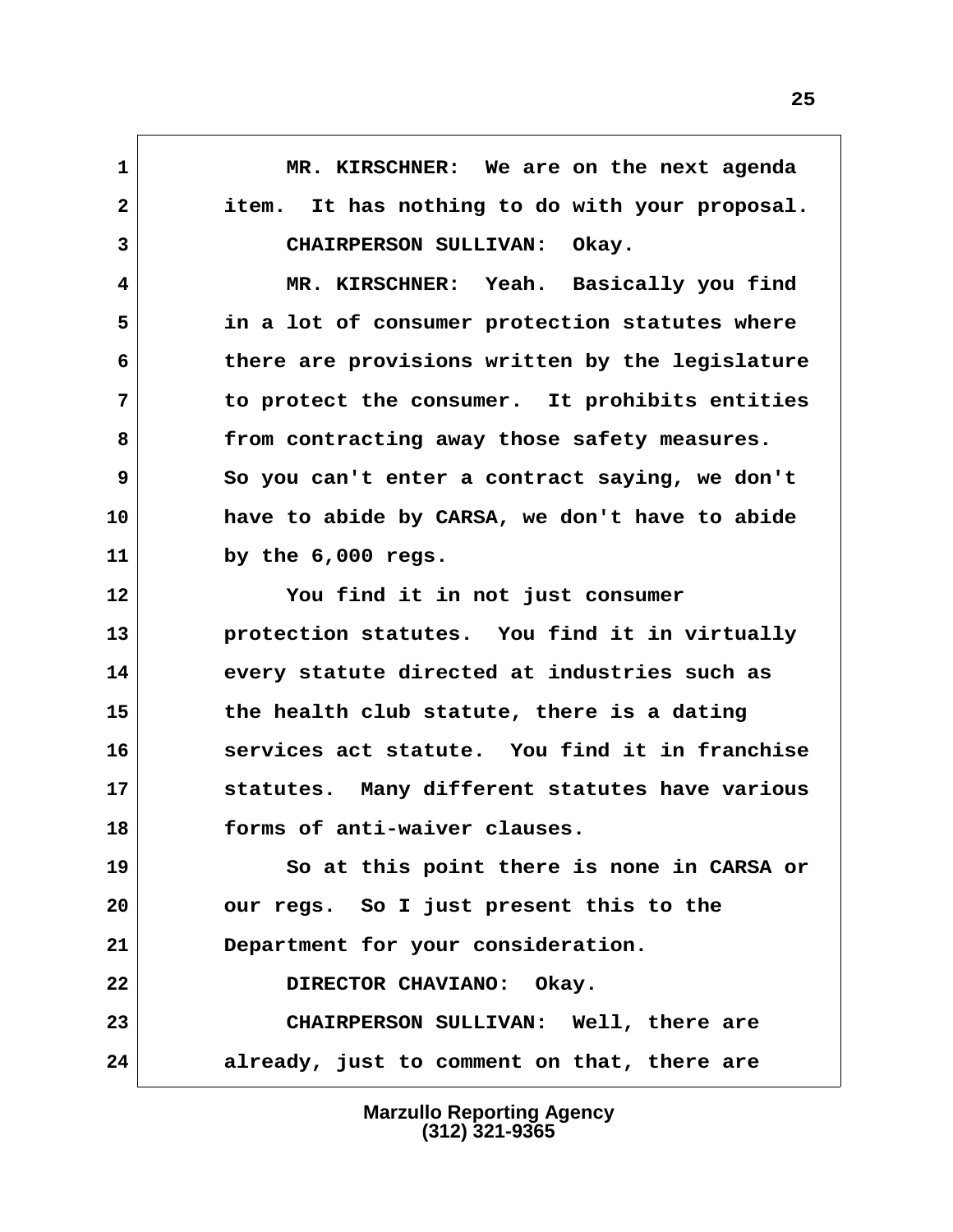**1 already waivers in the ski industry which is 2 also under the purview of this committee, and 3 it's is already law and has been law for a long 4 time. 5 DIRECTOR CHAVIANO: Okay. 6 CHAIRPERSON SULLIVAN: When you buy your 7 ski ticket, you are responsible to act 8 reasonably, and they do waive their rights. So 9 I don't think we are here to change the ski 10 industry. 11 So anything else on that? Questions, 12 comments? 13 (No response.) 14 CHAIRPERSON SULLIVAN: Okay. Moving onto 15 background checks. 16 MR. CULTON: I will speak to that, Patty. 17 So background checks, from a Departmental 18 standpoint we have had, there was a bill that 19 was introduced earlier this spring, and I would 20 like to hand it over to Chris Wieneke, who is 21 our legislative liaison with the Department, 22 and I think Chris could maybe just give an 23 overview of the bill that was introduced and 24 maybe where that status is, and then once that**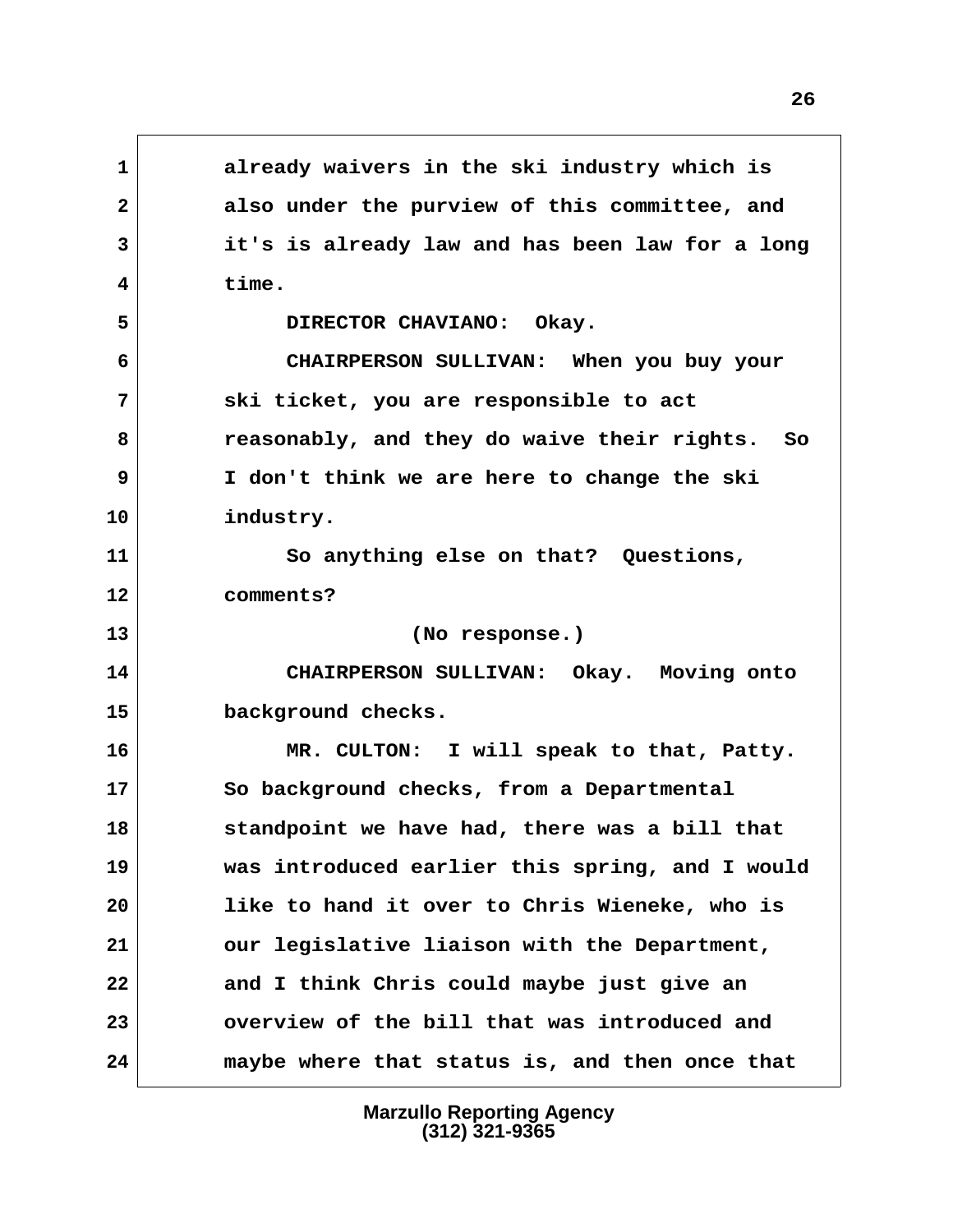**1 is kind of thrown out there, Chris, we can kind** 2 of back into the concern of it.  **3 MR. WIENEKE: Okay. Yeah. No, that's not 4 a problem. Chris Wieneke, legislative liaison 5 for the Department. 6 So the bill was introduced by Marty 7 Moylan, who is a representative from Suburban 8 Chicago. It would have required background 9 checks of all employees of all amusement 10 companies, carnivals, everyone, including up to 11 and beyond that, including volunteers. It was 12 brought to his attention it would be a very 13 difficult thing from a Department standpoint to 14 enforce. He's holding the bill right now, but 15 his intention is probably to come back next 16 spring with a trimmed-down version of that. To 17 what point, we do not know. He has discussed 18 the idea of meetings during the fall. 19 MR. CULTON: Veto session? 20 MR. WIENEKE: After veto session. In the 21 new meetings he won't introduce any veto to my 22 knowledge. 23 24 CHAIRPERSON SULLIVAN: Is he aware of the**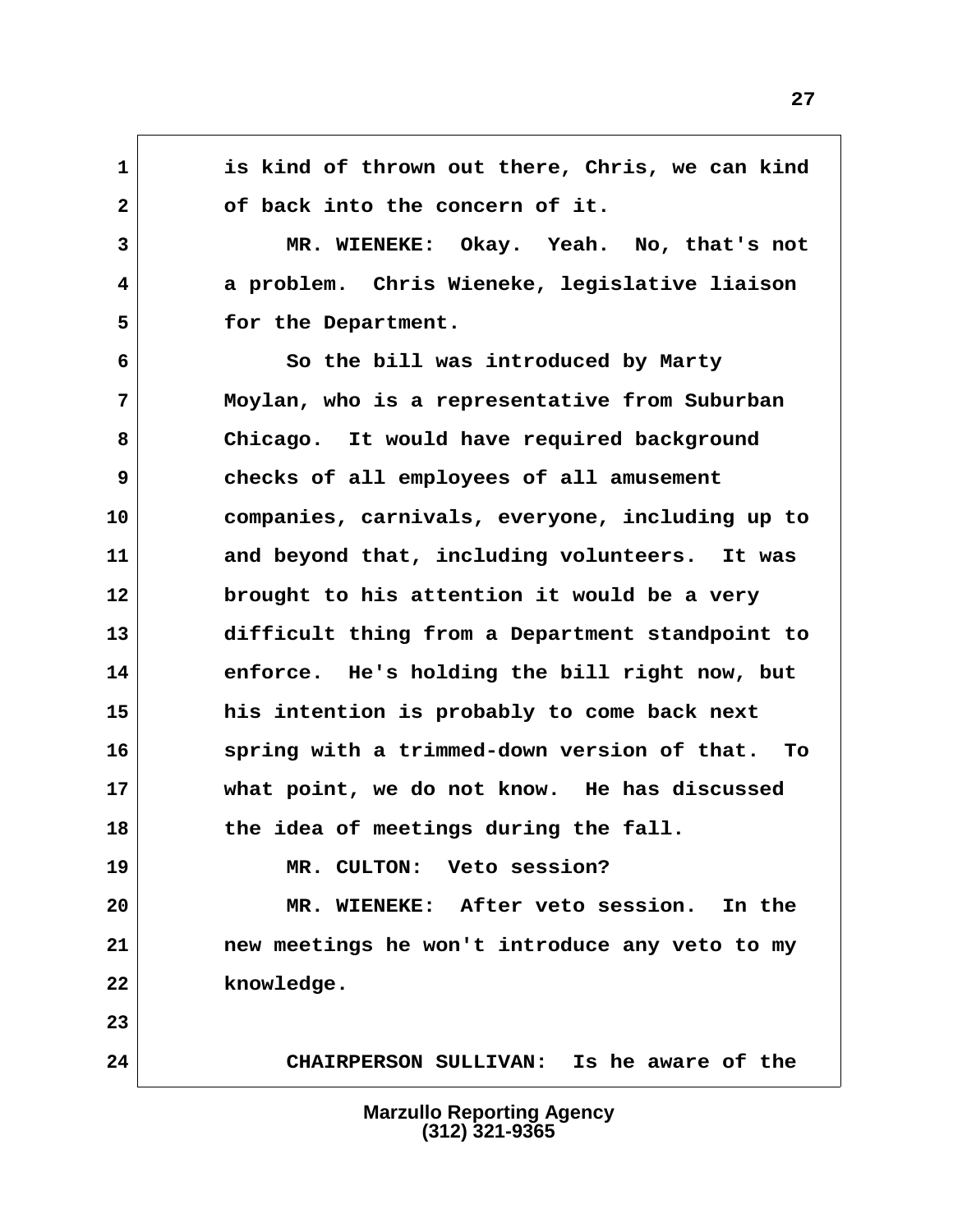1 existing background check rule?  **2 MR. WIENEKE: Yes. He is very much aware 3 of it. 4 CHAIRPERSON SULLIVAN: Is he thinking the 5 church people who are working at a carnival or 6 at, you know, on property, and all those? 7 MR. WIENEKE: Yes. That was his initial 8 thoughts. Although he has come off of that, 9 and where he winds up landing will be part of 10 the meetings that he has this fall. 11 CHAIRPERSON SULLIVAN: Okey-doke. 12 MR. WIENEKE: He realizes the scope of the 13 bill was much too large. 14 CHAIRPERSON SULLIVAN: Okay. Thank you. 15 MR. CULTON: And then, Patty, I didn't, 16 just a thing to touch on what Chris talked 17 about, that was a strong concern from a 18 Departmental operational aspect, about where we 19 are with the number of inspectors that we have, 20 resources that we have, to fully enforce that 21 the way it was going to be broadened, and I 22 don't know, Director Chaviano, if you wanted to 23 touch on any of that as well, or if that was 24 sufficient for kind of where we are.**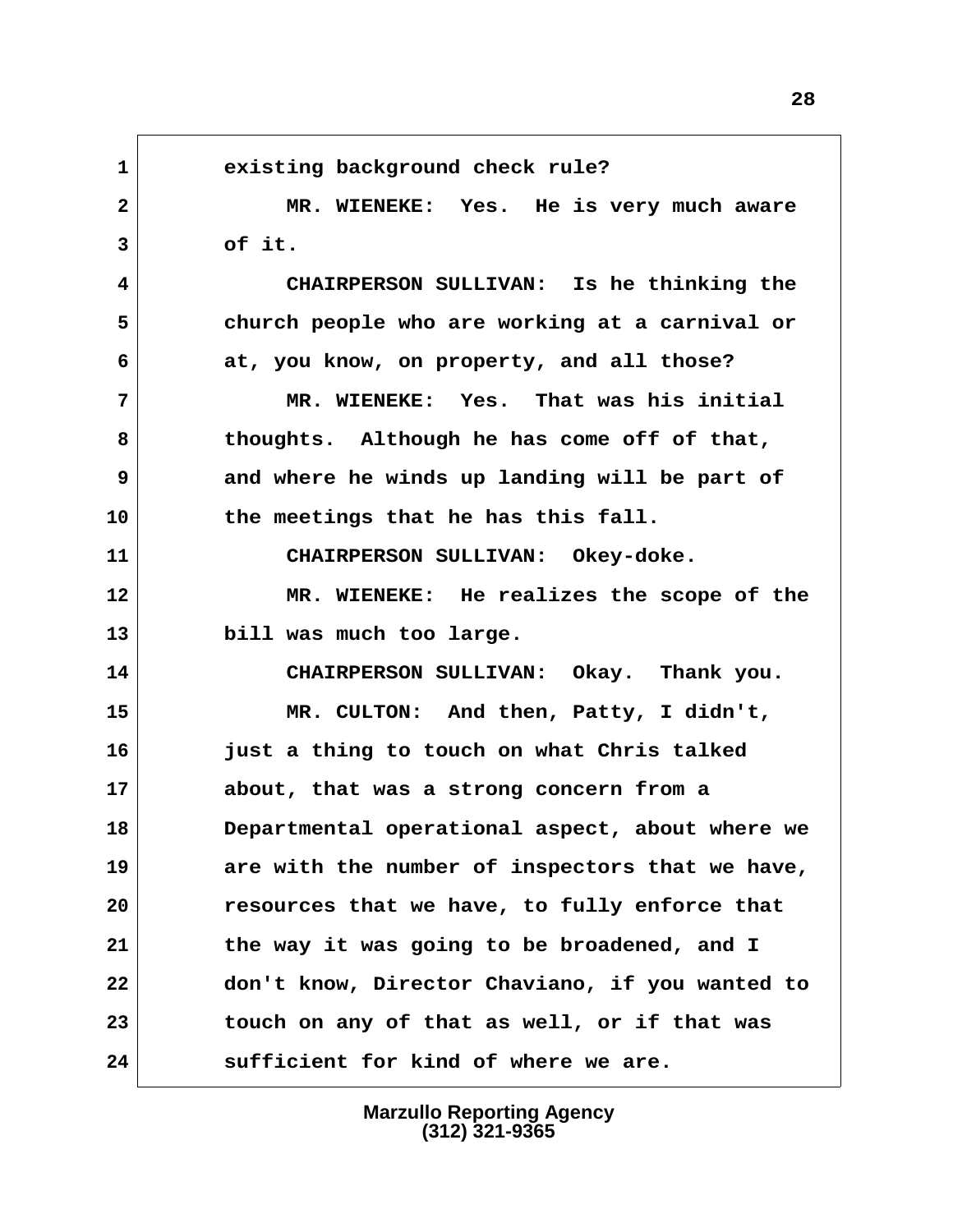**1 DIRECTOR CHAVIANO: Well, my understanding 2 with respect to the background checks is that 3 the Department has opposed that additional 4 burden because we really don't have the 5 resources. 6 CHAIRPERSON SULLIVAN: Uh-huh. 7 DIRECTOR CHAVIANO: To police it, to 8 enforce it. So we are not -- you know, we are 9 not supportive of that legislation is my 10 recollection. Right? 11 MR. WIENEKE: Yeah. 12 CHAIRPERSON SULLIVAN: Okay. Anything 13 else on that? 14 (No response.) 15 CHAIRPERSON SULLIVAN: Okay. The next 16 item is safety division operations update, and 17 I'm guessing that would be you, Ryan. 18 MR. CULTON: That's me again. Thank you, 19 Patty. I wanted to just touch base on a few 20 things within the division. The first is, we 21 have had a few changes over the spring. I 22 think that they have really been good. One of 23 them I would like to say, Jill Mazirm, sitting 24 right over here, has joined the Department of**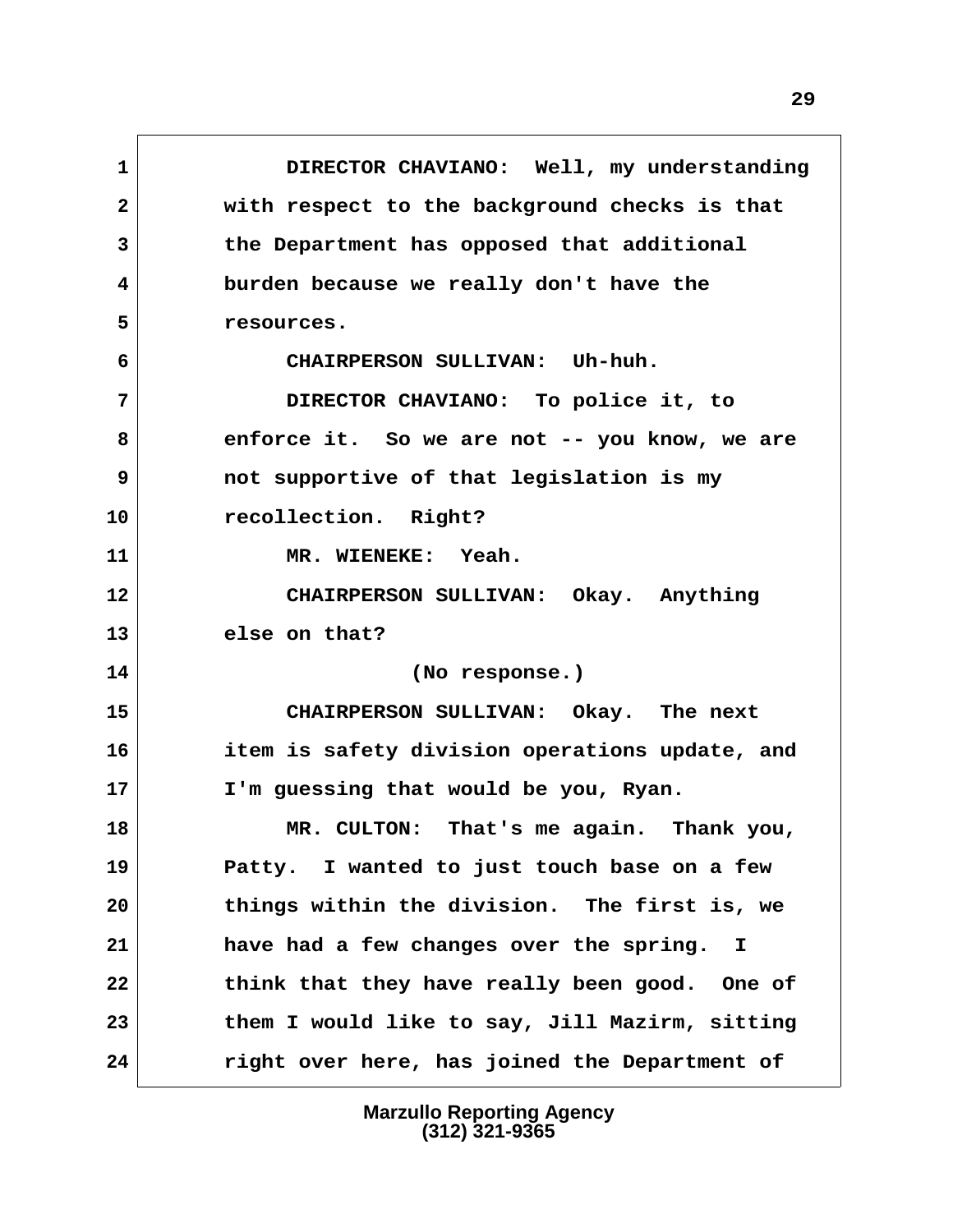**1 Labor, and she is in our Springfield office and 2 so she will be -- 3 CHAIRPERSON SULLIVAN: So you have some 4 help? 5 MR. CULTON: Yeah. Got some help. 6 CHAIRPERSON SULLIVAN: Yay. 7 MR. CULTON: We are all very glad to see 8 her and that she has joined the team. Thanks 9 to Chief of Staff, Dan Mumpher, and Director 10 Chaviano. They saw that need as soon as they 11 came in and we filled that role. So thank you, 12 both of you, for helping with that, and another 13 thing that is really good with the division is 14 in the spring we were able to -- all five 15 inspectors have been able to get a new tablet. 16 CHAIRPERSON SULLIVAN: Oh, good. 17 MR. CULTON: Our old machines were very 18 outdated, and so we have got some new tablets, 19 and the nice thing about the tablets is, they 20 are touch screen and the operators are actually 21 able to sign for each one of their inspection 22 reports when the inspection is over with, and 23 we have WI-FI access with our new phones as 24 well, and we can email the inspection reports**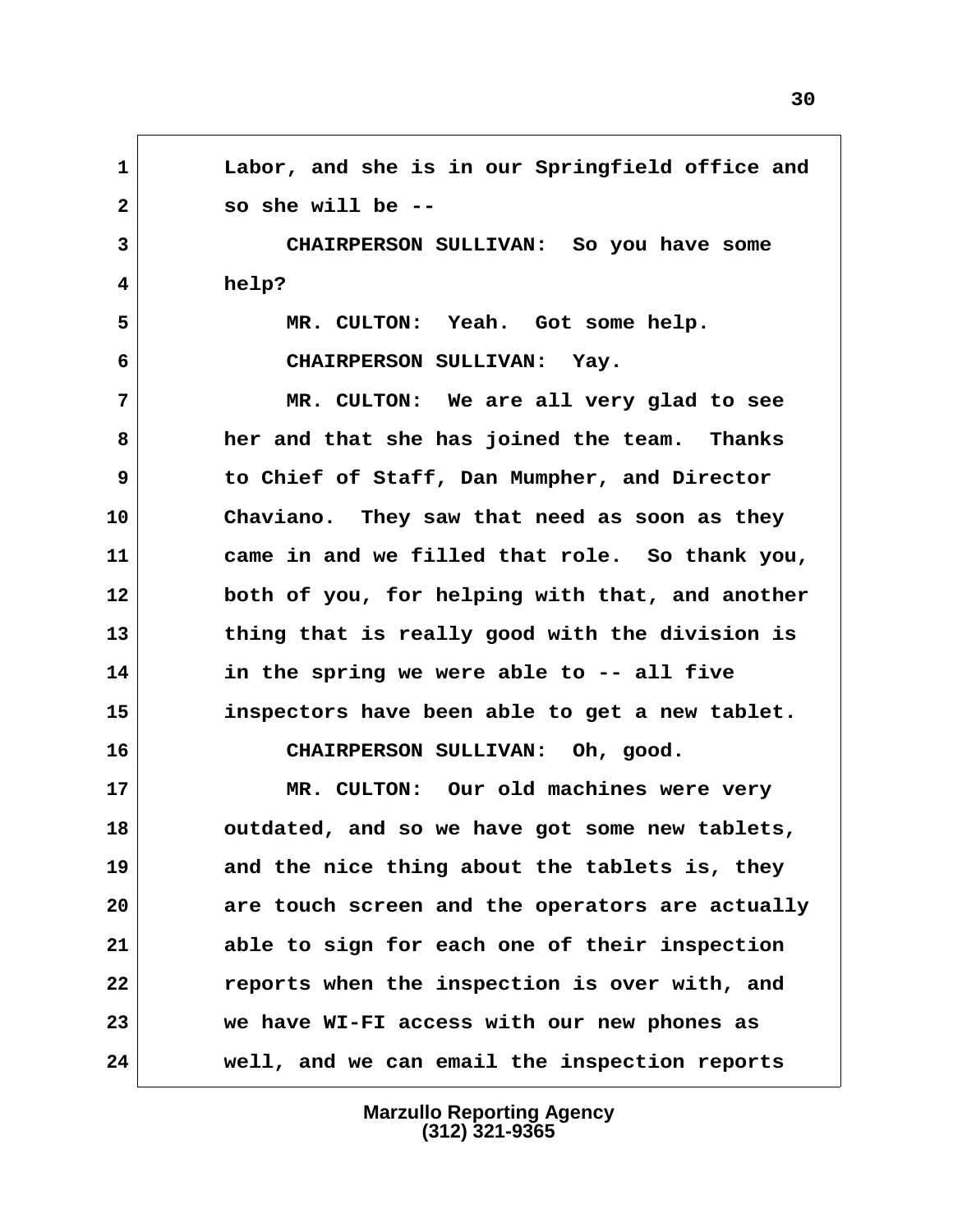**1 right to the operators as soon as they are 2 finished with the inspection.**

 **3 It makes our lives a lot easier. It has 4 also been beneficial to the operators because 5 there are local jurisdictions that want to make 6 sure that they have been inspected by the 7 state, or if they are moving to a different 8 location, they can then email those. It's just 9 a list of their inspections and their permits, 10 and then they can email that to the next entity 11 so that they can show that they have been 12 inspected and permitted, and so I think that's 13 a great benefit to us and it's a benefit to the 14 people who are obtaining the permits. So a bit 15 of good news, and I just wanted to share that.**

**16 MEMBER SPARKS: It's working well with us 17 too.**

**18 CHAIRPERSON SULLIVAN: Good. Well, I know 19 they have an unbelievably big job to do and 20 lots to do and that should make them more 21 efficient. So that's a good thing, and give 22 you faster feedback. 23 MR. CULTON: Yep.**

**24 CHAIRPERSON SULLIVAN: Good. Anything**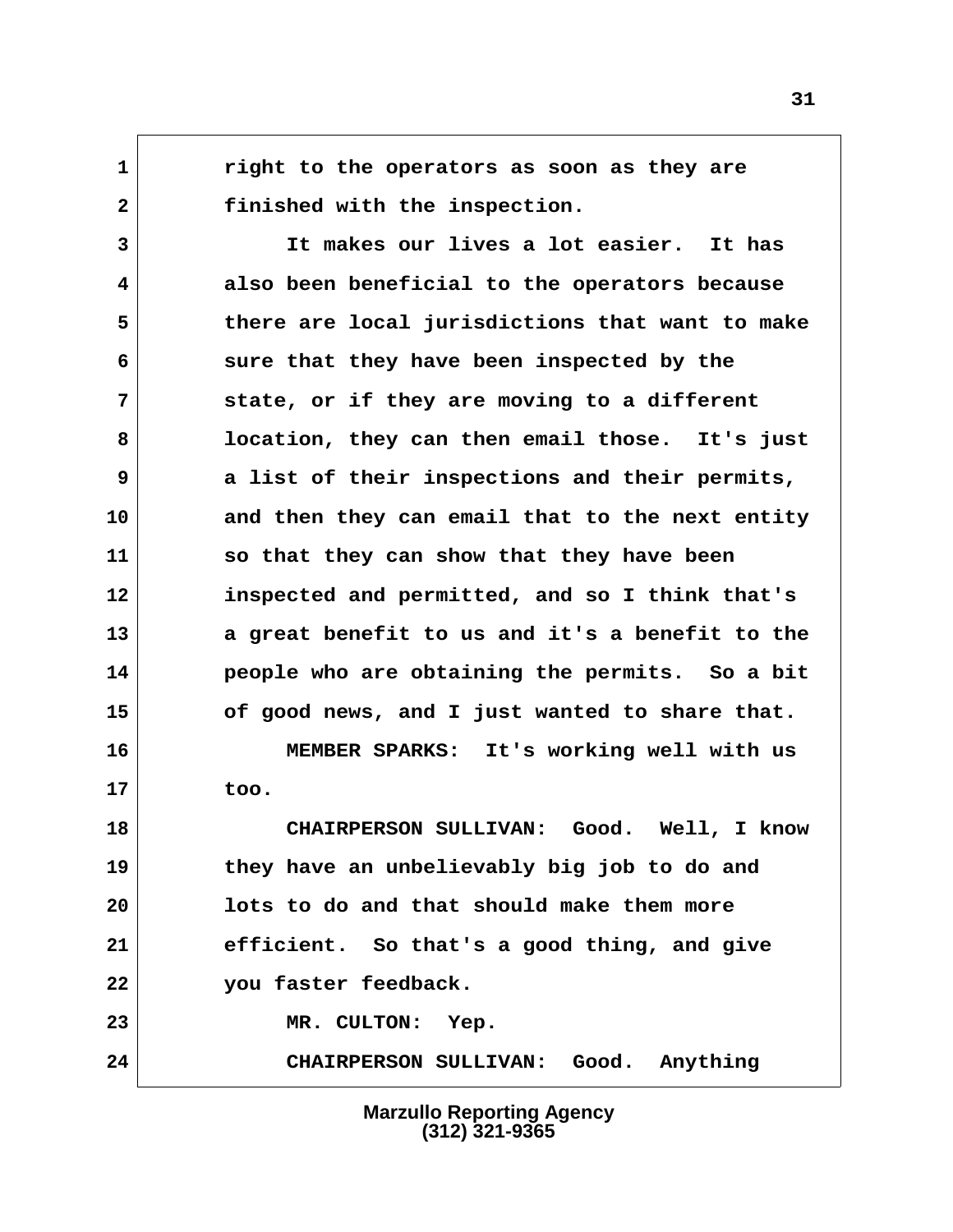**1 else?**

2 MR. CULTON: Not on that topic.  **3 CHAIRPERSON SULLIVAN: Okay. Open 4 Meetings Act reminder. So you have the floor 5 now. 6 MS. KELLY: I'm going to take that. I**

 **7 have some handouts. This is -- the first 8 handout is just frequently asked questions from 9 the Attorney General's website. The Attorney 10 General of Illinois enforces the Open Meetings 11 Act. So just some information for you all. 12 And you will see that it gives a good overview. 13 It explains what a public body is, what a 14 meeting is, and just as a reminder, you know, 15 the big issue for public boards, in my opinion, 16 is what is a meeting. And so I'm passing out 17 just a single-page sheet.**

**18 A meeting, as was already alluded to, is a 19 majority of the quorum. So a quorum for this 20 board is five. So a majority of five is three. 21 So any time three members of this board gather, 22 and I use gather in quotes because that could 23 be on email. So if three of you are on an 24 email or on a phone call or send a text message**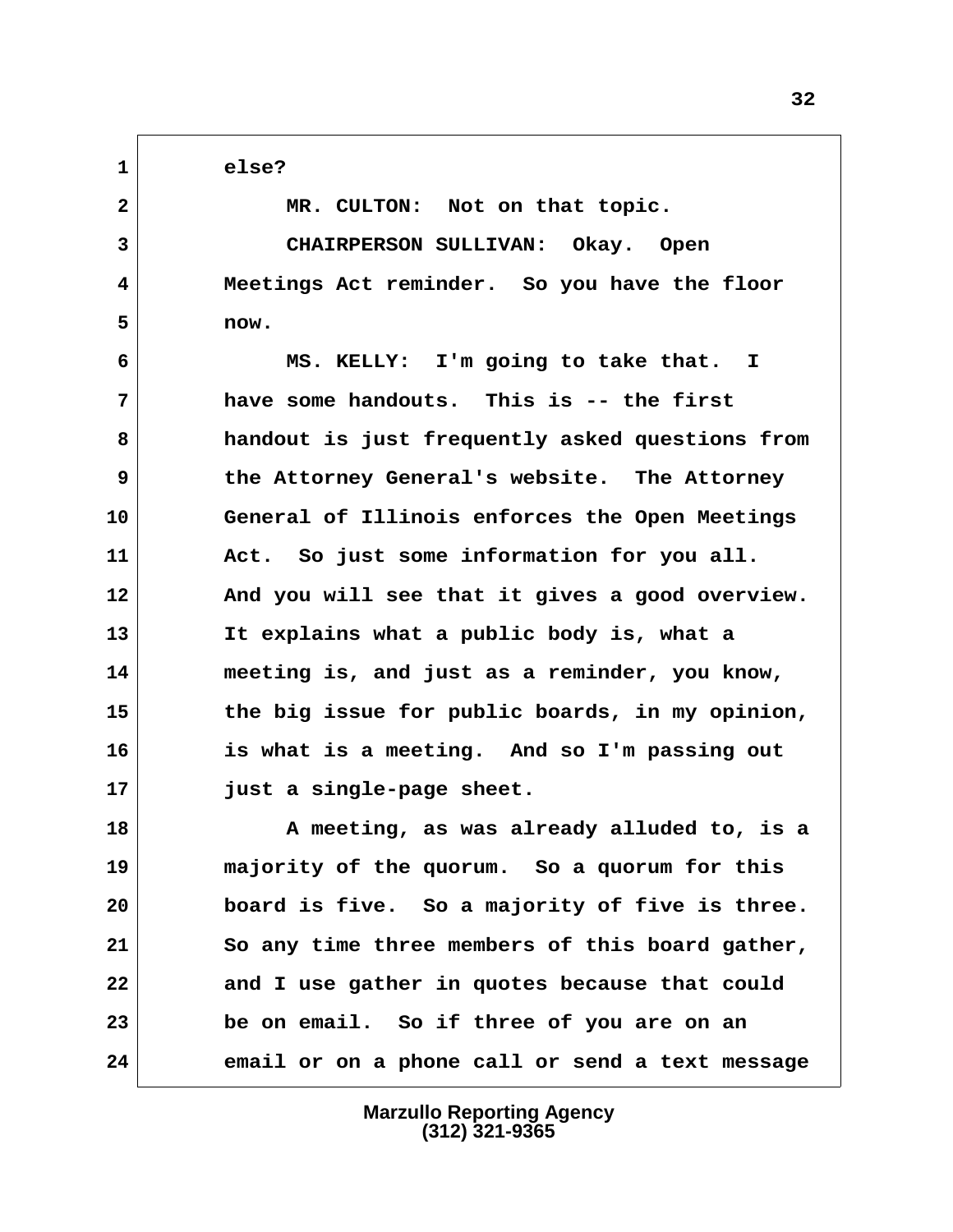**1 and you are discussing public business, that is 2 considered a meeting, and therefore it has to 3 fit the requirements of the Open Meetings Act.**

 **4 And so as a result of that, you know, 5 obviously the recommendation would be that 6 three of you do not discuss business without 7 following all of the many requirements of the 8 Open Meetings Act. That's the biggest thing to 9 remember.**

**10 New board members have to be trained 11 within 90 days of assuming your 12 responsibilities, and on the sheet you will see 13 I put the link to the Open Meetings Act 14 training. So for those new members I would, 15 you know, hope that you get to do that within 16 the next three months, and it's not a bad 17 reminder for all board members.**

**18 DIRECTOR CHAVIANO: Yeah. This is not 19 hope. This is they must, they got to do it, 20 and they have to notify us that in fact they 21 have done that so that, you know, we have a 22 record of that.**

**23 CHAIRPERSON SULLIVAN: I think we get a 24 certificate printed out at the end, don't we?**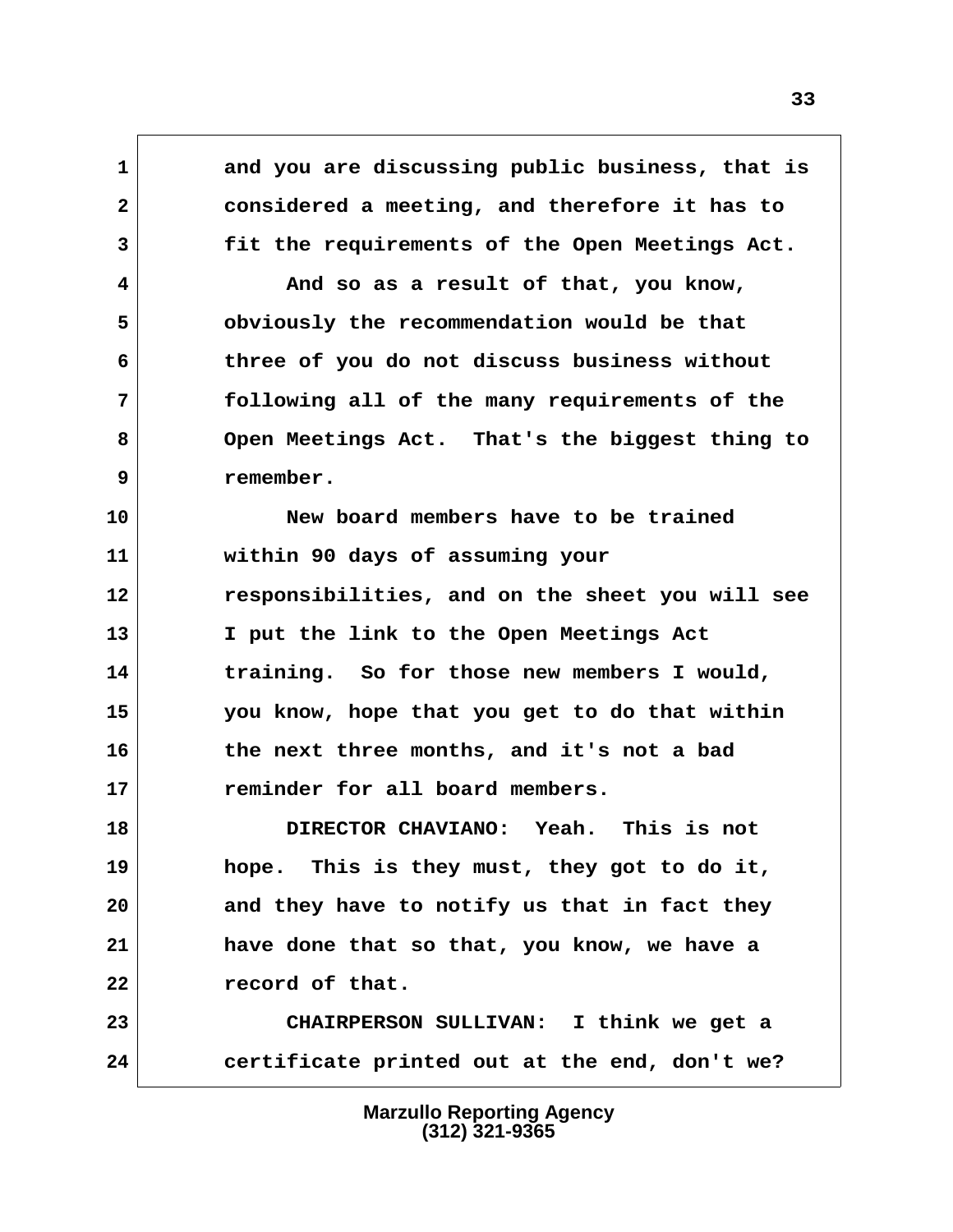**1 MS. KELLY: You do. You do get a 2 certificate, and we would like you to forward 3 that certificate to us so that we can maintain 4 it. 5 DIRECTOR CHAVIANO: We need you to forward 6 that certificate to us. 7 (Laughter.) 8 CHAIRPERSON SULLIVAN: So those of us who 9 have been on the board and have already done 10 that training are not required to forward 11 anything? I think it's great to have the 12 reminders of this because it's easy, it's easy 13 to forget, but I think we got drilled pretty 14 well about no more than two people can talk 15 about any board business, so... 16 DIRECTOR CHAVIANO: Yeah. I think for 17 purposes of, you know, efficiency, record 18 keeping, just organization, it would be good 19 that we have on file with our general counsel 20 the certificates of everybody so that we know 21 everybody, and if we are missing somebody, then 22 we can be proactive about checking as to, you 23 know, if they don't have, if they have it, send 24 us a copy. If not, you got to complete the**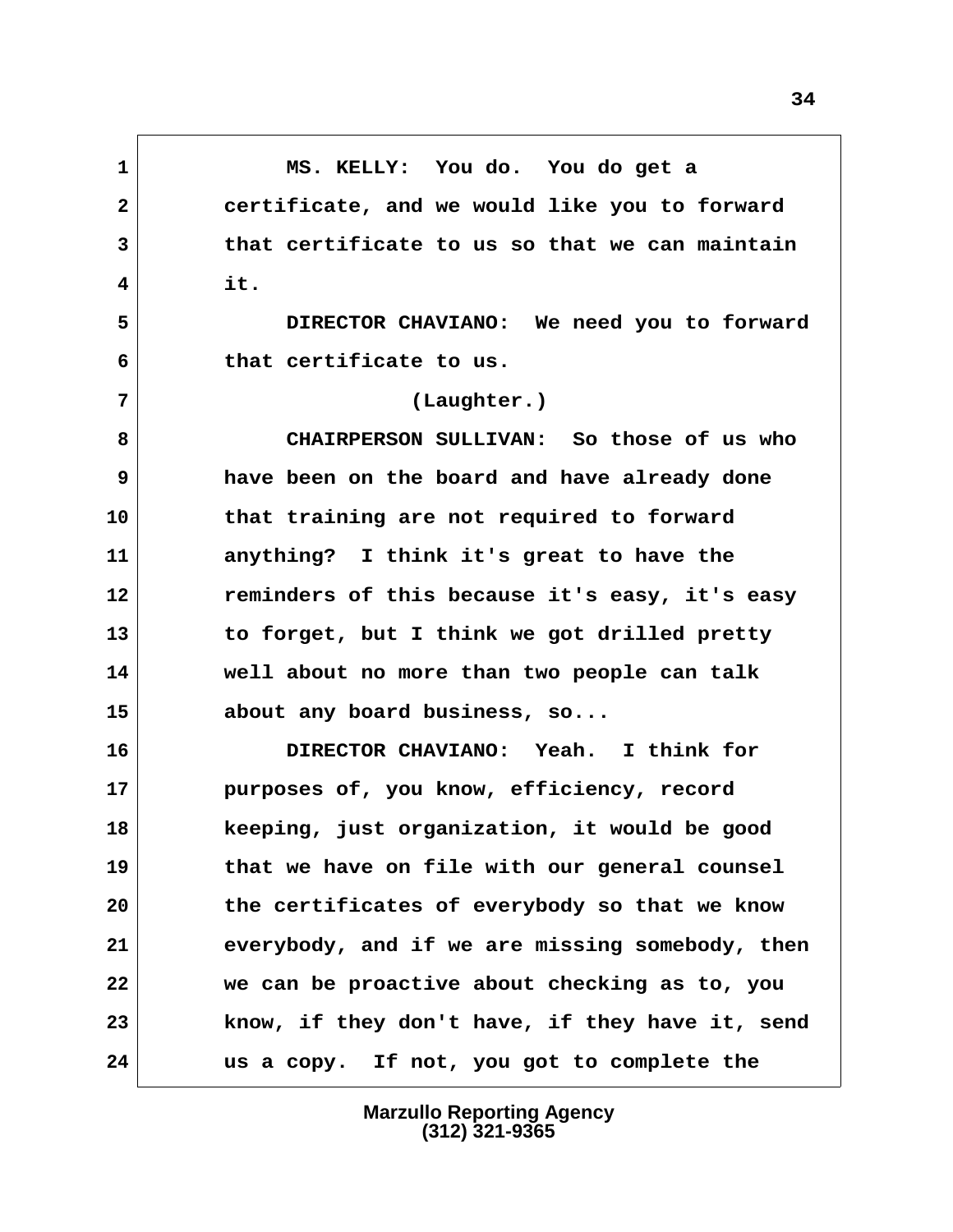1 training.

 **2 CHAIRPERSON SULLIVAN: Well, do you get 3 those records passed to you?**

 **4 MEMBER SPARKS: Where do we send the 5 copies?**

 **6 MS. KELLY: Well, I gave you all my card. 7 So you can send them to me. And also, if you 8 have any questions, you know, about the Open 9 Meetings Act, feel free to contact me.**

**10 Like the Director, I'm new to public 11 service. So I'm new to the Open Meetings Act. 12 So you will have to be a little patient if I 13 don't know your answer off the top of my head, 14 but I certainly will look into it and get back 15 to you.**

**16 CHAIRPERSON SULLIVAN: Okay. Anything 17 else on that?**

**18 MS. KELLY: Nope. I think that should be 19 it.**

**20 CHAIRPERSON SULLIVAN: Okay. Well, thank 21 you.**

**22 Travel reimbursements for board members. 23 Who has got that one?**

**24 MR. CULTON: I'll take that. So Jill**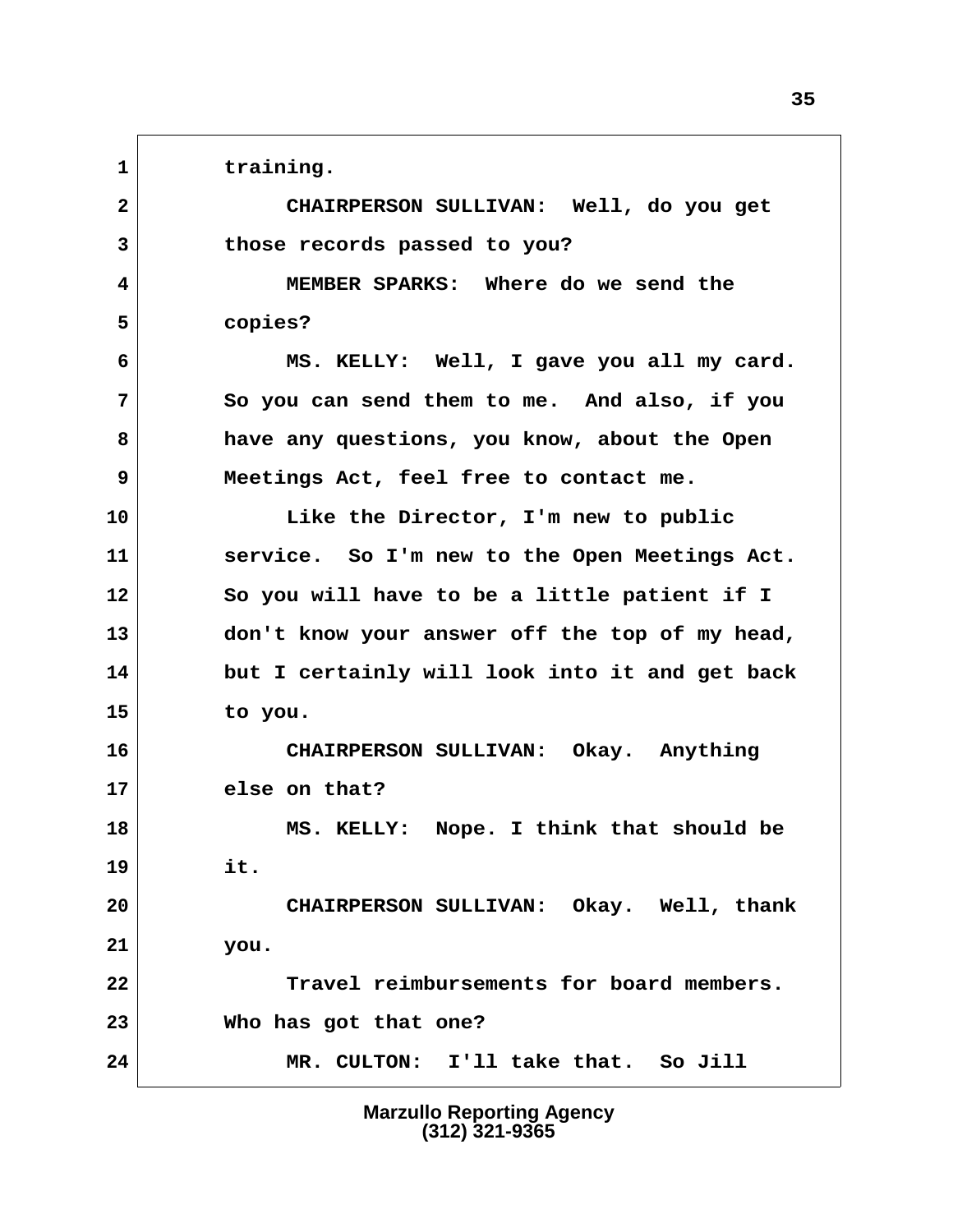**1 probably emailed all of the board members a 2 couple days ago a copy of the travel voucher 3 form.**

 **4 MS. HUI: It was yesterday.**

 **5 MR. CULTON: Just yesterday, and included 6 in that was how to fill out a travel voucher. 7 So I just wanted to remind the board members 8 that, of course, there is a \$36 per day, or per 9 diem, excuse me, that you get for attending the 10 board meeting today, and that is -- just think 11 of that as automatically done. Once you attend 12 the board meeting, then we give a list to the 13 comptroller, and you will get a check in who 14 knows how long. 15 (Laughter.)**

**16 CHAIRPERSON SULLIVAN: You will have 17 forgotten about that meeting by the time you 18 get it.**

**19 MR. CULTON: I didn't know what the 20 turn-around time was on that, but as far as the 21 travel voucher, the travel voucher would 22 include, I believe it says, any reasonable and 23 necessary travel expenses. So if you have got 24 mileage, or you took the train, or anything**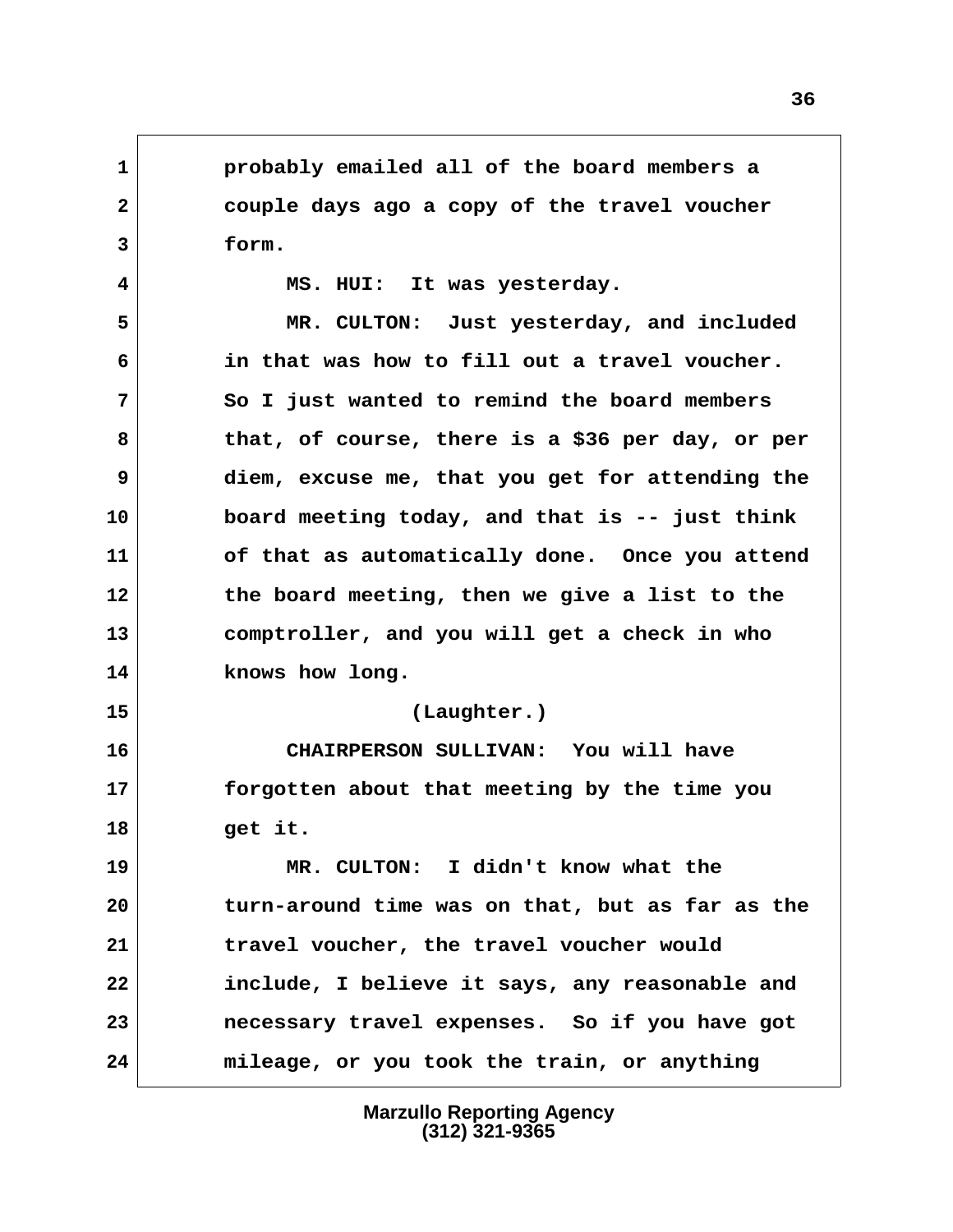**1 that's reasonable in getting here to the board 2 meeting and back home is all state business 3 since you are a board member and is 4 reimbursable.**

 **5 You all have my number so you can call me 6 if you have questions, but you can call me, 7 send the travel voucher to me, and then we will 8 get it processed, but we do have a nice form in 9 there about how to fill out a travel voucher, 10 and then a travel voucher that you can fill out 11 by hand, and that was it. So we just want to 12 give reminders, because we have a few new board 13 members, and, you know, we just want to make 14 sure that everybody knows that they are 15 reimbursed for that cost.**

**16 CHAIRPERSON SULLIVAN: Do you prefer hard 17 copies or are scanned and emailed copies okay 18 or...**

**19 MR. CULTON: We need a hard copy because 20 we have to have a signature.**

**21 CHAIRPERSON SULLIVAN: A signature. Okay. 22 MR. CULTON: And if you have questions, 23 just give me a call. I'll help you figure it 24 out.**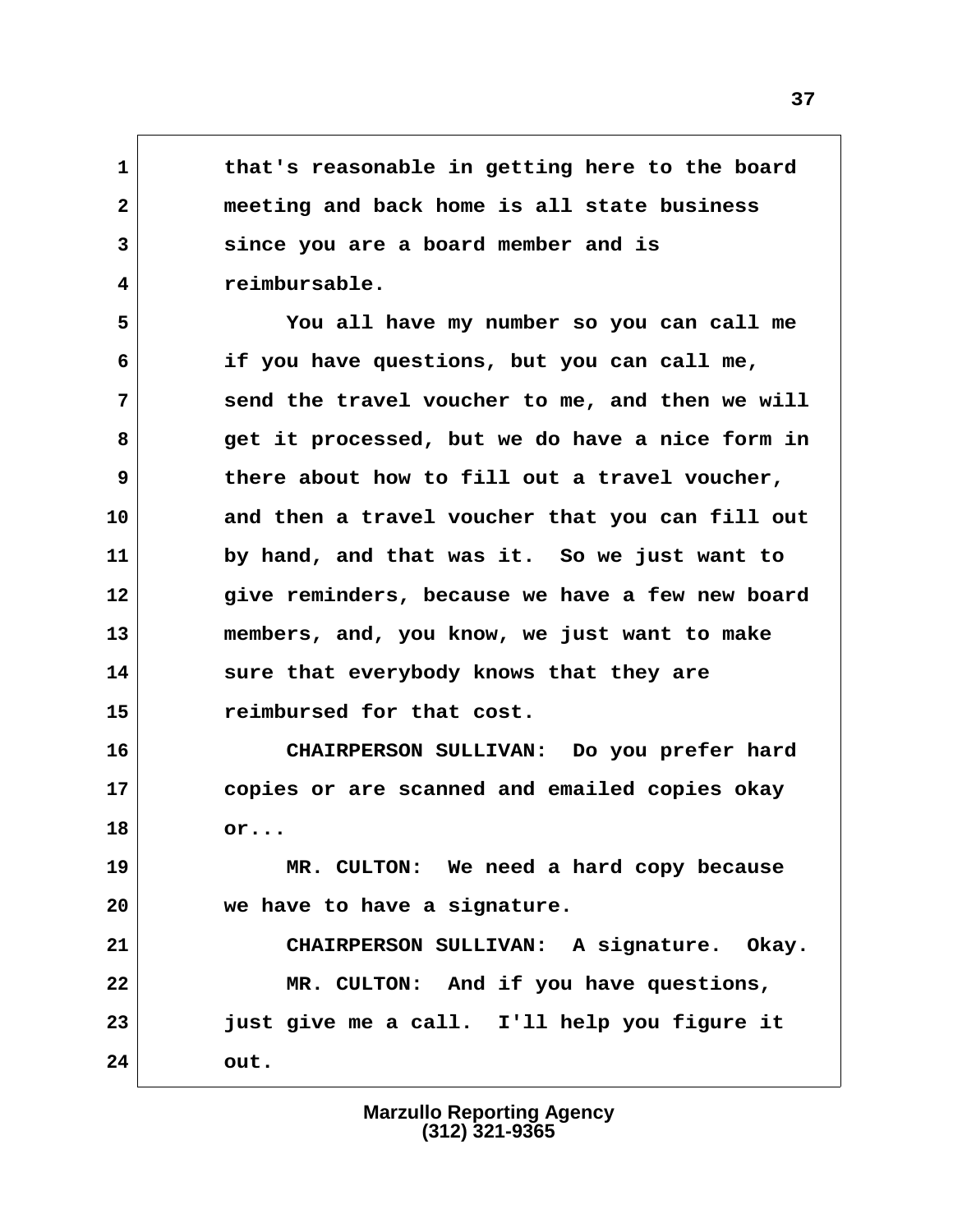**1 CHAIRPERSON SULLIVAN: Okay. Next meeting 2 locations and times.**

 **3 DIRECTOR CHAVIANO: Well, I will speak, 4 you know, briefly on that and then seek Ryan's 5 input as well as the rest of the board on this.**

 **6 My understanding is that the January 7 meeting is the big meeting that this advisory 8 board has historically had.**

 **9 My understanding is that that meeting has 10 historically been held in Springfield, and my 11 meeting -- my understanding is that that is the 12 meeting that typically also has the largest 13 attendance.**

**14 I would not want to upset the apple cart, 15 especially if that has proven to be a good 16 formula for getting the most public 17 participation. So, you know, my 18 recommendation, my desire actually is that, you 19 know, we go ahead and continue that practice 20 and that we work on a date for the next meeting 21 in Springfield. I believe that in the past it 22 has been done in January. 23 CHAIRPERSON SULLIVAN: Uh-huh. 24 DIRECTOR CHAVIANO: I don't know how cold**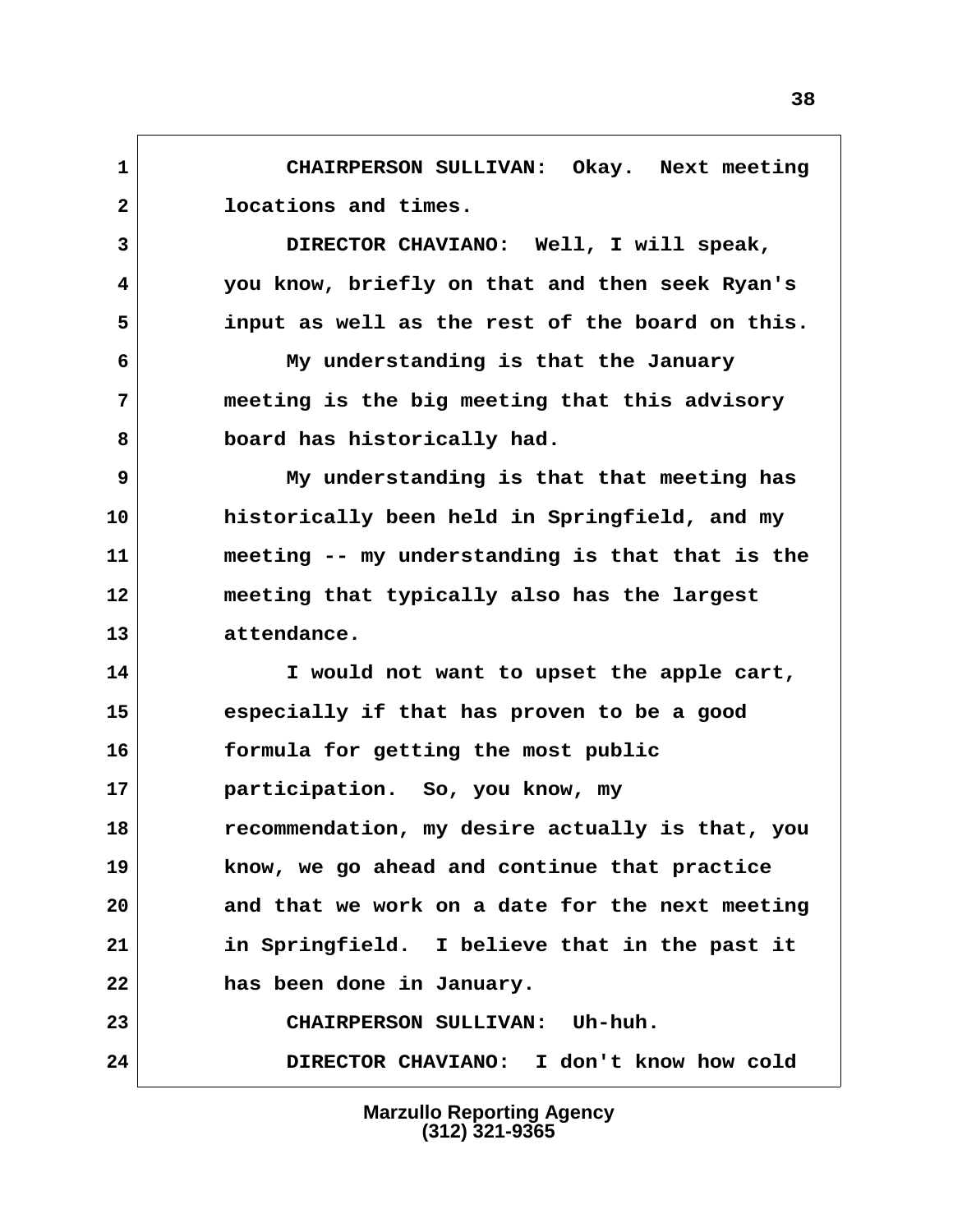**1 it gets in Springfield. 2 CHAIRPERSON SULLIVAN: It's the coldest 3 weekend of the year. 4 DIRECTOR CHAVIANO: Yeah. 5 MEMBER PERZEE: Usually snow. 6 CHAIRPERSON SULLIVAN: Always. 7 DIRECTOR CHAVIANO: Yeah. But in any 8 event, but, you know, I guess I would like to, 9 you know, be guided by -- you know, I don't 10 want to call it the old timers in the sense of 11 old timers. The people with the most seniority 12 in the board for, you know, suggesting a date. 13 CHAIRPERSON SULLIVAN: Typically it has 14 been -- well, it used to be on a Friday night 15 and then Saturday morning, and to help reduce 16 state spending for those meetings it was moved 17 to Thursday and not have a second meeting, 18 which it is kind of difficult I think because 19 then there is no -- the Thursday night meeting 20 was, or Thursday evening meeting was everyone, 21 and we would go over what the agenda was going 22 to be and bring up issues, and so everybody who 23 was a stakeholder in the industry here was 24 aware of what was being considered, what was**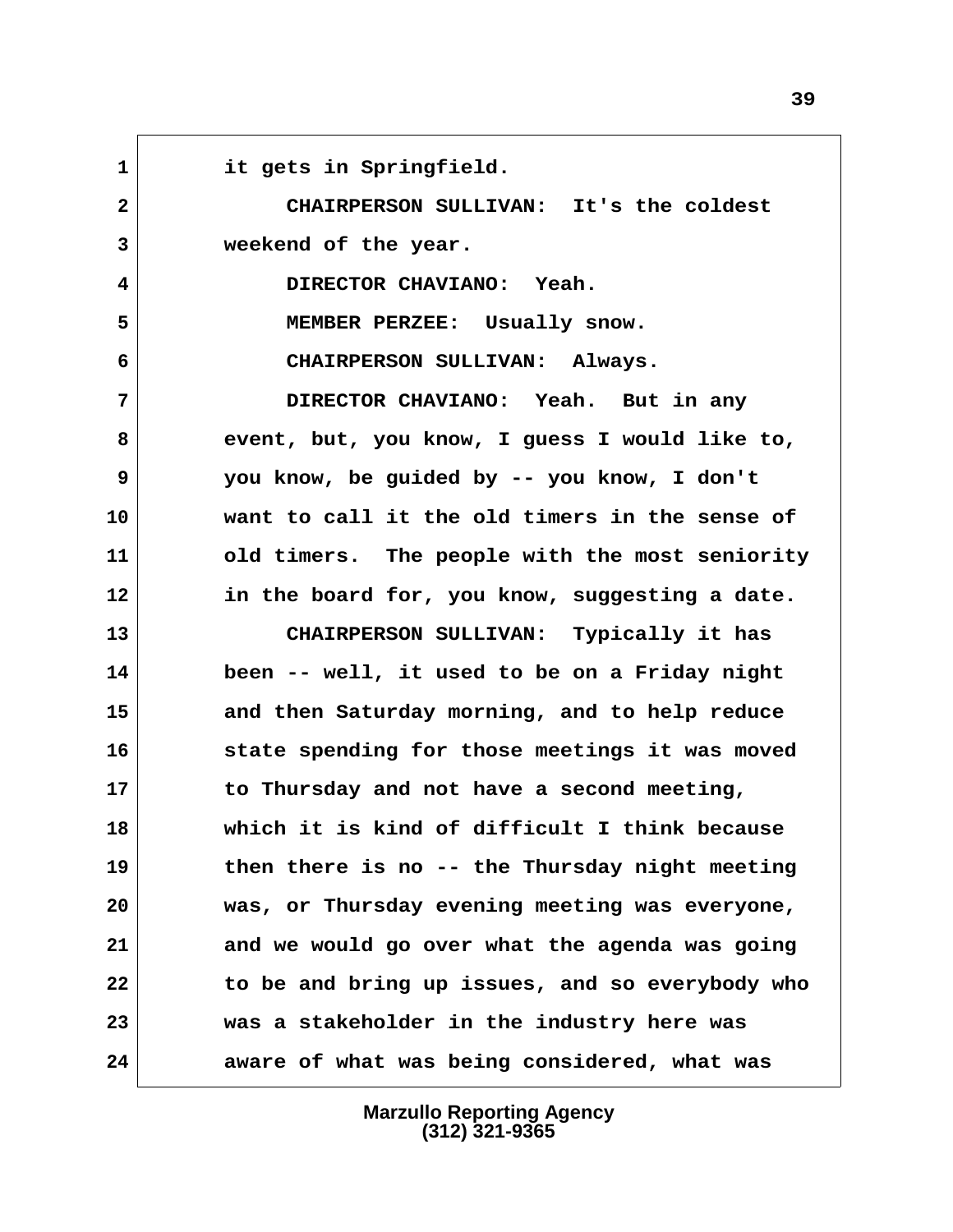**1 going on, those kinds of things.**

 **2 And then this last time it was moved from 3 6:00 o'clock to 1:00 o'clock, and most of 4 the -- it has always been held during or just 5 prior to the Illinois Fair Board meetings so 6 that it's in conjunction with that, and since 7 people are gathering there anyway, it's a good 8 venue for this meeting.**

**9** But most people in this, in the industry, **10 the stakeholders, don't usually get there until 11 about 4:00 or 5:00 in the afternoon. And so 12 many, many of them missed the 1:00 o'clock 13 meeting. So I would suggest that we have it at 14 at least 4:00 or 5:00 so that we can include 15 those people, because I think they are very, 16 very important in us making good rules and 17 making good decisions because they are part of 18 the stakeholders of the safety of the state. 19 DIRECTOR CHAVIANO: Any other thoughts, 20 comments, input? 21 (No response.) 22 DIRECTOR CHAVIANO: So what is the date 23 that you are proposing? 24 CHAIRPERSON SULLIVAN: Um, the**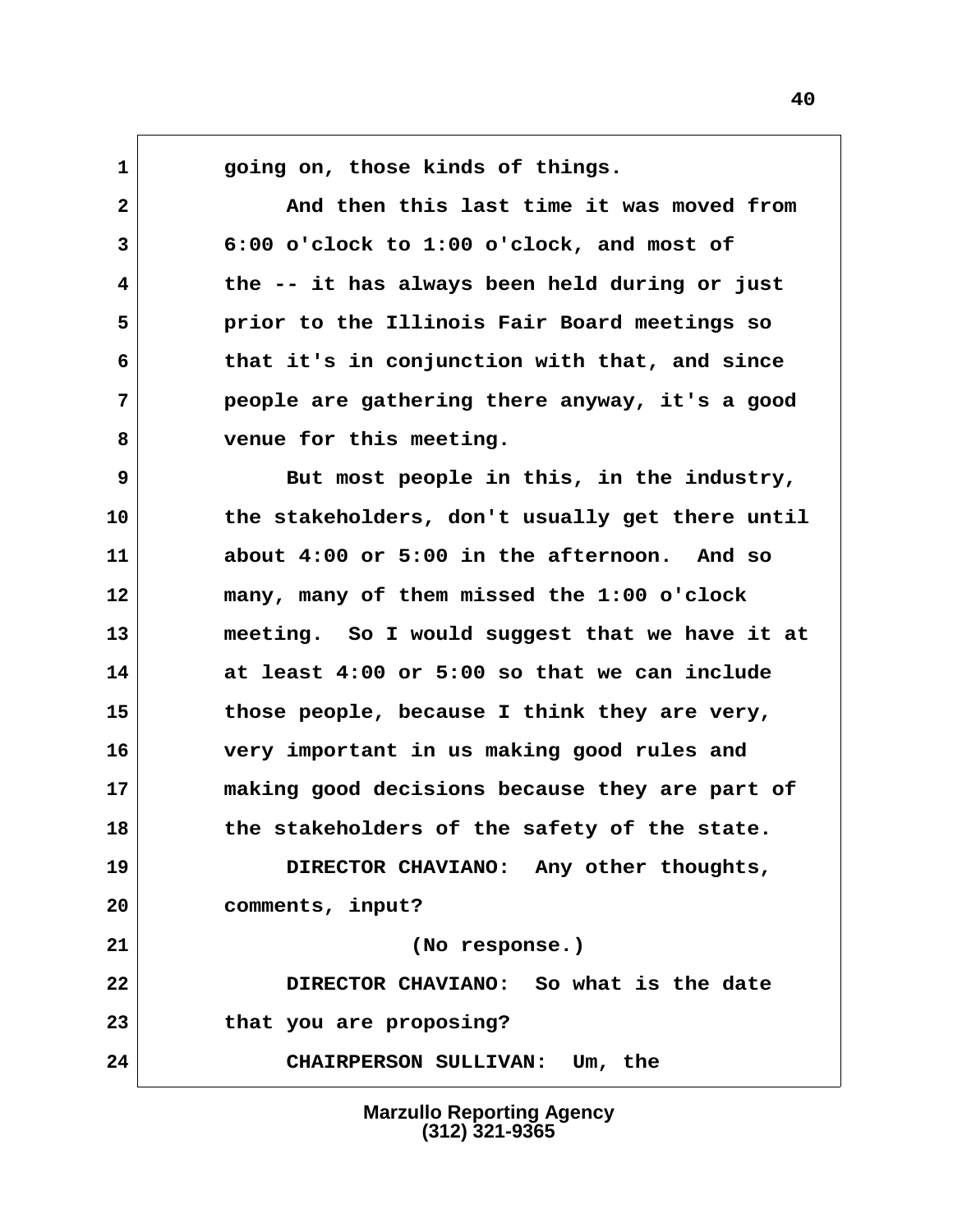**1 Wednesday -- 2 MEMBER SPARKS: Thursday. 3 CHAIRPERSON SULLIVAN: Thursday, excuse 4 me. The Thursday just previous to when the 5 fair board meeting starts. 6 DIRECTOR CHAVIANO: Does anybody know when 7 this is? 8 MEMBER SPARKS: It is always typically 9 January 19 or something like that. 10 MEMBER PERZEE: Third full weekend. 11 CHAIRPERSON SULLIVAN: Third full weekend. 12 DIRECTOR CHAVIANO: Of January? 13 CHAIRPERSON SULLIVAN: Uh-hmm. 14 MR. JOHNSON: Probably the 14th. 15 MEMBER PERZEE: I don't have the dates 16 with me, but it's usually the third full 17 weekend, and I don't think we got it here. 18 CHAIRPERSON SULLIVAN: It's usually the 19 next weekend I think. 20 MEMBER SPARKS: It almost always hits 21 around the 19th. 22 CHAIRPERSON SULLIVAN: Yeah, 19th, 20th. 23 MEMBER PERZEE: When is Martin Luther King 24 Day? That usually is on a Monday, which allows**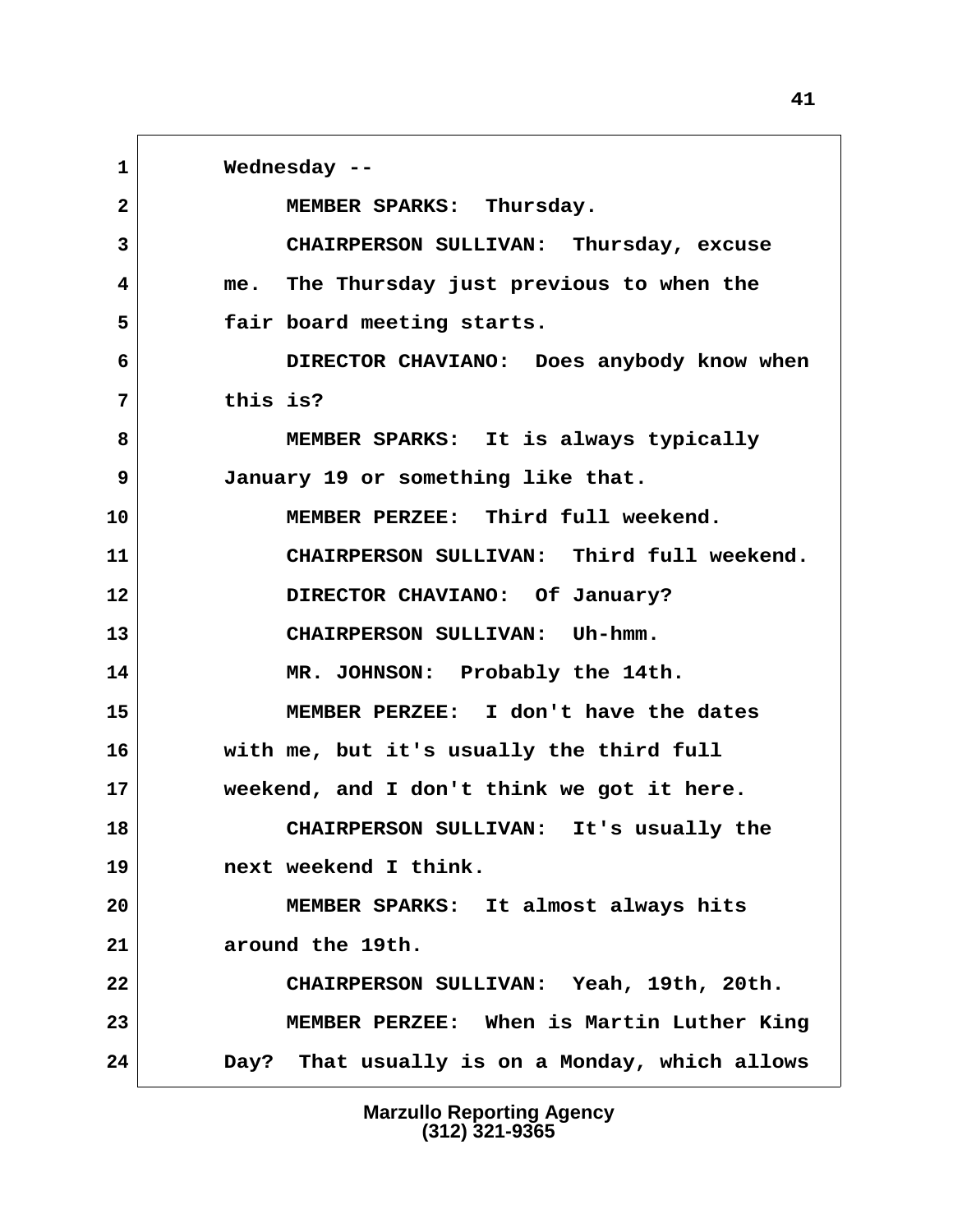1 a lot of people that day.  **2 MR. JOHNSON: That's the 18th. 3 MEMBER PERZEE: So the 14th. 4 MEMBER SPARKS: It's like the 21st. 5 DIRECTOR CHAVIANO: So the first weekend 6 in January, Friday is the first of the year. 7 Then the next Friday is the 8th, and the next 8 one is the 15th. 9 MEMBER PERZEE: That would be what I think 10 it is, the third full weekend. 11 MEMBER SPARKS: I think it's -- yeah. 12 It's always hits near the 20th. 13 MEMBER PERZEE: It would be Martin Luther 14 King's Day. 15 DIRECTOR CHAVIANO: Martin Luther King Day 16 is January 18th. 17 CHAIRPERSON SULLIVAN: So it would be the 18 Thursday prior to that. 19 MEMBER PERZEE: Yep. A lot of people that 20 are involved, they have that day off so they 21 got time to get home. 22 MEMBER MAZZENGA: 21st and 22nd. 23 MEMBER SPARKS: Uh-huh. 24 CHAIRPERSON SULLIVAN: No. It's usually**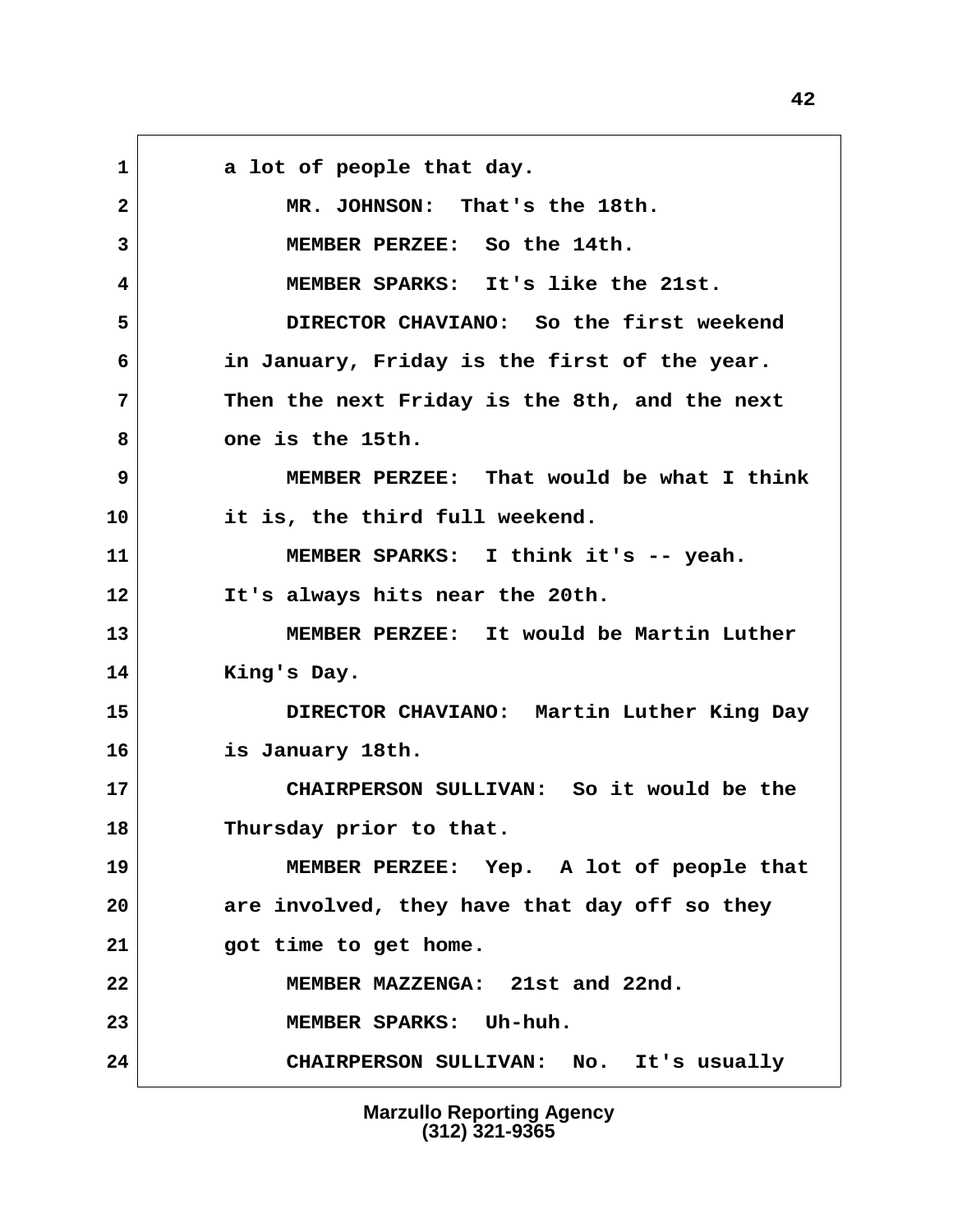1 **prior to that, isn't it? 2 MEMBER PERZEE: Prior to that. Third full 3 weekend. 4 MR. JOHNSON: Probably the 14th. 14th to 5 the 17th, but the 14th is the meeting day. 6 MEMBER SPARKS: That's not thea full week. 7 CHAIRPERSON SULLIVAN: Well, Friday, 8 Saturday and Sunday is a full weekend. So the 9 1st, 2nd, 3rd. 10 MEMBER SPARKS: Oh, okay. 11 MEMBER PERZEE: It's only Saturday. Then 12 we come back. 13 MR. CULTON: The IAAS website says it is 14 held January 15th through the 17th. 15 MEMBER PERZEE: The third full weekend. 16 CHAIRPERSON SULLIVAN: So we would want to 17 plan this on the 14th, the Thursday. 18 DIRECTOR CHAVIANO: Okay. So the 14th. 19 What happens on the 14th, at what time? 20 CHAIRPERSON SULLIVAN: Um, well, 21 traditionally that has been kind of an open 22 meeting so everybody knows what is going to be 23 discussed the next morning, but if we are 24 trying to --**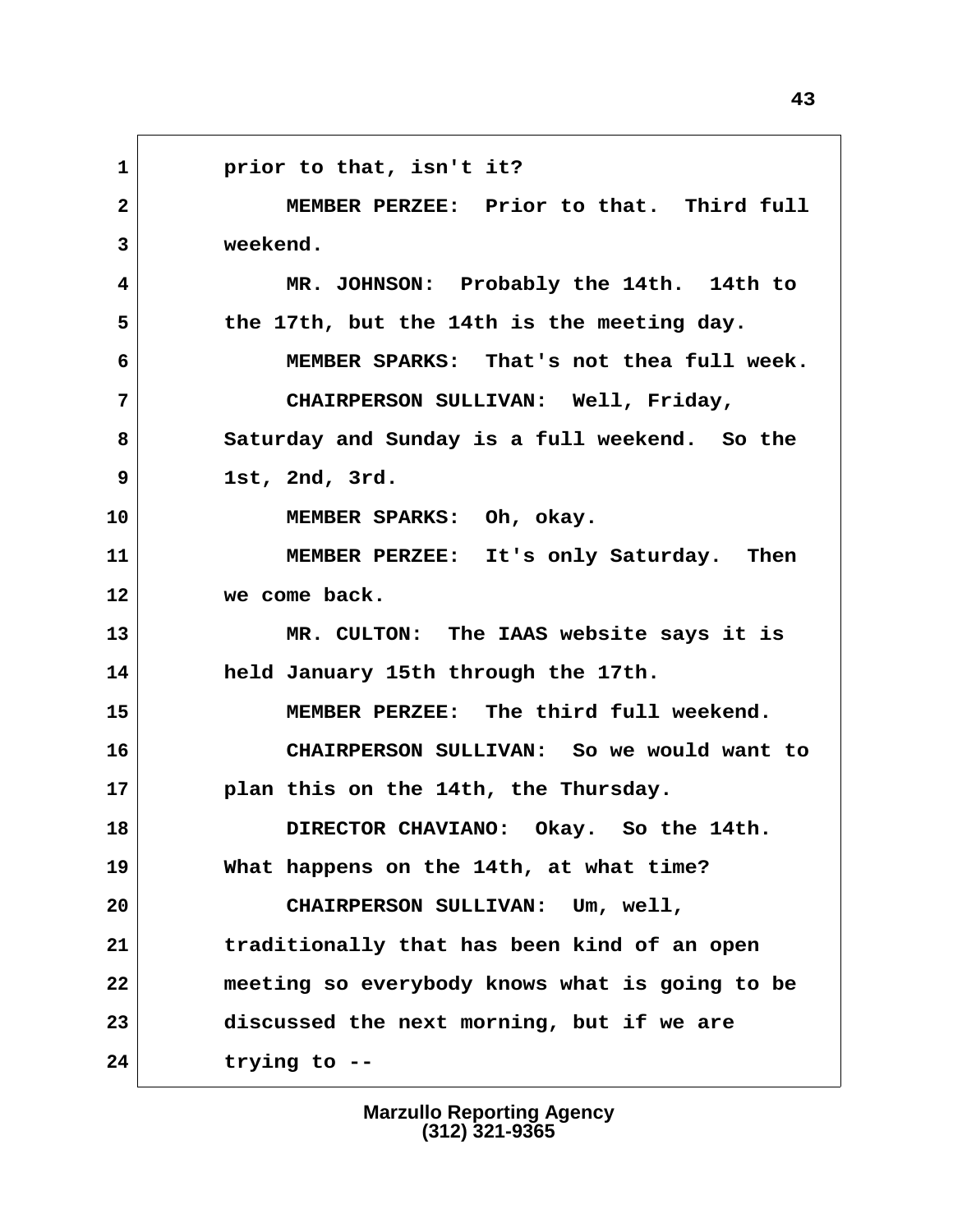**1 DIRECTOR CHAVIANO: This is a meeting just 2 for the board, or it's a meeting for everybody, 3 including the public? 4 CHAIRPERSON SULLIVAN: It's for the board** 5 and the public.  **6 DIRECTOR CHAVIANO: Okay. And that would 7 be at what time you are saying, 4:00? 8 CHAIRPERSON SULLIVAN: At -- well, it has 9 been typically 5:00 or -- it has been typically 10 at 6:00. 11 DIRECTOR CHAVIANO: Uh-huh. 12 CHAIRPERSON SULLIVAN: So people can get 13 in and get their rooms and get to the meeting. 14 DIRECTOR CHAVIANO: And, again, forgive 15 me, probably because I'm new to this, but what, 16 I mean, you know, what's to say that on the 17 15th if you have an agenda that is sent ahead 18 of time and that everybody knows what generally 19 is going to be discussed and is circulated, you 20 know, what -- 21 CHAIRPERSON SULLIVAN: Why couldn't it all 22 be in one? 23 DIRECTOR CHAVIANO: It seems to me the 24 14th is a social time, is a time when, you**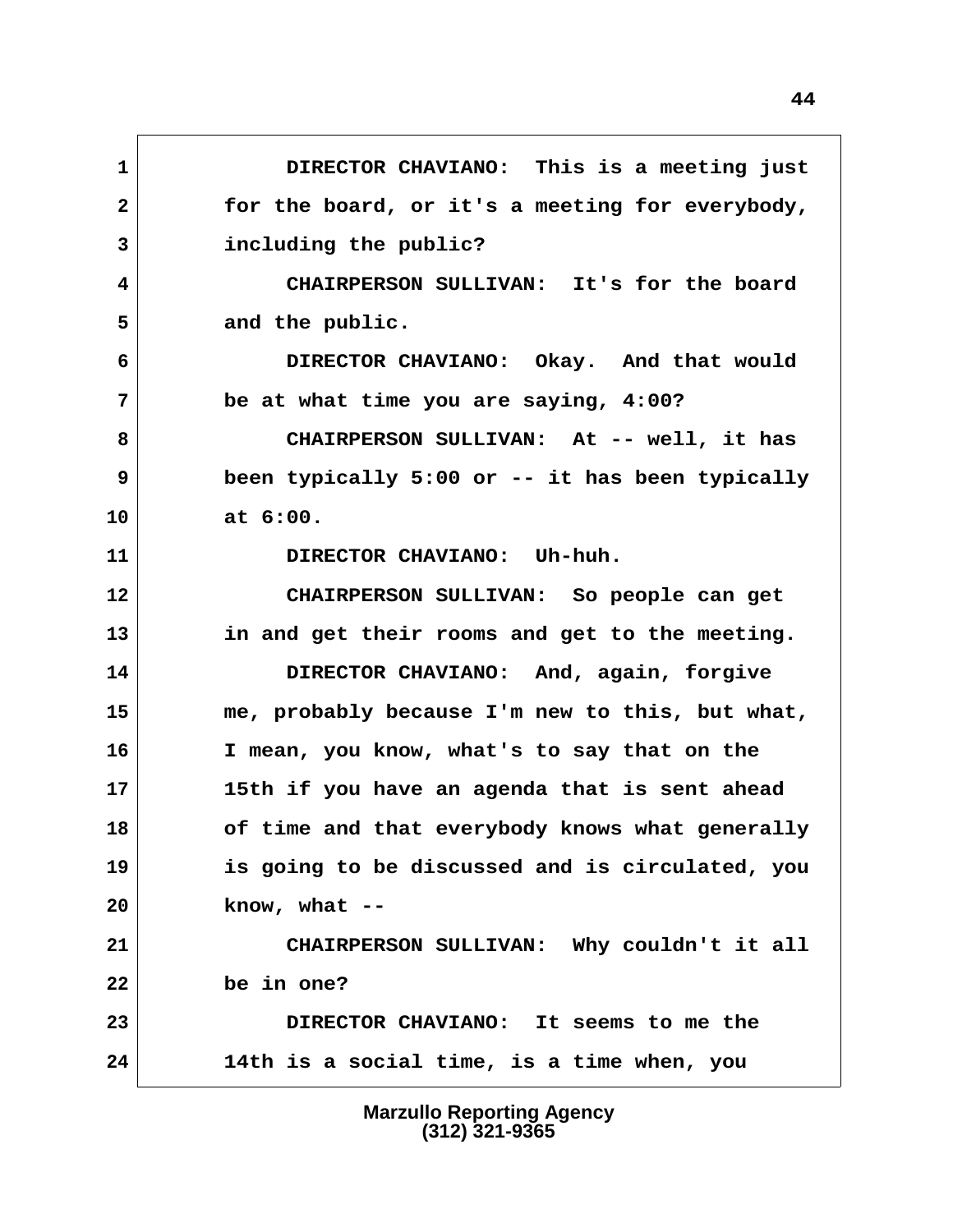**1 know, people have the option to get to town 2 early and attend whatever activities are going 3 on, and then, you know, you work with a full 4 agenda that has been, you know, properly 5 distributed and posted and all of that on the 6 15th, and you start early and you work through 7 it. I mean, it just seems to me that, you 8 know, the 14th, I don't see the necessity for 9 that unless history, you know, proves 10 otherwise. 11 CHAIRPERSON SULLIVAN: Well, the morning 12 meeting of the 15th, many of the carnival part 13 of the industry are setting up their booths for 14 the -- 15 MEMBER PERZEE: For their vendor show. 16 CHAIRPERSON SULLIVAN: For the expo, their 17 vendor show. 18 MEMBER PERZEE: They may be involved in 19 the meeting portion of it, as well as fair 20 people. 21 CHAIRPERSON SULLIVAN: Uh-huh. 22 MEMBER PERZEE: They would be tied up at 23 that time to be able to participate. 24 CHAIRPERSON SULLIVAN: But if you, if you**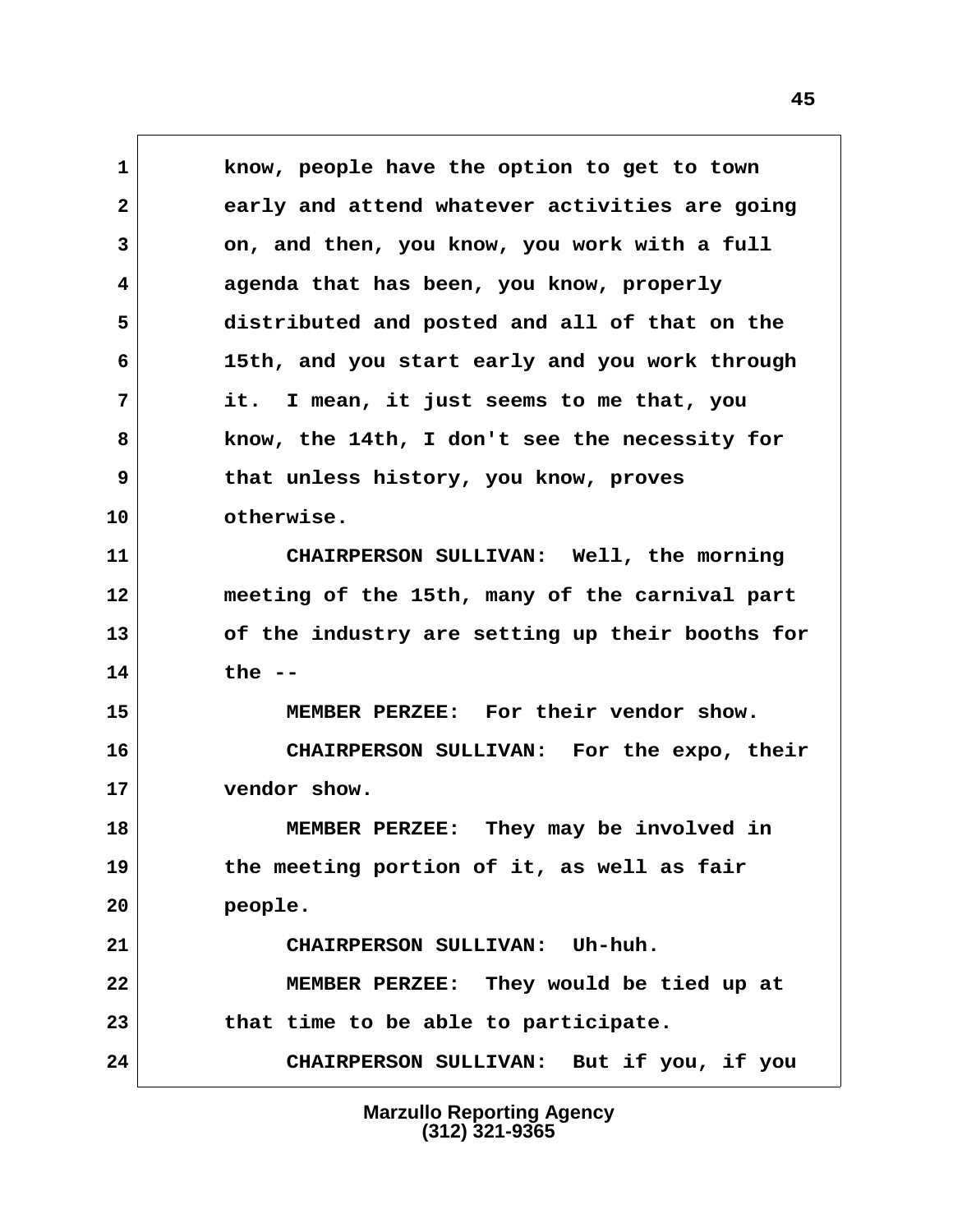**1 would like to just have it all in one 2 meeting... 3 DIRECTOR CHAVIANO: Well, no. I mean, I 4 just don't want to have two meetings where half 5 the people come to one meeting and the other 6 half of the people come to the other meeting 7 and you kind of pick and choose which meeting 8 you are going to go to. I think that ideally 9 if this is the ideal time to do it, you know, 10 and how much time are you allotting for this 11 meeting? Is that a two, four-hour deal or 12 what? 13 CHAIRPERSON SULLIVAN: Um, we haven't 14 usually allotted. 15 DIRECTOR CHAVIANO: I know. But, I mean, 16 typically how long does these meetings last? 17 MEMBER SPARKS: Two hours. 18 CHAIRPERSON SULLIVAN: Yeah, two to three 19 hours, depending on what business we have. 20 DIRECTOR CHAVIANO: I mean, does it make 21 sense on the 15th, let's say for example, or 22 the 14th for that matter -- 23 CHAIRPERSON SULLIVAN: 14th, yeah. 24 DIRECTOR CHAVIANO: -- to say, well, this**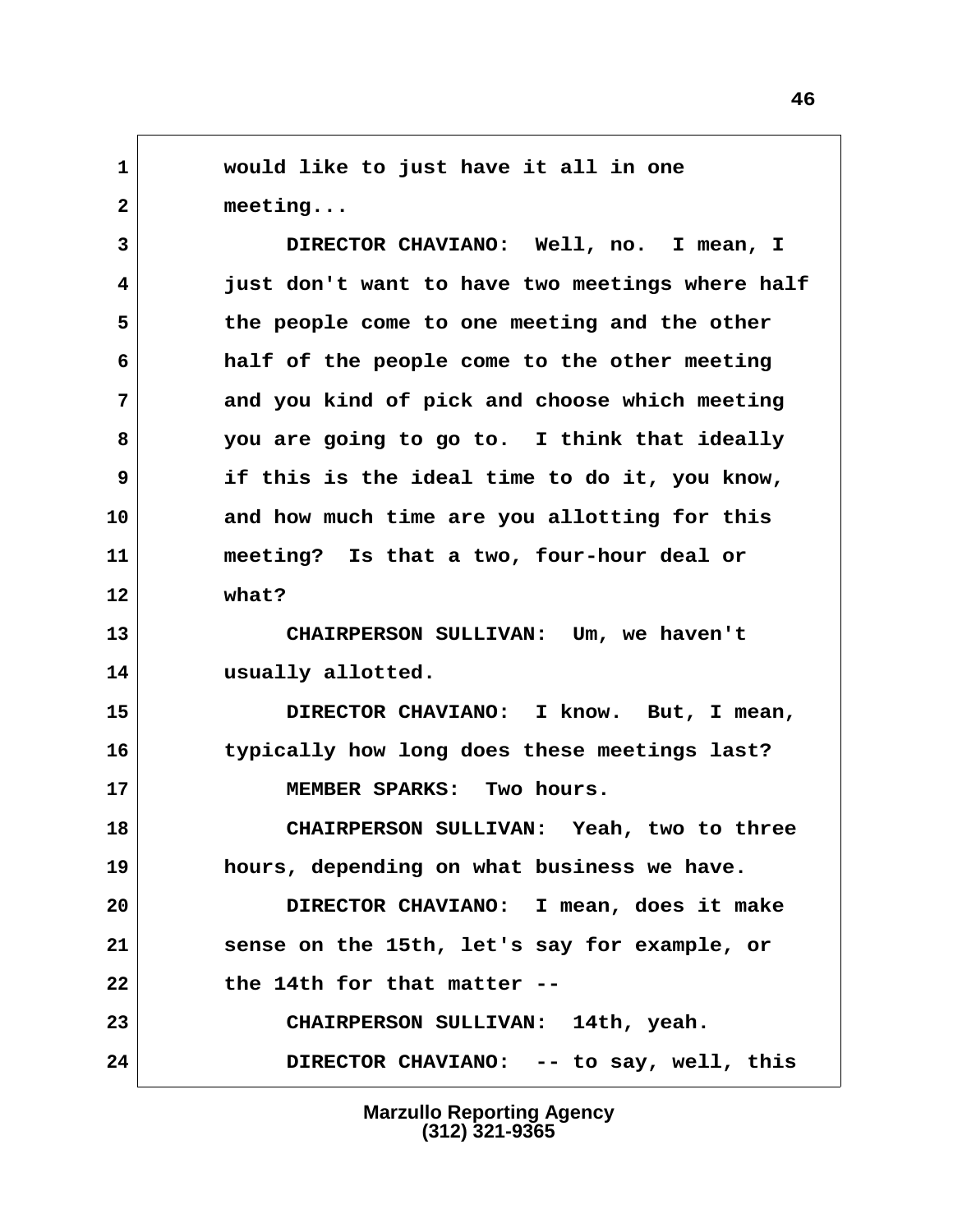**1 is a time that works for everybody and this is 2 when everybody will be available and that's the 3 time that we are going to set for the meeting, 4 because I don't want to get into a situation 5 that, you know, you are getting half and half. 6 CHAIRPERSON SULLIVAN: Right. 7 DIRECTOR CHAVIANO: Because you have got** 8 the option to do that.  **9 CHAIRPERSON SULLIVAN: I think that would 10 be --** 11 DIRECTOR CHAVIANO: Okay. **12 CHAIRPERSON SULLIVAN: I think that would 13 be fine. 14 DIRECTOR CHAVIANO: Okay. 15 CHAIRPERSON SULLIVAN: We can hear public 16 comments on that, but I think if we had it 17 Thursday at 6:00 -- 18 DIRECTOR CHAVIANO: And we will -- so why 19 don't we table that for now. 20 CHAIRPERSON SULLIVAN: Okay. 21 DIRECTOR CHAVIANO: And have the 22 opportunity when we get to the public comments 23 to get, you know, additional input on that. 24 Okay. So I guess we do go into public comments**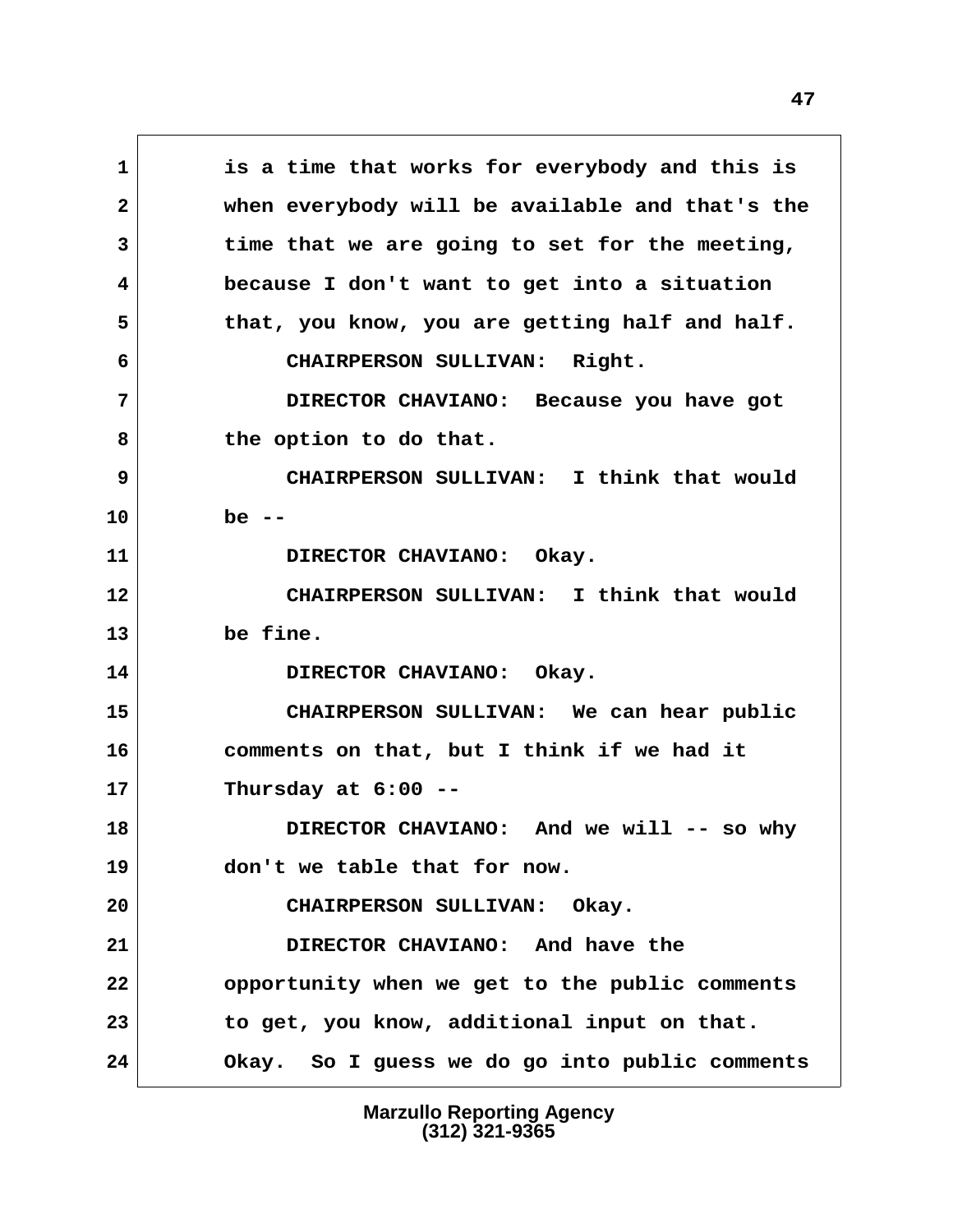**1 now, or is there more to be said about next 2 meeting locations and times? 3 CHAIRPERSON SULLIVAN: I don't know that 4 there is any more. 5 DIRECTOR CHAVIANO: Yeah. The only thing 6 that I was going to add, to the extent 7 possible, and, again, I would seek the public's 8 comments on this, you know, maybe think that 9 second meeting that we are supposed to have for 10 the year, what makes sense, should we be 11 looking at the end of the season for that 12 meeting, and if that is basically the feedback 13 that everybody is giving us, what month, what 14 date, you know, we should tentatively look at. 15 CHAIRPERSON SULLIVAN: Uh-huh. Okay. 16 DIRECTOR CHAVIANO: All right. So then -- 17 CHAIRPERSON SULLIVAN: I had one other, 18 just a comment. We have typically had some 19 inspectors attend the meetings, and even if 20 it's just one meeting a year, I think it would 21 be beneficial to the board to know if the 22 inspectors have been running into issues with 23 rides or with how, you know, what's going on 24 that's new that can cause a public safety**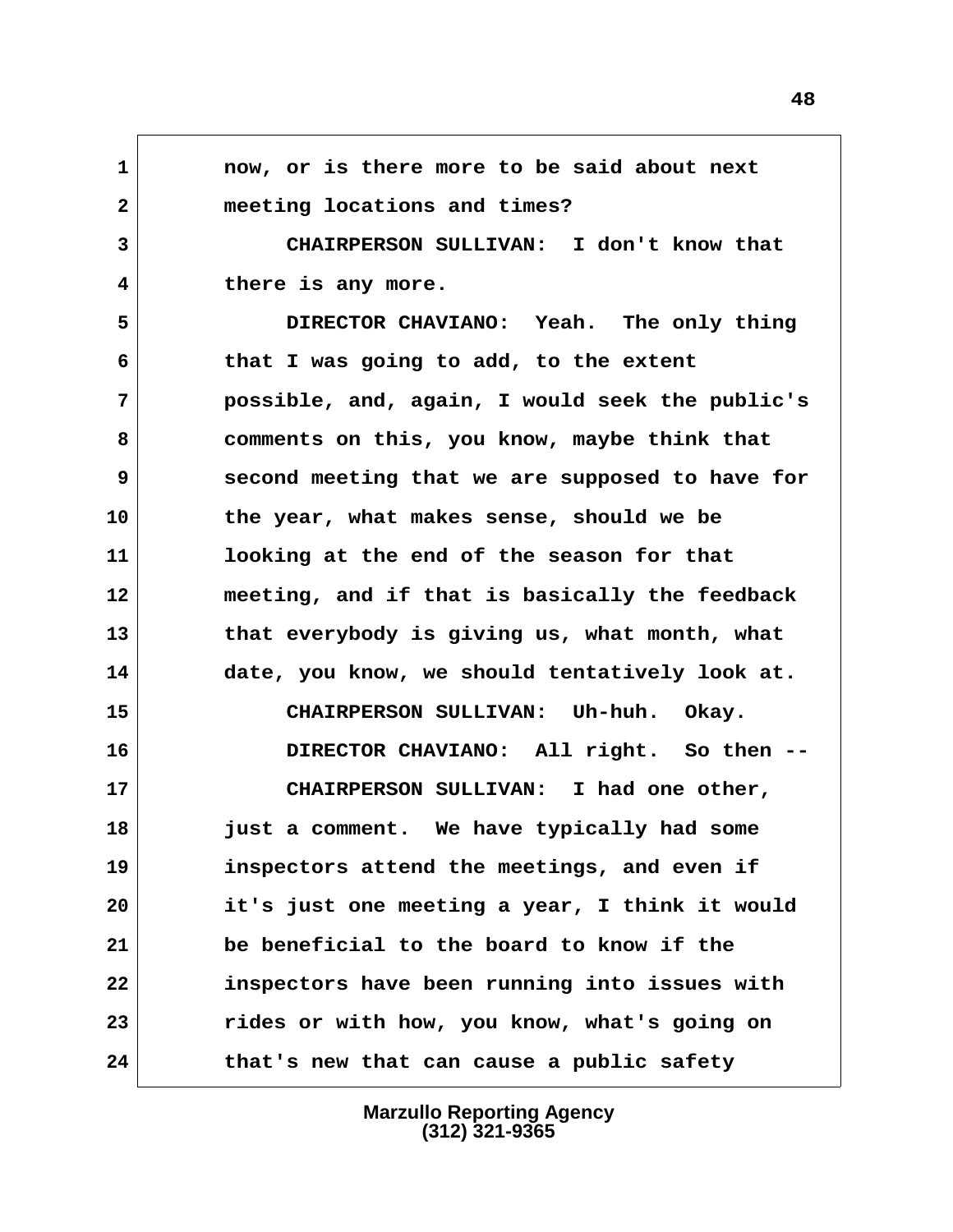**1 problem. I think it would be good to hear from 2 our inspectors and just have them -- 3 I mean, they usually get introduced during 4 the January meeting, but maybe even give them a 5 chance to give us some feedback if they have 6 seen safety issues that we need to address. It 7 would -- I mean, they are the ones out there. 8 They see the good, the bad and the ugly, and 9 they might be our best source of information. 10 DIRECTOR CHAVIANO: Now you are talking 11 about with respect to the January meeting? 12 CHAIRPERSON SULLIVAN: Yes. 13 DIRECTOR CHAVIANO: So that would be kind 14 of items that we would then flesh out for 15 discussion and it should be included as part of 16 the agenda? 17 CHAIRPERSON SULLIVAN: Uh-huh. 18 DIRECTOR CHAVIANO: Even in the case that 19 we are going to have specific people that are 20 going to be doing, and then we should name who 21 those people are and what their 22 responsibilities are so that everybody who is 23 interested in the subject will have advanced 24 notice.**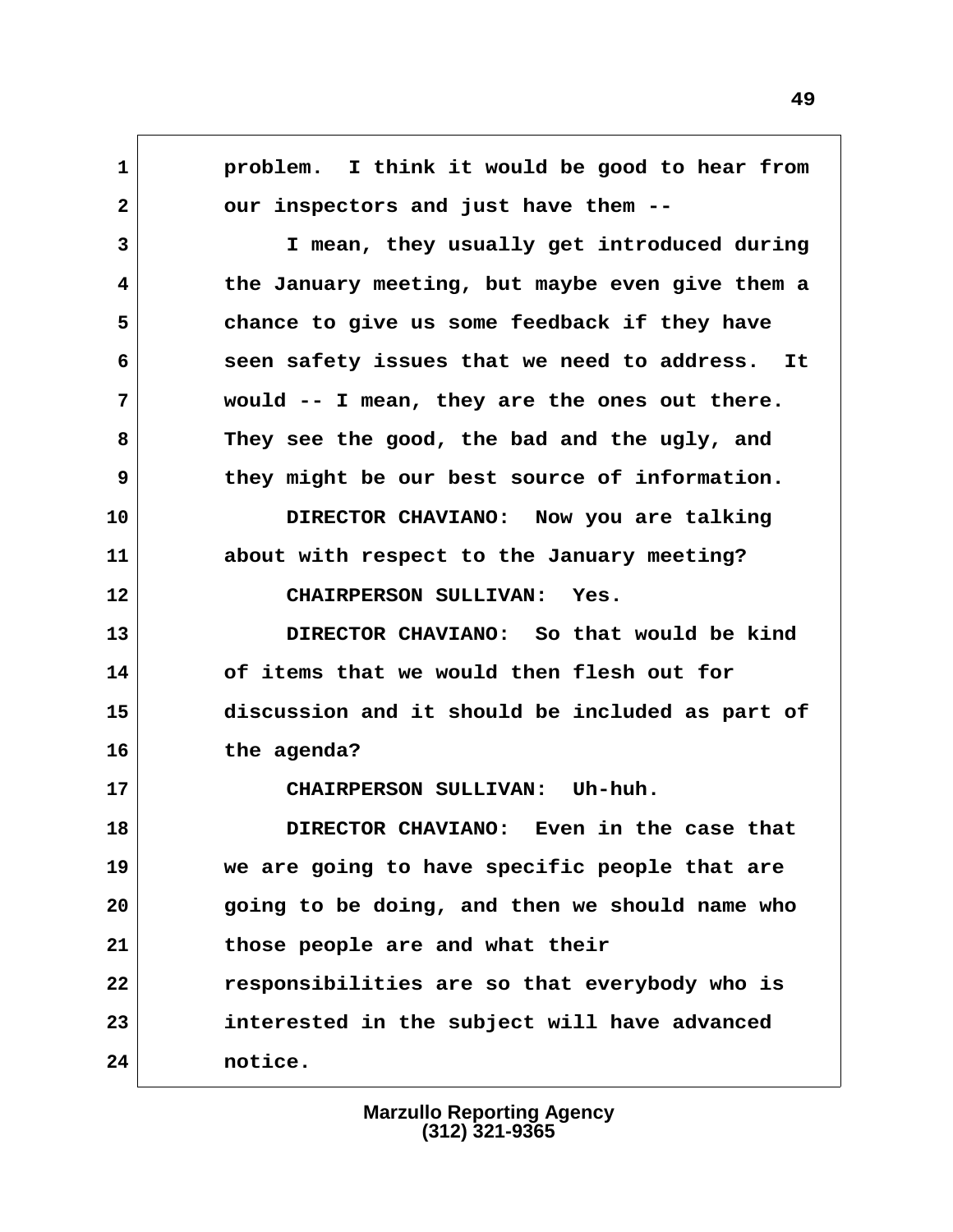**1 I would only have one comment, and I think 2 for future reference maybe I would do this a 3 little bit different, meaning I kind of feel 4 that the agenda was really in part the topics 5 that we just went through, and that at this 6 point before we open it for public comments, 7 then I would have a question as to is there any 8 new business outside of what already was 9 decided and posted as the agenda that we would 10 like to bring to the board's attention. Not 11 necessarily to bring about a vote on it, 12 because there has been no prior notice, but for 13 purposes of -- 14 CHAIRPERSON SULLIVAN: Information. 15 DIRECTOR CHAVIANO: -- information and/or 16 future discussion and/or feedback, again, from 17 the public that's present. 18 CHAIRPERSON SULLIVAN: Uh-huh. 19 DIRECTOR CHAVIANO: Is there any new 20 business that, you know, anybody wants to bring 21 to the table from the board. 22 CHAIRPERSON SULLIVAN: I think that's a 23 good idea, uh-huh. 24 So other business.**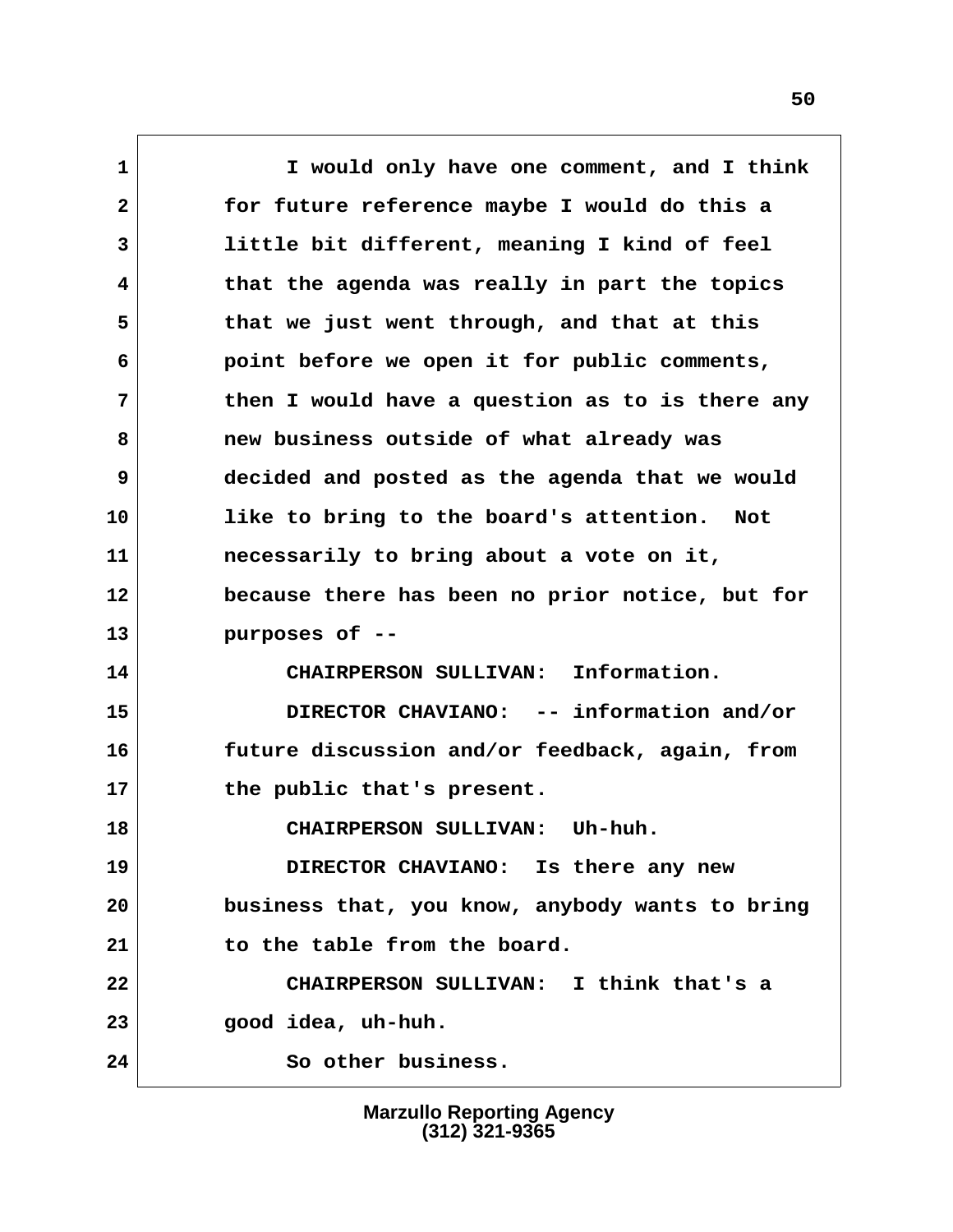**1 DIRECTOR CHAVIANO: Yeah. Is there any 2 new, other business? 3 (No response.) 4 DIRECTOR CHAVIANO: Okay. Well, then, 5 Madam Chair, then I would, you know, seek to 6 hear from the public, and I believe the 7 gentleman sitting next to my chief of staff, 8 you know, had a question/comment before. Sir. 9** MR. KNIGHT: Well, if you needed a third **10 member on the committee. 11 DIRECTOR CHAVIANO: So this would be -- so 12 I think, you know, as I said before, you know, 13 we will get back on that issue, and I think, 14 first of all, thank you for the offer, because 15 I know that takes away from your personal time 16 and your work time, but I think from a 17 structural standpoint, I don't know that that 18 really is, you know, that that would be, you 19 know, workable, but we will have feedback on 20 that. 21 I know that there were some comments 22 regarding the date that people wanted to weigh 23 in. Anybody? 24 MS. KELLY: I would just ask as a point of**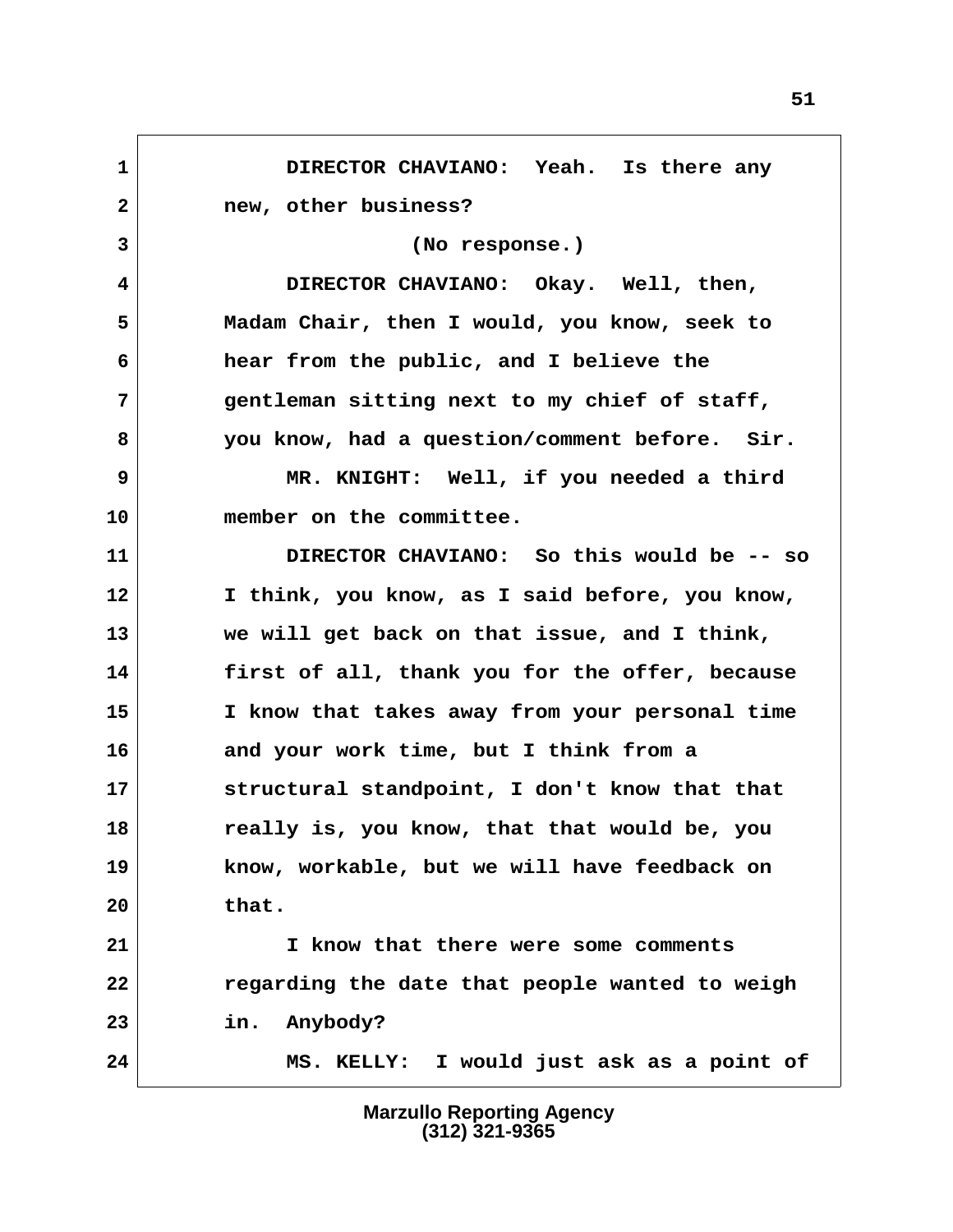**1 order for the court reporter, when you speak, 2 if you can say your name, and if you are 3 affiliated with an organization, if you can 4 state that. 5 DIRECTOR CHAVIANO: Perfect. 6 MR. KNIGHT: Doug Knight, Knights Action 7 Park, Springfield. 8 CHAIRPERSON SULLIVAN: And I would say in 9 response to his offer, when the committee 10 starts doing some work, then we can go to 11 members of the public for recommendations, 12 suggestions and feedback. Okay?** 13 MS. KELLY: Okay. **14 MR. DAME: My name is Ed Dame. I'm with 15 North American Midway Entertainment. With 16 respect to the dates, I was making 17 clarification just via the website that Ryan 18 pointed out, but to speak to that, what those 19 meetings were to us in the industry is, 20 Thursday night was an opportunity that gave us 21 a platform with the committee. We got, we got 22 to inform the board. They would bring up 23 subjects. We would bring up subjects, and 24 Thursday night was an expanded public speaking**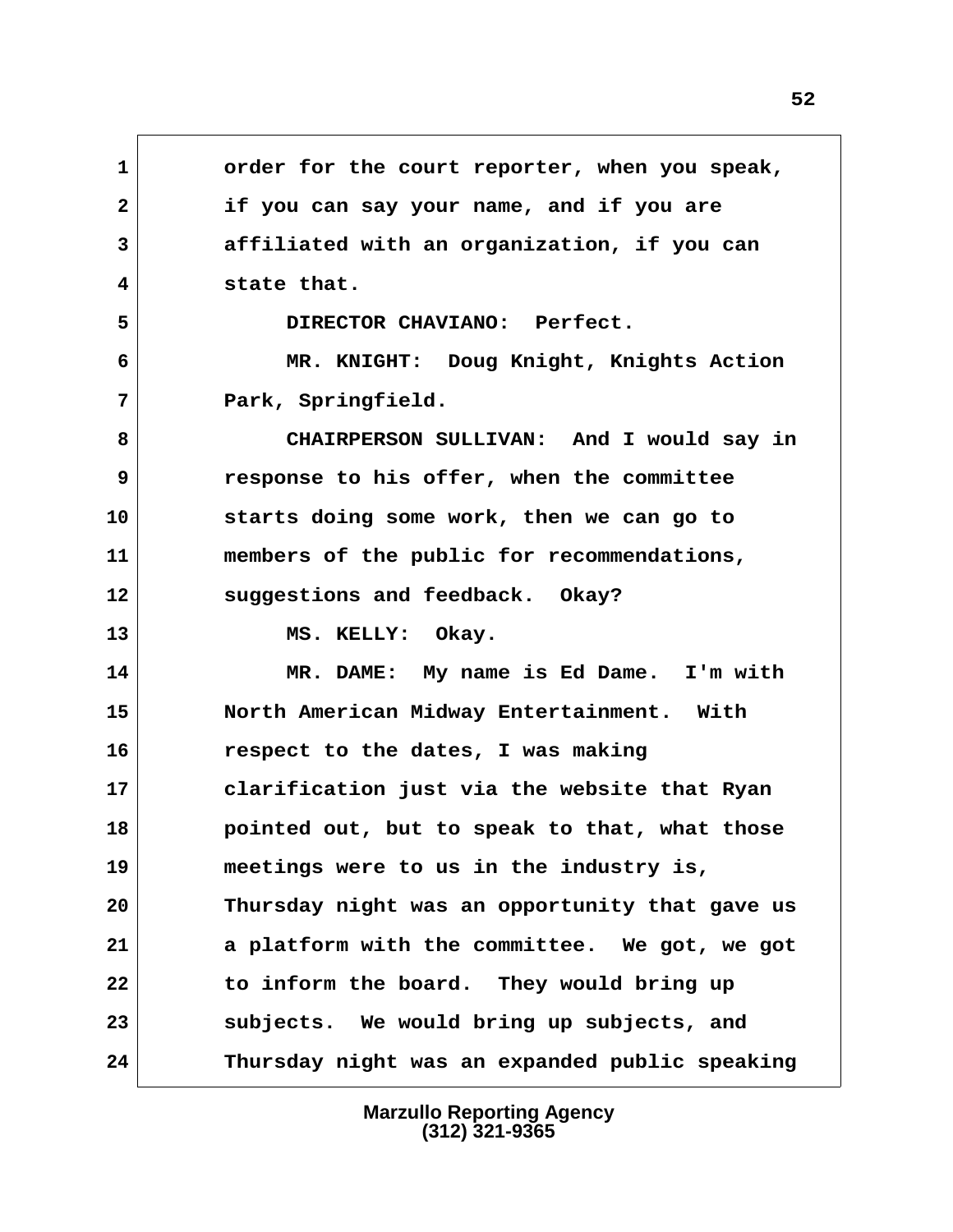**1 session. Those ideas were taken by the board. 2 What had merit was utilized. What needed to be 3 thrown in the garbage was just that, and that 4 gave us a very, very, a great sense of 5 involvement in the process here as being people 6 in the industry, and when it went away, it was 7 a frustrating experience for us. One we 8 understood, but still very frustrating for us. 9 It went away. We kind of expanded to the 10 public session, which was a meeting similar to 11 this on Friday morning. 12 So Thursday was important to us as an 13 industry, and if it ever were to occur again, I 14 don't think we would be too opposed, and it was 15 very well attended. 16 DIRECTOR CHAVIANO: And the reason that it 17 went away was because of budget issues? 18 CHAIRPERSON SULLIVAN: Uh-huh. 19 DIRECTOR CHAVIANO: For the state to 20 reimburse? 21 CHAIRPERSON SULLIVAN: Uh-huh. 22 DIRECTOR CHAVIANO: Well, I can tell you, 23 because I'm living it(Laughter), the budget 24 issue has not gone away, and I think that what**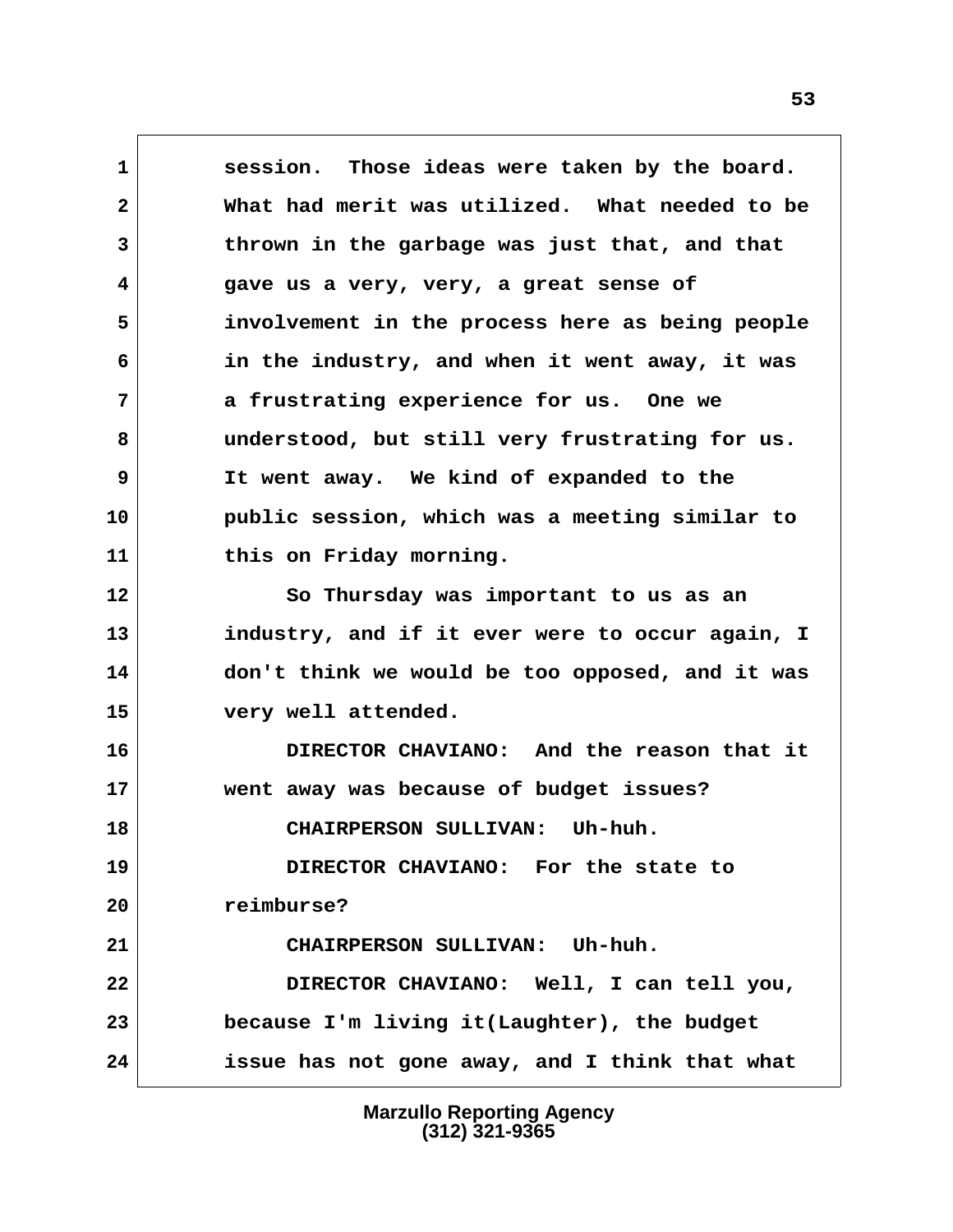**1 I would put to the board then, from my 2 standpoint I don't have any problem with, you 3 know, going back to the old format, but, you 4 know, it may involve a little bit of shared 5 sacrifice, and if the board is willing to 6 engage in shared sacrifice for the, you know, 7 greater good, and in that sense, you know, 8 accommodate this request, you know -- 9 CHAIRPERSON SULLIVAN: Meaning you would 10 want us to forego our \$36 a day? 11 (Laughter.) 12 DIRECTOR CHAVIANO: Well, I think that it 13 probably -- Dan or Ryan, does it weigh into 14 room reimbursement? 15 MR. CULTON: (Nodding.) 16 DIRECTOR CHAVIANO: So it's not the \$36. 17 It's probably the hotel, right? 18 MR. KIRSCHNER: And travel expense. 19 DIRECTOR CHAVIANO: Well, the travel 20 expense would still be reimbursed because they 21 got to go there. 22 MEMBER SPARKS: It is hotel expense. 23 DIRECTOR CHAVIANO: But I think you are 24 talking about hotel and extra day of per diem,**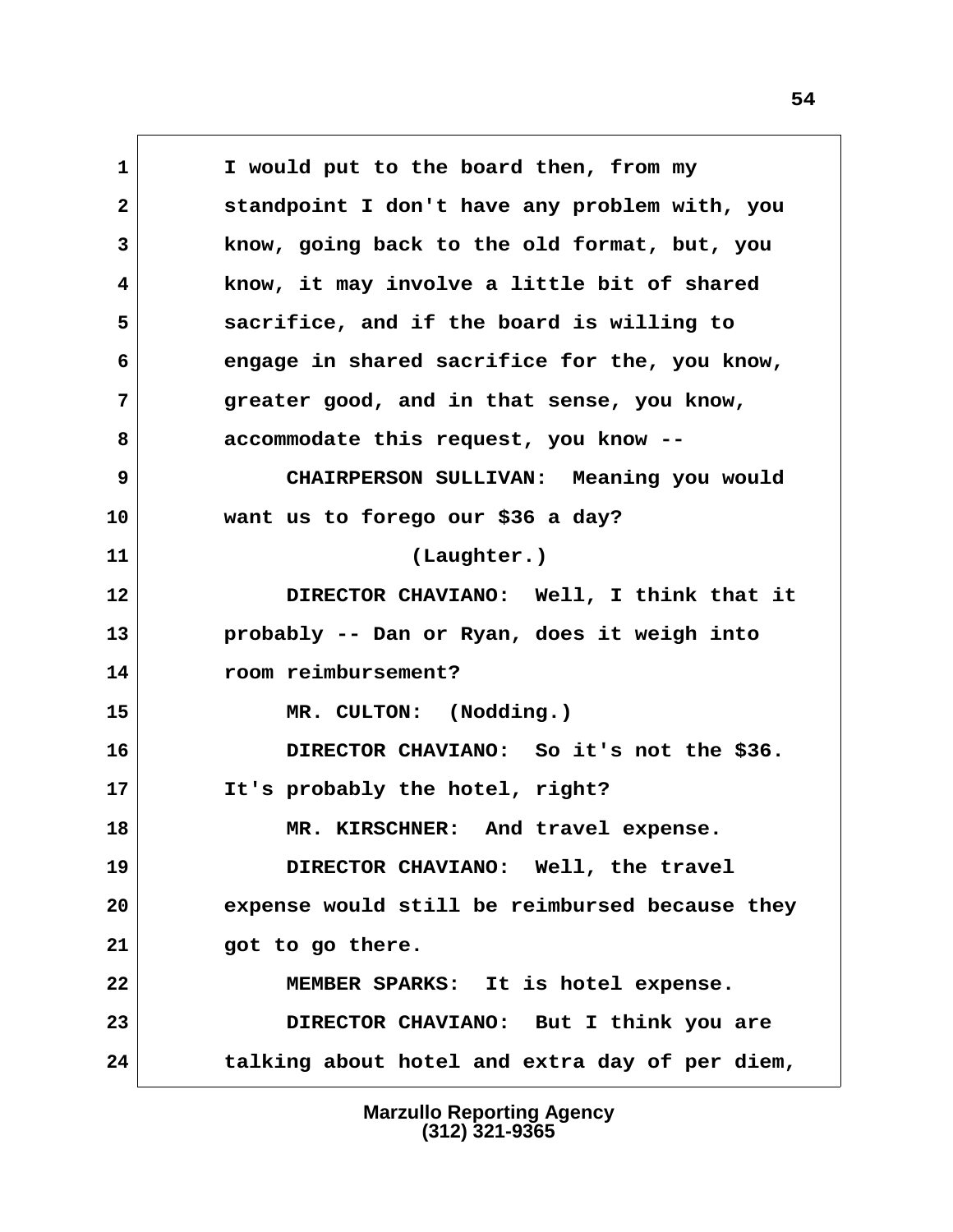**1 that's basically what we are talking about. 2 MEMBER SPARKS: It wasn't even an extra 3 day of per diem um because it got over early. 4 It was typically 8:00 o'clock in the morning. 5 DIRECTOR CHAVIANO: So it's really the 6 hotel. 7 MR. KIRSCHNER: There was a second reason, 8 which, it wasn't unanimous that everyone 9 preferred the comments beforehand, and one of 10 reasons it got flip-flopped because the 11 Department was receiving complaints that people 12 didn't know what the board was going to say and 13 they wanted to have an opportunity to respond 14 at the board meetings. So that's why the 15 comments were then put at the end of the board 16 meeting. And then we received complaints they 17 people wanted to speak -- and it's just kind of 18 like a seesaw back and forth trying to find the 19 right place for it. 20 I don't think any board member really 21 cares whether it's at the beginning or at the 22 end. It's just some years we would get more 23 complaints that, hey, we got this platform**

> **Marzullo Reporting Agency (312) 321-9365**

**24 beforehand but we don't know what the board is**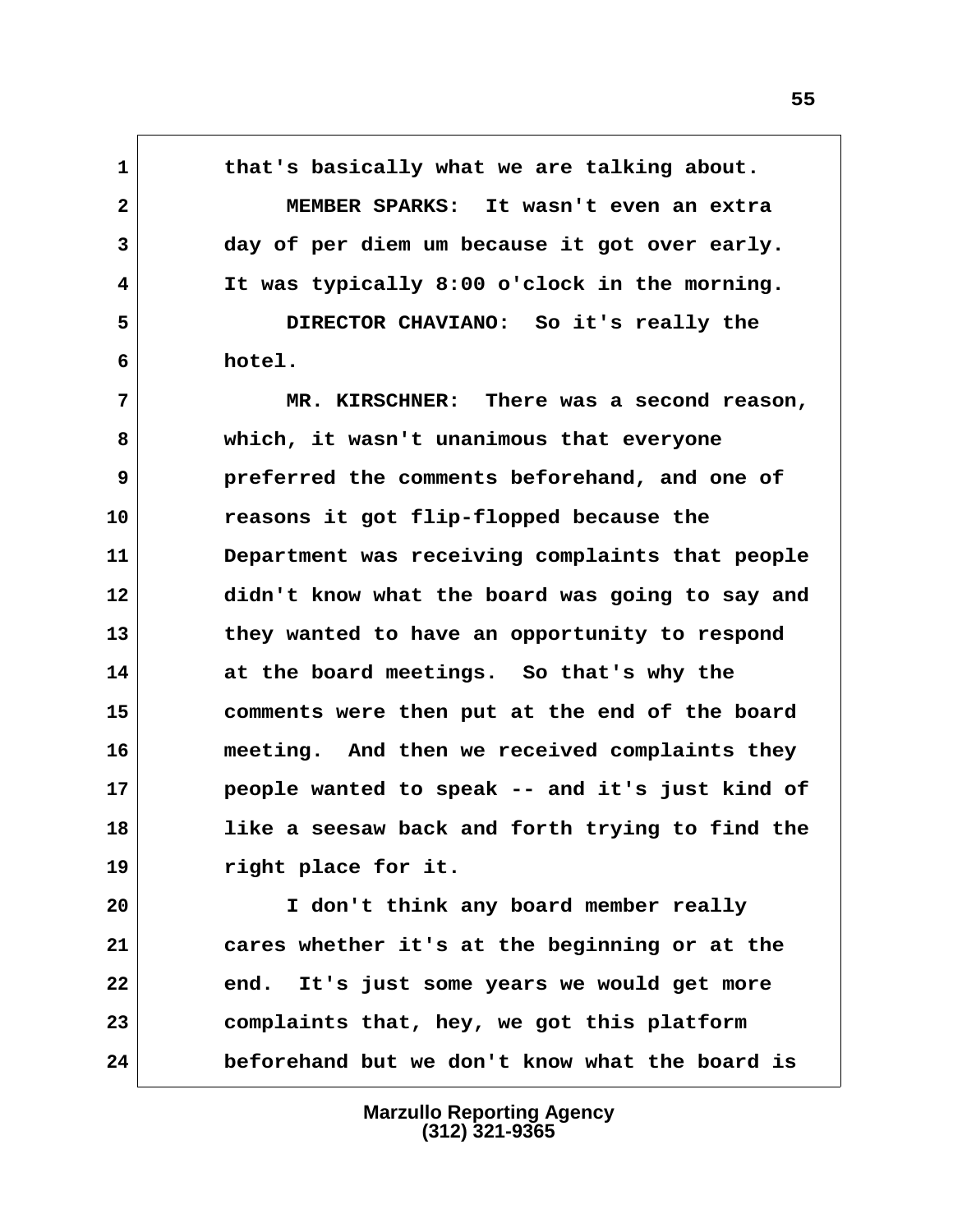**1 going to discuss tomorrow. So the following 2 year we moved the platform to the end of the 3 meeting, and people complained, hey, we didn't 4 get to say anything beforehand.**

 **5 CHAIRPERSON SULLIVAN: Well, those are the 6 two sides of it, and I think people want to be 7 heard, but if they only -- but in some cases if 8 they are not heard until the end of the 9 meeting, then it's too late to go back and 10 change any of our decisions perhaps, or we 11 could reopen our board meeting after public 12 comment if we -- if we thought that would 13 pretty much solve the problem. Then the public 14 could hear what's being discussed and what the 15 board is trying to accomplish. We can have 16 public comments, and then if there is something 17 that we feel could, could be benefited, or we 18 could benefit by going back and reopening our 19 meeting, and then that could, that could make 20 it good for everybody just to have the one day. 21 Would that --**

**22 MR. KIRSCHNER: The important thing from a 23 standpoint of rule making by statute.**

**24 CHAIRPERSON SULLIVAN: Uh-hmm.**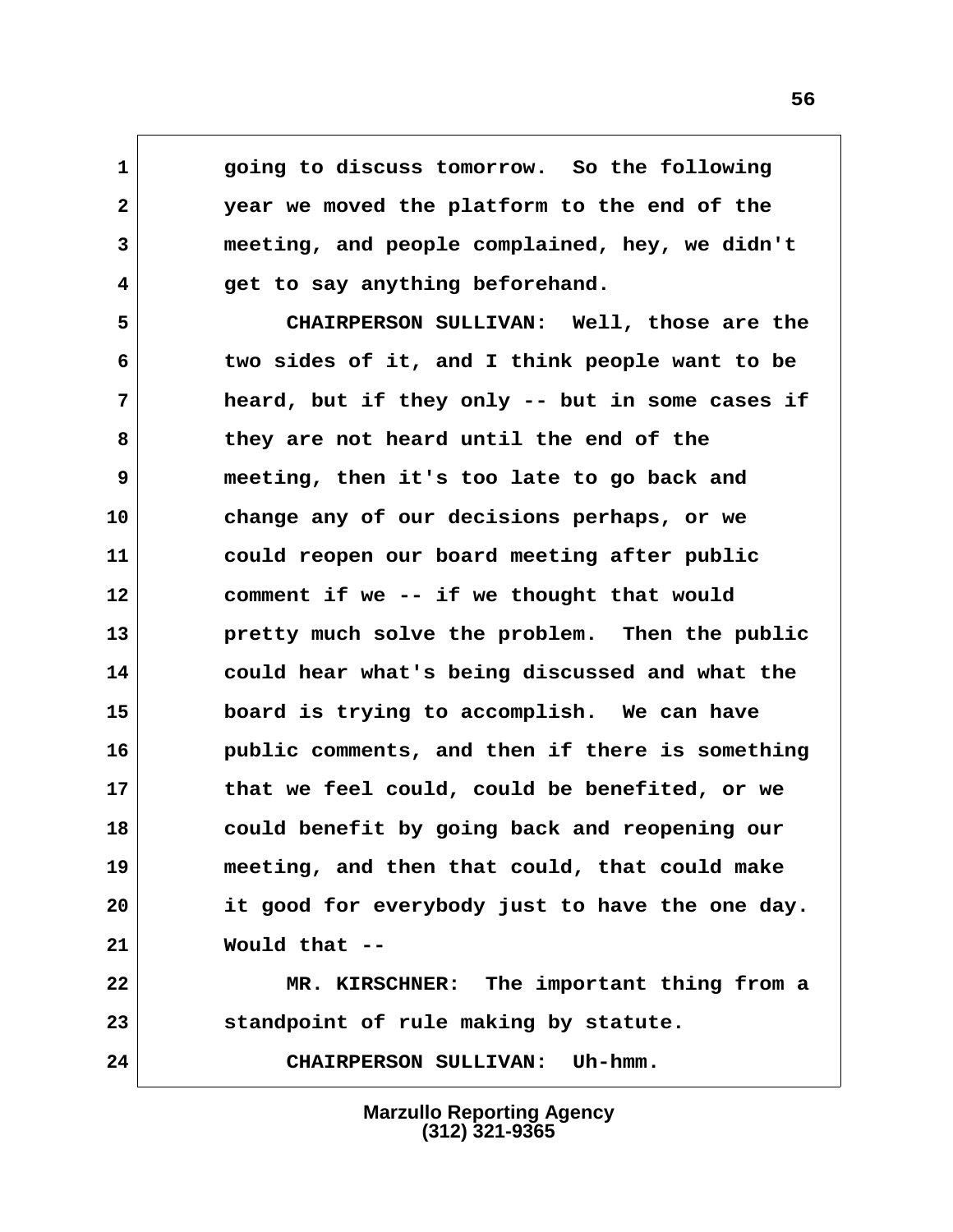**1 MR. KIRSCHNER: There is always a public 2 comment section before any rule is voted on. 3 So in terms of just general board business, 4 there is not a lot of actual voting that goes 5 on. So in terms of the comments that come 6 afterwards, we have always incorporated those 7 into our thought processes in terms of our 8 discussions on the board business. In terms of 9 actual voting on rule, there would never be a 10 situation where we would vote on the rule and 11 the public wouldn't get a chance to comment on 12 it before we voted, because the rule has to be 13 published, give notice, they have to have the 14 opportunity to speak to the rule before the 15 rule is voted on.**

**16 CHAIRPERSON SULLIVAN: And I understand 17 that, but don't we want to just do the rule 18 right the first time, and if the public is 19 going to have a lot of heartburn about it, 20 let's hear that first, and then anything we 21 submit, as far as we know, isn't going to 22 cause, you know, problems, and make the whole 23 process have to, you know, restart again. 24 MR. KIRSCHNER: You have been on the board**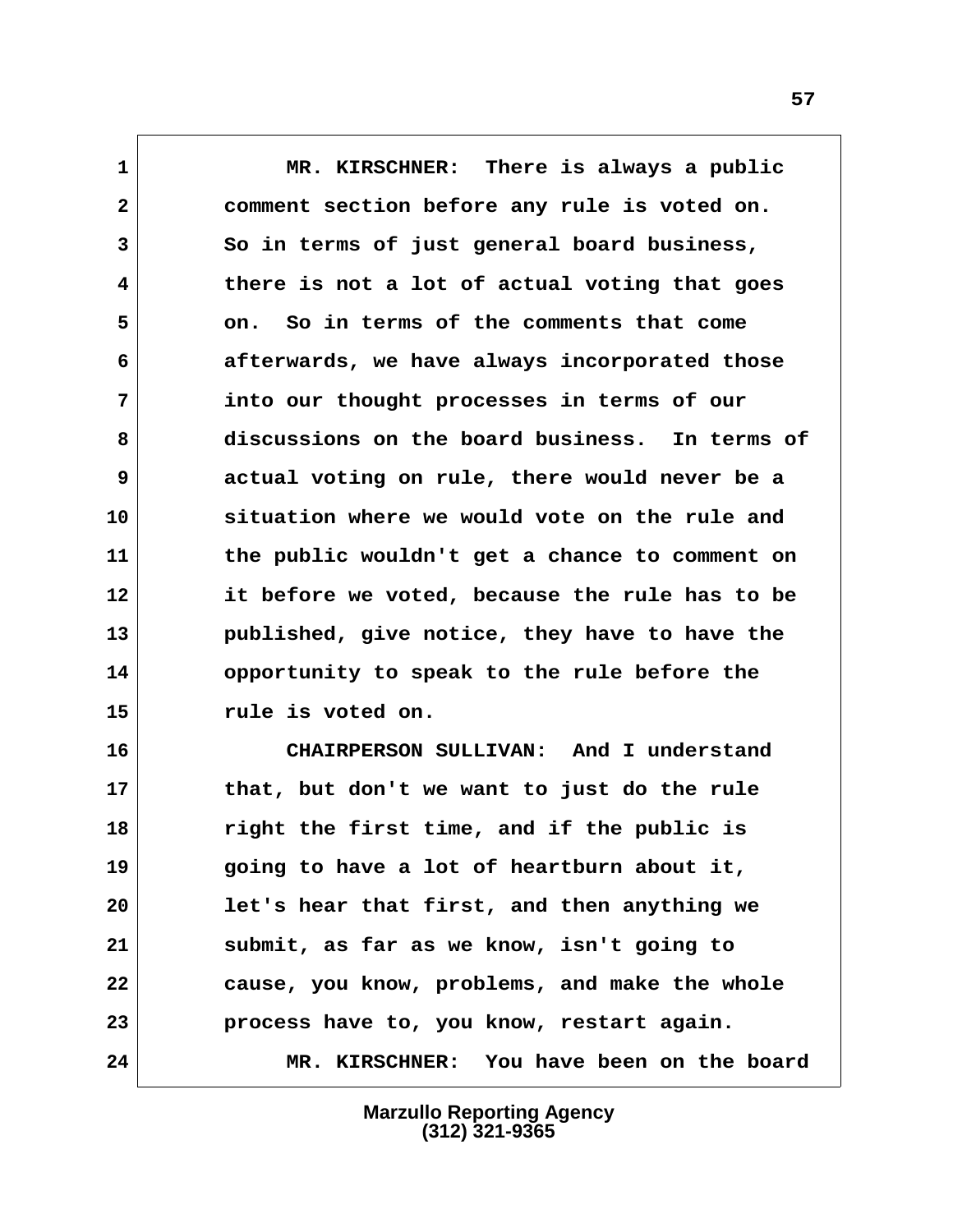**1 a lot longer than I have. It's been five 2 years. We have never discussed and approved a 3 rule in the same meeting, let alone two 4 meetings or three meetings. It's going to 5 involve a process over a long amount of time 6 anyways.**

 **7 DIRECTOR CHAVIANO: Let me ask a question 8 now from the board. Is there general 9 concurrence with the gentleman's observations 10 regarding the value of that, you know, session 11 on Thursday as a way of, you know, venting, you 12 know, talking, meeting, dah, dah, dah. Yes? 13 Is there -- yes? Yes, sir.**

**14 MS. KELLY: I think you have to orally say 15 something.**

**16 DIRECTOR CHAVIANO: Yeah.**

**17 MEMBER SCHWABE: I have only been on the 18 board three years. So I have been to three of 19 these meetings. So the first one I went to was 20 the two-day thing, and then the next two were 21 the single-day.**

**22 To Dan's point, everything gets taken care 23 of publicly. The rules are made. The public 24 sees the rules. Then we vote on them. So the**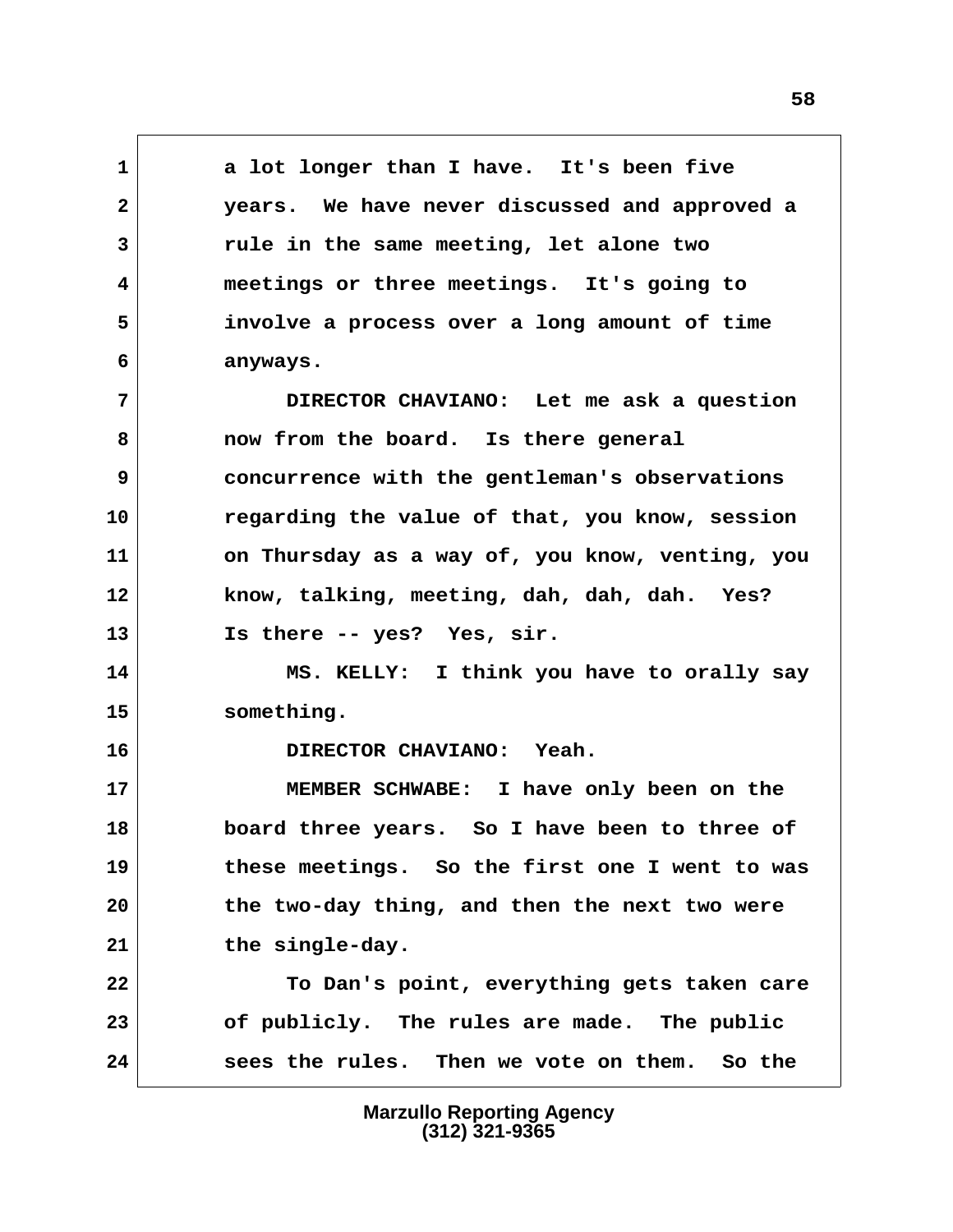**1 two-day thing, in my opinion, was kind of a 2 waste. 3 DIRECTOR CHAVIANO: And you got his name? 4 THE COURT REPORTER: Yep. 5 MS. KELLY: There was a gentleman on the 6 phone. 7 DIRECTOR CHAVIANO: Angelo is it? Do you 8 have something to say? 9 MEMBER MAZZENGA: (Inaudible.) 10 DIRECTOR CHAVIANO: We can't hear you. 11 MEMBER MAZZENGA: Hello. 12 DIRECTOR CHAVIANO: Yeah. You got to 13 speak up. 14 MEMBER MAZZENGA: Okay. I'm sorry. Yes. 15 I'm just wondering why we can't have the -- I'm 16 wondering why we can't have the board meeting 17 say Thursday afternoon and the public hearing 18 in the evening. Is there -- is there a reason 19 for the ordering of the public hearing on 20 Thursday night and board meeting on Friday 21 morning? Because I agree that I like getting 22 it done in one day and not having to do the 23 overnight because I have to take off of work to 24 be at the meeting, you know.**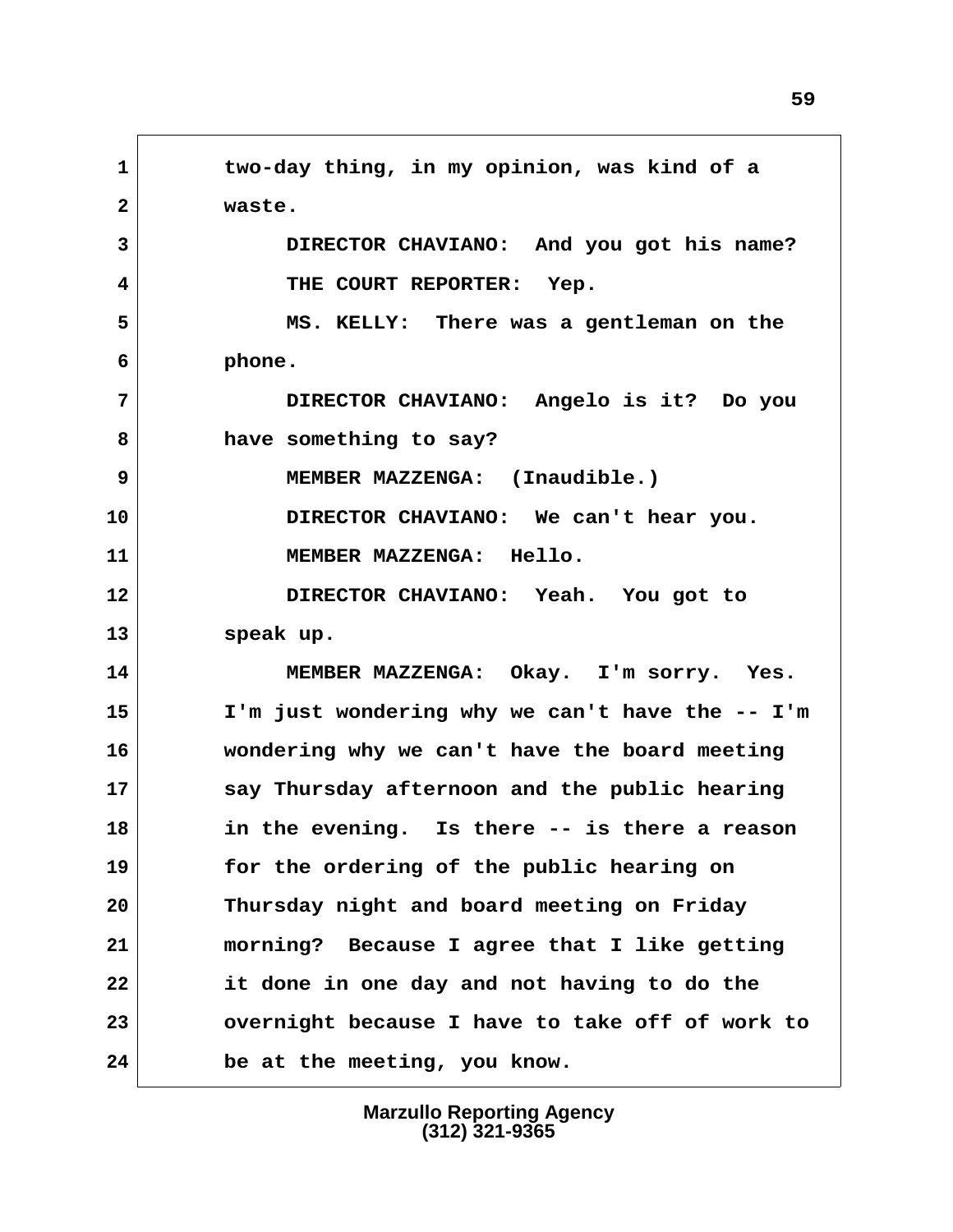**1 DIRECTOR CHAVIANO: There is a member of** 2 the public. Sir, can you identify yourself  **3 please.**

 **4 MR. JOHNSON: I'm Bill Johnson, president 5 of Fantasy Amusement Company. In 2010 I was 6 the OABA chairman.**

 **7 I think last year the biggest problem, and 8 maybe correct me if I'm wrong, the people that 9 were there, it became a 2:00 o'clock meeting, 10 and that was hard for out-of-towners to be 11 there at 2:00. I don't think we have a 12 problem, and correct me, Ed, if you might or 13 Dame does, but if you started later on 14 Thursday, maybe 4:00 o'clock or 5:00 o'clock so 15 that the public could get there, especially if 16 we know well in advance. I think I found out 17 maybe two days before, Margaret Vaughn sent us 18 information that the meeting was going to be at 19 2:00 o'clock.**

**20 So, you know, if you want to plan it one 21 day, I don't object to that personally, but I 22 would say later in the day, to start, you know, 23 4:00 or 5:00 o'clock. I also like the fact 24 that if there is more public comments. It's**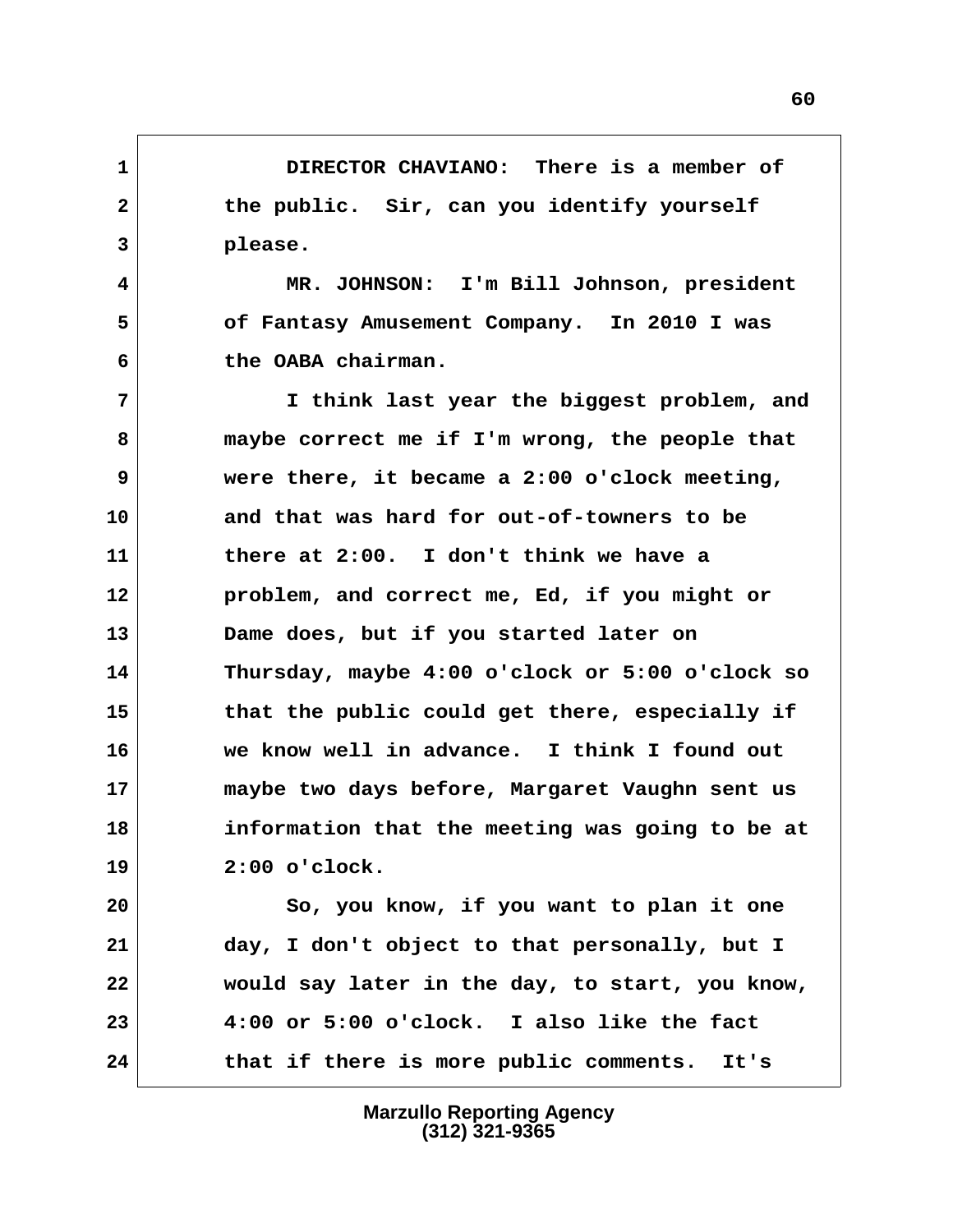**1 kind of hard after the meeting to have a public 2 comment, and I'm not sure if you can have a 3 public comment before and you do your board 4 meeting and after, you know, somehow that -- at 5 that meeting in January you will see most of 6 the carnivals are there. So it's nice to get 7 their opinion. 8 CHAIRPERSON SULLIVAN: Uh-huh. 9 DIRECTOR CHAVIANO: So your suggestion, 10 sir, would be, start let's say at 4:00 o'clock 11 and start with public comments and go into 12 board, into the board meeting afterwards? Is 13 that what you are saying? 14 MR. JOHNSON: Well, you can have your 15 agenda like we normally do. 16 DIRECTOR CHAVIANO: Right. 17 MR. JOHNSON: And I think 4:00 o'clock 18 would work for some. We would have to talk to, 19 probably send it out to the OABA board, because 20 a lot of those people show up. Some of them 21 come in from Florida. But I think 4:00 o'clock 22 is workable instead of 2:00 o'clock, and try to 23 have your open meeting like you normally do, 24 have some public comment, and then you have**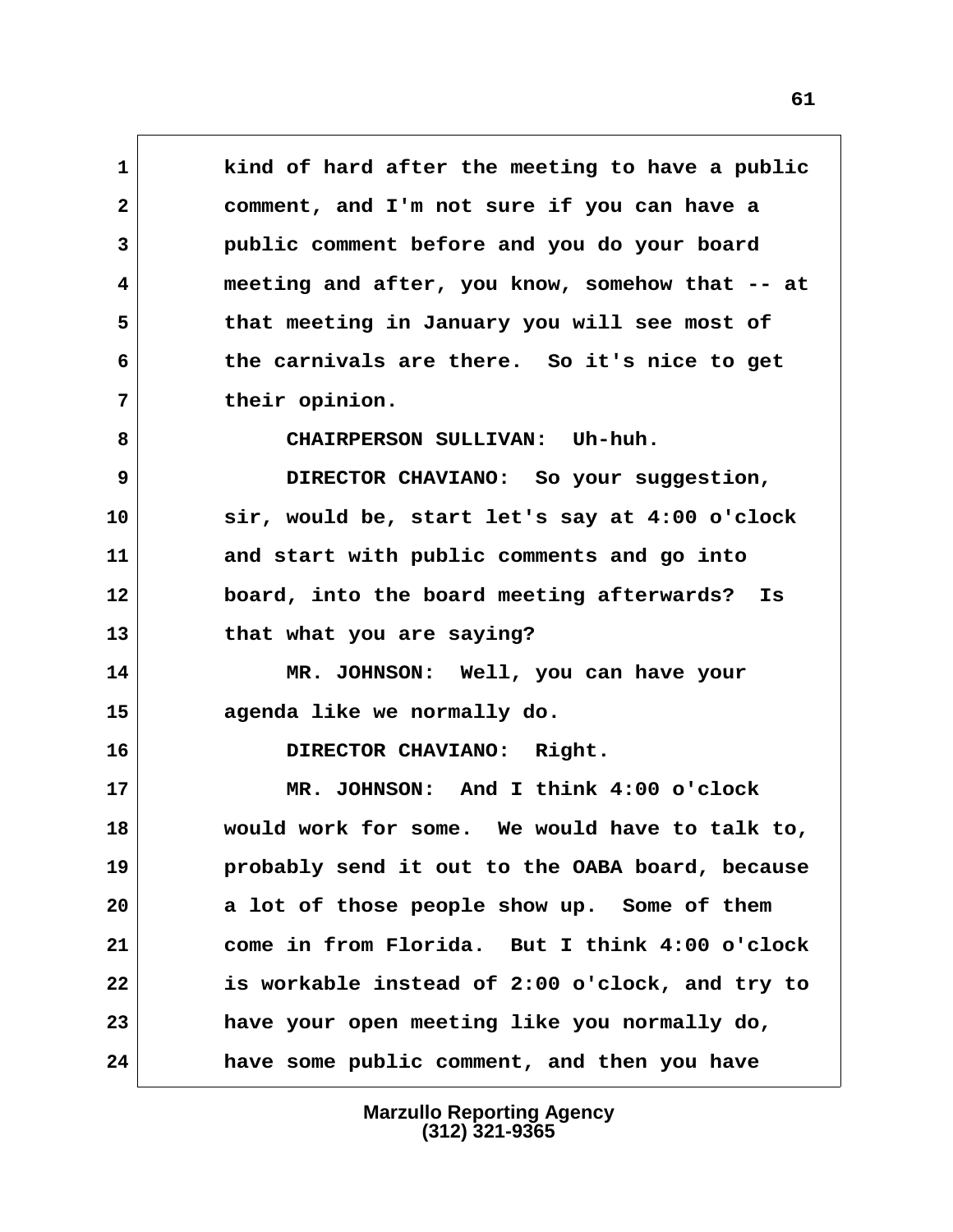**1 your board meeting. And I know at your board 2 meeting there isn't any public comment unless 3 if we are called upon, and I have attended 4 probably a dozen of those board meetings, been 5 called upon five or six different times. 6 Sometimes I was also told later they would ask 7 me a question.**

 **8 DIRECTOR CHAVIANO: So if I understand 9 what you are suggesting, start at 4:00, try to 10 get it all done in one day.**

**11 MR. JOHNSON: Yes. That would solve some 12 people's problems, they don't have to take off 13 of work. That would solve your hotel problem, 14 and I believe in two, three hours you can 15 probably get everybody out of there.**

**16 Now, last year -- one year you had it 17 at -- what did we have to drive? We had to 18 drive about a mile down the road. Is that what 19 you would do this year? Would it be at the 20 hotel or...**

**21 DIRECTOR CHAVIANO: We don't know yet, but 22 I would like to, you know, work with what has 23 worked before, what has proven to be most 24 convenient for everybody.**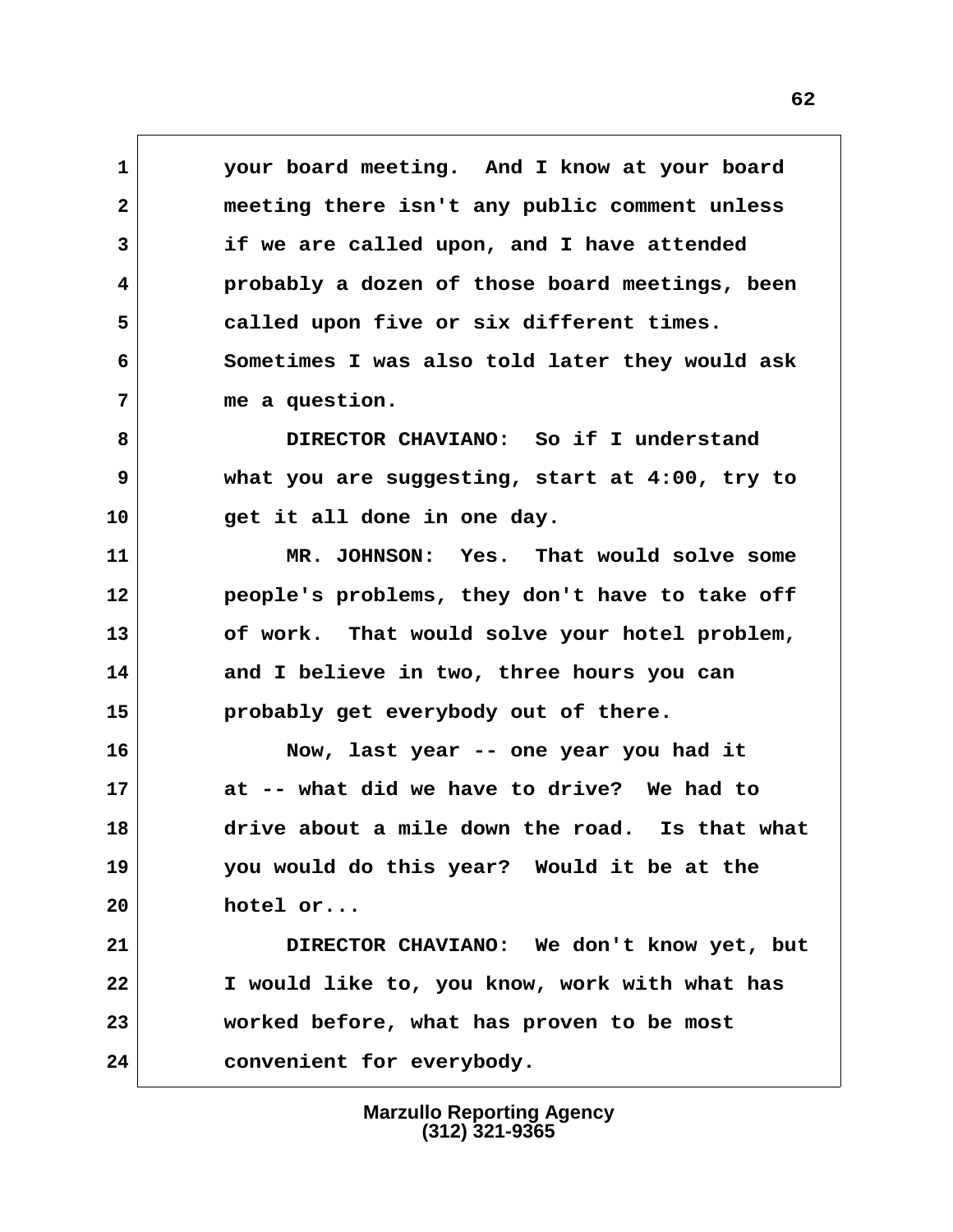**1 CHAIRPERSON SULLIVAN: The hotel. 2 DIRECTOR CHAVIANO: And then work with a 3 logistics of budget, et cetera. 4 MR. JOHNSON: The hotel was better for 5 some people. 6 MR. MUMPHER: Approximately how many 7 people will show up? Approximately how many 8 people will normally come to these? 9 MR. MASSIE: Seventy-five. 10 MR. MUMPHER: Seventy-five? 11 MR. MASSIE: Fifty. 12 MR. DAME: Seventy-five to a hundred easy. 13 CHAIRPERSON SULLIVAN: Yeah. I would say 14 75 to a hundred. We easily have had -- 15 DIRECTOR CHAVIANO: Okay. 16 MR. KIRSCHNER: Again, the reason it was 17 moved to the Department of Labor -- I'm sorry. 18 Department of Transportation, again, because 19 that's a free space of the state, whereas we 20 would have to rent a ballroom at the hotel. So 21 that was the reason it was moved up the road. 22 DIRECTOR CHAVIANO: Nobody ever went to 23 the Department of Labor, to our beautiful 900 24 South Spring Street?**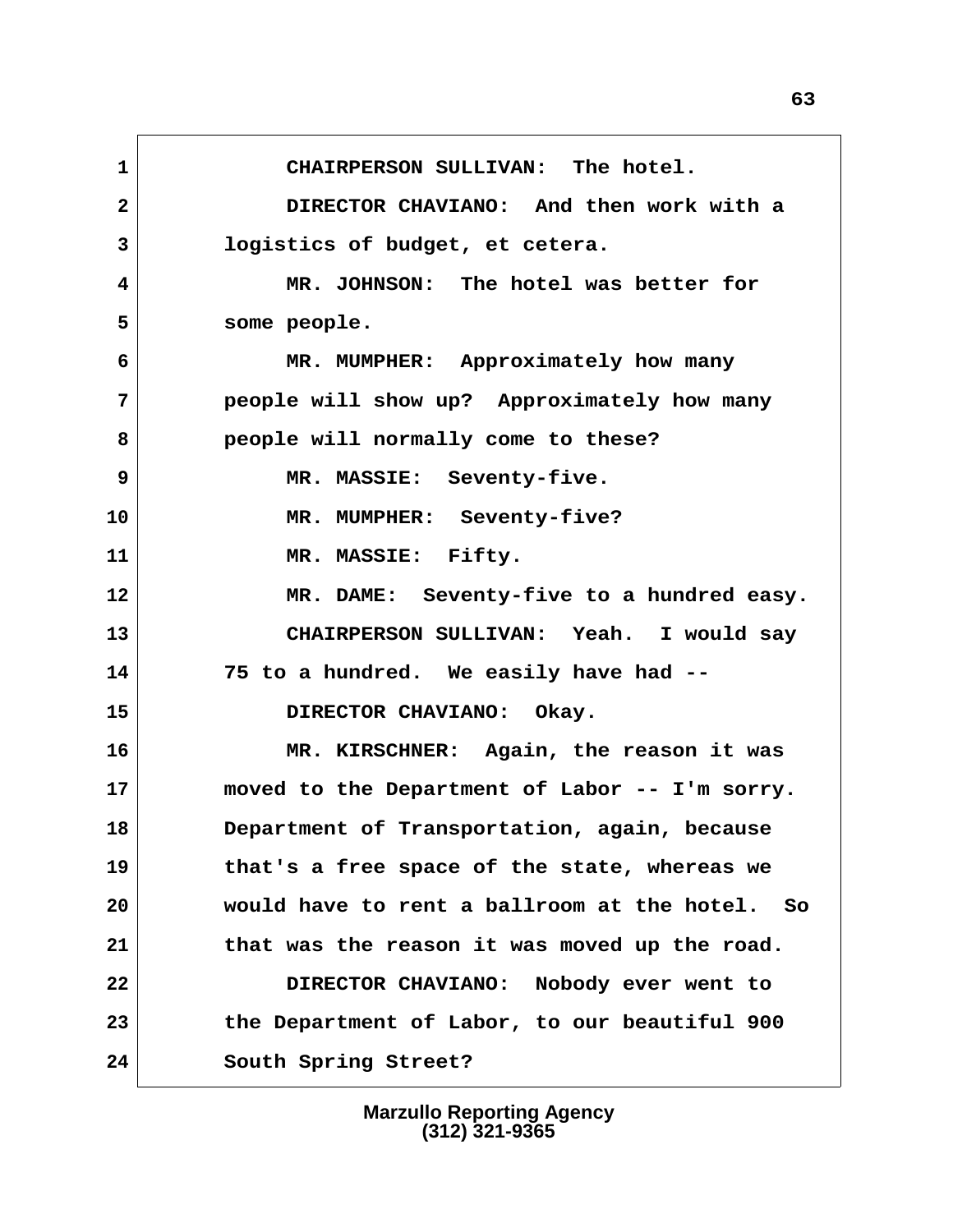**1 CHAIRPERSON SULLIVAN: Is there a room big 2 enough there? 3 (Laughter.) 4 MR. KIRSCHNER: The other reason for 5 moving it up, why the previous administration 6 moved it up to 2:00 o'clock, was because I 7 think there were five board members coming from 8 the north, coming from the Chicago area, and 9 then if you have a meeting that starts at 5:00 10 or 6:00 or 4:00 or 5:00 and you are getting out 11 at 6:00 or 7:00, it gets kind of late to 12 then -- you can't get the train back to 13 Chicago. 14 DIRECTOR CHAVIANO: Well, you are not 15 going to take the train. We are staying. Take 16 train there. 17 I still haven't posted one of the 18 questions that I have, which may be the 19 ultimate question, but I'm deferring that one. 20 MR. KIRSCHNER: So that's the whole point, 21 trying to coordinate with the train schedule 22 back and forth. 23 DIRECTOR CHAVIANO: Got you. So now, 24 besides the individuals that have already**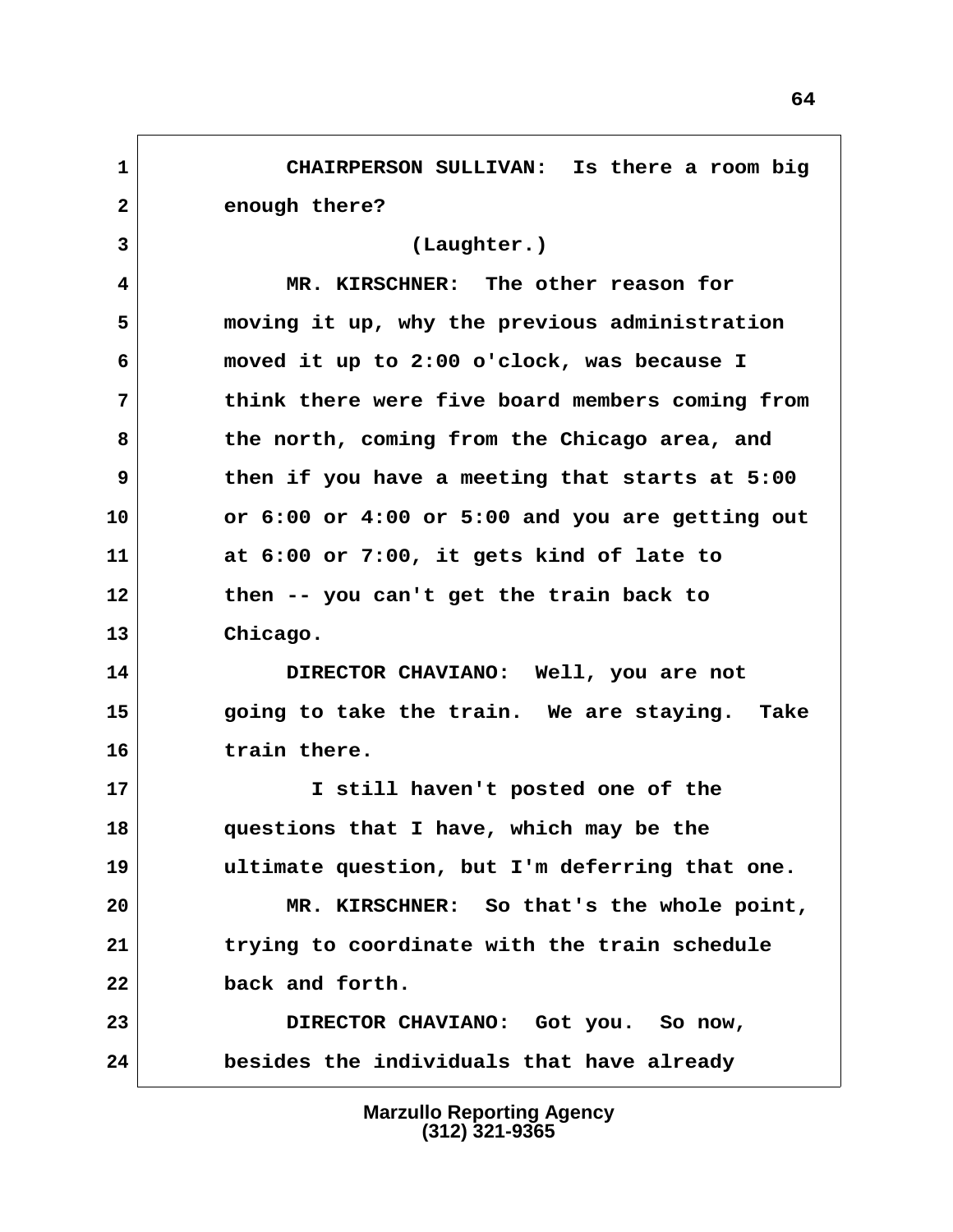**1 spoken from the public, anybody else who wants 2 to weigh in to this discussion, scheduling? 3 MR. KNIGHT: Doug Knight, Knights Action 4 Park again. I think if you had the meeting so 5 that the public could see what you were talking 6 about, and then they are in a better position 7 to make comments. I mean, nine times out of 8 ten I go there I don't have any idea what's on 9 your mind until I listen to what you folks have 10 to talk about, and then it sparks the public 11 comment.** 12 DIRECTOR CHAVIANO: Okay. **13 MR. KNIGHT: Last year it was published 14 the meeting was at 6:00 o'clock in the evening. 15 I showed up at 6:00. When I hit the lobby I 16 was told it was at 2:00. 17 DIRECTOR CHAVIANO: Well, that's not going 18 to happen. 19 MR. KNIGHT: Okay. 20 DIRECTOR CHAVIANO: That I can tell you is 21 not going to happen under my watch. Now, if I 22 hear it correctly, at least two board members, 23 Angelo, and, sir, what is your name? 24 MEMBER SCHWABE: Dan Schwabe.**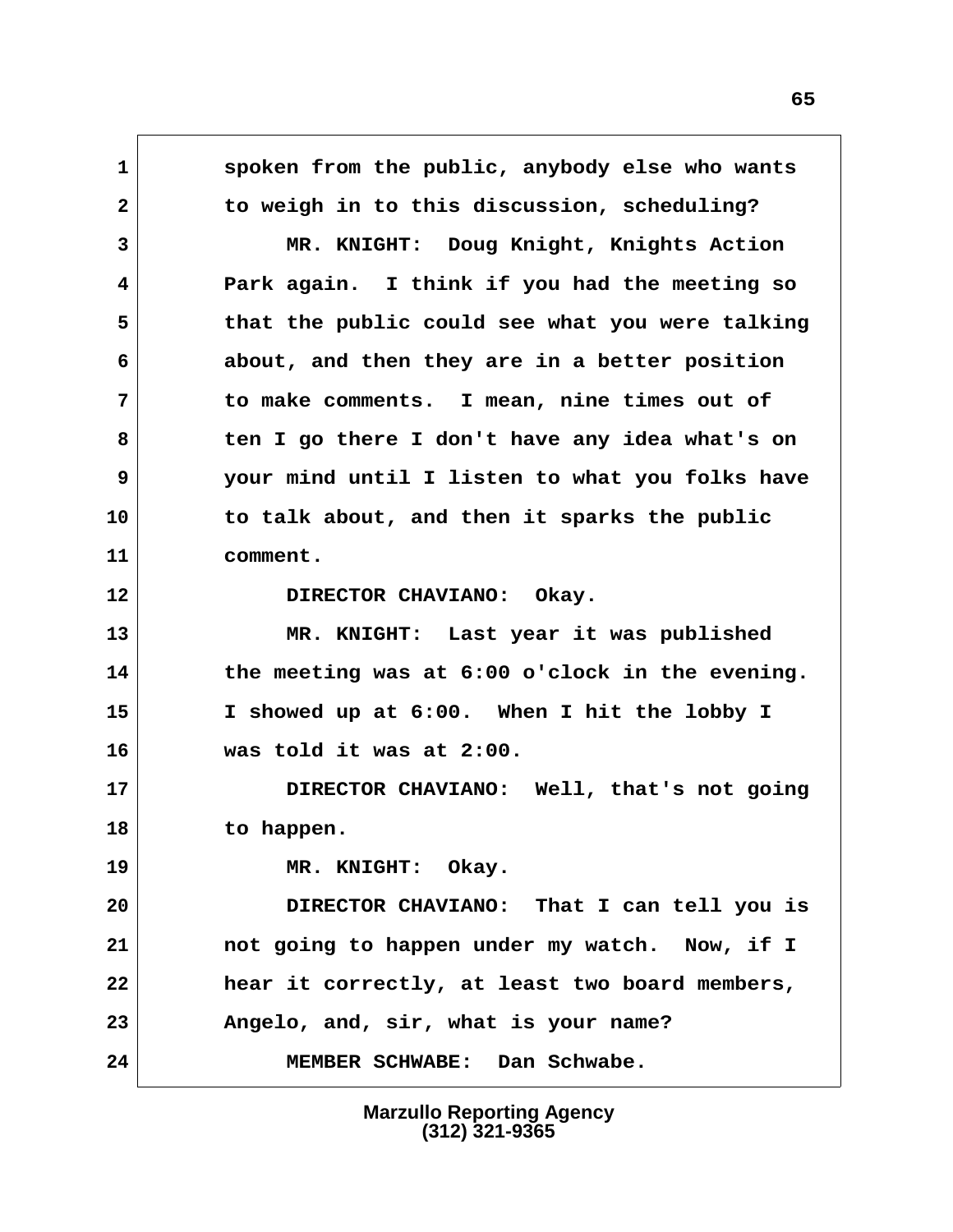**1 DIRECTOR CHAVIANO: Okay. So Angelo and 2 Dan have already weighed in that they are in 3 favor of the one-day deal.** 4 MEMBER SCHWABE: (Nodding.)  **5 DIRECTOR CHAVIANO: Anybody else on the 6 board in favor of the one-day. 7 8 MEMBER SPARKS: I'm in favor of the 9 one-day, Bill Sparks. 10 MR. KIRSCHNER: I think that's pretty -- 11 DIRECTOR CHAVIANO: Okay. So we got a 12 majority in favor of the one-day deal. So then 13 maybe my ultimate question, and I don't know 14 what the budget situation is going to be, but 15 is there any one of you who would be opposed to 16 assuming the room charge? 17 CHAIRPERSON SULLIVAN: For Thursday night? 18 DIRECTOR CHAVIANO: Foregoing it if we do 19 the one-day deal? 20 CHAIRPERSON SULLIVAN: Sure. 21 DIRECTOR CHAVIANO: Okay. So that will be 22 no issue of us as a state. Anybody else that 23 would have a problem with that? 24 MEMBER SCHWABE: Well, my comment on that**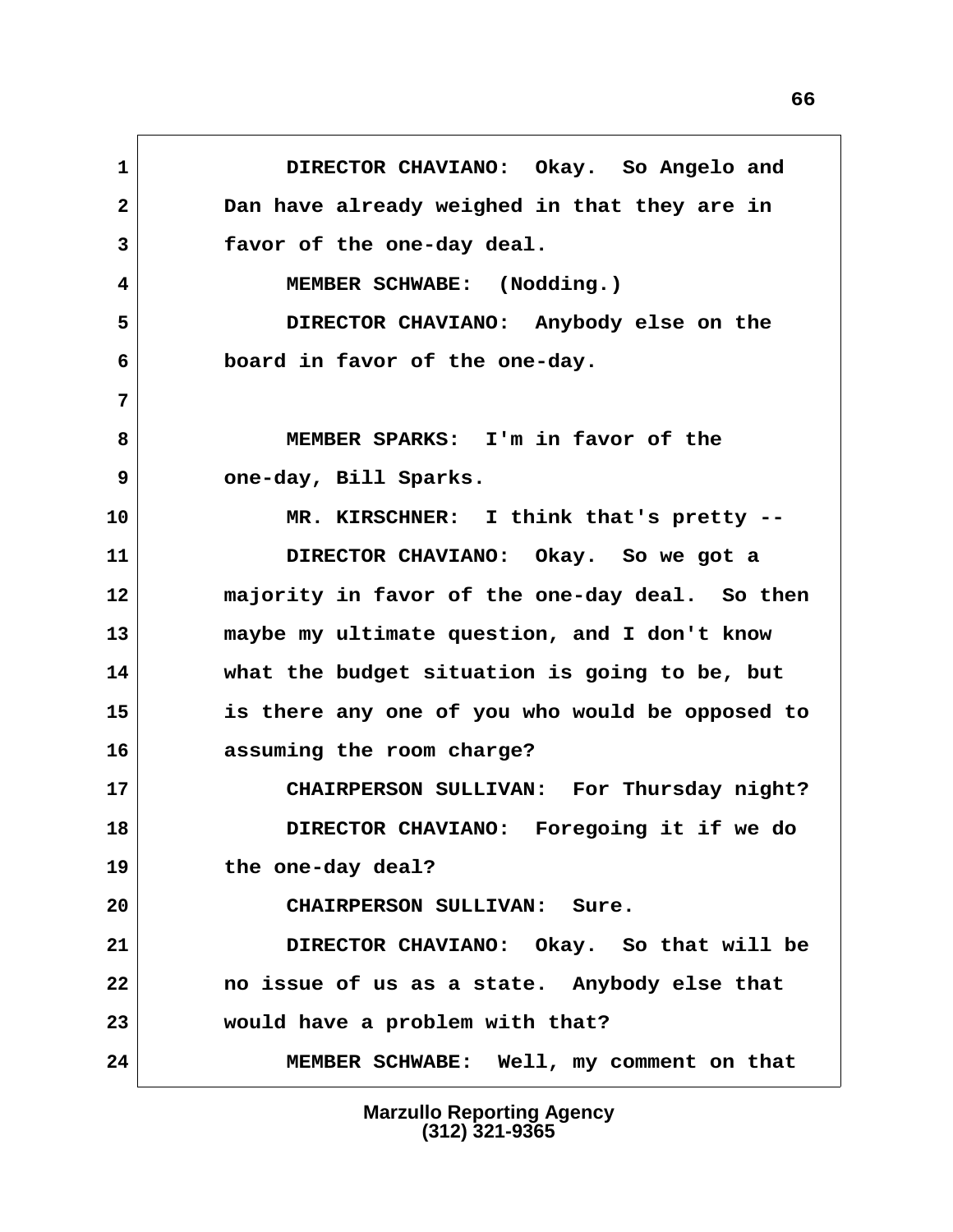**1 is, I probably wouldn't stay overnight. It's** 2 my busiest time. I would drive home.  **3 Dan has a point. If the meeting ended at 4 7:00 o'clock, it's going to take me four and a 5 half hours to get home. I will be getting 6 home -- 7 DIRECTOR CHAVIANO: Well, I think we all 8 have -- I'm based in Chicago. I think that 9 most of us would have that same issue unless we 10 decided to stay, but I think what I'm hearing 11 is that for a lot of reasons, and, you know, 12 that it makes sense to have a one-day meeting, 13 that it doesn't make any sense to start any 14 earlier than 4:00 o'clock in fairness to the 15 people that are trying to make it there, and 16 that we have to find a venue that makes sense, 17 and I will commit to that and figure out how we 18 do it so that it works for everybody. I would 19 like to see if we can maybe do a hotel that you 20 guys talked about. Is there a particular 21 hotel? 22 CHAIRPERSON SULLIVAN: Crowne Plaza. 23 MEMBER PERZEE: Everybody is there -- 24 MEMBER SPARKS: Not at the Crowne Plaza.**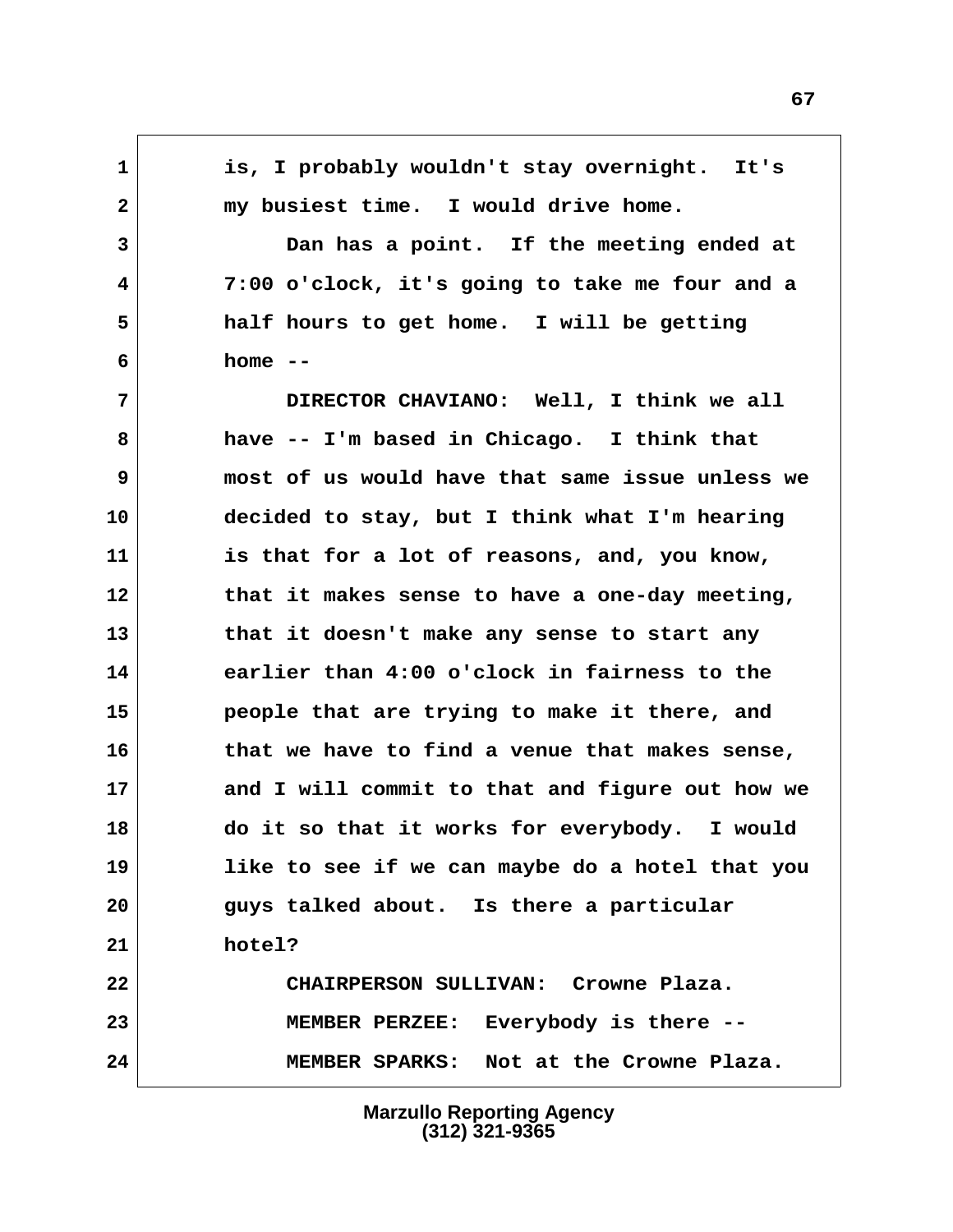**1 MEMBER PERZEE: -- not at the Crowne 2 Plaza, the one day that would probably be 3 attending the meeting. 4 CHAIRPERSON SULLIVAN: No. The meetings 5 are usually at the Crowne Plaza. 6 MEMBER SPARKS: But I think he is talking 7 about at the hotel where we stayed at. 8 MR. KIRSCHNER: Oh, you stayed next door 9 at the Hilton? 10 CHAIRPERSON SULLIVAN: Well, we got the 11 same price at either place. So it didn't** 12 really matter.

**13 DIRECTOR CHAVIANO: Has there ever been a 14 discussion because of the fact that, you know, 15 everybody is patronizing the Crowne Plaza that 16 the Crowne Plaza would do something for us in 17 terms of providing us with a room for some sort 18 of insider? Does anybody have a connection 19 with the Crowne Plaza.**

**20 MR. KIRSCHNER: Ryan has tried in the 21 past, I believe, and they're booked up is the 22 problem.**

**23 MR. MUMPHER: Well, we also have the 24 Department of Transportation, which is right**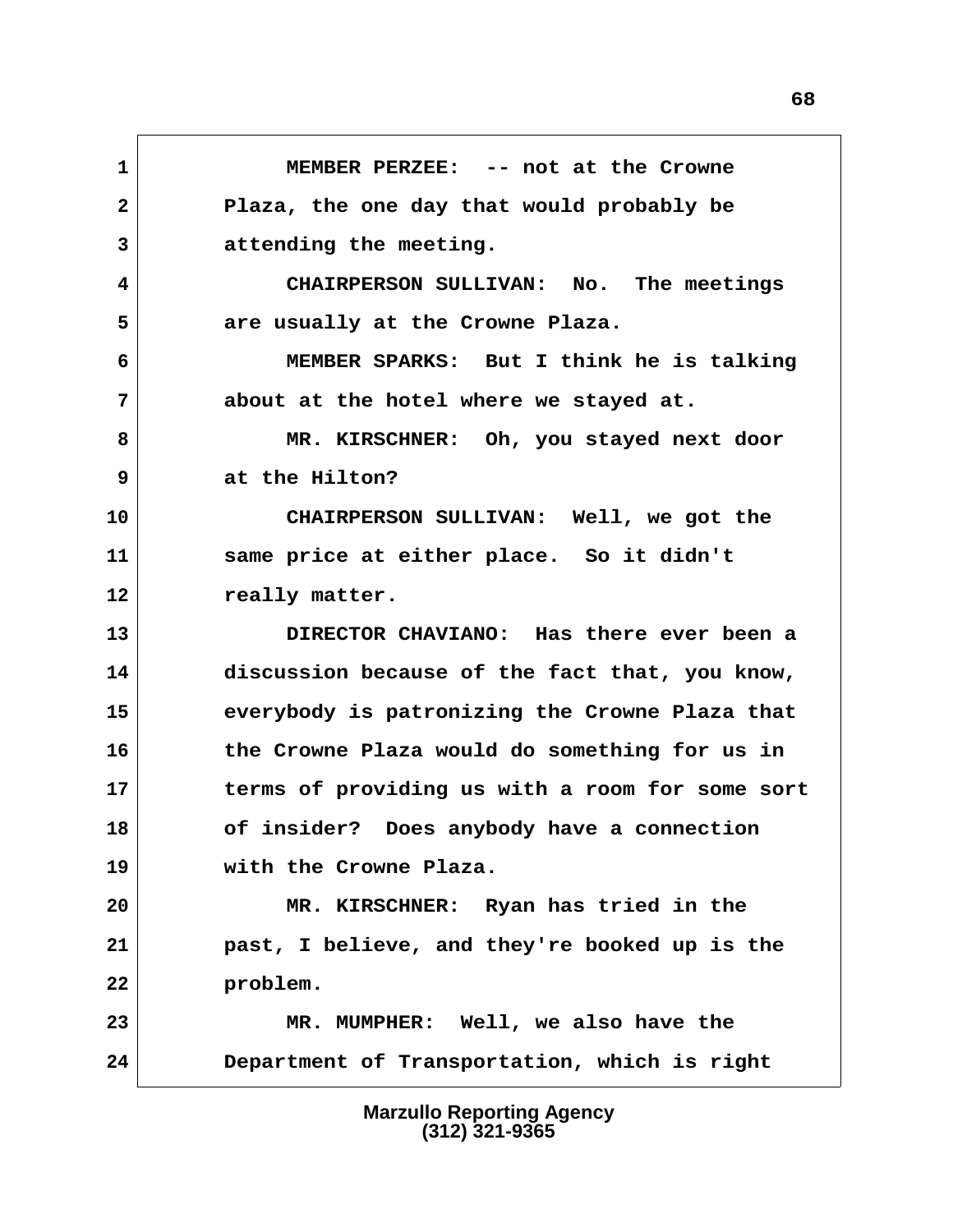**1 across the street from the Crowne Point. 2 CHAIRPERSON SULLIVAN: No, it's down. 3 MEMBER PERZEE: You got to park and 4 then -- 5 MR. MUMPHER: The price is right as far as 6 budget. 7 MR. KIRSCHNER: That's what we did two 8 years ago. 9 MR. KNIGHT: I know the general manager of 10 Crowne. 11 DIRECTOR CHAVIANO: You know the general 12 manager? 13 MR. KNIGHT: Yes, sir. 14 CHAIRPERSON SULLIVAN: Doug Knight 15 DIRECTOR CHAVIANO: So, Patty, can you 16 work with this gentleman? 17 CHAIRPERSON SULLIVAN: Uh-huh. 18 DIRECTOR CHAVIANO: See if we can make it 19 work. 20 MR. KNIGHT: Okay. 21 DIRECTOR CHAVIANO: So we will work then 22 towards a 4:00 o'clock starting time on 23 Thursday, January the 14th. You know, we will 24 try to keep to the traditional time agenda,**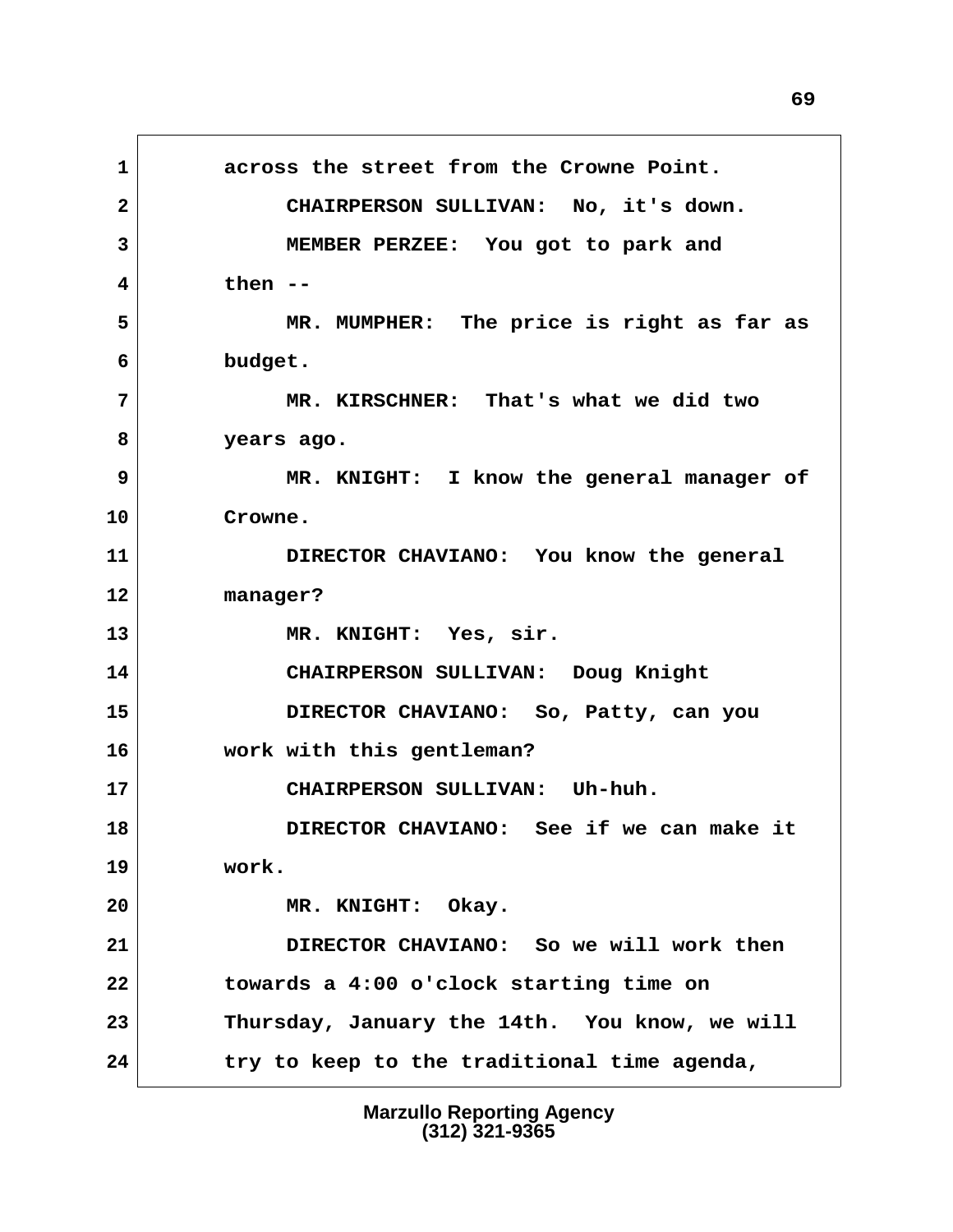**1 which is two to three hours, and the rest is 2 just going to be guided by how much more input 3 we get from the public and the agenda that we 4 have at that point. Does that make sense? 5 CHAIRPERSON SULLIVAN: Uh-huh. 6 MS. KELLY: Patty, could you keep me in 7 the loop on the Crowne Plaza conversation? 8 CHAIRPERSON SULLIVAN: Sure. Sure, 9 because you will have to see the details before 10 anything gets signed, right? 11 MS. KELLY: Well, we also want to make 12 sure we don't violate the Ethics Act. 13 CHAIRPERSON SULLIVAN: Which is -- 14 MS. KELLY: Well -- 15 CHAIRPERSON SULLIVAN: Well, at different 16 times we have been offered that like the fair 17 boards would sponsor the room. 18 MS. KELLY: Okay. We can have a 19 conversation about this. I just want to make 20 sure that -- 21 MEMBER PERZEE: Chairman. 22 CHAIRPERSON SULLIVAN: Yes. 23 MEMBER PERZEE: We need, when you talk 24 with the Crowne Plaza, remind them that about**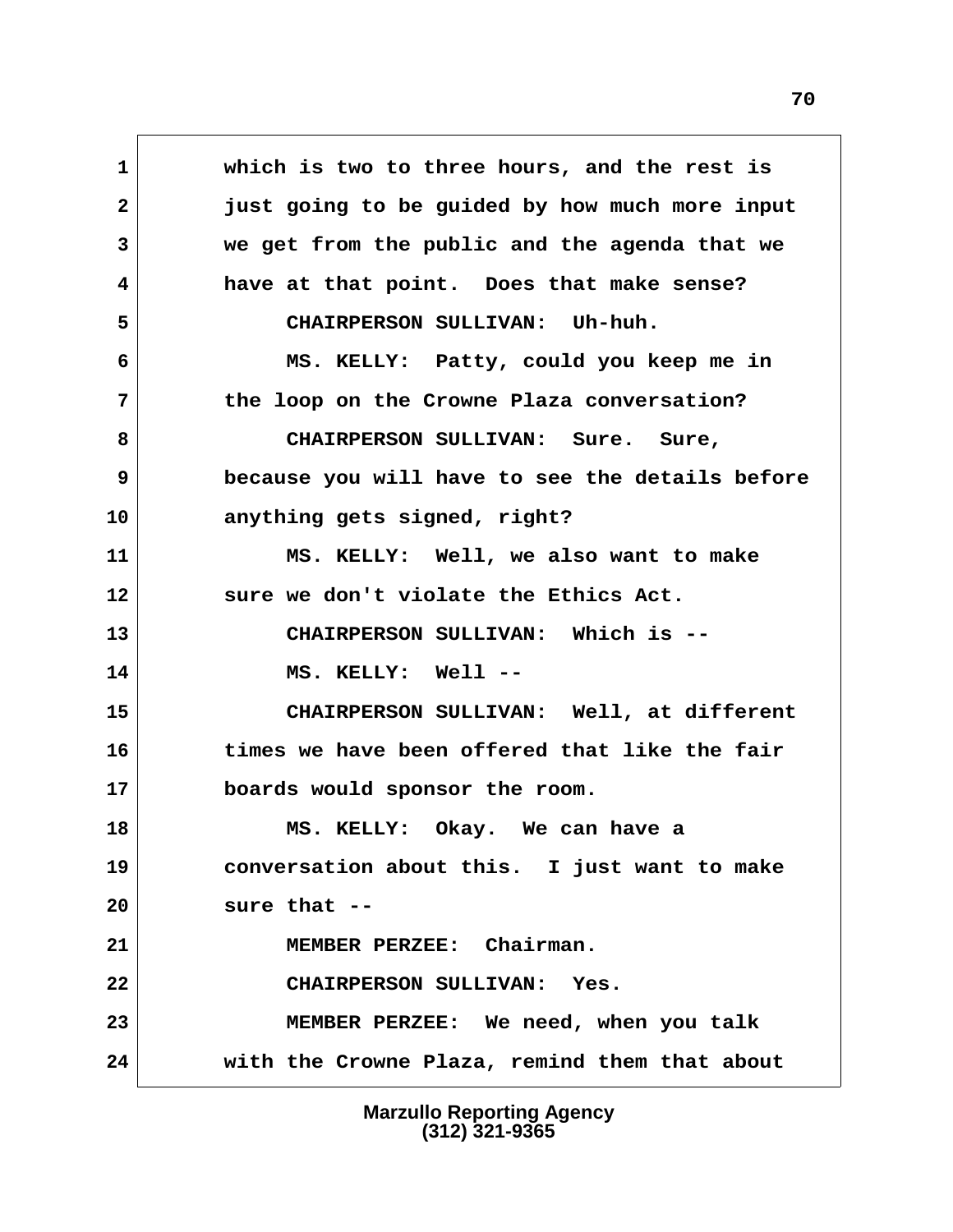**1 everybody that is going to be at the meeting is 2 already a customer. We are already staying 3 there for four or five days. They ought to 4 have a room that is sufficient for 75 people 5 for three hours without some gigantic charge. 6 CHAIRPERSON SULLIVAN: Right. 7 DIRECTOR CHAVIANO: Exactly. That's the 8 point. 9 CHAIRPERSON SULLIVAN: Yeah. We agree. 10 We agree. 11 DIRECTOR CHAVIANO: I'm not talking about 12 anything other than, you know, a business 13 transaction based on the fact that they are 14 getting all these people who are customers. 15 CHAIRPERSON SULLIVAN: Right. 16 MS. KELLY: Right. 17 DIRECTOR CHAVIANO: Okay. 18 CHAIRPERSON SULLIVAN: And, yeah, they are 19 coming out way ahead so I would think one room 20 shouldn't be that difficult. 21 DIRECTOR CHAVIANO: All right. Any 22 other -- sir. Just identify for the court 23 reporter. 24 MR. JOHNSON: Other discussion now that**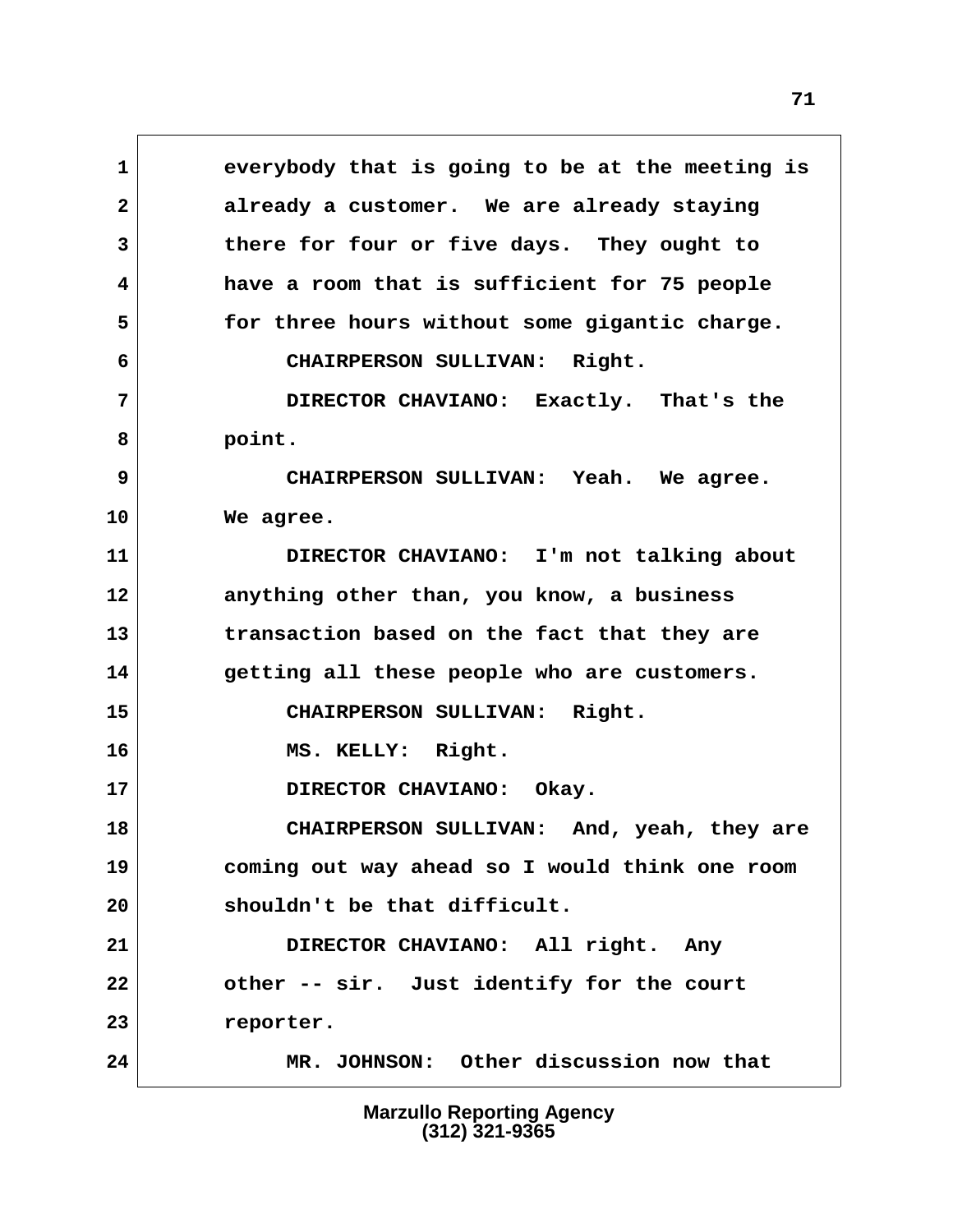**1 that case is closed, we are moving onto more** 2 discussion; is that correct?  **3 CHAIRPERSON SULLIVAN: Yes. 4 MR. JOHNSON: Bill Johnson, Fantasy 5 Amusement Company. Um, first of all, tablets, 6 terrific. Best idea you guys had in a long 7 time. It was terrific for us getting the 8 email, immediately sending it to the city I was 9 in. Inspectors love that. 10 Second of all, um, I did meet with Marty, 11 with Margaret Vaughn. We actually gave him 12 different ideas, and I think he was receptive. 13 I'm not sure what happened there. Marty and I 14 go way back because he used to be a mayor of a 15 city that I worked. So I think that we could 16 work with Marty again on that. 17 Unfortunately, talking to different fair 18 managers, one was the Sandwich Fair, they hire 19 or have volunteers of over 700 for that one 20 week alone. So the cost in order to run 21 background checks on all of them, they just 22 couldn't do it, and, Marvin, I don't know how 23 many you had, you were talking about all your 24 people too.**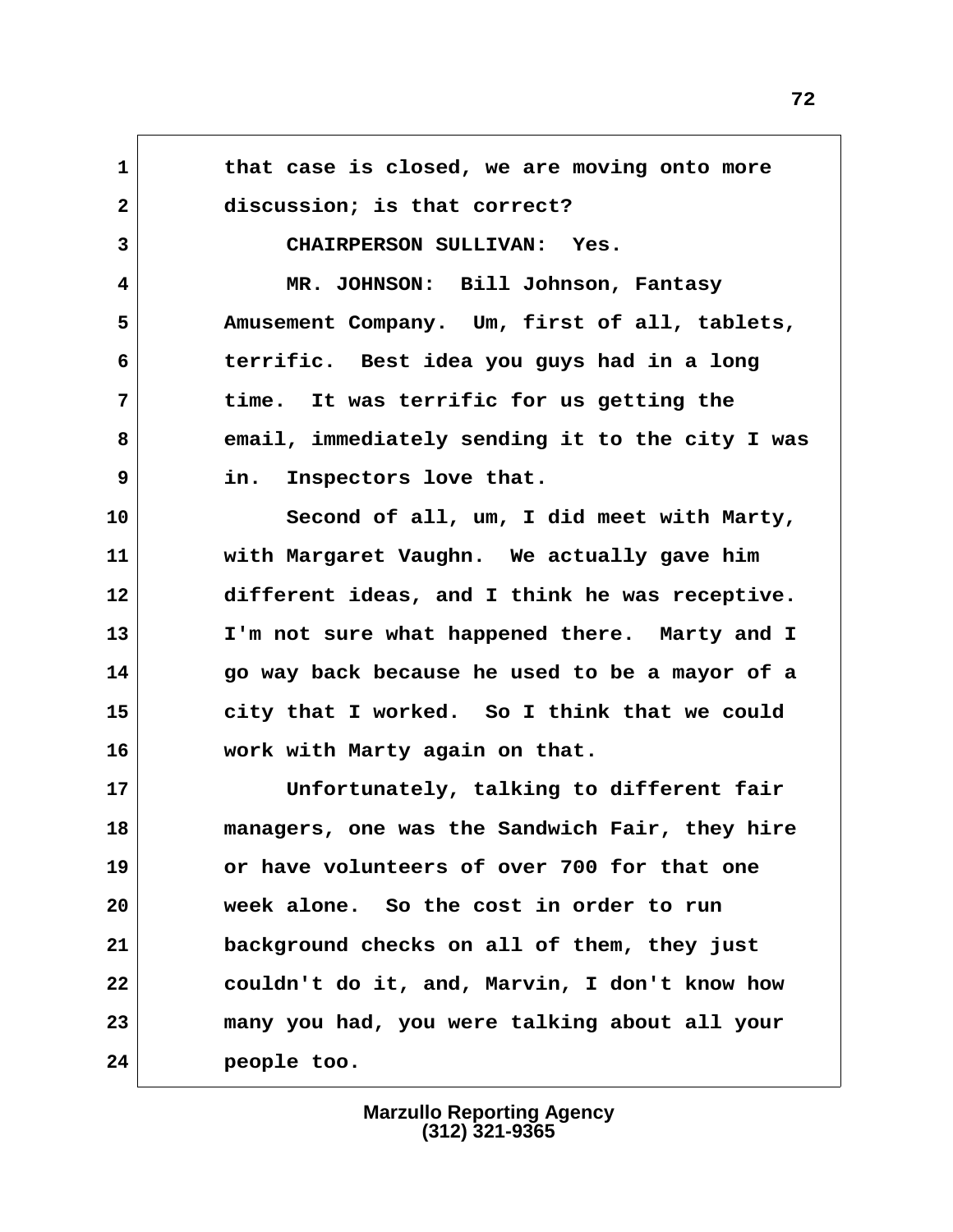**1 MEMBER PERZEE: Well, and the other 2 part -- Marvin Perzee. The other part that 3 comes in, when you get down to Central, 4 Illinois, a lot of people are pretty 5 independent, and you got a volunteer who you 6 have asked to help you for five days for the 7 fair for nothing, and then you tell them you 8 got to subject to a background check, and they 9 are probably the best guys that ever broke shoe 10 leather, but they are objectionable. 11 So it's going to be -- we are going to 12 have to find a lot of new help. Plus we 13 probably have about 350 at our fair. I know we 14 couldn't afford it. 15 CHAIRPERSON SULLIVAN: Right. 16 MR. DAME: Ed Dame with North American 17 Midway. As the current law sits, I worked that 18 with Margaret Vaughn, the OABA, and with my 19 senator, Pamela Althoff, and we put this 20 together. You may want to encourage 21 legislators to take a look at the history of 22 what we have already been down. This road was 23 so well explored. I mean, even the State Fair 24 came back and said, really, you want the people**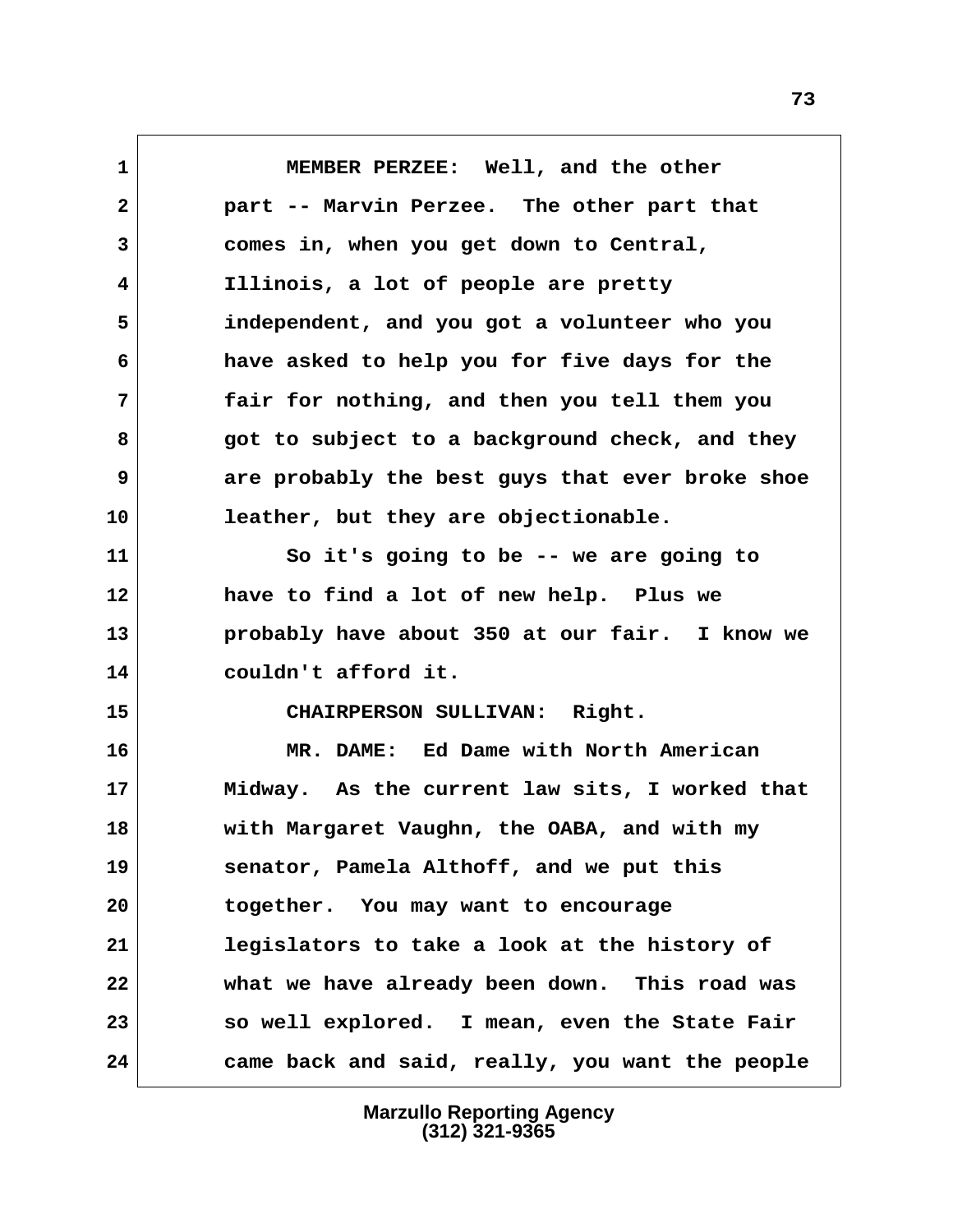**1 driving the volunteer tram to submit to 2 background checks? How do you want this to go? 3 CHAIRPERSON SULLIVAN: That's a dead horse 4 that has been beaten. 5 MR. DAME: So you may want to encourage 6 them to go back through the history. I 7 testified before the Labor Board of the Senate 8 on this issue with Pam Althoff and Margaret 9 Vaughn, and they understood that we have been 10 here, we have done this, and be more than happy 11 to visit it again, but look at the history 12 before you go after this again. It has already 13 been there. 14 DIRECTOR CHAVIANO: Any other comments 15 from the public? Any other issues from the 16 public that they want to raise? Yes, sir. 17 MR. JOHNSON: Bill Johnson, Fantasy 18 Amusement Company. As far as the anti-waiver 19 that you are trying to do, please work with 20 Margaret Vaughn and the OABA on that. I think 21 we would be definitely opposed to that, but 22 work with the OABA. We have had a good 23 relationship as far as Illinois and the OABA. 24 It has been a terrific relationship. I think,**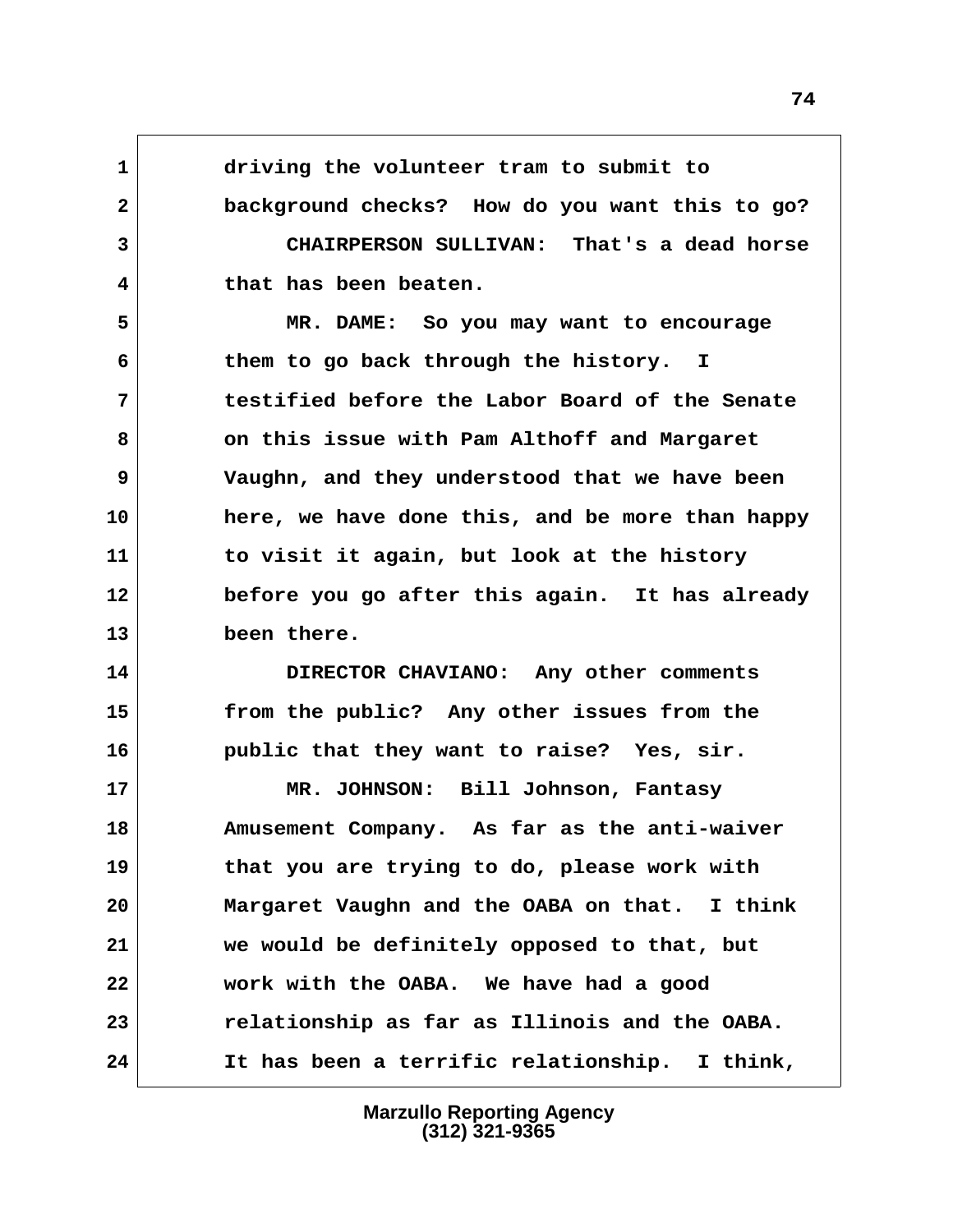1 Ryan, you got Bob's number, and you just call  **2 Bob if there are any issues, and the OABA, for 3 those that don't understand the OABA, we have 4 5,000 members. We actually help write 5 different laws to protect the citizens and the 6 carnivals. So we are all about safety too. 7 CHAIRPERSON SULLIVAN: In many states. 8 MR. JOHNSON: Yeah, and as far as Patty, 9 she knows more about carnival rides and safety 10 than everybody put together in this room and 11 probably all the carnival owners in Illinois. 12 She's attended how many ASTM meetings? She has 13 taught at ASTM meetings. So it was a terrific 14 choice. 15 CHAIRPERSON SULLIVAN: For over 20 years. 16 After that I stopped counting. 17 DIRECTOR CHAVIANO: Okay. 18 MEMBER SCHWABE: I would just like to make**

**19 one comment about the background checks as far 20 as Great America is concerned. Because they 21 employ almost 4,000 sometimes in the summer and 22 they have people in the background offices, 23 warehouses, that never even interact with the 24 public. So since this is for public**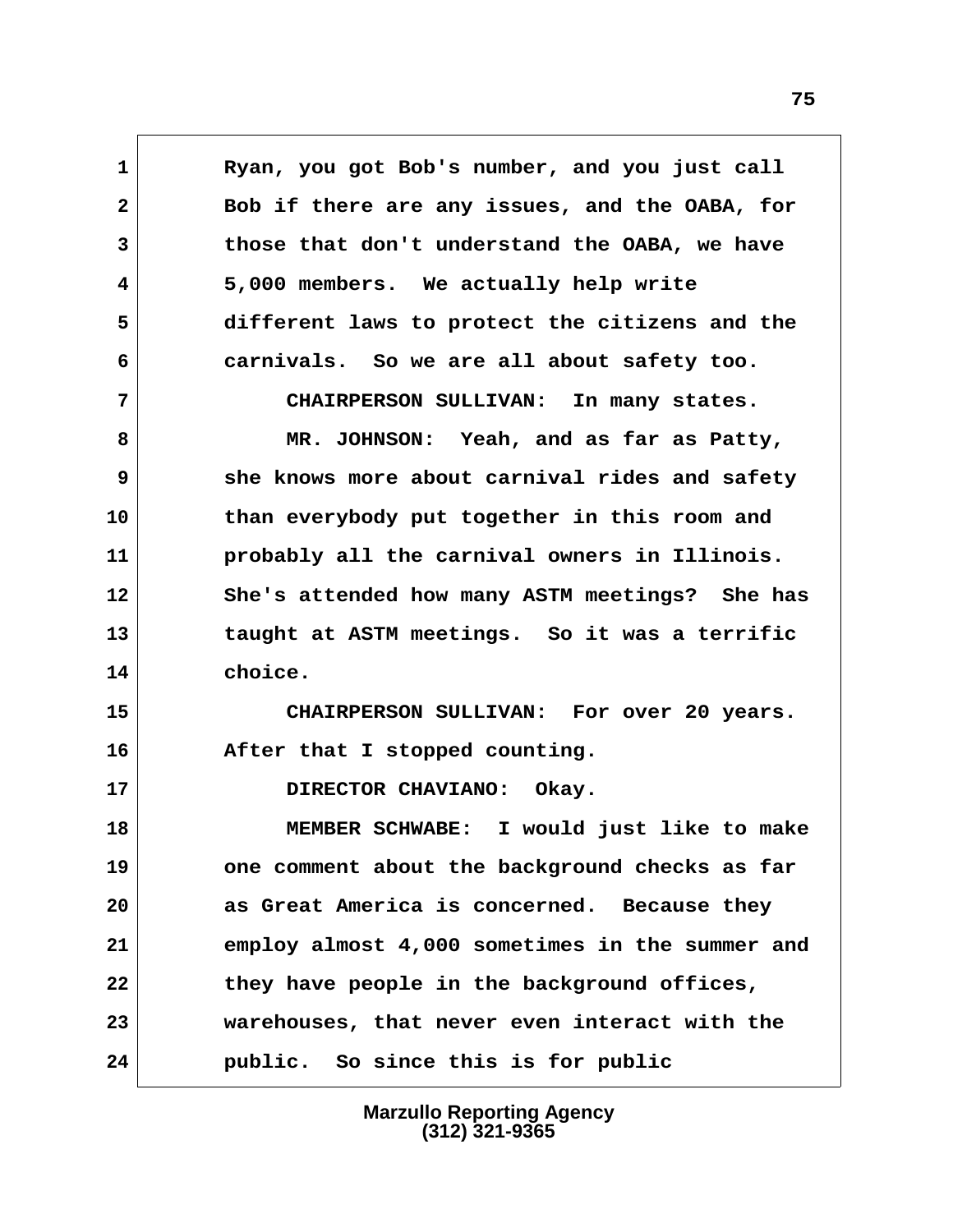**1 protection, I'm assuming these background 2 checks are for people who have interaction with 3 the public, and there are people that work 4 there, hundreds, that never even interact with 5 the public. 6 MR. DAME: The current law is for ride 7 operators and attendants, not the office staff. 8 MEMBER SCHWABE: Correct, but if they are 9 changing it for everyone. 10 MR. DAME: Right. 11 MEMBER SCHWABE: Yes. 12 DIRECTOR CHAVIANO: Okay. Anything else? 13 MR. KIRSCHNER: Motion to adjourn. 14 MEMBER SCHWABE: Second. 15 CHAIRPERSON SULLIVAN: Do I hear a second? 16 MEMBER SPARKS: I will second. 17 CHAIRPERSON SULLIVAN: Those in favor? 18 (WHEREUPON, there was a chorus 19 of ayes.) 20 CHAIRPERSON SULLIVAN: Anyone opposed? 21 (No response.) 22 CHAIRPERSON SULLIVAN: Abstentions? 23 (No response.) 24 CHAIRPERSON SULLIVAN: We are adjourned.**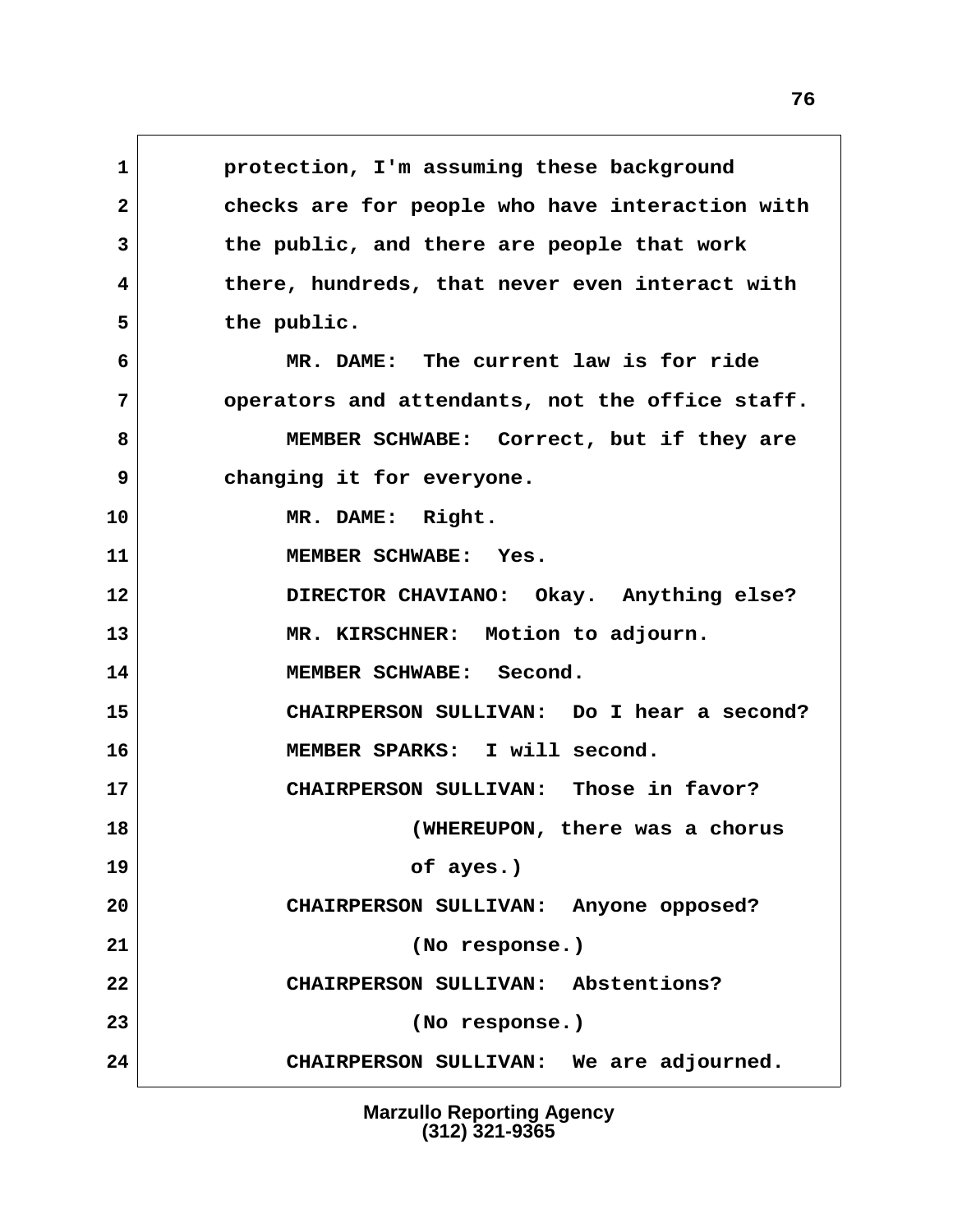**1 DIRECTOR CHAVIANO: All right. Well, 2 first of all, I would like to thank Dan for the 3 time that he served as chair. I know that 4 serving as chair of any committee is always a 5 challenge, but I know that everybody that does 6 it is because they are committed, and I know in 7 the short time that he and I have been able to 8 interface within the context of this body, I 9 can tell you that he was Johnny on the Spot, if 10 you forgive the characterization, as far as, 11 you know, bringing me up to date what this 12 board was all about, you know, kind of briefing 13 me on the issues that this board has contended 14 with and been challenged with, and so I really 15 appreciate -- 16 MR. KIRSCHNER: Thank you. 17 DIRECTOR CHAVIANO: -- all you have done 18 for, you know, my predecessors as well as for 19 me. 20 (Applause.) 21 DIRECTOR CHAVIANO: I would like to also 22 welcome and thank Patty for throwing her hat in 23 the ring, and, you know, her offer to take on 24 this, you know, challenging position, and**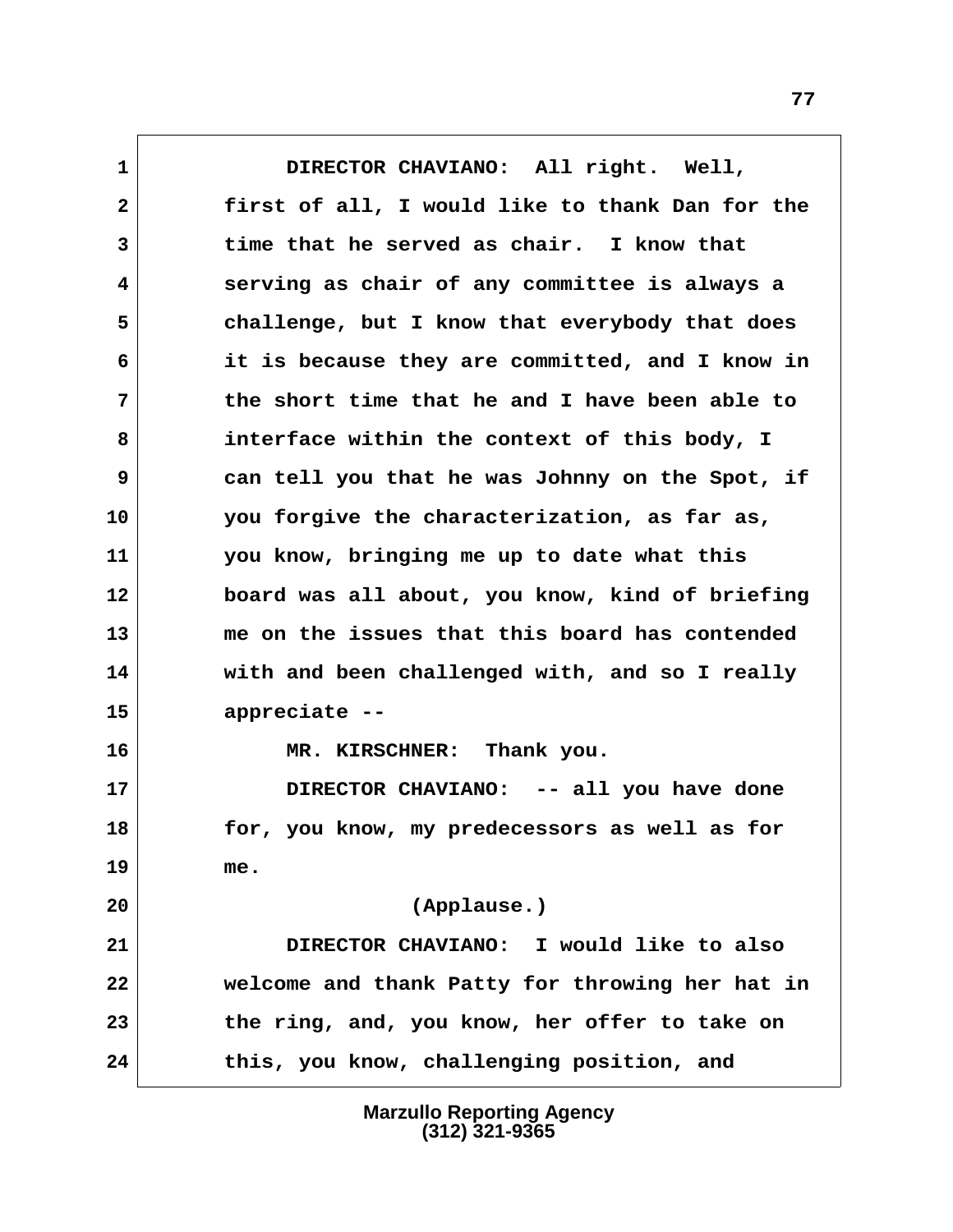**1 really looking forward to working with you, 2 Patty, as well as my new board members, and for 3 those, you know, that have, you know, come 4 today to be part of the public, not only do I 5 appreciate your being here, but I really urge 6 you to continue to come, to continue to provide 7 us with your input, because I really, really 8 want to have a board that I can look to for 9 guidance as we deal with the issues that 10 confront, you know, this division. Thank you. 11 MR. KIRSCHNER: The one correction is not 12 that someone who serves as a chair is 13 committed, but they should be committed. 14 (Laughter.) 15 CHAIRPERSON SULLIVAN: Yeah. Well, I'm on 16 so many boards now, I was committed a long time 17 ago, but we thank you for welcoming us here, 18 and I think you will find that if you and any 19 of your staff ever want to visit a carnival and 20 have the owner take you around to the rides and 21 show you some of the issues that there have 22 been so that you get first-hand knowledge, 23 because as you hear us talking about various 24 things, you will go, What is that?**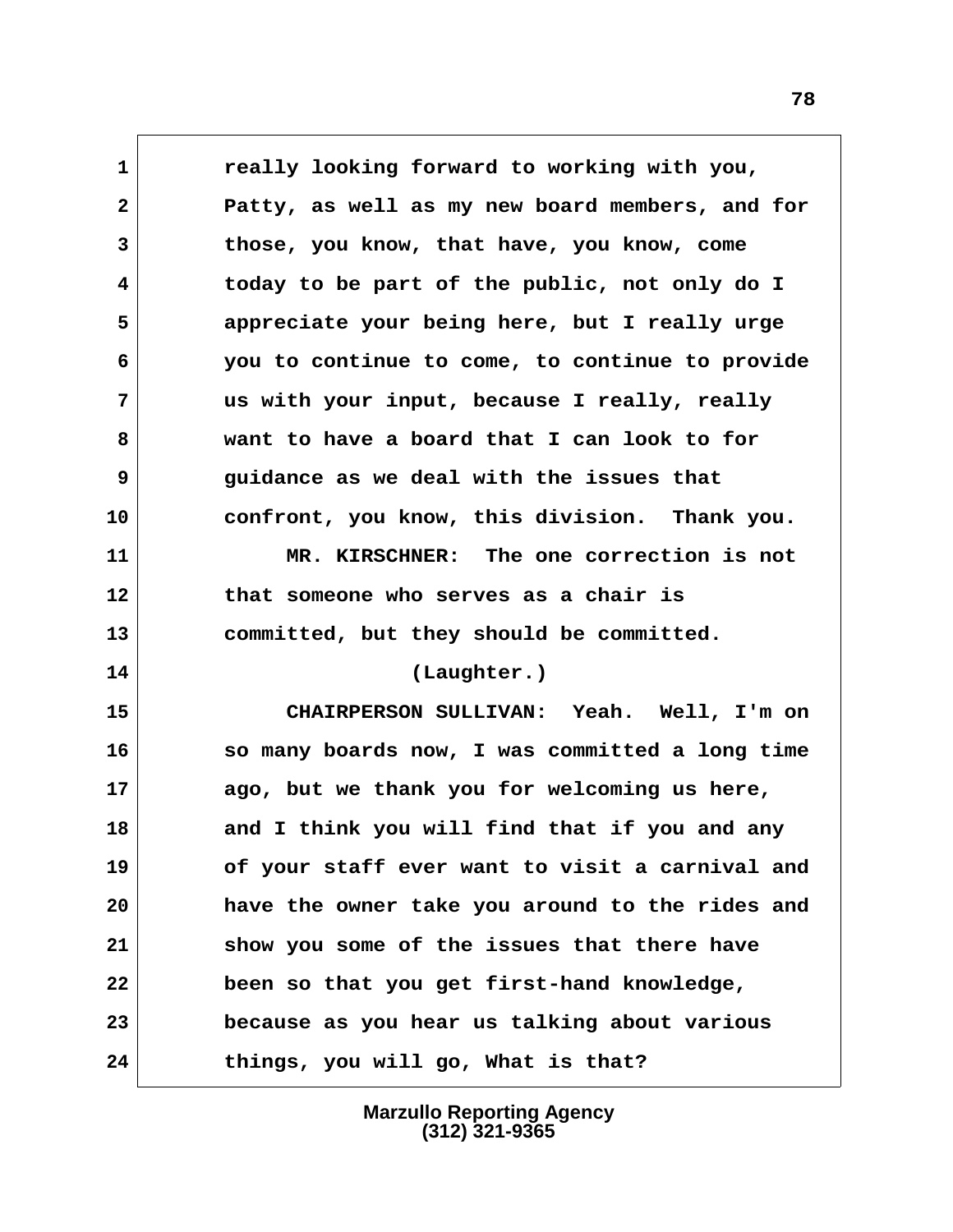**1 DIRECTOR CHAVIANO: Well, am I going to 2 take you up on that, because actually my 3 assistant director -- assistant to the 4 director -- My Assistant Director, who is Anna, 5 with the Assistant to the Director, Adam 6 Schuster, took me to Great America and they 7 took me on the rides there. So I'm ready. 8 (Laughter.) 9 MEMBER SCHWABE: You are more than welcome 10 to come back too. 11 CHAIRPERSON SULLIVAN: But I think 12 especially those who are here, you would be 13 welcome to go to any of their shows and 14 especially when we are, when we start upgrading 15 or updating some of our rules, it's helpful to 16 know, what in the world. 17 MR. KIRSCHNER: He can't accept gifts. 18 Make him buy a ticket. 19 CHAIRPERSON SULLIVAN: Well, if he is 20 getting a back-door tour -- 21 DIRECTOR CHAVIANO: It's research. 22 CHAIRPERSON SULLIVAN: -- it's research. 23 DIRECTOR CHAVIANO: Earning your position. 24 CHAIRPERSON SULLIVAN: Yes. So thank you**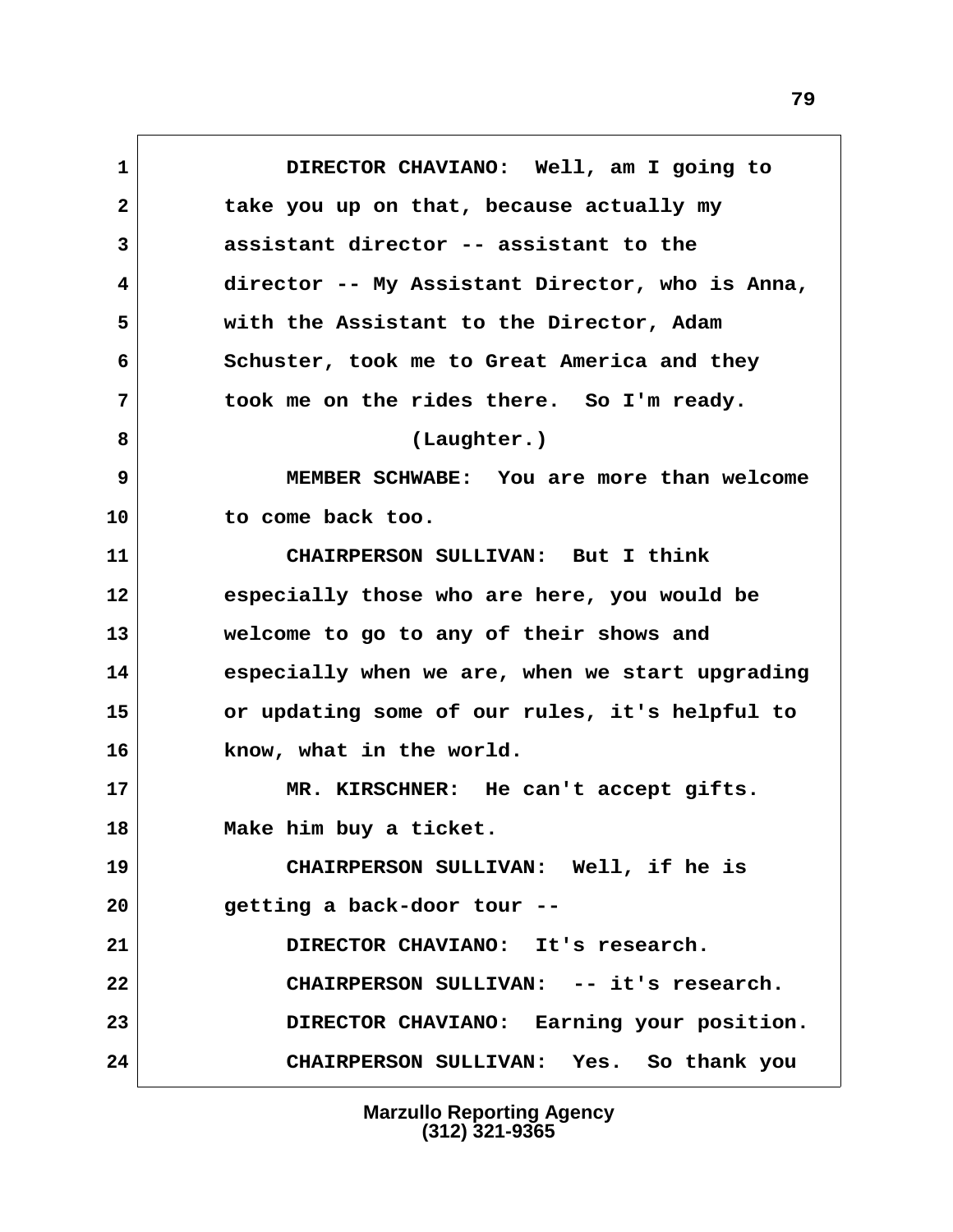**1 very much, and thank you all, and if anybody 2 has issues, don't hesitate to call Ryan or me 3 if you want something, you know, discussed or 4 looked at, and thank you, everybody. Have a 5 safe trip home. 6 (Which were all the proceedings 7 had at this time on the** 8 above-entitled cause.)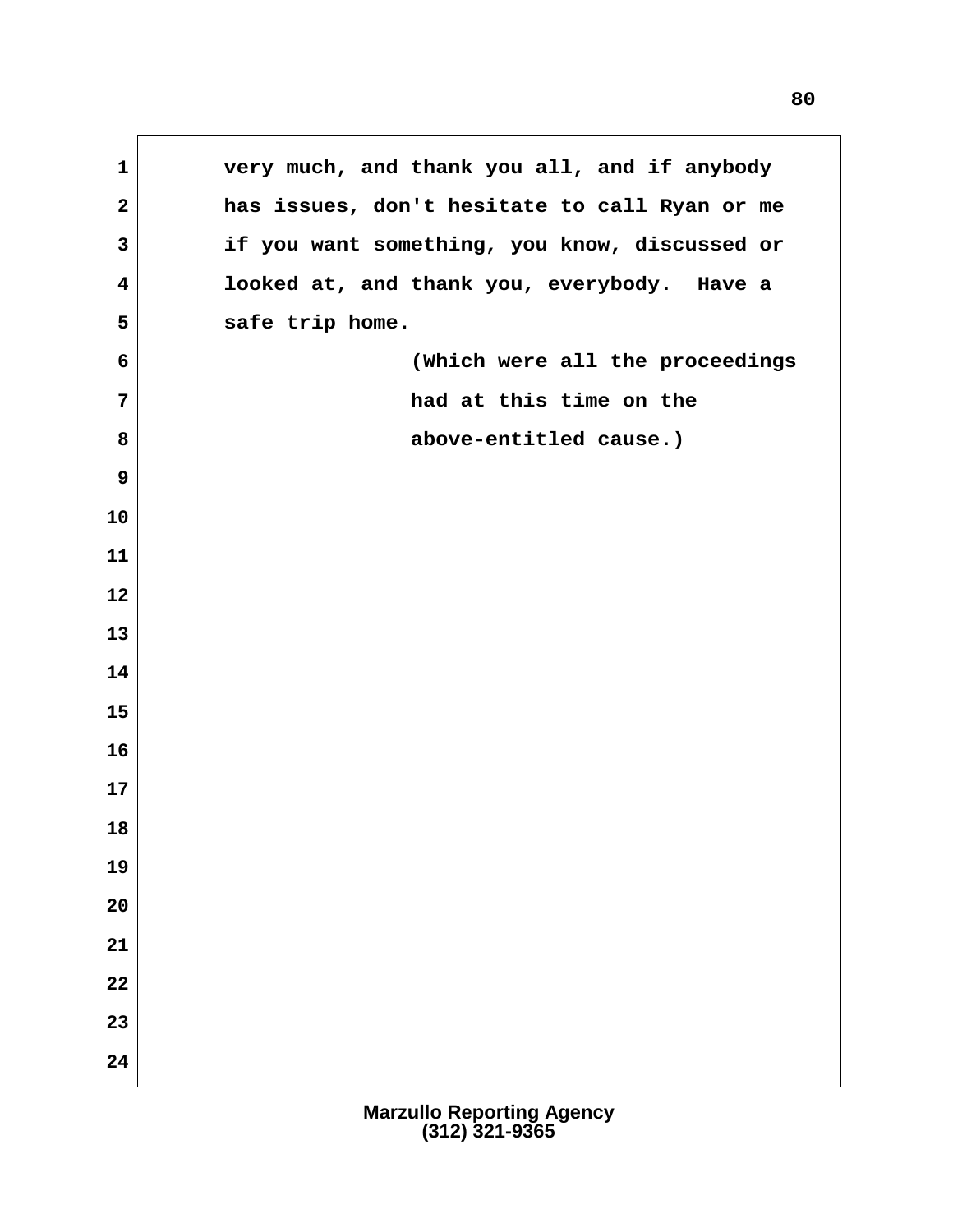| $\mathbf{1}$            |                                                      |  |
|-------------------------|------------------------------------------------------|--|
| $\overline{2}$          | STATE OF ILLINOIS<br>$\mathbf{r}$                    |  |
| $\overline{3}$          | $)$ SS:<br>COUNTY OF COOK                            |  |
| $\overline{\mathbf{4}}$ | KATHLEEN MUHNE, C.S.R., being first duly             |  |
| 5                       | sworn, says that she is a court reporter doing       |  |
| 6                       | business in the city of Chicago; that she reported   |  |
| $\overline{7}$          | in shorthand the proceedings had at the meeting of   |  |
| 8                       | said cause; that the foregoing is a true and correct |  |
| 9                       | transcript of her shorthand notes, so taken as       |  |
| 10                      | aforesaid, and contains all the proceedings of said  |  |
| 11                      | meeting.                                             |  |
| 12                      | <b>KATHLEEN MUHNE</b>                                |  |
| 13                      |                                                      |  |
| 14                      |                                                      |  |
| 15                      | SUBSCRIBED AND SWORN<br>TO before me this 31st day   |  |
| 16                      | of July, 2015.                                       |  |
| 17                      | Notary Public                                        |  |
| 18                      |                                                      |  |
| 19                      |                                                      |  |
| 20                      |                                                      |  |
| 21                      |                                                      |  |
| 22                      |                                                      |  |
| 23                      |                                                      |  |
| 24                      |                                                      |  |

 $\Gamma$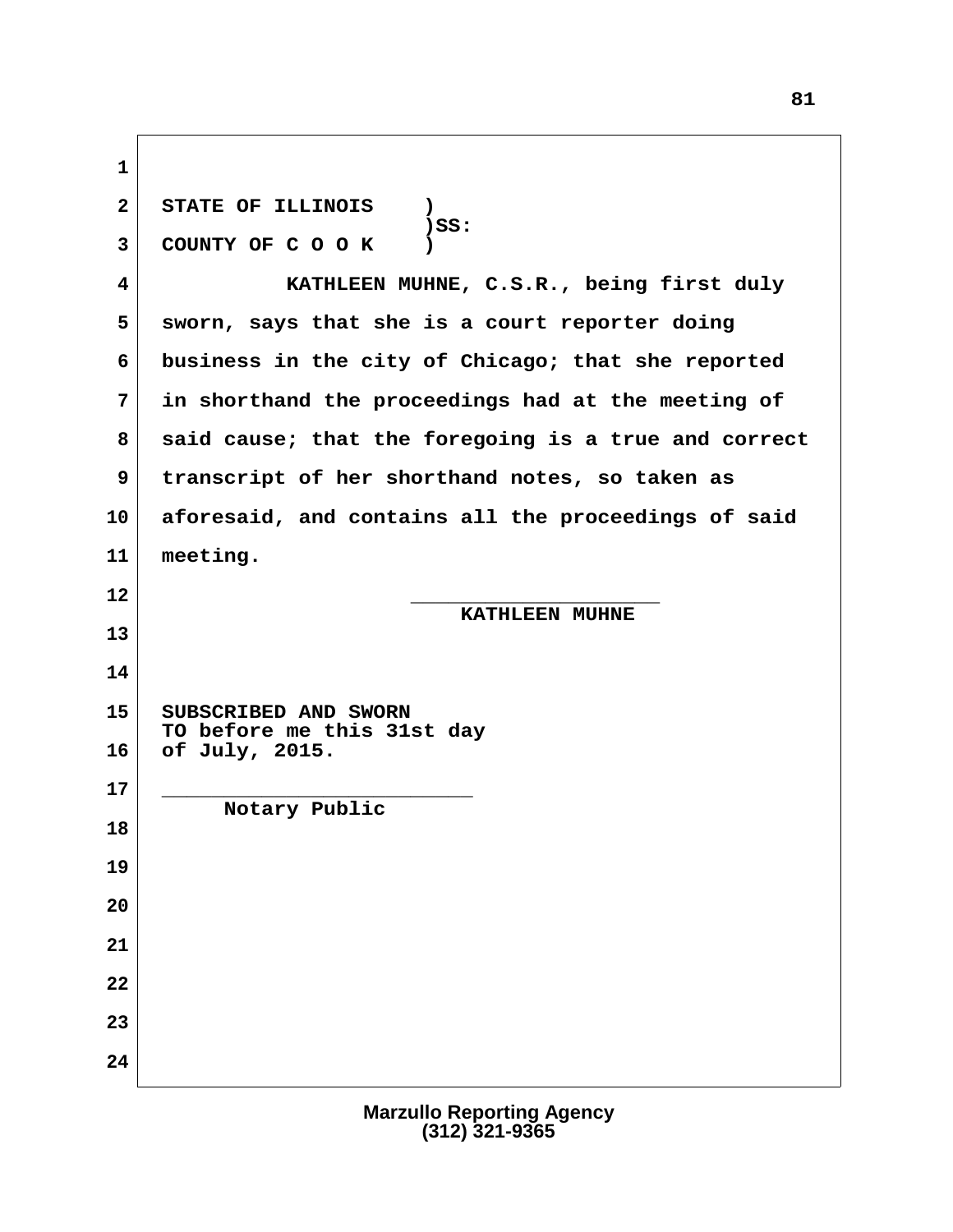|                                  | 4:00(12)               | 7:10;79:17                        | 6:16,16,18;7:5,6;                    | 15:21;18: 3;77:15;                  |
|----------------------------------|------------------------|-----------------------------------|--------------------------------------|-------------------------------------|
| \$                               | 40:11,14;44: 7;        | access(1)                         | 12: 5;16: 3, 9;25: 1;                | 78:5                                |
|                                  | 60:14,23;61:10,17,     | 30:23                             | 39:21;44:17;45: 4;                   | appropriate $(3)$                   |
| \$36(3)                          | 21;62:9;64:10;         | accommodate (1)                   | 49:16;50: 4, 9;61:15;                | 11:13;13: 7;21: 9                   |
| 36: 8;54:10,16                   | 67:14;69:22            | 54:8                              | 69:24;70:3                           | approval $(2)$                      |
|                                  |                        | accomplish(1)                     | ago(3)                               | 6:16;7:6                            |
| $\mathbf{1}$                     | 5                      | 56:15                             | 36: 2;69: 8;78:17                    | approve $(2)$                       |
|                                  |                        | acquainted (1)                    | agree $(3)$                          | 6:18;9:7                            |
| 1:00(2)                          | 5(1)                   | 11:1                              | 59:21;71: 9,10                       | approved (2)                        |
| 40:3,12                          | 16:12                  | across(1)                         | ahead $(3)$                          | 7:5;58:2                            |
| 14th $(13)$                      | 5,000(1)<br>75:4       | 69:1                              | 38:19;44:17;71:19<br>allotted $(1)$  | Approximately (2)                   |
| 41:14;42: 3;43: 4,               | 5:00(7)                | Act(12)<br>7:22;19:18;25:16;      | 46:14                                | 63:6,7<br>area(4)                   |
| 4, 5, 17, 18, 19; 44: 24;        | 40:11,14;44: 9;        | 26: 7;32: 4,11;33: 3,             | allotting $(1)$                      | 19:12,15,21;64:8                    |
| 45: 8;46:22,23;69:23             | 60:14,23;64: 9,10      | 8, 13; 35: 9, 11; 70: 12          | 46:10                                | arises (1)                          |
| 15th $(6)$<br>42: 8;43:14;44:17; |                        | Action (2)                        | allows $(1)$                         | 22:5                                |
| 45: 6, 12; 46: 21                | 6                      | 52: 6;65: 3                       | 41:24                                | around (4)                          |
| 17th $(2)$                       |                        | activities (1)                    | alluded $(1)$                        | 3:3;5:5;41:21;                      |
| 43:5,14                          | 6,000(1)               | 45:2                              | 32:18                                | 78:20                               |
| 18th(2)                          | 25:11                  | actual(2)                         | almost $(3)$                         | aspect $(1)$                        |
| 42:2,16                          | 6:00(7)                | 57:4.9                            | 24:18;41:20;75:21                    | 28:18                               |
| 19(1)                            | 40: 3;44:10;47:17;     | actually(5)                       | alone $(2)$                          | Assistant (7)                       |
| 41:9                             | 64:10,11;65:14,15      | 30:20;38:18;<br>72:11;75: 4;79: 2 | 58: 3;72:20<br>Althoff (2)           | 2:13,14,15;79:3,<br>3, 4, 5         |
| 19th(2)                          | $\overline{7}$         | ADAM(2)                           | 73:19;74:8                           | associated (1)                      |
| 41:21,22                         |                        | 2:14;79:5                         | Although (1)                         | 5:18                                |
| 1st(1)                           | 7:00(2)                | add(2)                            | 28:8                                 | assuming $(3)$                      |
| 43:9                             | 64:11;67:4             | 16:16;48:6                        | Always (8)                           | 33:11;66:16;76:1                    |
| $\overline{2}$                   | 700(1)                 | additional (2)                    | 39: 6;40: 4;41: 8,                   | assure $(1)$                        |
|                                  | 72:19                  | 29: 3;47:23                       | 20;42:12;57: 1, 6;                   | 22:12                               |
| 2:00(6)                          | 75(2)                  | address $(1)$                     | 77:4                                 | ASTM(2)                             |
| 60: 9,11,19;61:22;               | 63:14;71:4             | 49:6                              | America (3)                          | 75:12,13                            |
| 64: 6; 65: 16                    |                        | adieu $(1)$                       | 5:16;75:20;79:6                      | attend $(3)$                        |
| 20(1)                            | 8                      | 5:2                               | American (3)<br>5:14;52:15;73:16     | 36:11;45: 2;48:19<br>attendance (1) |
| 75:15                            | 8:00(1)                | adjourn(1)<br>76:13               | amount(1)                            | 38:13                               |
| 2010(1)                          | 55:4                   | adjourned (1)                     | 58:5                                 | attendants (1)                      |
| 60:5                             | 8th(1)                 | 76:24                             | amusement (8)                        | 76:7                                |
| 20th(2)<br>41:22;42:12           | 42:7                   | administration (2)                | 3:22;16:13,14,15;                    | attended (3)                        |
| 21st(2)                          |                        | 4:22;64:5                         | 27: 9;60: 5;72: 5;                   | 53:15;62: 3;75:12                   |
| 42: 4,22                         | 9                      | advance $(1)$                     | 74:18                                | attending $(2)$                     |
| 22nd(1)                          |                        | 60:16                             | Amusements (1)                       | 36: 9;68: 3                         |
| 42:22                            | 90(1)                  | advanced (1)                      | 5:14                                 | attention $(2)$                     |
| 23rd(1)                          | 33:11                  | 49:23                             | and/or $(2)$                         | 27:12;50:10                         |
| 3:1                              | 900(1)<br>63:23        | advisory (3)<br>3:18;24:14;38:7   | 50:15,16<br>ANGELO <sup>(9)</sup>    | attorney $(3)$<br>4: 9:32:9.9       |
| 28th(1)                          |                        | affiliated (1)                    | 2: 5; 5: 23, 24; 6: 5;               | audience $(2)$                      |
| 4:2                              | $\mathbf{A}$           | 52:3                              | 14: 9;15: 1;59: 7;                   | 22:9,10                             |
| 2nd(1)<br>43:9                   |                        | afford $(1)$                      | 65:23;66: 1                          | automatically (1)                   |
|                                  | abide $(2)$            | 73:14                             | ANNA(2)                              | 36:11                               |
| $\overline{\mathbf{3}}$          | 25:10,10               | afternoon (2)                     | 2:13;79:4                            | available (1)                       |
|                                  | able $(6)$             | 40:11;59:17                       | <b>ANNICE (4)</b>                    | 47:2                                |
| 35(1)                            | 22:22;30:14,15,21;     | afterwards (2)                    | 2:10;5:9;18:10;                      | aware $(4)$                         |
| 4:9                              | 45:23;77:7             | 57: 6:61:12                       | 23:5                                 | 24: 4;27:24;28: 2;                  |
| 350(1)                           | above-entitled (1)     | again $(16)$<br>8: 2;19:24;21:21; | anti-waiver (3)<br>24:11;25:18;74:18 | 39:24                               |
| 73:13                            | 80:8<br>abstain $(2)$  | 22: 8;29:18;44:14;                | anyways $(1)$                        | away $(7)$<br>24: 7;25: 8;51:15;    |
| 3rd(1)                           | 10: 3; 14:22           | 48: 7;50:16;53:13;                | 58:6                                 | 53: 6, 9, 17, 24                    |
| 43:9                             | abstaining $(1)$       | 57:23;63:16,18;                   | Applause (1)                         | aye(7)                              |
| $\overline{\mathbf{4}}$          | 15:2                   | 65: 4;72:16;74:11,12              | 77:20                                | 14: 1, 2, 4, 5, 6, 7, 8             |
|                                  | <b>Abstentions (1)</b> | against $(1)$                     | apple $(1)$                          | ayes(3)                             |
| 4,000(1)                         | 76:22                  | 18:7                              | 38:14                                | 7: 1,15;76:19                       |
| 75:21                            | accept(2)              | agenda (18)                       | appreciate (4)                       |                                     |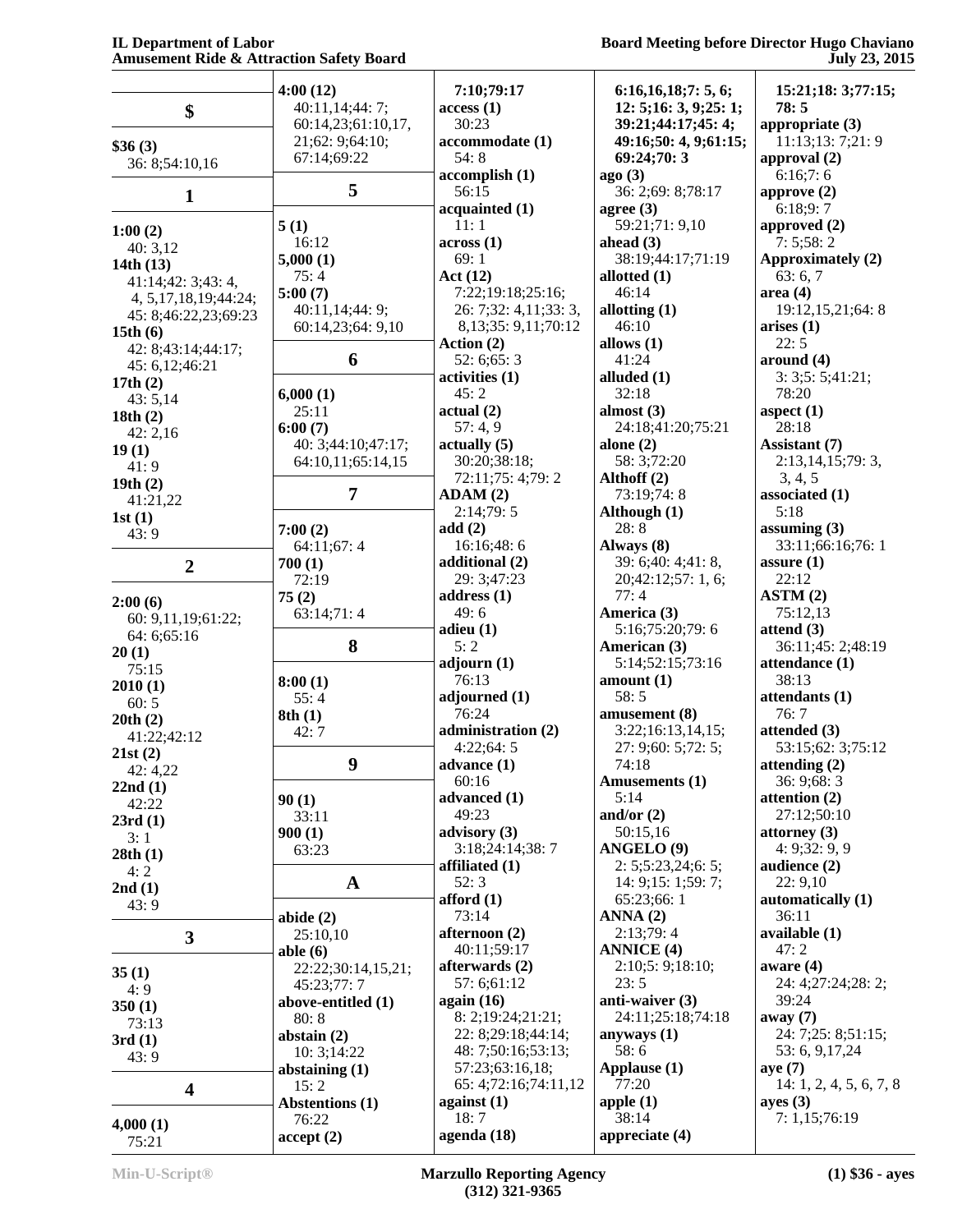|                                     | 33: 8;60: 7                                | brought $(1)$           | cart(1)                                     | 73:15:74: 3:75: 7.15:                |
|-------------------------------------|--------------------------------------------|-------------------------|---------------------------------------------|--------------------------------------|
| $\bf{B}$                            | Bill $(10)$                                | 27:12                   | 38:14                                       | 76:15,17,20,22,24;                   |
|                                     | 5:13;26:18,23;                             | budget $(5)$            | case $(5)$                                  | 78:15;79:11,19,22,                   |
| back $(20)$                         | 27: 6,14;28:13;60: 4;                      | 53:17,23;63: 3;         | 7:7;10:3;17:2;                              | 24                                   |
| 16: 7;19: 8;22:22;                  | 66: 9;72: 4;74:17                          | 66:14;69:6              | 49:18;72:1                                  | challenge (1)                        |
| 24:16;27: 2,15;                     | bit $(4)$                                  | bump(1)                 | cases $(2)$                                 | 77:5                                 |
| 35:14;37: 2;43:12;                  | 23:12;31:14;50:3;                          | 15:14                   | 4:14;56:7                                   | challenged (1)                       |
| 51:13;54: 3;55:18;                  | 54:4                                       | burden $(1)$            | cause $(3)$                                 | 77:14                                |
| 56: 9,18;64:12,22;                  | <b>BOARD (89)</b>                          | 29:4                    | 48:24;57:22;80:8                            | challenging $(1)$                    |
| 72:14;73:24;74:6;                   | 2: 1,10; 3:10,12,13,                       | busiest (1)             | Central (1)                                 | 77:24                                |
| 79:10                               | 14, 19; 5: 13; 6: 17;                      | 67:2                    | 73:3                                        | chance $(3)$                         |
| back-door (1)                       | 7:22,23;11:16;12:12,                       | business $(13)$         | certainly (1)                               | 16:21;49: 5;57:11                    |
| 79:20                               | 13;13:12,14,15,16;                         | 7:20;33:1,6;            | 35:14                                       | change $(4)$                         |
| background (11)                     | 14:21;17:5, 6,10,15;                       | 34:15;37: 2;46:19;      | certificate (4)                             | 16:13,16;26: 9;                      |
| 26:15,17;27: 8;                     | 18: 5, 9, 20, 21; 19: 8;                   | 50: 8,20,24;51: 2;      | 33:24;34:2,3,6                              | 56:10                                |
| 28: 1;29: 2;72:21;                  | 20: 4, 5, 6, 12; 24: 14;                   | 57: 3, 8;71:12          | certificates (1)                            | changes (4)                          |
| 73: 8;74: 2;75:19,22;               | 32:20,21;33:10,17;                         | buy $(2)$               | 34:20                                       | 16:11,18;17:3;                       |
| 76:1                                | 34: 9,15;35:22;36: 1,                      | 26: 6;79:18             | cetera(1)                                   | 29:21                                |
| bad(2)                              | 7,10,12;37:1,3,12;                         | $\mathbf C$             | 63:3                                        | changing $(1)$<br>76:9               |
| 33:16;49:8                          | 38: 5, 8;39:12;40: 5;                      |                         | Chair $(18)$<br>5: 8; 7:21,22;              | characterization (1)                 |
| ballot $(1)$                        | 41: 5;44: 2, 4;48:21;<br>50:21;52:22;53:1; | call(8)                 | 10:21;11:18;12:19,                          | 77:10                                |
| 11:5                                | 54: 1, 5;55:12,14,15,                      | 13:21;32:24;37:5,       | 22, 23; 13: 13; 14: 1, 3,                   | charge $(2)$                         |
| ballroom (1)                        | 20,24;56:11,15;                            | 6,23;39:10;75:1;        | 20;15:10,24;51:5;                           | 66:16:71:5                           |
| 63:20                               | 57: 3, 8, 24; 58: 8, 18;                   | 80:2                    | 77: 3, 4;78:12                              | <b>CHAVIANO</b> (137)                |
| $\text{Bam}(1)$                     | 59:16,20;61: 3,12,12,                      | called (3)              | chairing $(2)$                              | 2: 2; 3: 8, 24; 4: 7,                |
| 10:21                               | 19;62:1, 1, 4;64:7;                        | 13: 6; 62: 3, 5         | 11:16;13:21                                 | 14, 18; 6: 5; 9: 2, 14, 17,          |
| Banner (1)                          | 65:22;66: 6;74: 7;                         | came $(2)$              | Chairman (33)                               | 20;10:10,15,17,24;                   |
| 5:14                                | 77:12,13;78:2,8                            | 30:11;73:24             | 2: 3; 3: 1; 5: 4, 22;                       | 11:12,19;12:6,11;                    |
| base $(1)$                          | boards $(4)$                               | can $(41)$              | 6: 2,15,20,22;7:2,4,                        | 13: 1, 4, 8, 19; 15: 1,              |
| 29:19                               | 20: 4;32:15;70:17;                         | 4:24;5: 2;11:24;        | 13, 16, 20; 8: 11, 14, 19;                  | 6, 12; 16: 2; 17:21;                 |
| based $(2)$                         | 78:16                                      | 12: 8, 15, 17; 14:22;   | 9: 4,12;10: 8,14;                           | 18:13,18,22;19:1,                    |
| 67: 8;71:13                         | board's $(3)$                              | 17:22;24:8;27:1;        | 11: 4, 10, 24; 12: 4, 7;                    | 24;20: 3;21: 4,15,18,                |
| basically (4)<br>24:19;25: 4;48:12; | 23:11,11;50:10                             | 30:24;31:8,10,11;       | 13:23;14: 9,14,23;                          | 21, 23; 22: 1, 11;                   |
| 55:1                                | Bob(1)                                     | 34: 3, 14, 22; 35: 7;   | 15:11,15;60: 6;70:21                        | 25:22;26: 5;28:22;                   |
| beaten $(1)$                        | 75:2                                       | 37: 5, 6, 10; 40: 14;   | <b>CHAIRPERSON (136)</b>                    | 29: 1, 7;30:10;33:18;                |
| 74:4                                | Bob's $(1)$                                | 44:12;47:15;48:24;      | 15:17;16:4,23;                              | 34: 5, 16; 38: 3, 24;                |
| beautiful (1)                       | 75:1                                       | 52: 2, 3, 10; 53: 22;   | 17: 1, 9, 16; 18: 2, 17,                    | 39: 4, 7;40:19,22;                   |
| 63:23                               | body(3)                                    | 56:15;60: 2;61: 2,14;   | 21, 24; 19: 6, 10, 13, 22;                  | 41: 6,12;42: 5,15;                   |
| became $(1)$                        | 20:11;32:13;77:8                           | 62:14;65:20;67:19;      | 20: 2,23;21: 2,14,17,                       | 43:18;44: 1, 6, 11, 14,              |
| 60:9                                | booked $(1)$                               | 69:15,18;70:18;         | 20, 22, 24; 22: 4, 7;                       | 23;46: 3,15,20,24;                   |
| beforehand (3)                      | 68:21                                      | 77: 9;78: 8             | 23: 4, 10, 19; 24: 23;                      | 47: 7,11,14,18,21;                   |
| 55: 9,24;56: 4                      | booths $(1)$                               | candidates $(3)$        | 25: 3,23;26: 6,14;                          | 48: 5, 16; 49: 10, 13,               |
| beginning $(1)$                     | 45:13                                      | 11:15;12:10;13:22       | 27:24;28: 4,11,14;                          | 18;50:15,19;51: 1, 4,                |
| 55:21                               | both $(1)$                                 | card $(1)$              | 29: 6,12,15;30:3,6,                         | 11;52: 5;53:16,19,                   |
| beneficial (2)                      | 30:12                                      | 35:6                    | 16;31:18,24;32:3;                           | 22;54:12,16,19,23;                   |
| 31: 4;48:21                         | Bridge $(1)$                               | care(1)                 | 33:23;34: 8;35: 2,16,                       | 55: 5;58: 7,16;59: 3,                |
| benefit $(3)$                       | 5:12                                       | 58:22                   | 20;36:16;37:16,21;                          | 7, 10, 12; 60: 1; 61: 9,             |
| 31:13,13;56:18                      | brief (1)                                  | cares $(1)$             | 38: 1,23;39: 2, 6,13;                       | 16;62:8,21;63:2,15,                  |
| benefited (1)                       | 5:5                                        | 55:21                   | 40:24;41: 3,11,13,18,                       | 22;64:14,23;65:12,                   |
| 56:17                               | briefing $(1)$                             | carnival (8)            | 22;42:17,24;43:7,                           | 17, 20; 66: 1, 5, 11, 18,            |
| besides $(2)$                       | 77:12                                      | 3:22;16:14,16;          | 16,20;44:4,8,12,21;                         | 21;67: 7;68:13;                      |
| 24: 1;64:24                         | briefly $(1)$                              | 28: 5;45:12;75: 9,11;   | 45:11,16,21,24;                             | 69:11,15,18,21;71:7,                 |
| best $(3)$                          | 38:4                                       | 78:19                   | 46:13,18,23;47: 6, 9,                       | 11, 17, 21; 74: 14;                  |
| 49: 9;72: 6;73: 9                   | bring(7)                                   | carnivals $(3)$         | 12, 15, 20; 48: 3, 15, 17;                  | 75:17;76:12;77:1,                    |
| better $(3)$                        | 8: 2;39:22;50:10,<br>11,20;52:22,23        | 27:10;61: 6;75: 6       | 49:12,17;50:14,18,                          | 17, 21; 79: 1, 21, 23<br>check $(3)$ |
| 6:12;63:4;65:6                      |                                            | carries $(2)$           | 22;52: 8;53:18,21;<br>54: 9;56: 5,24;57:16; | 28: 1;36:13;73: 8                    |
| beyond $(1)$                        | bringing $(1)$<br>77:11                    | 7:4;10:7<br>carry $(4)$ | 61: 8; 63: 1, 13; 64: 1;                    | checking (1)                         |
| 27:11                               | broadened (1)                              | 9:17,18,19;15:9         | 66:17,20;67:22;                             | 34:22                                |
| big $(4)$                           | 28:21                                      | CARSA(4)                | 68: 4, 10; 69: 2, 14, 17;                   | checks (8)                           |
| 31:19;32:15;38:7;                   | $b$ roke $(1)$                             | 7:22;17:13;25:10,       | 70: 5, 8, 13, 15, 22;                       | 26:15,17;27: 9;                      |
| 64:1                                | 73:9                                       | 19                      | 71: 6, 9, 15, 18; 72: 3;                    | 29: 2;72:21;74: 2;                   |
| biggest $(2)$                       |                                            |                         |                                             |                                      |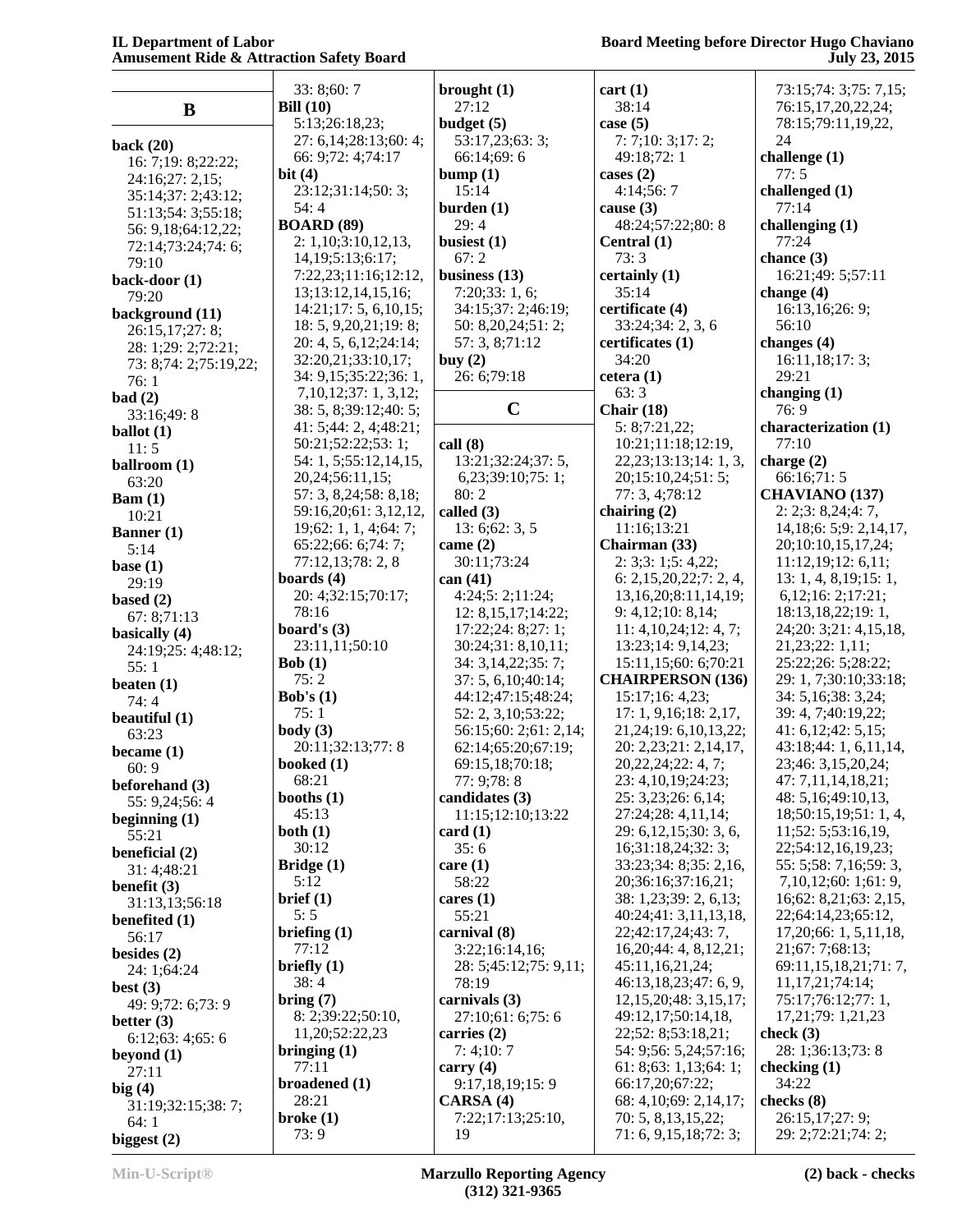**Board Meeting before Director Hugo Chaviano July 23, 2015**

 75:19;76: 2 **Chicago (4)** 27: 8;64: 8,13; 67: 8 **Chief (3)** 2:12;30: 9;51: 7 **choice (1)** 75:14 **choose (1)** 46: 7 **chorus (3)** 6:24;7:14;76:18 **CHRIS (6)** 2:16;26:20,22; 27: 1, 4;28:16 **church (1)** 28: 5 **circulated (1)** 44:19 **circumstances (1)** 11:14 **citizens (1)** 75: 5 **city (2)** 72: 8,15 **civilly (1)** 23:22 **clarification (1)** 52:17 **clause (1)** 24:11 **clauses (1)** 25:18 **closed (1)** 72: 1 **club (1)** 25:15 **cold (1)** 38:24 **coldest (1)** 39: 2 **coming (3)** 64: 7, 8;71:19 **comment (15)** 12:20;22:10; 25:24;48:18;50: 1; 56:12;57: 2,11;61: 2, 3,24;62: 2;65:11; 66:24;75:19 **comments (22)** 12: 5,15;16: 7; 22: 9,16;23: 2;26:12; 40:20;47:16,22,24; 48: 8;50: 6;51:21; 55: 9,15;56:16;57: 5; 60:24;61:11;65: 7; 74:14 **commit (1)** 67:17 **commitment (2)** 3:13;4:19 **committed (5)** 4:23;77: 6;78:13,

 13,16 **committee (11)** 18: 7, 8,19;19:14; 21:10;23: 6;26: 2; 51:10;52: 9,21;77: 4 **committees (1)** 17:15 **common (1)** 21: 7 **community (1)** 21: 8 **companies (1)** 27:10 **Company (4)** 5:12;60: 5;72: 5; 74:18 **complained (1)** 56: 3 **complaints (3)** 55:11,16,23 **complete (1)** 34:24 **comptroller (1)** 36:13 **concern (2)** 27: 2;28:17 **concerned (1)** 75:20 **concurrence (1)** 58: 9 **confirmed (1)** 4: 2 **confront (1)** 78:10 **Congratulations (2)** 15:11,13 **conjunction (1)** 40: 6 **connection (1)** 68:18 **consideration (1)** 25:21 **considered (2)** 33: 2;39:24 **consultant (1)** 19:19 **consumer (4)** 24:18;25: 5, 7,12 **contact (1)** 35: 9 **contained (1)** 24:21 **contended (1)** 77:13 **context (2)** 12:14;77: 8 **continue (5)** 8:16;16: 3;38:19; 78: 6, 6 **continued (1)** 3:12 **contract (1)** 25: 9

**contracting (1)** 25: 8 **convenient (1)** 62:24 **conversation (2)** 70: 7,19 **coordinate (1)** 64:21 **copies (3)** 35: 5;37:17,17 **copy (3)** 34:24;36: 2;37:19 **core (1)** 20: 5 **correction (1)** 78:11 **correctly (1)** 65:22 **cost (2)** 37:15;72:20 **Counsel (6)** 2:10;5:10;12:17; 20: 1,15;34:19 **counting (1)** 75:16 **counts (2)** 17:19,24 **County (1)** 5:18 **couple (2)** 16: 9;36: 2 **course (3)** 21: 5;22:19;36: 8 **court (3)** 52: 1;59: 4;71:22 **criminally (1)** 23:21 **Crowne (11)** 67:22,24;68: 1, 5, 15,16,19;69: 1,10; 70: 7,24 **CULTON (20)** 2:11;5:20,20;6: 4; 26:16;27:19;28:15; 29:18;30: 5, 7,17; 31:23;32: 2;35:24; 36: 5,19;37:19,22; 43:13;54:15 **current (3)** 11:18;73:17;76: 6 **customer (1)** 71: 2 **customers (1)** 71:14 **D dah (3)** 58:12,12,12 **Dame (9)** 52:14,14;60:13; 63:12;73:16,16; 74: 5;76: 6,10

**DAN (19)** 2: 6,12;4:10;5: 8, 15;12:23;13:20,24; 14:11;15: 4, 5, 8; 17:21;30: 9;54:13; 65:24;66: 2;67: 3; 77: 2 **DANIEL (1)** 2: 3 **Dan's (2)** 9: 3;58:22 **date (7)** 19: 8;38:20;39:12; 40:22;48:14;51:22; 77:11 **dates (2)** 41:15;52:16 **dating (1)** 25:15 **day (17)** 10: 7;36: 8;41:24; 42: 1,14,15,20;43: 5; 54:10,24;55: 3; 56:20;59:22;60:21, 22;62:10;68: 2 **days (6)** 8: 9;33:11;36: 2; 60:17;71: 3;73: 6 **dead (1)** 74: 3 **deal (5)** 46:11;66: 3,12,19; 78: 9 **decided (2)** 50: 9;67:10 **decision (1)** 13:14 **decisions (2)** 40:17;56:10 **defer (1)** 20:13 **deferring (1)** 64:19 **definitely (2)** 22:15;74:21 **department (20)** 3:20;4: 1;5:10; 17:20,24;18: 4, 4; 24:13,16;25:21; 26:21;27: 5,13;29: 3, 24;55:11;63:17,18, 23;68:24 **Departmental (2)** 26:17;28:18 **depending (1)** 46:19 **deserves (1)** 14:20 **designate (1)** 23: 6 **desire (1)** 38:18 **details (1)**

 70: 9 **diem (3)** 36: 9;54:24;55: 3 **different (9)** 23:13;25:17;31: 7; 50: 3;62: 5;70:15; 72:12,17;75: 5 **difficult (3)** 27:13;39:18;71:20 **directed (1)**  $25:14$ **directions (1)** 24: 3 **Director (149)** 2: 2,13,14;3: 6, 8, 20;4: 1, 7,14,17,18; 5: 6;6: 5;9: 2,14,17, 20;10:10,15,17,24; 11:12,19;12: 6,11; 13: 1, 4, 8,19;15: 1, 6,12;16: 2;17:21; 18:13,18,22;19: 1, 24;20: 3,17;21: 4,15, 18,21,23;22: 1,11; 25:22;26: 5;28:22; 29: 1, 7;30: 9;33:18; 34: 5,16;35:10;38: 3, 24;39: 4, 7;40:19,22; 41: 6,12;42: 5,15; 43:18;44: 1, 6,11,14, 23;46: 3,15,20,24; 47: 7,11,14,18,21; 48: 5,16;49:10,13, 18;50:15,19;51: 1, 4, 11;52: 5;53:16,19, 22;54:12,16,19,23; 55: 5;58: 7,16;59: 3, 7,10,12;60: 1;61: 9, 16;62: 8,21;63: 2,15, 22;64:14,23;65:12, 17,20;66: 1, 5,11,18, 21;67: 7;68:13; 69:11,15,18,21;71: 7, 11,17,21;74:14; 75:17;76:12;77: 1, 17,21;79: 1, 3, 4, 4, 5, 21,23 **discuss (3)** 3: 4;33: 6;56: 1 **discussed (6)** 27:17;43:23; 44:19;56:14;58: 2; 80: 3 **discussing (2)** 19:16;33: 1 **discussion (9)** 10:10;11: 8,11; 49:15;50:16;65: 2; 68:14;71:24;72: 2 **discussions (1)** 57: 8 **distributed (1)** 45: 5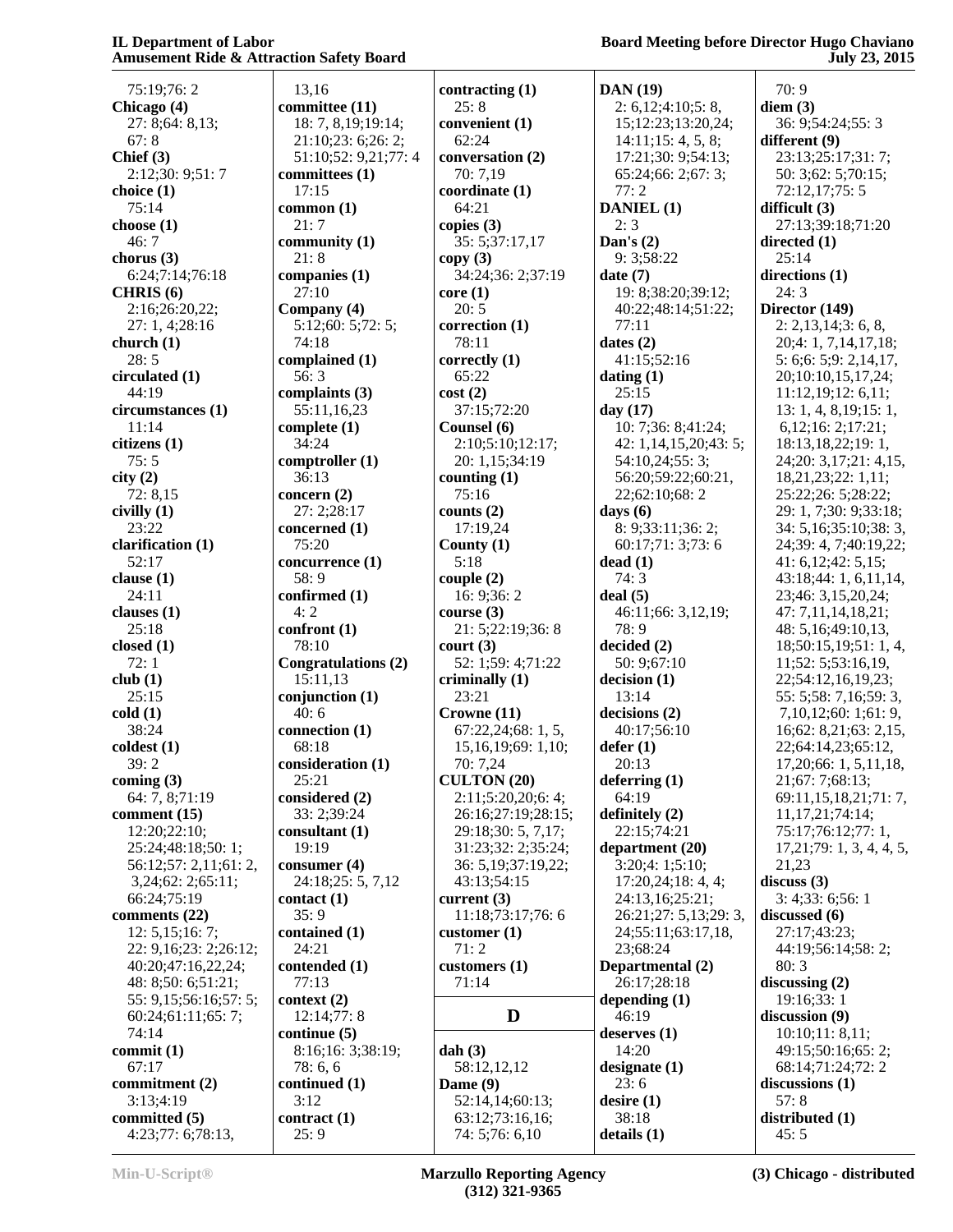## **Board Meeting before Director Hugo Chaviano July 23, 2015**

| Division (8)          | 23:16                | 71: 1;75:10;77: 5;           | 23:14;27:18;28:10     | 6:7                 |
|-----------------------|----------------------|------------------------------|-----------------------|---------------------|
| 2:11,15;3:23;5:21;    | email $(6)$          | 80:4                         | Fantasy (3)           | flip-flopped $(1)$  |
| 29:16,20;30:13;       | 30:24;31:8,10;       | everyone $(5)$               | 60: 5;72: 4;74:17     | 55:10               |
| 78:10                 | 32:23,24;72:8        | 3: 2;27:10;39:20;            | far $(8)$             | floor $(1)$         |
| done $(11)$           | emailed $(2)$        | 55: 8;76: 9                  | 36:20;57:21;69:5;     | 32:4                |
| 4:19;15:20;24:17;     | 36: 1;37:17          | everywhere (1)               | 74:18,23;75: 8,19;    | Florida (1)         |
| 33:21;34: 9;36:11;    | employ $(1)$         | 16:15                        | 77:10                 | 61:21               |
| 38:22;59:22;62:10;    | 75:21                | exact(1)                     | faster $(1)$          | flown $(1)$         |
| 74:10;77:17           | employees $(1)$      | 18:11                        | 31:22                 | 6:8                 |
| door(1)               | 27:9                 | Exactly $(2)$                | favor $(9)$           | Fly(1)              |
| 68:8                  | encourage $(2)$      | 13:8;71:7                    | 6:22;7:13;13:24;      | 6:13                |
| Doug $(3)$            | 73:20;74:5           | example $(2)$                | 14: 3;66: 3, 6, 8,12; | folks $(1)$         |
| 52: 6;65: 3;69:14     | end $(9)$            | 21: 9;46:21                  | 76:17                 | 65:9                |
| down $(4)$            | 12: 6, 7; 22: 17;    | excuse(2)                    | FEC(2)                | follow $(2)$        |
| 62:18;69: 2;73: 3,    | 33:24;48:11;55:15,   | 36:9;41:3                    | 16:14,16              | 24:1, 5             |
| 22                    | 22;56:2,8            | existing $(1)$               | feedback (8)          | following $(2)$     |
| dozen(1)              | ended $(1)$          | 28:1                         | 21:15,16;31:22;       | 33: 7;56: 1         |
| 62:4                  | 67:3                 | exists $(1)$                 | 48:12;49: 5;50:16;    | forego $(1)$        |
| drilled $(1)$         | energy $(2)$         | 19:18                        | 51:19;52:12           | 54:10               |
| 34:13                 | 15:19,21             | expanded $(2)$               | feel $(3)$            | Foregoing (1)       |
| drive(3)              | enforce $(3)$        | 52:24;53:9                   | 35: 9:50: 3:56:17     | 66:18               |
| 62:17,18;67:2         | 27:14;28:20;29:8     | expelled (1)                 | fence $(1)$           | foremost $(1)$      |
| driving $(1)$         | enforces $(1)$       | 24:8                         | 4:11                  | 3:5                 |
| 74:1                  | 32:10                | expense $(3)$                | few $(3)$             | forget $(1)$        |
| during $(4)$          | engage $(1)$         | 54:18,20,22                  | 29:19,21;37:12        | 34:13               |
| 22:19:27:18:40:4;     | 54:6                 | expenses $(1)$               | Fifty $(1)$           | forgive $(2)$       |
| 49:3                  | engagement $(2)$     | 36:23                        | 63:11                 | 44:14;77:10         |
|                       | 21:19:23:2           | experience (7)               | figure $(2)$          | forgotten $(1)$     |
| E                     | engineer $(1)$       | 6: 9;20: 3,10,13,            | 37:23;67:17           | 36:17               |
|                       | 6:1                  | 17,24;53:7                   | file $(1)$            | form $(2)$          |
| earlier $(2)$         | enjoyed $(2)$        | expertise $(1)$              | 34:19                 | 36:3;37:8           |
|                       | 8:15;16:1            | 20:8                         | fill(3)               | formal $(1)$        |
| 26:19;67:14           |                      |                              | 36: 6;37: 9,10        | 20:14               |
| early $(3)$           | enough $(1)$<br>64:2 | explain $(2)$<br>14:15;23:11 |                       |                     |
| 45: 2, 6; 55: 3       |                      |                              | filled $(1)$          | formally $(1)$      |
| Earning $(1)$         | enter $(1)$          | explains $(1)$               | 30:11                 | 20:12               |
| 79:23                 | 25:9                 | 32:13                        | find $(8)$            | format $(1)$        |
| easier $(1)$          | Entertainment (1)    | explored (1)                 | 25: 4, 12, 13, 16;    | 54:3                |
| 31:3                  | 52:15                | 73:23                        | 55:18;67:16;73:12;    | formed $(1)$        |
| easily $(1)$          | entities $(1)$       | expo(1)                      | 78:18                 | 20:5                |
| 63:14                 | 25:7                 | 45:16                        | fine $(5)$            | forms $(1)$         |
| easy $(3)$            | entity $(1)$         | extend(1)                    | 12: 2;21:22,24;       | 25:18               |
| 34:12,12;63:12        | 31:10                | 3:15                         | 23: 8;47:13           | formula $(1)$       |
| Ed(3)                 | especially (4)       | extent(1)                    | finished (1)          | 38:16               |
| 52:14;60:12;73:16     | 38:15;60:15;         | 48:6                         | 31:2                  | forth $(2)$         |
| efficiency $(1)$      | 79:12,14             | extra(3)                     | first $(16)$          | 55:18;64:22         |
| 34:17                 | et(1)                | 6:10;54:24;55:2              | 3: 4, 9:4:4:7:21;     | forward $(4)$       |
| efficient $(1)$       | 63:3                 | extra<br>ordinary (1)        | 11:18;15:17;29:20;    | 34: 2, 5, 10; 78: 1 |
| 31:21                 | Ethics $(1)$         | 14:18                        | 32: 7;42: 5, 6;51:14; | found $(1)$         |
| effort(1)             | 70:12                |                              | 57:18,20;58:19;       | 60:16               |
| 6:10                  | even $(7)$           | F                            | 72: 5;77: 2           | Four $(3)$          |
| either $(5)$          | 48:19:49: 4,18;      |                              | first-hand $(1)$      | 15:7;67:4;71:3      |
| 8:17;11:15;12:23;     | 55: 2;73:23;75:23;   | faces $(2)$                  | 78:22                 | four-hour $(1)$     |
| 20: 6;68:11           | 76:4                 | 3:3;11:1                     | fit(1)                | 46:11               |
| election (1)          | evening $(3)$        | fact $(5)$                   | 33:3                  | franchise $(1)$     |
| 13:13                 | 39:20;59:18;65:14    | 4:10;33:20;60:23;            | five $(10)$           | 25:16               |
| Eli(1)                | event $(1)$          | 68:14;71:13                  | 9:15,23;30:14;        | free $(2)$          |
| 5:12                  | 39:8                 | fair $(10)$                  | 32:20,20;58: 1;62: 5; | 35: 9;63:19         |
| else(10)              | everybody (21)       | 5:18;40:5;41:5;              | 64: 7;71: 3;73: 6     | frequently (1)      |
| 16:15;17:10;          | 34:20,21;37:14;      | 45:19;70:16;72:17,           | Flags $(1)$           | 32:8                |
| 26:11;29:13;32:1;     | 39:22;43:22;44: 2,   | 18;73: 7,13,23               | 5:16                  | Friday $(6)$        |
| 35:17;65: 1;66: 5,22; | 18;47: 1, 2;48:13;   | fairness $(1)$               | flesh $(1)$           | 39:14;42: 6, 7;     |
| 76:12                 | 49:22;56:20;62:15,   | 67:14                        | 49:14                 | 43: 7;53:11;59:20   |
| elsewhere (1)         | 24;67:18,23;68:15;   | fall $(3)$                   | flight $(1)$          | frustrating $(2)$   |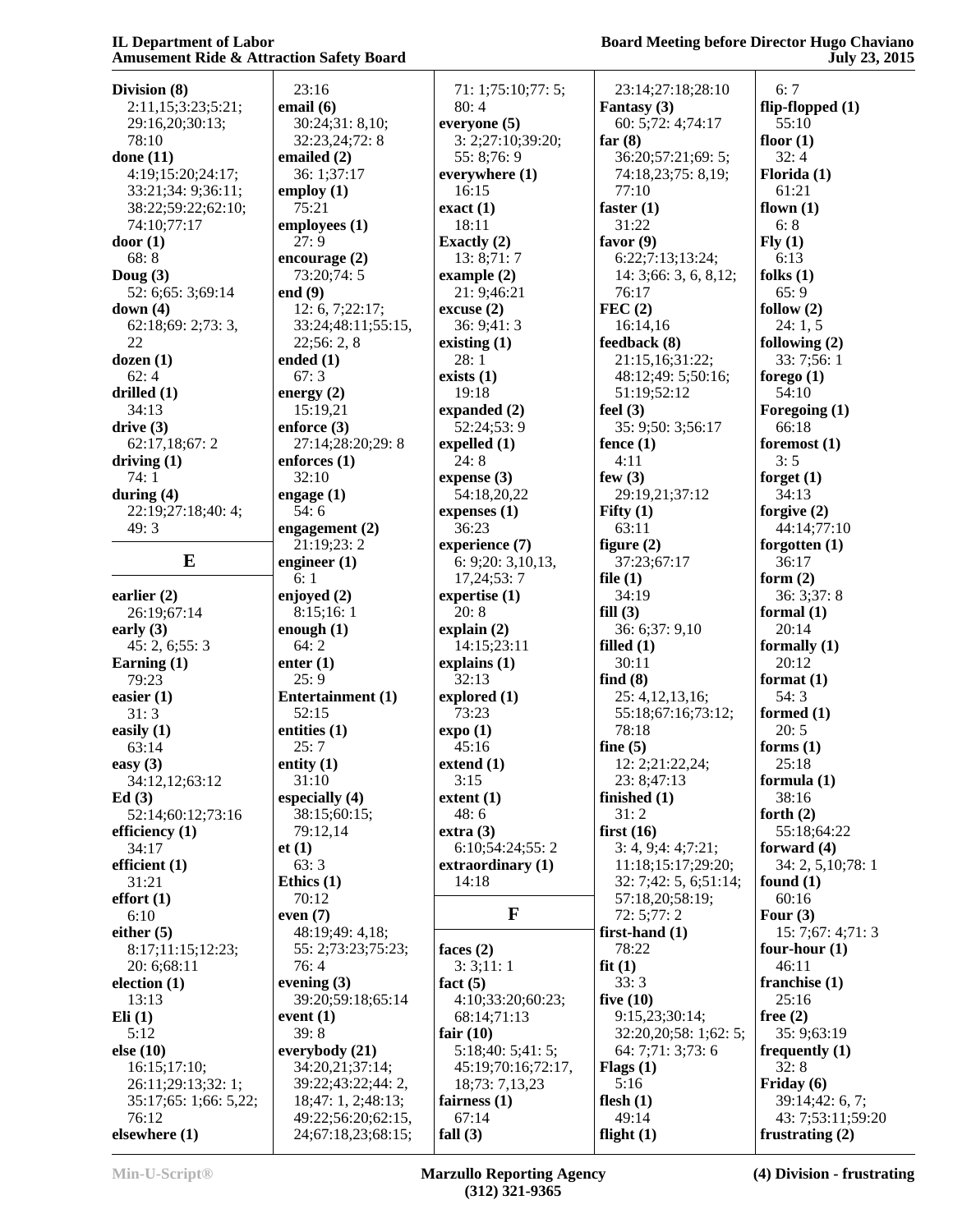| 53:7,8                      | government (2)                   | 47:15;49: 1;51: 6;         | 63:12,14                        | 40:20;47:23;70: 2;                          |
|-----------------------------|----------------------------------|----------------------------|---------------------------------|---------------------------------------------|
| full $(9)$                  | 4:4,8                            | 56:14;57:20;59:10;         | hundreds (1)                    | 78:7                                        |
| 41:10,11,16;42:10;          | gray(1)                          | 65:22;76:15;78:23          | 76:4                            | insider $(1)$                               |
| 43: 2, 6, 8, 15; 45: 3      | 19:11                            | heard $(3)$                |                                 | 68:18                                       |
| fully $(1)$                 | Great (8)                        | 23:15;56: 7, 8             | I                               | inspected $(2)$                             |
| 28:20                       | 5:16;14:13,16;                   | Hearing (4)                |                                 | 31:6,12                                     |
| function $(1)$              | 31:13;34:11;53:4;                | 8:19;59:17,19;             | IAAS(1)                         | inspection (4)                              |
| 12:13                       | 75:20;79:6                       | 67:10                      | 43:13                           | 30:21,22,24;31:2                            |
| further $(1)$               | greater(1)                       | heartburn $(1)$            | Idaho $(1)$                     | inspections $(1)$                           |
| 5:2                         | 54:7                             | 57:19                      | 23:17                           | 31:9                                        |
| future $(2)$                | $g$ reatness $(1)$               | held $(3)$                 | idea $(5)$                      | inspectors $(6)$                            |
| 50:2,16                     | 4:21                             | 38:10;40: 4;43:14          | 18: 5;27:18;50:23;              | 28:19;30:15;                                |
|                             | group(2)                         | Hello (1)                  | 65: 8;72:6                      | 48:19,22;49: 2;72: 9                        |
| G                           | 20: 6;22:13                      | 59:11                      | ideal $(1)$                     | instance $(1)$                              |
|                             | guess(6)                         | help $(7)$                 | 46:9                            | 16:11                                       |
|                             | 10:10;13:20,21;                  | 30: 4, 5;37:23;            | ideally $(1)$                   | instead (1)                                 |
| garbage (1)                 |                                  |                            |                                 | 61:22                                       |
| 53:3                        | 16: 2;39: 8;47:24                | 39:15;73: 6,12;75: 4       | 46:8                            |                                             |
| gather $(2)$                | guessing $(1)$                   | helpful $(1)$              | ideas $(2)$                     | intended (1)                                |
| 32:21,22                    | 29:17                            | 79:15                      | 53: 1;72:12                     | 24:21                                       |
| gathering (1)               | guests $(1)$                     | helping $(1)$              | identify $(2)$                  | intention $(1)$                             |
| 40:7                        | 19:14                            | 30:12                      | 60: 2;71:22                     | 27:15                                       |
| gave(4)                     | guidance (4)                     | hesitate $(1)$             | Illinois $(8)$                  | interact $(2)$                              |
| 35: 6;52:20;53: 4;          | 3:21;20:14,18;                   | 80:2                       | 4: 1,21;24:19;                  | 75:23;76:4                                  |
| 72:11                       | 78:9                             | hey $(2)$                  | 32:10;40:5;73:4;                | interaction $(1)$                           |
| general(10)                 | guide(1)                         | 55:23;56:3                 | 74:23;75:11                     | 76:2                                        |
| 5: 9; 12: 16; 20: 1,        | 12:17                            | <b>Hilton</b> $(1)$        | immediately (1)                 | interest $(1)$                              |
| 15;32:10;34:19;             | guided(3)                        | 68:9                       | 72:8                            | 20:7                                        |
| 57: 3;58: 8;69: 9,11        | 20: 1;39: 9;70: 2                | hire $(1)$                 | important (4)                   | interested (2)                              |
| generally (1)               | guys(4)                          | 72:18                      | 3:18;40:16;53:12;               | 21: 8;49:23                                 |
| 44:18                       | 11:22;67:20;72:6;                | historically (2)           | 56:22                           | interface (1)                               |
| General's (1)               | 73:9                             | 38:8,10                    | Inasmuch (1)                    | 77:8                                        |
|                             |                                  |                            |                                 |                                             |
|                             |                                  |                            |                                 |                                             |
| 32:9                        |                                  | history $(4)$              | 24:14                           | into $(10)$                                 |
| gentleman (3)               | H                                | 45: 9;73:21;74: 6,         | Inaudible $(1)$                 | 19: 4;27: 2;35:14;                          |
| 51: 7;59: 5;69:16           |                                  | 11                         | 59:9                            | 47: 4,24;48:22;                             |
| gentleman's (2)             | half $(5)$                       | hit $(1)$                  | include $(2)$                   | 54:13;57: 7;61:11,12                        |
| 13: 9;58: 9                 | 46: 4, 6; 47: 5, 5;              | 65:15                      | 36:22;40:14                     | introduce $(2)$                             |
| gets(4)                     | 67:5                             | hits $(2)$                 | included (2)                    | 3:6;27:21                                   |
| 39: 1;58:22;64:11;          | Hand $(4)$                       | 41:20;42:12                | 36: 5;49:15                     | introduced (4)                              |
| 70:10                       | 15:14;24:13;                     | holding $(1)$              | including $(3)$                 | 26:19,23;27: 6;                             |
| giffs(1)                    | 26:20;37:11                      | 27:14                      | 27:10,11;44:3                   | 49:3                                        |
| 79:17                       | handout (2)                      | home $(6)$                 | incorporated (1)                | introductions (1)                           |
| $\text{gig}(1)$             | 16: $6;32:8$                     | 37: 2;42:21;67: 2,         | 57:6                            | 5:5                                         |
| 4:4                         | handouts (1)                     | 5, 6;80:5                  | independent (1)                 | invites $(1)$                               |
| gigantic (1)                | 32:7                             | honored (1)                | 73:5                            | 21:13                                       |
| 71:5                        | happen $(3)$                     | 10:23                      | individuals (1)                 | involve $(2)$                               |
| gives(1)                    | 4:23;65:18,21                    | hope $(2)$                 | 64:24                           | 54: 4;58: 5                                 |
| 32:12                       | happened (1)                     | 33:15,19                   | industries (1)                  | involved (4)                                |
| giving $(2)$                | 72:13                            | hopefully $(1)$            | 25:14                           | 4: 8;19:15;42:20;                           |
| 24: 3;48:13                 | happens $(1)$                    | 23:23                      | industry $(10)$                 | 45:18                                       |
| $\text{glad}(1)$            | 43:19                            | horse $(1)$                | 5:19;16: 8;26: 1,               | involvement (1)                             |
| 30:7                        | happy $(3)$                      | 74:3                       | 10;39:23;40: 9;                 | 53:5                                        |
|                             | 8:16;22: 6;74:10                 | hotel $(12)$               | 45:13;52:19;53: 6,13            |                                             |
| goal (1)<br>21:7            | hard $(4)$                       |                            |                                 | Iroquois $(1)$<br>5:18                      |
|                             |                                  | 54:17,22,24;55: 6;         | influence $(1)$                 |                                             |
| goes(2)                     | 37:16,19;60:10;                  | 62:13,20;63: 1, 4,20;      | 24:8                            | issue $(11)$                                |
| 20:10;57:4                  | 61:1                             | 67:19,21;68:7              | inform $(2)$                    | 8: 2; 18: 23; 19: 4, 7;                     |
| good (22)                   | hat $(1)$                        | hours $(6)$                | 23:24;52:22                     | 20:22;32:15;51:13;                          |
| 8: 1; 11: 2; 18: 6;         | 77:22                            | 46:17,19;62:14;            | information $(5)$               | 53:24;66:22;67: 9;                          |
| 29:22;30:13,16;             | head $(1)$                       | 67: 5;70: 1;71: 5          | 32:11;49: 9;50:14,              | 74:8                                        |
| 31:15,18,21,24;             | 35:13                            | HUGO(2)                    | 15;60:18                        | issues $(14)$                               |
| 32:12;34:18;38:15;          | health $(1)$                     | 2:2;3:24                   | initial $(1)$                   | 3:21;6:7;8:3;                               |
| 40: 7,16,17;49:1,8;         | 25:15                            | HUI(2)                     | 28:7                            | 23:14;39:22;48:22;                          |
| 50:23;54: 7;56:20;<br>74:22 | hear $(12)$<br>17:22;21:13;23:5; | 2:13;36:4<br>hundred $(2)$ | input $(7)$<br>3:20;21:11;38:5; | 49: 6;53:17;74:15;<br>75: 2;77:13;78: 9,21; |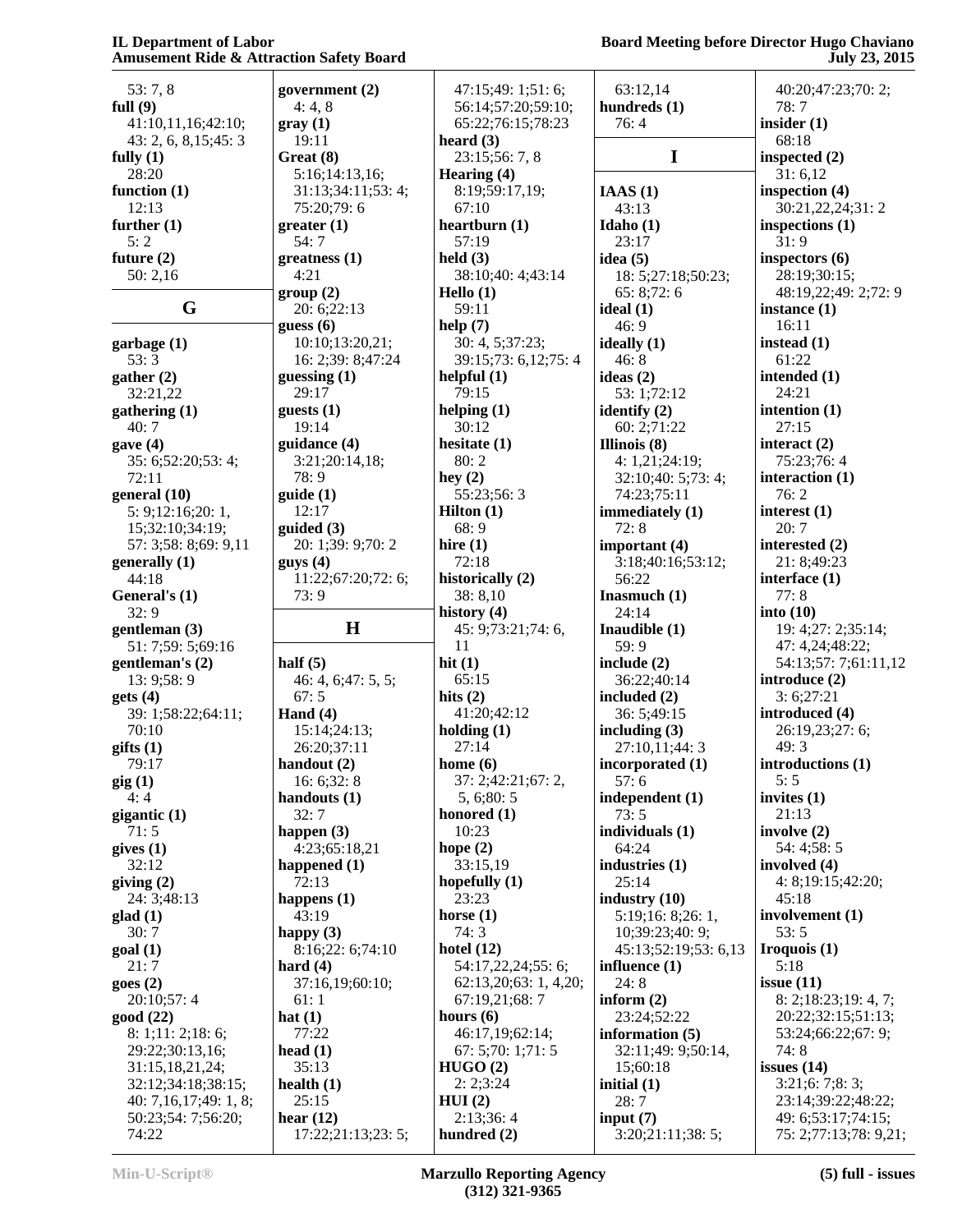| 80:2                              | 41:23;42:15                | 9:16;10:2;40:14;   | lot(12)                 | maybe $(15)$              |
|-----------------------------------|----------------------------|--------------------|-------------------------|---------------------------|
| item $(2)$                        | King's $(1)$               | 65:22              | 15:19;25:5;31:3;        | 5: 3;17: 4, 4;19: 7,      |
| 25: 2;29:16                       | 42:14                      | leather $(1)$      | 42: 1,19;57: 4,19;      | 18;26:22,24;48:8;         |
| items $(2)$                       | <b>KIRSCHNER (59)</b>      | 73:10              | 58: 1;61:20;67:11;      | 49: 4;50: 2;60: 8,14,     |
| 22:18;49:14                       | 2: 3; 3: 1; 4: 13; 5: 4,   | Legal $(1)$        | 73:4,12                 | 17;66:13;67:19            |
| itLaughter (1)                    | 8,22;6: 2,15,20,22;        | 2:10               | $\text{lots}$ (1)       | mayor (1)                 |
| 53:23                             | 7: 2, 4, 13, 16, 20; 8:11, | legislation (1)    | 31:20                   | 72:14                     |
|                                   | 14,19;9:4,12;10:8,         | 29:9               | love $(1)$              | <b>MAZIRM (2)</b>         |
| ${\bf J}$                         | 14;11:4,10,24;12:4,        | Legislative (3)    | 72:9                    | 2:15;29:23                |
|                                   | 7;13:23,24;14: 9,14,       | 2:16;26:21;27:4    | Luther $(3)$            | <b>MAZZENGA (11)</b>      |
| January (12)                      | 23;15:11,15,23;            | legislators $(1)$  | 41:23;42:13,15          | 2: 5; 5: 24, 24; 6: 11;   |
| 4: 2;38: 6,22;41:9,               | 17:12,18,23;18:10;         | 73:21              |                         | 14:11,16;15:3;            |
| 12;42:6,16;43:14;                 | 22: 8;24:12;25: 1, 4;      | legislature $(1)$  | M                       | 42:22;59: 9,11,14         |
| 49: 4,11;61: 5;69:23              | 54:18;55: 7;56:22;         | 25:6               |                         | mean $(14)$               |
| JILL(3)                           | 57: 1,24;63:16;64: 4,      | liable $(1)$       | machines $(1)$          | 10:11,14;11:20;           |
| 2:15;29:23;35:24                  | 20;66:10;68: 8,20;         | 23:22              | 30:17                   | 12:14;18:3;44:16;         |
| job $(1)$                         | 69: 7;76:13;77:16;         | Liaison $(3)$      | Madam(1)                | 45: 7;46: 3,15,20;        |
| 31:19                             | 78:11;79:17                | 2:16;26:21;27:4    | 51:5                    | 49: 3, 7;65: 7;73:23      |
| Johnny $(1)$                      | KNIGHT (12)                | limits(1)          | maintain $(2)$          | meaning $(2)$             |
| 77:9                              | 22: 5;51: 9;52: 6,         | 7:24               | 15:4;34:3               | 50: 3;54: 9               |
| <b>JOHNSON</b> (18)               | 6;65:3,3,13,19;            | Linda $(2)$        | major(1)                | measures $(1)$            |
| 12: 3, 8; 23: 18;                 | 69: 9, 13, 14, 20          | 6: 2; 10:14        | 6:7                     | 25:8                      |
| 41:14;42: 2;43: 4;                | Knights (2)                | link(1)            | majority (10)           | meet $(2)$                |
| 60: 4, 4; 61:14, 17;              | 52: 6; 65: 3               | 33:13              | 9: 6, 7, 10, 12; 10: 1, | 5:7:72:10                 |
| 62:11;63: 4;71:24;                | knowledge $(3)$            | list $(2)$         | 2, 6;32:19,20;66:12     | meeting $(75)$            |
| 72: 4, 4;74:17,17;                | 14:18;27:22;78:22          | 31: 9;36:12        | makes $(4)$             | 3: 2; 12: 22; 13: 21;     |
| 75:8                              | knows $(6)$                | listen $(2)$       | 31: 3;48:10;67:12,      | 15:16;17: 8;21:12;        |
| joined $(3)$                      | 5: 6;36:14;37:14;          | 3:8;65:9           | 16                      | 22:14,20;32:14,16,        |
| 3:24;29:24;30:8                   |                            |                    |                         | 18;33: 2;36:10,12,        |
|                                   | 43:22;44:18;75:9           | litigation (1)     | making (5)              |                           |
| joining $(2)$                     | L                          | 4:12               | 6: 9;40:16,17;          | 17;37:2;38:1,7,7,         |
| 3: 2; 6: 10                       |                            | little $(5)$       | 52:16;56:23             | 9,11,12,20;39:17,19,      |
|                                   |                            |                    |                         |                           |
| July $(1)$                        |                            | 22:21;23:12;       | Manager (5)             | 20;40: 8,13;41: 5;        |
| 3:1                               | Labor $(7)$                | 35:12;50: 3;54: 4  | 2:11,15;5:21;69: 9,     | 43: 5,22; 44: 1, 2,13;    |
| jurisdictions (1)                 | 4: 1; 5: 10; 18: 4;        | lives $(1)$        | 12                      | 45:12,19;46:2,5,6,        |
| 31:5                              | 30: 1;63:17,23;74: 7       | 31:3               | managers $(1)$          | 7, 11; 47: 3; 48: 2, 9,   |
|                                   | landing $(1)$              | living $(1)$       | 72:18                   | 12,20;49: 4,11;           |
| $\mathbf K$                       | 28:9                       | 53:23              | Many $(11)$             | 53:10;55:16;56: 3, 9,     |
|                                   | language $(1)$             | $\text{lobby}(1)$  | 25:17;33: 7;40:12,      | 11, 19; 58: 3, 12;        |
| keep(4)                           | 16:5                       | 65:15              | 12;45:12;63:6,7;        | 59:16,20,24;60: 9,        |
| 14:17;22:23;                      | large $(2)$                | local $(1)$        | 72:23;75: 7,12;78:16    | 18;61:1,4,5,12,23;        |
| 69:24;70:6                        | 18:16;28:13                | 31:5               | March (1)               | 62: 1, 2;64: 9;65: 4,     |
| keeping $(1)$                     | largest $(1)$              | location(1)        | 4:3                     | 14;67: 3,12;68: 3;        |
| 34:18                             | 38:12                      | 31:8               | Margaret (5)            | 71:1                      |
| <b>KELLY</b> (36)                 | last $(5)$                 | locations (2)      | 60:17;72:11;            | meetings $(26)$           |
| 2:10;5: 9, 9;9:10,                | 40: 2;46:16;60: 7;         | 38: 2;48: 2        | 73:18;74: 8,20          | 14:17;19:15;              |
| 15,18,23;10:1,6;                  | 62:16;65:13                | logistics $(1)$    | Martin $(3)$            | 27:18,21;28:10;           |
| 11: 7; 12: 18; 13: 3, 5,          | late $(2)$                 | 63:3               | 41:23;42:13,15          | 32: 4,10;33: 3, 8,13;     |
| 18;17:8;18:11;19:3,               | 56: 9;64:11                | long(8)            | Marty (4)               | 35: 9,11;39:16;40: 5;     |
| 7,11,17;20:16,24;                 | later $(4)$                | 7:24;8:8;26:3;     | 27: 6;72:10,13,16       | 46: 4, 16; 48: 19;        |
| 23: 8;32: 6;34: 1;                | 19: 8;60:13,22;            | 36:14;46:16;58:5;  | $MARKIN (4)$            | 52:19;55:14;58: 4, 4,     |
| 35: 6,18;51:24;                   | 62:6                       | 72: 6;78:16        | 2: 8; 5: 17; 72: 22;    | 19;62: 4;68: 4;75:12,     |
| 52:13;58:14;59: 5;                | Laughter (8)               | longer $(1)$       | 73:2                    | 13                        |
| 70: 6,11,14,18;71:16              | 4: 5; 6: 14; 34: 7;        | 58:1               | <b>MASSIE</b> (2)       | <b>Member (108)</b>       |
| $\boldsymbol{\mathrm{kind}}$ (18) | 36:15;54:11;64:3;          | look $(6)$         | 63: 9,11                | 2: 6, 7, 8; 4: 6; 16;     |
| 3:19;19:21;23:1,                  | 78:14;79:8                 | 19: 4;35:14;48:14; | matter $(7)$            | 5: 7, 11, 12, 13, 13, 15, |
| 12;27:1, 1;28:24;                 | law(5)                     | 73:21;74:11;78:8   | 4:10;6:15;7:6,21;       | 16, 17, 24; 6: 1, 1, 11,  |
| 39:18;43:21;46: 7;                | 23:20;26:3,3;              | looked $(2)$       | 14:19;46:22;68:12       | 19,21;7:10,12,18;         |
| 49:13;50: 3;53: 9;                | 73:17;76:6                 | 23:16;80:4         | matters (1)             | 8: 5, 7, 10, 21, 23, 24;  |
| 55:17;59:1;61:1;                  | laws(1)                    | looking $(4)$      | 12:19                   | 9:21,24;10:5,13,16,       |
| 64:11;77:12                       | 75:5                       | 13:10;18:11;       | may(8)                  | 23;11:17;12: 2;14: 5,     |
| $\boldsymbol{\text{kinds}}$ (1)   | leader $(2)$               | 48:11;78:1         | 6: 5; 16: 12; 22: 11;   | 6, 7, 8, 11, 16; 15: 3,   |
| 40:1                              | 14:13,17                   | loop $(1)$         | 45:18;54: 4;64:18;      | 14;16:22;17:19,20,        |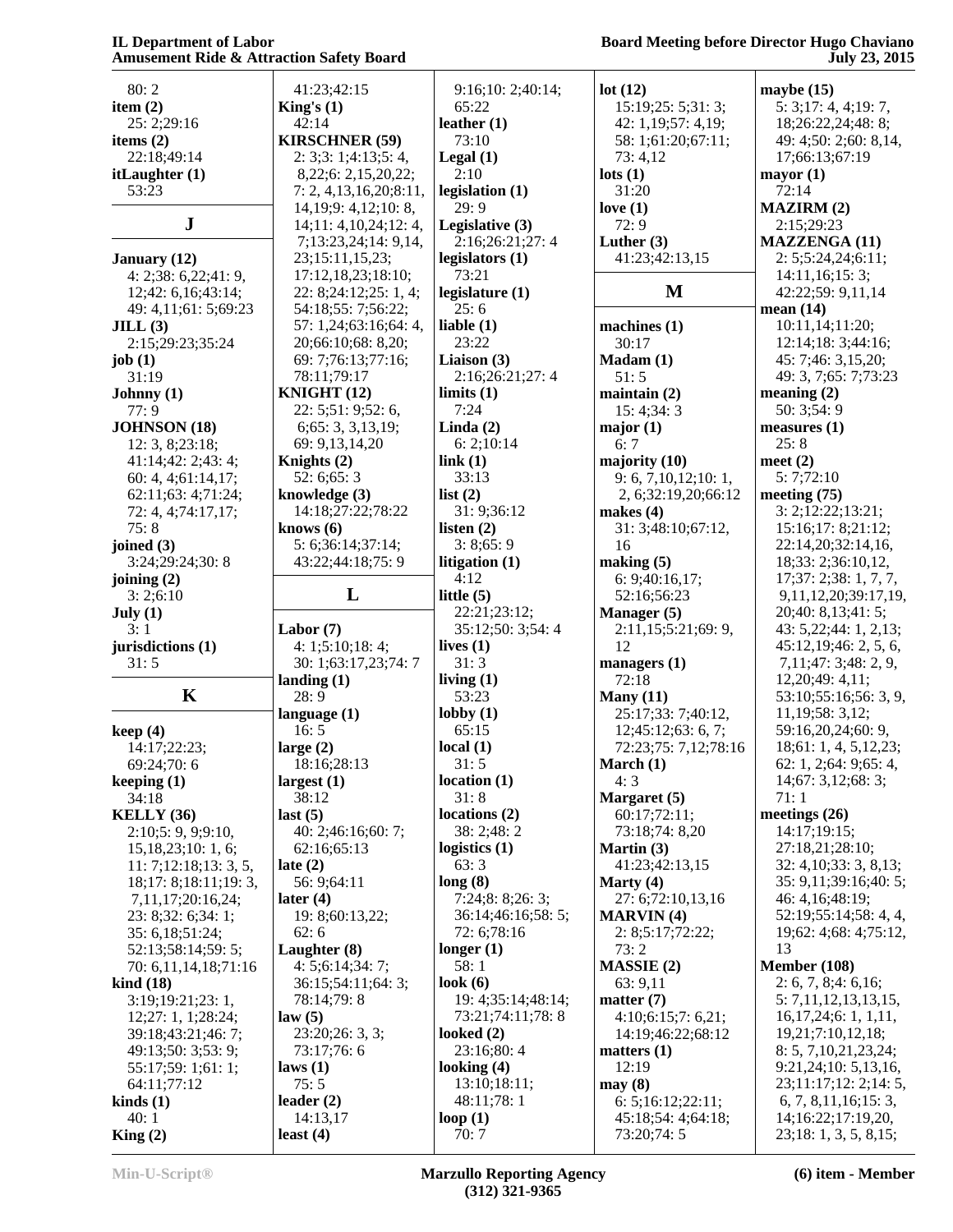# **Board Meeting before Director Hugo Chaviano July 23, 2015**

| 20:20;31:16;35:4;                 | morning $(7)$                             | news(1)                    | 73:10                  | 26:14;72:1                         |
|-----------------------------------|-------------------------------------------|----------------------------|------------------------|------------------------------------|
| 37: 3;39: 5;41: 2, 8,             | 6: 7;39:15;43:23;                         | 31:15                      | observations (1)       | open $(11)$                        |
| 10,15,20,23,42:3,4,               | 45:11;53:11;55:4;                         | next(20)                   | 58:9                   | 11: 7;32: 3,10;                    |
| 9,11,13,19,22,23;                 | 59:21                                     | 6:13,15;7:20;              | observe $(1)$          | 33: 3, 8, 13; 35: 8, 11;           |
| 43: 2, 6, 10, 11, 15;             | most(7)                                   | 16: 5;24:10;25:1;          | 12:15                  | 43:21;50: 6;61:23                  |
| 45:15,18,22;46:17;                | 38:16;39:11;40:3,                         |                            |                        |                                    |
|                                   |                                           | 27:15;29:15;31:10;         | obtaining (1)          | opened $(1)$                       |
| 51:10;54:22;55: 2,                | 9;61: 5;62:23;67: 9                       | 33:16;38: 1,20;            | 31:14                  | 12:14                              |
| 20;58:17;59: 9,11,                | motion $(4)$                              | 41:19;42: 7, 7;43:23;      | obviously (4)          | operational (1)                    |
| 14;60: 1;65:24;66: 4,             | 6:18,19;7: 4;76:13                        | 48: 1;51: 7;58:20;         | 10: 6;15: 8;21: 6;     | 28:18                              |
| 8, 24; 67: 23, 24; 68: 1,         | move $(1)$                                | 68:8                       | 33:5                   | operations (2)                     |
| 6;69: 3;70:21,23;                 | 7:10                                      | nice $(3)$                 | occur(1)               | 12:12;29:16                        |
|                                   |                                           |                            |                        |                                    |
| 73: 1;75:18;76: 8,11,             | moved $(6)$                               | 30:19;37: 8;61: 6          | 53:13                  | operator $(2)$                     |
| 14, 16; 79: 9                     | 39:16;40: 2;56: 2;                        | night(6)                   | o'clock(18)            | 5:16;16:13                         |
| <b>Member/Chairperson (1)</b>     | 63:17,21;64:6                             | 39:14,19;52:20,24;         | 40: 3, 3, 12; 55: 4;   | operators $(5)$                    |
| 2:4                               | Moving $(4)$                              | 59:20;66:17                | 60: 9, 14, 14, 19, 23; | 24: 3;30:20;31: 1,                 |
| <b>MEMBERS (25)</b>               | 26:14;31: 7;64: 5;                        | nine(1)                    | 61:10,17,21,22;        | 4;76:7                             |
| 2: 1; 3: 10, 16; 6: 17;           | 72:1                                      | 65:7                       | 64: 6;65:14;67: 4,14;  | opinion $(3)$                      |
|                                   |                                           |                            |                        |                                    |
| 13:16,16;17: 6,14,15,             | Moylan $(1)$                              | Nobody(1)                  | 69:22                  | 32:15;59: 1;61: 7                  |
| 17;20:19;23: 6;                   | 27:7                                      | 63:22                      | off(5)                 | opportunity (10)                   |
| 32:21;33:10,14,17;                | much(9)                                   | Nodding (2)                | 28: 8;35:13;42:20;     | 6:17;19: 4;20:22;                  |
| 35:22;36: 1, 7;37:13;             | 4:24;9:4;15:23;                           | 54:15;66:4                 | 59:23;62:12            | 22: 5, 16; 23: 23;                 |
| 52:11;64: 7;65:22;                | 28: 2,13;46:10;                           | nominate $(2)$             | offer $(4)$            | 47:22;52:20;55:13;                 |
|                                   |                                           |                            |                        |                                    |
| 75: 4;78: 2                       | 56:13;70: 2;80: 1                         | 8:5,14                     | 23: 3;51:14;52: 9;     | 57:14                              |
| Member-via (1)                    | <b>MUMPHER (6)</b>                        | nominated (2)              | 77:23                  | opposed $(5)$                      |
| 2:5                               | 2:12;30: 9;63: 6,                         | 7:22;10:18                 | offered (1)            | 29: 3;53:14;66:15;                 |
| merit(1)                          | 10;68:23;69:5                             | nomination (6)             | 70:16                  | 74:21;76:20                        |
| 53:2                              | must(1)                                   | 7:21;8:17,22;9:1,          | office $(2)$           | opposite $(1)$                     |
|                                   | 33:19                                     | 3:13:15                    | 30: 1;76: 7            | 4:11                               |
| message $(1)$                     |                                           |                            |                        |                                    |
| 32:24                             | myself(1)                                 | nominations (3)            | offices $(1)$          | opposition $(2)$                   |
| Midway $(2)$                      | 8:15                                      | 8: 4,12;9:8                | 75:22                  | 7:2,16                             |
| 52:15;73:17                       |                                           | non-board (8)              | official (2)           | option $(2)$                       |
| might $(2)$                       | N                                         | 17:15, 17, 19; 18: 1,      | 4:4;19:20              | 45: 1;47: 8                        |
|                                   |                                           |                            |                        |                                    |
|                                   |                                           |                            |                        |                                    |
| 49: 9;60:12                       |                                           | 2, 8;20:18,19              | officially $(1)$       | optional $(1)$                     |
| mile $(1)$                        | name $(8)$                                | non-committee (1)          | 20:20                  | 11:20                              |
| 62:18                             | 3:24;11:5,6;                              | 17:14                      | Okey-doke (1)          | orally $(1)$                       |
| mileage $(1)$                     | 49:20;52: 2,14;59: 3;                     | none $(1)$                 | 28:11                  | 58:14                              |
|                                   |                                           |                            |                        |                                    |
| 36:24                             | 65:23                                     | 25:19                      | old(4)                 | order(3)                           |
| mind(1)                           | names $(1)$                               | Nope $(1)$                 | 30:17;39:10,11;        | 12:21;52: 1;72:20                  |
| 65:9                              | 11:1                                      | 35:18                      | 54:3                   | ordering $(1)$                     |
| minimum(2)                        | near(1)                                   | normally $(3)$             | once $(2)$             | 59:19                              |
| 10: 2;12:22                       | 42:12                                     | 61:15,23;63:8              | 26:24;36:11            | organization (2)                   |
|                                   |                                           |                            | one (36)               |                                    |
| minute(1)                         | necessarily (1)                           | North $(3)$                |                        | 34:18;52:3                         |
| 7:8                               | 50:11                                     | 52:15;64: 8;73:16          | 3: 9;10: 9;11: 5,15;   | otherwise $(2)$                    |
| minutes <sub>(4)</sub>            | necessary (1)                             | note(1)                    | 13:22;14:10;17:4;      | 20:12;45:10                        |
| 7:7, 8, 11, 19                    | 36:23                                     | 22:21                      | 23:15,23;29:22;        | ought $(1)$                        |
| mirrored (1)                      | necessity(1)                              | notice $(3)$               | 30:21;35:23;42: 8;     | 71:3                               |
| 23:12                             | 45:8                                      | 49:24;50:12;57:13          | 44:22;46: 1, 5;48:17,  | out (23)                           |
| missed(2)                         | need(13)                                  | notify $(1)$               | 20;50: 1;53: 7;55: 9;  | 9: 9,21,21;16:19;                  |
|                                   |                                           |                            |                        |                                    |
| 6:12;40:12                        | 4:20;8:21;9:2,6,                          | 33:20                      | 56:20;58:19;59:22;     | 20:11;22: 3;27: 1;                 |
| missing $(1)$                     | 10,16;10:1;24:5;                          | number(5)                  | 60:20;62:10,16;        | 32:16;33:24;36:6;                  |
| 34:21                             | 30:10;34: 5;37:19;                        | 3: 9;18: 6;28:19;          | 64:17,19;66:15;        | 37: 9,10,24;49: 7,14;              |
| Monday (1)                        | 49: 6;70:23                               | 37:5;75:1                  | 68: 2;71:19;72:18,     | 52:18;60:16;61:19;                 |
| 41:24                             | needed $(2)$                              |                            | 19;75:19;78:11         | 62:15;64:10;65:7;                  |
| month $(1)$                       | 51: 9;53: 2                               | $\mathbf 0$                | one-day $(6)$          | 67:17:71:19                        |
|                                   |                                           |                            |                        |                                    |
| 48:13                             | neutral $(1)$                             |                            | 66: 3, 6, 9, 12, 19;   | outdated (1)                       |
| months $(1)$                      | 14:12                                     | OABA(8)                    | 67:12                  | 30:18                              |
| 33:16                             | new(23)                                   | 60: 6;61:19;73:18;         | ones $(1)$             | out-of-towners (1)                 |
| more $(15)$                       | 3: 3, 5, 10, 19; 5: 7;                    | 74:20,22,23;75: 2, 3       | 49:7                   | 60:10                              |
| 8: 8;9:19;23:23;                  | 7:20;15:10;27:21;                         | object $(2)$               | only $(7)$             | outside (2)                        |
| 24: 4;31:20;34:14;                | 30:15,18,23;33:10,                        | 22: 8;60:21                | 13:17;43:11;48:5;      | 20:11;50:8                         |
|                                   |                                           |                            |                        |                                    |
| 48: 1, 4;55:22;60:24;             | 14;35:10,11;37:12;                        | objection (1)              | 50: 1;56: 7;58:17;     | over $(12)$                        |
| 70: 2;72: 1;74:10;<br>75: 9;79: 9 | 44:15;48:24;50:8,<br>19;51: 2;73:12;78: 2 | 17:12<br>objectionable (1) | 78:4<br>onto $(2)$     | 15:15;16:21;<br>24:13;26:20;29:21, |

**(7) Member/Chairperson - over**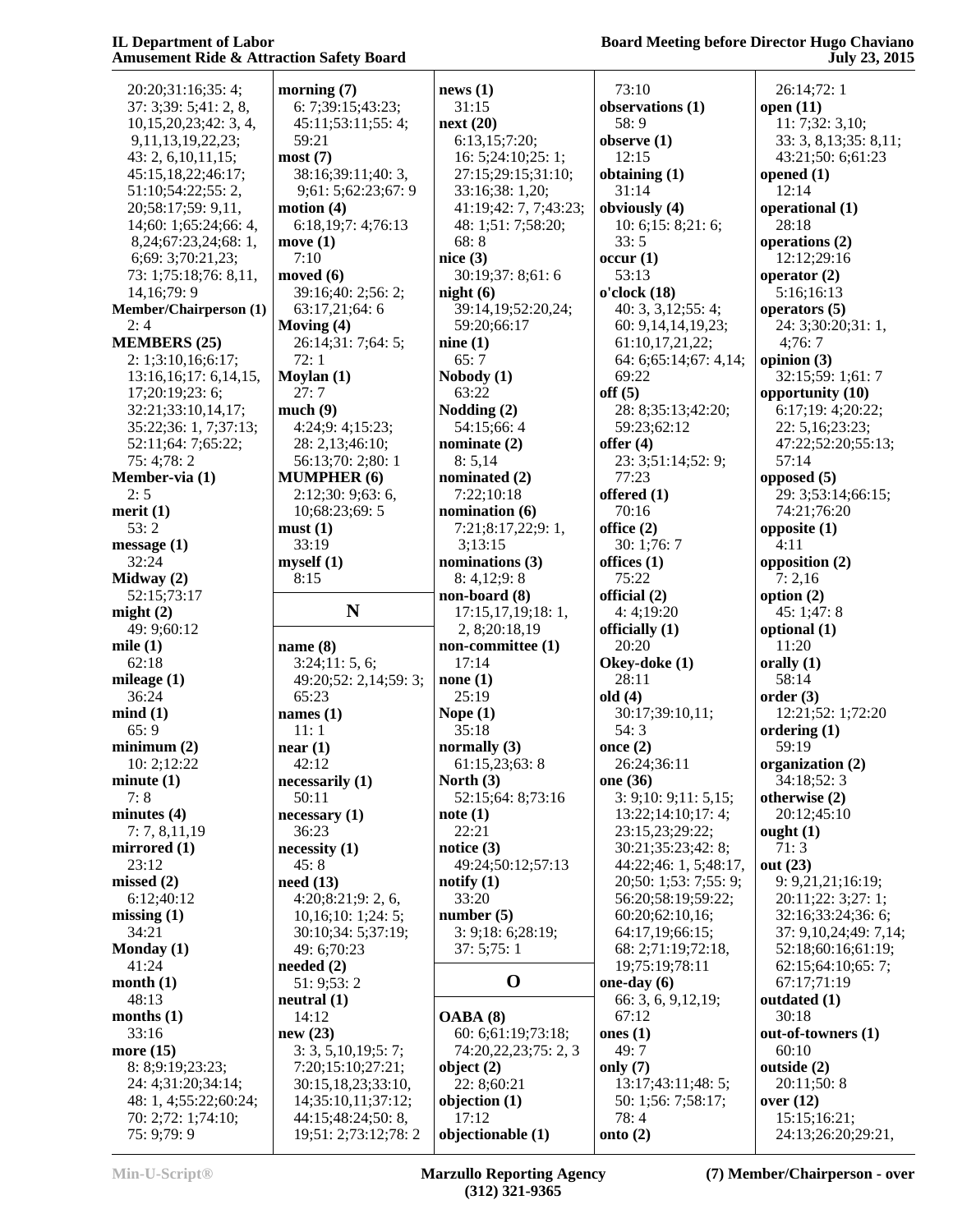| 24;30:22;39:21;            | 9:1                     | 60: 3;74:19                     | 34:22                                  | 3 <sup>′</sup> |
|----------------------------|-------------------------|---------------------------------|----------------------------------------|----------------|
| 55: 3;58: 5;72:19;         | people (42)             | $\mathbf{plenty}\left(1\right)$ | probably (16)                          | 4 <sub>4</sub> |
| 75:15                      | 10: 3; 16: 7; 17: 4;    | 22:21                           | 16:10;27:15;36:1;                      | 4 <sub>6</sub> |
|                            |                         |                                 |                                        | 5 <sup>′</sup> |
| overnight $(2)$            | 19:23;21:8;23:15;       | Plus $(1)$                      | 41:14;43:4;44:15;                      | 5 <sub>6</sub> |
| 59:23;67:1                 | 28: 5;31:14;34:14;      | 73:12                           | 54:13,17;61:19;                        |                |
| overview (2)               | 39:11;40: 7, 9,15;      | point $(13)$                    | 62: 4,15;67:1;68:2;                    | 1 <sup>5</sup> |
| 26:23;32:12                | 42: 1,19;44:12;45: 1,   | 3:14;16:3;21:11;                | 73: 9,13;75:11                         | 6              |
| own(1)                     | 20;46: 5, 6;49:19,21;   | 25:19;27:17;50: 6;              | problem(9)                             | 1 <sup>1</sup> |
| 21:12                      | 51:22;53: 5;55:11,      | 51:24;58:22;64:20;              | 27: 4;49: 1;54: 2;                     | 1 <sup>1</sup> |
| owner $(1)$                | 17;56: 3, 6;60: 8;      | 67:3;69:1;70:4;                 | 56:13;60: 7,12;                        | 7:             |
| 78:20                      | 61:20;63:5,7,8;         | 71:8                            | 62:13;66:23;68:22                      | 78             |
| owners $(1)$               | 67:15;71:4,14;          | pointed $(1)$                   | problems $(2)$                         | pub            |
| 75:11                      | 72:24;73: 4,24;         | 52:18                           | 57:22;62:12                            | 5 <sub>6</sub> |
|                            | 75:22;76:2,3            | police(1)                       | $\boldsymbol{proceed}\boldsymbol{(1)}$ | pub            |
| ${\bf P}$                  | people's $(1)$          | 29:7                            | 11:3                                   | 4 <sub>6</sub> |
|                            | 62:12                   | politician (1)                  | proceedings (3)                        | pub            |
| packet(1)                  | per $(4)$               | 4:7                             | 5: 3; 13: 12; 80: 6                    | $5^{\prime}$   |
| 7:7                        | 36: 8, 8;54:24;         | portion $(1)$                   | process(4)                             | pur            |
| packets (1)                | 55:3                    | 45:19                           | 5: 1;53: 5;57:23;                      | 18             |
| 16:6                       | Perfect (2)             | pose $(1)$                      | 58:5                                   | pur            |
| Pam $(1)$                  | 11: 2; 52: 5            | 17:12                           | processed(1)                           | 34             |
| 74:8                       | perhaps(1)              | position $(3)$                  | 37:8                                   | pur            |
| Pamela (1)                 | 56:10                   | 65: 6;77:24;79:23               | processes(1)                           | 2 <sub>0</sub> |
| 73:19                      | permits (2)             | possible $(3)$                  | 57:7                                   | put            |
| pan(1)                     | 31:9,14                 | 14:22,24;48:7                   | prohibits (2)                          | 1              |
| 9:8                        | permitted (1)           | possibly $(1)$                  | 24:20;25:7                             | 54             |
| park(6)                    | 31:12                   | 11:8                            | promulgate (2)                         | 7:             |
| 16:13,14,16;52: 7;         | personal (1)            | posted $(3)$                    | 24:15,16                               |                |
|                            | 51:15                   | 45: 5;50: 9;64:17               |                                        |                |
| 65:4;69:3                  |                         |                                 | properly $(1)$<br>45:4                 |                |
| part (15)                  | personally (1)          | potential (1)                   |                                        |                |
| 3:18;4:22;5:1;             | 60:21                   | 19:17                           | property (1)                           | que:           |
| 18:18;20:12;22:13,         | pertinent (1)           | potentially (1)                 | 28:6                                   | 5 <sup>1</sup> |
| 14;28: 9;40:17;            | 3:22                    | 19:12                           | proposal (1)                           | que:           |
| 45:12;49:15;50:4;          | PERZEE (28)             | practive(1)                     | 25:2                                   | 1 <sup>0</sup> |
| 73: 2, 2;78: 4             | 2: 8; 5: 17, 17; 8: 21, | 38:19                           | propose(1)                             | quo            |
| partake (2)                | 24;14: 8;16:22;39: 5;   | practicing (1)                  | 16:19                                  | 9:             |
| 12:16;22:16                | 41:10,15,23;42:3,9,     | 4:9                             | proposes(1)                            | 1 <sup>1</sup> |
| participate (1)            | 13,19;43:2,11,15;       | predecessors (1)                | 18:9                                   | quo            |
| 45:23                      | 45:15,18,22;67:23;      | 77:18                           | proposing $(1)$                        | 3 <sup>′</sup> |
| participation (1)          | 68: 1;69: 3;70:21,23;   | prefer $(2)$                    | 40:23                                  |                |
| 38:17                      | 73:1,2                  | 14:19;37:16                     | $\text{protect } (3)$                  |                |
| particular (3)             | phone (5)               | preferred $(1)$                 | 24:22;25: 7;75: 5                      |                |
| 18:22;23: 1;67:20          | 5:22;6: 3,10;           | 55:9                            | protection $(3)$                       | Rai            |
| passed(1)                  | 32:24;59:6              | PRESENT (6)                     | 25: 5, 13; 76: 1                       | 8:             |
| 35:3                       | phones(1)               | 2: 1, 9;9:7;10:9;               | proven(2)                              | rais           |
| passing(1)                 | 30:23                   | 25:20;50:17                     | 38:15;62:23                            | 74             |
| 32:16                      | pick(1)                 | president(1)                    | $\mathbf{proves}$ (1)                  | rath           |
| past (3)                   | 46:7                    | 60:4                            | 45:9                                   | $\overline{2}$ |
| 4: 9;38:21;68:21           | place $(4)$             | pretty(4)                       | provide(1)                             | read           |
| patient $(1)$              | 13: 2;14:21;55:19;      | 34:13;56:13;                    | 78: 6                                  | 7:             |
| 35:12                      | 68:11                   | 66:10;73:4                      | providing(1)                           | read           |
| <b>PATRICIA (1)</b>        | places(1)               | previous(2)                     | 68:17                                  | 79             |
| 2:4                        | 16:10                   | 41:4;64:5                       | provision (6)                          | reaf           |
| patronizing (1)            | plan(2)                 | price $(2)$                     | 7:24;12: 5;17:13;                      | 11             |
| 68:15                      | 43:17;60:20             | 68:11;69:5                      | 18: 7;24:12,20                         | real           |
| Patty $(19)$               | platform (3)            | printed $(2)$                   | provisions $(1)$                       | 28             |
| 5:11;8: 6,10;10:11,        | 52:21;55:23;56:2        | 7:11;33:24                      | 25:6                                   | real           |
| 15,20;14: 3,18,20;         | play(1)                 | prior $(5)$                     | public $(62)$                          | 3:             |
| 15: 9; 18: 14; 26: 16;     | 22:3                    | 40: 5;42:18;43:1,               | 3:16;4:20;5:12,24;                     | 2 <sup>0</sup> |
| 28:15;29:19;69:15;         | Plaza $(9)$             | 2;50:12                         | 12: 5, 9, 14, 20; 13: 14;              | 5 <sup>1</sup> |
|                            | 67:22,24;68:2,5,        | privileges $(1)$                | 17: 5;18:15;21:12,                     | 6              |
| 70: 6;75: 8;77:22;<br>78:2 | 15, 16, 19; 70: 7, 24   | 24:6                            | 13;22:14;23:24;                        | 78             |
| Patty's $(1)$              | please $(2)$            | $\text{proactive}(1)$           | 24: 4,22;32:13,15;                     |                |
|                            |                         |                                 |                                        | reas           |

 33: 1;35:10;38:16; 44: 3, 5;47:15,22,24; 48:24;50: 6,17;51: 6; 52:11,24;53:10; 56:11,13,16;57: 1,11, 18;58:23;59:17,19; 60: 2,15,24;61: 1, 3, 11,24;62: 2;65: 1, 5, 10;70: 3;74:15,16; 75:24,24;76: 3, 5; 78: 4 **publicly (1)** 58:23 **public's (1)** 48: 7 **published (2)** 57:13;65:13 **purpose (1)** 18: 1 **purposes (2)** 34:17;50:13 **purview (1)** 26: 2 **put (7)** 11: 5;23:23;33:13; 54: 1;55:15;73:19; 75:10 **Q question/comment (1)** 51: 8 **questionable (1)** 19:21 **quorum (8)** 9:11,13,14,15,23; 10: 2;32:19,19 **quotes (1)** 32:22 **R Raine (3)** 8: 6, 8, 8 **raise (1)** 74:16 **rather (2)** 21:10;24:15 **read (2)** 7: 8;16:21 **ready (1)** 79: 7 **reaffirmation (1)**

 13:10 **realizes (1)** 28:12 **really (17)** 3:17;4: 3;16:22; 29: 4,22;30:13;50: 4; 51:18;55: 5,20; 68:12;73:24;77:14; 78: 1, 5, 7, 7 **reason (6)**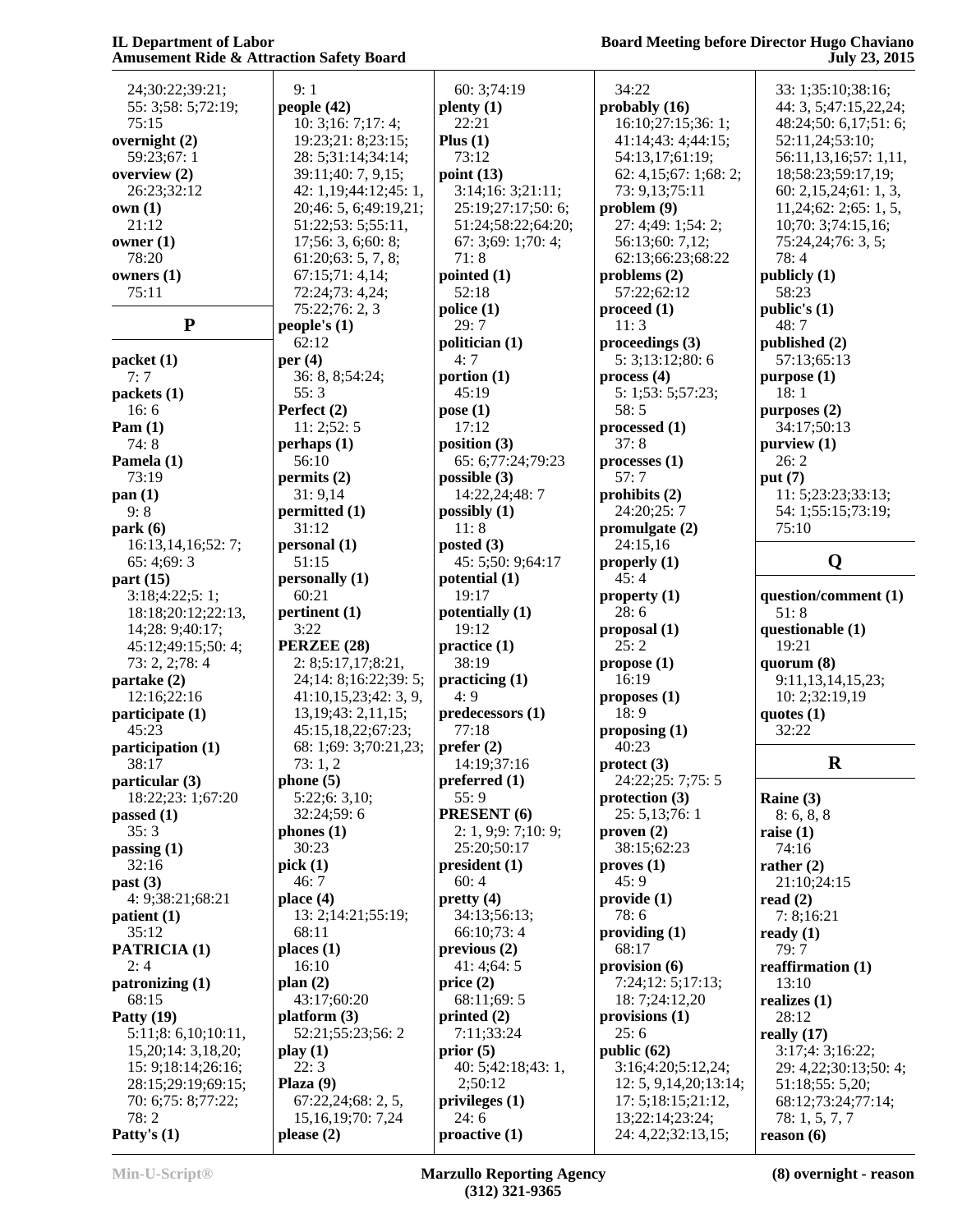# **Board Meeting before Director Hugo Chaviano July 23, 2015**

| 53:16;55: 7;59:18;      | 52: 1;59: 4;71:23           | 77:23                       | 2:14;79:6                          | 22: 6;25:16               |
|-------------------------|-----------------------------|-----------------------------|------------------------------------|---------------------------|
| 63:16,21;64:4           | reports $(2)$               | road $(3)$                  | <b>SCHWABE</b> (14)                | serving $(3)$             |
| reasonable (2)          | 30:22,24                    | 62:18;63:21;73:22           | 2: 6; 5: 15, 15; 14: 7;            | 8:15,16;77:4              |
| 36:22;37:1              | representative (1)          | Roberts $(2)$               | 58:17;65:24,24;                    | session $(5)$             |
| reasonably $(1)$        | 27:7                        | 8:20;9:5                    | 66: 4,24;75:18;76: 8,              | 27:19,20;53: 1,10;        |
| 26:8                    | request $(1)$               | role(2)                     | 11, 14; 79: 9                      | 58:10                     |
| reasons $(3)$           | 54:8                        | 3:19;30:11                  | scope $(1)$                        | set $(1)$                 |
| 15: 4;55:10;67:11       | required $(2)$              | room $(8)$                  | 28:12                              | 47:3                      |
| received $(1)$          | 27: 8;34:10                 | 54:14;64: 1;66:16;          | screen $(1)$                       | setting $(1)$             |
| 55:16                   | requirements $(2)$          | 68:17;70:17;71:4,           | 30:20                              | 45:13                     |
| receiving $(1)$         | 33:3,7                      | 19;75:10                    | season $(1)$                       | seven $(3)$               |
| 55:11                   | research $(2)$              | rooms $(1)$                 | 48:11                              | 9:7,21,22                 |
|                         |                             |                             |                                    |                           |
| receptive $(1)$         | 79:21,22                    | 44:13                       | seat $(1)$                         | Seventy-five (3)          |
| 72:12                   | resources $(2)$             | rule $(10)$                 | 19:20                              | 63: 9, 10, 12             |
| recollection $(1)$      | 28:20;29:5                  | 28: 1;56:23;57: 2,          | Second (17)                        | several $(1)$             |
| 29:10                   | respect $(6)$               | 9, 10, 12, 14, 15, 17;      | 6:20,21;7:6,12;                    | 23:15                     |
| recommendation (3)      | 3:21;11:16;13:12;           | 58:3                        | 8:17,21,24;9: 2, 3;                | share $(1)$               |
| 18:20;33: 5;38:18       | 29: 2;49:11;52:16           | rules $(9)$                 | 20:16;39:17;48: 9;                 | 31:15                     |
| recommendations (1)     | respond $(1)$               | 23:24;24: 1, 5,15,          | 55: 7;72:10;76:14,                 | shared $(2)$              |
| 52:11                   | 55:13                       | 16;40:16;58:23,24;          | 15,16                              | 54:4,6                    |
| record $(2)$            | response $(13)$             | 79:15                       | seconds $(2)$                      | sheet $(2)$               |
| 33:22;34:17             | 7: 3,17;8:13,18;            | run $(2)$                   | 8:19,20                            | 32:17;33:12               |
| records (1)             | 13: 9;16:24;26:13;          | 12:22;72:20                 | section $(3)$                      | shoe $(1)$                |
| 35:3                    | 29:14;40:21;51:3;           | running $(1)$               | 22:10;23:14;57:2                   | 73:9                      |
| reduce $(1)$            | 52: 9;76:21,23              | 48:22                       | seeing $(1)$                       | short $(2)$               |
| 39:15                   | responsibilities (2)        | RYAN(10)                    | 4:23                               | 7:19;77:7                 |
| reference $(1)$         | 33:12;49:22                 | 2:11;5:20;17:19,            | seek $(5)$                         | show $(6)$                |
| 50:2                    | responsibility (1)          | 23;29:17;52:17;             | 3:20;20:11;38:4;                   | 31:11;45:15,17;           |
|                         |                             |                             |                                    |                           |
| regarding $(2)$         | 23:13                       | 54:13;68:20;75:1;           | 48:7;51:5                          | 61:20;63: 7;78:21         |
| 51:22;58:10             | responsible (2)             | 80:2                        | seeking $(1)$                      | showed (1)                |
| regs $(2)$              | 24: 1;26: 7                 | Ryan's $(1)$                | 20:18                              | 65:15                     |
| 25:11,20                | rest(2)                     | 38:4                        | seems $(3)$                        | shows $(1)$               |
|                         |                             |                             |                                    |                           |
| reimbursable (1)        | 38: 5;70: 1                 |                             | 8: 1;44:23;45: 7                   | 79:13                     |
| 37:4                    | restart $(1)$               | S                           | sees $(1)$                         | side $(1)$                |
| reimburse (1)           | 57:23                       |                             | 58:24                              | 4:11                      |
| 53:20                   | result(1)                   | sacrifice (2)               | seesaw(1)                          | sides $(1)$               |
| reimbursed (2)          | 33:4                        |                             | 55:18                              | 56:6                      |
|                         |                             | 54:5,6                      |                                    |                           |
| 37:15;54:20             | return $(1)$                | safe $(1)$                  | senate $(2)$                       | sign(1)                   |
| reimbursement (1)       | 4:21                        | 80:5                        | 4:3;74:7                           | 30:21                     |
| 54:14                   | review $(2)$                | safety $(9)$                | senator $(1)$                      | signage $(1)$             |
| reimbursements (1)      | 6:17;20:22                  | 16: 5;24:18;25: 8;          | 73:19                              | 24:2                      |
| 35:22                   | ride $(4)$                  | 29:16;40:18;48:24;          | send $(6)$                         | signature $(2)$           |
| relationship (2)        | 3:23;16:13;24: 9;           | 49: 6;75: 6, 9              | 32:24;34:23;35:4,                  | 37:20,21                  |
| 74:23,24                | 76:6                        | sake $(1)$                  | 7;37: 7;61:19                      | signed $(1)$              |
| remain $(2)$            | rider $(4)$                 | 23:11                       | sending $(1)$                      | 70:10                     |
| 12:23;14:12             | 16: 5, 12; 23: 13;          | same $(3)$                  | 72:8                               | similar $(2)$             |
| remaining $(1)$         | 24:10                       | 58: 3;67: 9;68:11           | seniority $(1)$                    | 6: 8; 53:10               |
| 3:11                    | rides $(5)$                 | Sandwich (1)                | 39:11                              | single-day $(1)$          |
| remember $(2)$          | 24:24;48:23;75: 9;          | 72:18                       | sense $(9)$                        | 58:21                     |
| 8: 9:33:9               | 78:20;79: 7                 | Saturday (3)                | 39:10;46:21;                       | single-page $(1)$         |
| remind $(2)$            | right $(31)$                | 39:15;43: 8,11              | 48:10;53: 4;54: 7;                 | 32:17                     |
| 36: 7;70:24             | 10: 7,22;11:2;              | saw $(1)$                   | 67:12,13,16;70:4                   | sits(1)                   |
| reminder $(3)$          | 12: 3, 18; 13: 19, 19;      | 30:10                       | sent $(3)$                         | 73:17                     |
| 32: 4, 14; 33: 17       | 15: 6; 16: 2; 17: 9;        | saying $(5)$                | 16: 8;44:17;60:17                  | sitting $(3)$             |
|                         |                             |                             |                                    |                           |
| reminders $(2)$         | 21: 3;27:14;29:10,          | 10: 4;18:14;25: 9;          | serve $(2)$                        | 20:20;29:23;51:7          |
| 34:12;37:12             | 24;31: 1;47: 6;48:16;       | 44: 7;61:13                 | 10:20;17:15                        | situation $(3)$           |
| rent $(1)$              | 54:17;55:19;57:18;          | scanned $(1)$               | served $(1)$                       | 47: 4;57:10;66:14         |
| 63:20                   | 61:16;68:24;69:5;           | 37:17                       | 77:3                               | Six(2)                    |
| reopen $(1)$            | 70:10;71: 6,15,16,          | schedule (1)                | serves $(1)$                       | 5:16;62:5                 |
| 56:11                   | 21;73:15;76:10;77:1         | 64:21                       | 78:12                              | ski(3)                    |
| reopening $(1)$         | rights $(3)$                | scheduling $(1)$            | service $(3)$                      | 26:1,7,9                  |
| 56:18<br>reporter $(3)$ | 17:14;24:21;26:8<br>ring(1) | 65:2<br><b>SCHUSTER (2)</b> | 4:20;15:18;35:11<br>services $(2)$ | $\text{snow} (1)$<br>39:5 |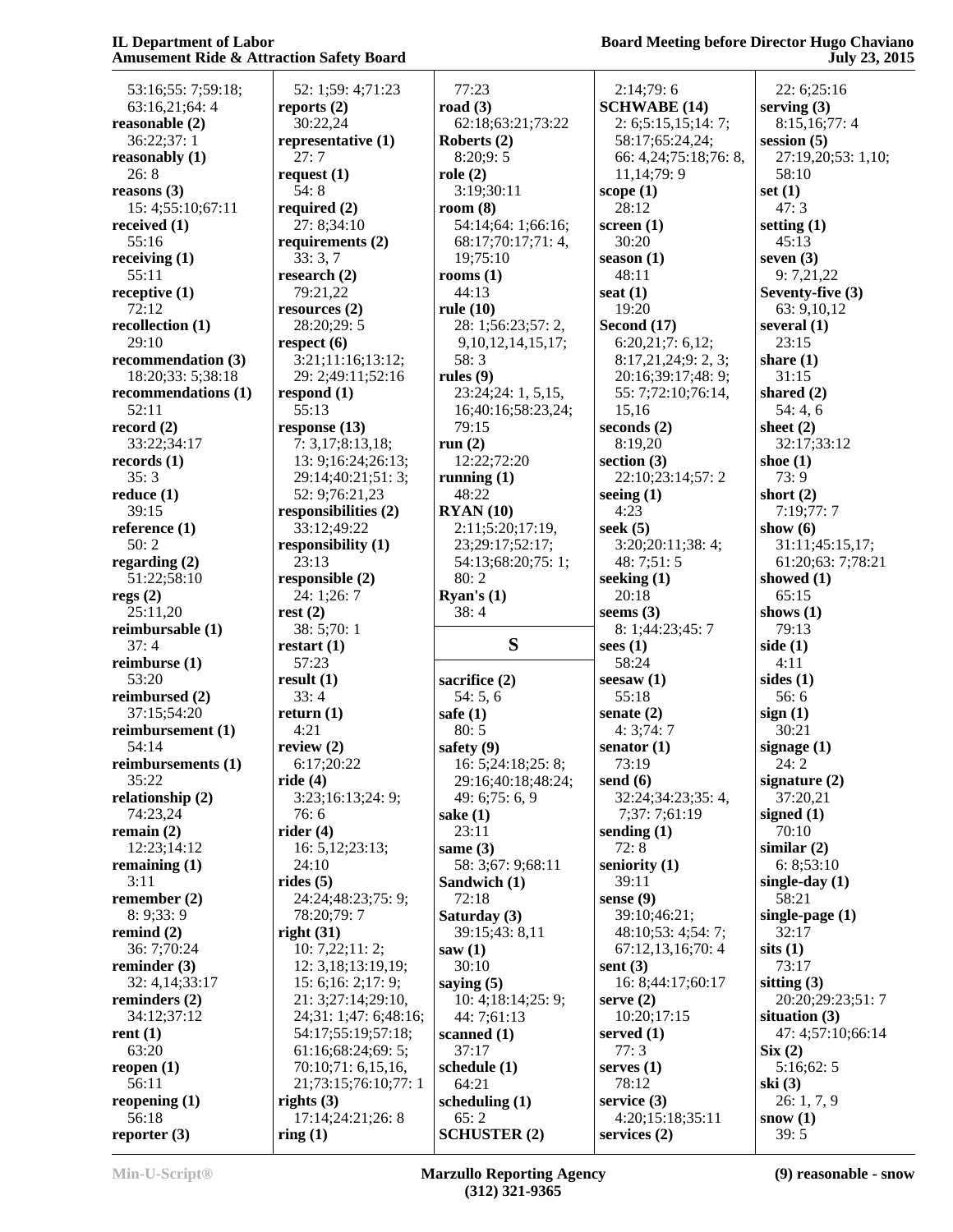| social $(1)$               | 2:12;30:9;51:7;     | 52:23,23                   | 48:9                     | 28: 8;40:19           |
|----------------------------|---------------------|----------------------------|--------------------------|-----------------------|
| 44:24                      | 76: 7;78:19         | submit $(2)$               | Sure $(13)$              | three $(19)$          |
| solve $(3)$                | stakeholder (1)     | 57:21;74:1                 | 3: 8;10:20;13:23;        | 9:16,19:10:3;         |
| 56:13;62:11,13             | 39:23               | submitted (1)              | 23:10;31: 6;37:14;       | 15: 7;17: 4, 6;18: 6; |
| somebody (3)               | stakeholders (2)    | 23:13                      | 61: 2; 66: 20; 70: 8, 8, | 32:20,21,23;33:6,     |
|                            |                     |                            |                          |                       |
| 10:18;20:11;34:21          | 40:10,18            | Suburban (1)               | 12,20;72:13              | 16;46:18;58: 4,18,    |
| somehow (1)                | standpoint $(6)$    | 27:7                       |                          | 18;62:14;70: 1;71: 5  |
| 61:4                       | 22: 2;26:18;27:13;  | sufficient $(2)$           | T                        | throwing $(1)$        |
| someone $(1)$              | 51:17;54: 2;56:23   | 28:24;71:4                 |                          | 77:22                 |
|                            |                     |                            |                          |                       |
| 78:12                      | start $(8)$         | suggest $(2)$              | table(4)                 | thrown $(2)$          |
| Sometimes (2)              | 16:19;45: 6;60:22;  | 16:18;40:13                | 5: 6; 19: 7; 47: 19;     | 27:1;53:3             |
| 62: 6;75:21                | 61:10,11;62:9;      | suggesting $(2)$           | 50:21                    | Thursday (18)         |
| soon $(3)$                 | 67:13;79:14         | 39:12;62:9                 | tablet(1)                | 39:17,19,20;41:2,     |
|                            |                     |                            | 30:15                    |                       |
| 19: 9;30:10;31: 1          | started $(1)$       | suggestion $(2)$           |                          | 3, 4;42:18;43:17;     |
| sorry $(6)$                | 60:13               | 24:17;61:9                 | tables (3)               | 47:17;52:20,24;       |
| 6:12;10:17,22;             | starting $(1)$      | suggestions (1)            | 30:18,19;72:5            | 53:12;58:11;59:17,    |
| 16:12;59:14;63:17          | 69:22               | 52:12                      | talk $(4)$               | 20;60:14;66:17;       |
| sort $(1)$                 | starts $(3)$        | <b>SULLIVAN (158)</b>      | 34:14;61:18;             | 69:23                 |
|                            |                     |                            |                          |                       |
| 68:17                      | 41: 5;52:10;64: 9   | 2: 4;4: 6,16;5:11,         | 65:10;70:23              | ticket $(2)$          |
| source $(1)$               | State $(10)$        | 11;6:21;7:10,18;8:7,       | talked $(2)$             | 26: 7;79:18           |
| 49:9                       | 24:19;31: 7;37: 2;  | 7,10,23;9:21,24;           | 28:16;67:20              | tied $(1)$            |
| South $(1)$                | 39:16;40:18;52:4;   | 10: 5, 13, 16, 23;         | talking $(12)$           | 45:22                 |
|                            |                     |                            |                          |                       |
| 63:24                      | 53:19;63:19;66:22;  | 11:17;12:2;14:5;           | 17: 6;22:19;49:10;       | timeLaughter (1)      |
| space $(1)$                | 73:23               | 15:14,17;16: 4,23;         | 54:24;55: 1;58:12;       | 6:13                  |
| 63:19                      | statement (2)       | 17: 1, 9, 16; 18: 2, 17,   | 65: 5;68: 6;71:11;       | timers $(2)$          |
| <b>SPARKS (27)</b>         | 11:14,22            | 21, 24; 19: 6, 10, 13, 22; | 72:17,23;78:23           | 39:10,11              |
|                            |                     |                            |                          |                       |
| 2: 7; 5: 13, 13; 6: 19;    | states $(1)$        | 20: 2,23;21: 2,14,17,      | task(1)                  | times $(5)$           |
| 7:12;8:5,10;14:6;          | 75:7                | 20, 22, 24; 22: 4, 7;      | 14:17                    | 38: 2;48: 2;62: 5;    |
| 31:16;35:4;41:2,8,         | status $(1)$        | 23: 4, 10, 19; 24: 23;     | taught(1)                | 65: 7;70:16           |
| 20;42: 4,11,23;43: 6,      | 26:24               | 25: 3,23;26: 6,14;         | 75:13                    | today $(3)$           |
|                            |                     |                            |                          |                       |
| 10;46:17;54:22;            | statute $(6)$       | 27:24;28: 4,11,14;         | team $(1)$               | 6: 3;36:10;78:4       |
| 55: 2;65:10;66: 8, 9;      | 18:12;24:21;        | 29: 6, 12, 15; 30: 3, 6,   | 30:8                     | together $(4)$        |
| 67:24;68: 6;76:16          | 25:14,15,16;56:23   | 16;31:18,24;32: 3;         | telphone(1)              | 4:15;17:7;73:20;      |
| speak $(10)$               | statutes $(5)$      | 33:23;34: 8;35: 2,16,      | 2:5                      | 75:10                 |
|                            |                     |                            |                          |                       |
| 12: 3, 9; 17:21;           | 24:18;25: 5,13,17,  | 20;36:16;37:16,21;         | ten(1)                   | told(2)               |
| 26:16;38: 3;52: 1,18;      | 17                  | 38: 1,23;39: 2, 6,13;      | 65:8                     | 62:6;65:16            |
| 55:17;57:14;59:13          | stay $(2)$          | 40:24;41: 3,11,13,18,      | tentatively $(1)$        | tomorrow(1)           |
| speaking $(2)$             | 67:1,10             | 22;42:17,24;43:7,          | 48:14                    | 56:1                  |
|                            |                     |                            |                          |                       |
| 22:24;52:24                | stayed $(2)$        | 16,20;44:4,8,12,21;        | term(1)                  | took(3)               |
| special $(4)$              | 68:7,8              | 45:11,16,21,24;            | 7:24                     | 36:24;79: 6, 7        |
| 14:20;20:6,7;              | staying (2)         | 46:13,18,23;47: 6, 9,      | terms $(11)$             | top(1)                |
| 22:18                      | 64:15;71:2          | 12, 15, 20; 48: 3, 15, 17; | 8: 3,20; 9: 5, 5;        | 35:13                 |
|                            |                     |                            |                          |                       |
| specific $(1)$             | still $(3)$         | 49:12,17;50:14,18,         | 11:4;16:11;57:3,5,       | topic $(1)$           |
| 49:19                      | 53: 8;54:20;64:17   | 22;52: 8;53:18,21;         | 7, 8; 68: 17             | 32:2                  |
| spending $(1)$             | stopped $(1)$       | 54: 9;56: 5,24;57:16;      | terrific $(4)$           | topics $(1)$          |
| 39:16                      | 75:16               | 61: 8; 63: 1, 13; 64: 1;   | 72: 6, 7;74:24;          | 50:4                  |
| spent $(1)$                | straight $(1)$      | 66:17,20;67:22;            | 75:13                    | touch $(4)$           |
|                            |                     |                            |                          |                       |
| 15:22                      | 11:9                | 68: 4, 10; 69: 2, 14, 17;  | testified (1)            | 28:16,23;29:19;       |
| Spirit (1)                 | Street (2)          | 70: 5, 8, 13, 15, 22;      | 74:7                     | 30:20                 |
| 6:8                        | 63:24;69:1          | 71: 6, 9, 15, 18, 72: 3;   | thanks $(3)$             | tour (1)              |
| spoken $(1)$               | strong $(2)$        | 73:15;74: 3;75: 7,15;      | 3: 9,16;30:8             | 79:20                 |
|                            |                     |                            |                          |                       |
| 65:1                       | 3:10;28:17          | 76:15,17,20,22,24;         | thea $(1)$               | towards $(2)$         |
| sponsor $(1)$              | structural $(2)$    | 78:15;79:11,19,22,         | 43:6                     | 21: 7;69:22           |
| 70:17                      | 22: 2;51:17         | 24                         | therefore (1)            | town(1)               |
| Spot(1)                    | subcommittee (6)    | summer $(1)$               | 33:2                     | 45:1                  |
| 77:9                       | 17:3;19:20,23;      | 75:21                      |                          | traditional $(1)$     |
|                            |                     |                            | thinking $(1)$           |                       |
| spring $(5)$               | 20:10,20;21:10      | Sunday $(1)$               | 28:4                     | 69:24                 |
| 26:19;27:16;               |                     |                            | Third $(7)$              | traditionally (1)     |
|                            | subcommittees $(2)$ | 43:8                       |                          |                       |
|                            |                     |                            |                          |                       |
| 29:21;30:14;63:24          | 20:5,18             | support $(1)$              | 41:10,11,16;42:10;       | 43:21                 |
| Springfield (5)            | subject $(6)$       | 15:8                       | 43: 2,15;51:9            | train $(5)$           |
| 30: 1;38:10,21;            | 12:20;14:19;20:7,   | supportive $(1)$           | thought $(3)$            | 36:24;64:12,15,16,    |
| 39: 1;52: 7<br>Staff $(5)$ | 8;49:23;73:8        | 29:9                       | 10:18;56:12;57:7         | 21<br>trained (1)     |